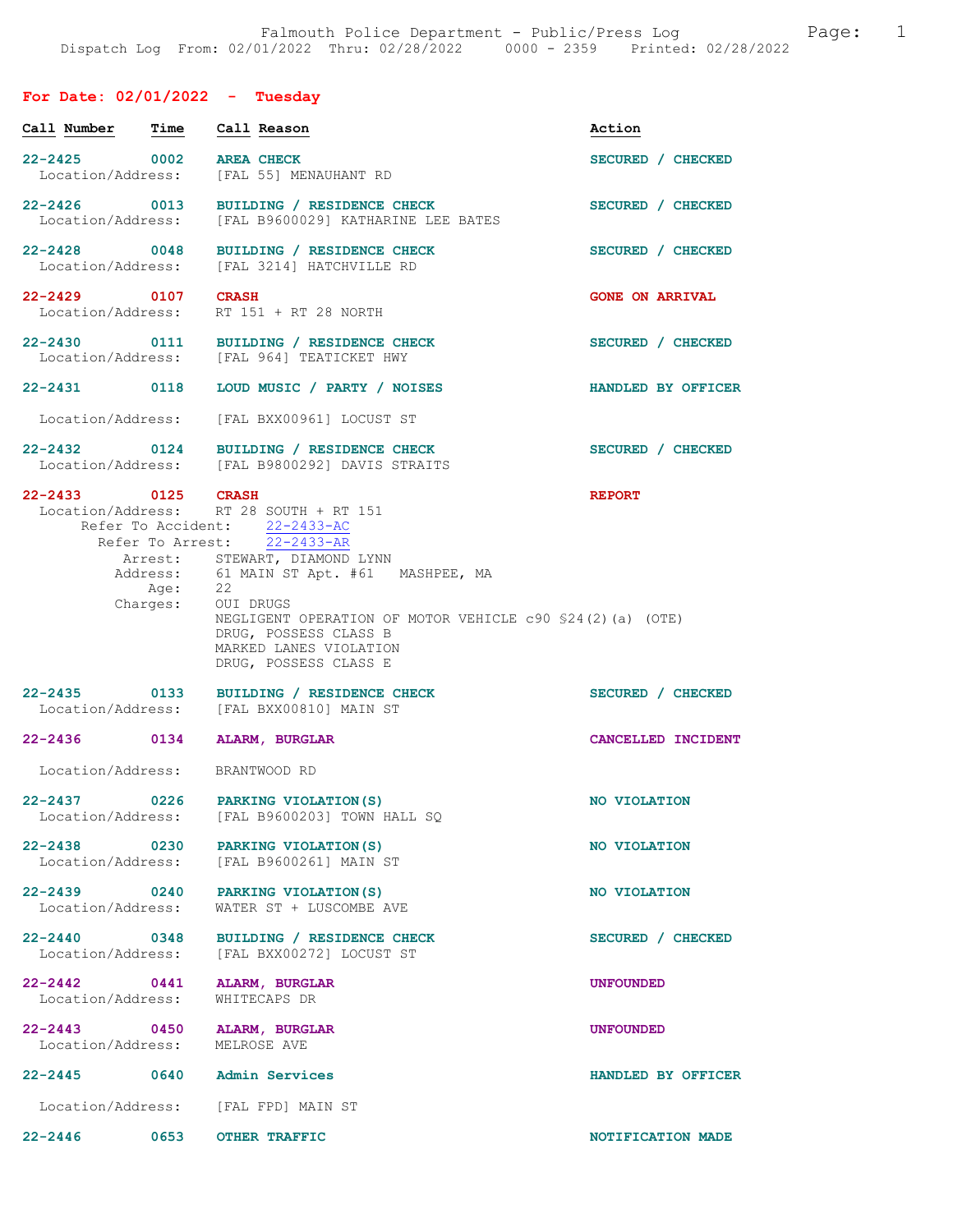|                                                                 |           | Falmouth Police Department - Public/Press Log<br>Dispatch Log From: 02/01/2022 Thru: 02/28/2022 0000 - 2359 Printed: 02/28/2022 |                        | Page: | 2 |
|-----------------------------------------------------------------|-----------|---------------------------------------------------------------------------------------------------------------------------------|------------------------|-------|---|
|                                                                 |           | Location/Address: GIFFORD ST + BRICK KILN RD                                                                                    |                        |       |   |
|                                                                 |           | 22-2448 0759 ALARM, BURGLAR                                                                                                     | CANCELLED INCIDENT     |       |   |
|                                                                 |           | Location/Address: [FAL 2222] MAIN ST                                                                                            |                        |       |   |
| 22-2450 0806 OTHER TRAFFIC                                      |           |                                                                                                                                 | HANDLED BY OFFICER     |       |   |
|                                                                 |           | Location/Address: GIFFORD ST + BRICK KILN RD                                                                                    |                        |       |   |
| 22-2451 0830 CRASH                                              |           | Location/Address: [FAL B9600069] TER HEUN DR<br>Refer To Accident: 22-2451-AC                                                   | <b>REPORT</b>          |       |   |
| 22-2452 0851 Admin Services                                     |           |                                                                                                                                 | HANDLED BY OFFICER     |       |   |
|                                                                 |           | Location/Address: [FAL B9600063] JONES RD                                                                                       |                        |       |   |
| 22-2453 0916                                                    |           | Admin Services                                                                                                                  | HANDLED BY OFFICER     |       |   |
|                                                                 |           | Location/Address: [FAL FPD] MAIN ST                                                                                             |                        |       |   |
| 22-2455 0928<br>Location/Address:                               |           | ALARM, BURGLAR<br>[FAL 3202] PALMER AVE                                                                                         | <b>UNFOUNDED</b>       |       |   |
| 22-2456 0946 ALARM, BURGLAR<br>Location/Address: TEATICKET PATH |           |                                                                                                                                 | <b>UNFOUNDED</b>       |       |   |
|                                                                 |           | 22-2457 0956 FOLLOW UP INVESTIGATION                                                                                            | HANDLED BY OFFICER     |       |   |
|                                                                 |           | Location: [FAL 758] CHILDRENS COVE                                                                                              |                        |       |   |
| $22 - 2461$                                                     |           | 1026 ID Theft / Fraud<br>Location/Address: HILL AND PLAIN RD<br>Refer To Incident: 22-2461-OF                                   | <b>REPORT</b>          |       |   |
| 22-2462 1030                                                    |           | ALARM, BURGLAR                                                                                                                  | CANCELLED INCIDENT     |       |   |
|                                                                 |           | Location/Address: [FAL 2960] SANDWICH RD                                                                                        |                        |       |   |
| Location/Address:                                               |           | 22-2464 1036 CRASH, HIT/RUN<br>[FAL 1737] TEATICKET HWY<br>Refer To Accident: 22-2464-AC                                        | <b>REPORT</b>          |       |   |
| Location/Address: CAREY LN                                      |           | 22-2465 1037 ALARM, BURGLAR                                                                                                     | <b>UNFOUNDED</b>       |       |   |
|                                                                 |           | 22-2466 1056 CRASH, HIT/RUN<br>Location/Address: [FAL 977] PALMER AVE<br>Refer To Accident: 22-2466-AC                          | <b>REPORT</b>          |       |   |
|                                                                 |           | 22-2467 1138 TRANSPORT / ESCORT<br>Location/Address: [FAL B9600063] JONES RD                                                    | <b>TRANSPORT</b>       |       |   |
|                                                                 |           | 22-2469 1151 FOLLOW UP INVESTIGATION                                                                                            | HANDLED BY OFFICER     |       |   |
|                                                                 |           | Location/Address: [FAL B9600026] GIFFORD EXT ST                                                                                 |                        |       |   |
| 22-2470 1215 OTHER TRAFFIC                                      | Location: | TEATICKET HWY                                                                                                                   | <b>CITATION ISSUED</b> |       |   |
| Location/Address: DAVISVILLE RD                                 |           | 22-2473 1233 TRAFFIC HAZARD                                                                                                     | NOTIFICATION MADE      |       |   |
| 22-2474 1249 CHECK WELFARE                                      |           | Location/Address: WAQUOIT HWY + MOONAKIS RD                                                                                     | <b>GONE ON ARRIVAL</b> |       |   |
|                                                                 |           | 22-2475 1315 FOLLOW UP INVESTIGATION                                                                                            | HANDLED BY OFFICER     |       |   |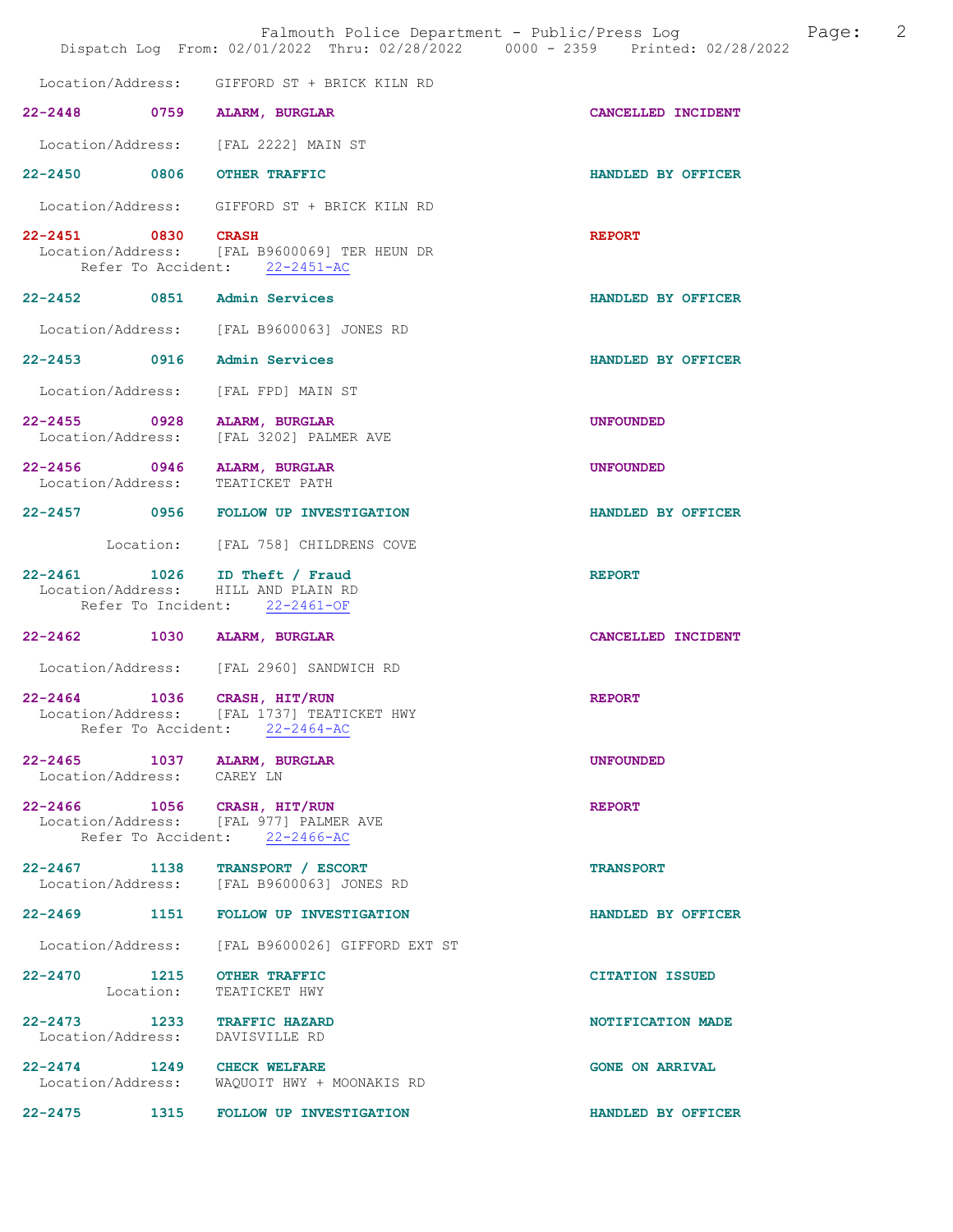|                                                                          | Falmouth Police Department - Public/Press Log<br>Dispatch Log From: 02/01/2022 Thru: 02/28/2022 0000 - 2359 Printed: 02/28/2022                                                                                 | Page:                  | $\overline{\mathbf{3}}$ |
|--------------------------------------------------------------------------|-----------------------------------------------------------------------------------------------------------------------------------------------------------------------------------------------------------------|------------------------|-------------------------|
| Location/Address: [FAL FPD] MAIN ST                                      |                                                                                                                                                                                                                 |                        |                         |
| 22-2476 1326 LARCENY                                                     |                                                                                                                                                                                                                 | HANDLED BY OFFICER     |                         |
| Location/Address:                                                        | WHEELHOUSE CIR                                                                                                                                                                                                  |                        |                         |
| 22-2479 1352 ABANDONED 911                                               |                                                                                                                                                                                                                 | HANDLED BY OFFICER     |                         |
|                                                                          | Location/Address: [FAL B9600069] TER HEUN DR                                                                                                                                                                    |                        |                         |
| 22-2480 1408 VANDALISM                                                   | Location/Address: [FAL B9700103] MAIN ST<br>Refer To Accident: 22-2480-AC<br>Refer To Incident: 22-2480-OF                                                                                                      | HANDLED BY PARTY       |                         |
| 22-2485 1448 B & E RESIDENT<br>Location/Address: CARL LANDI CIR          | Refer To Incident: 22-2485-OF                                                                                                                                                                                   | <b>REPORT</b>          |                         |
| 22-2486 1512 LOST PROPERTY                                               |                                                                                                                                                                                                                 | HANDLED BY OFFICER     |                         |
| Location/Address: [FAL FPD] MAIN ST                                      |                                                                                                                                                                                                                 |                        |                         |
| 22-2483 1545 TRANSPORT / ESCORT                                          |                                                                                                                                                                                                                 | HANDLED BY OFFICER     |                         |
|                                                                          | Location: [OTH] MEDICAL EXAMINERS OFFICE FALMOUTH GATE                                                                                                                                                          |                        |                         |
| 22-2487 1545 CRASH                                                       | Location/Address: CARRIAGE SHOP RD + OLD BARNSTABLE RD<br>Refer To Accident: 22-2487-AC                                                                                                                         | <b>REPORT</b>          |                         |
| 22-2489 1618 CHECK WELFARE                                               | Location/Address: [FAL BXX00539] EAST FALMOUTH HWY                                                                                                                                                              | <b>GONE ON ARRIVAL</b> |                         |
| 22-2490 1631 MOTOR VEHICLE STOP<br>Location/Address: FALMOUTH HEIGHTS RD |                                                                                                                                                                                                                 | <b>CITATION ISSUED</b> |                         |
| 22-2491 1639 ABANDONED 911                                               |                                                                                                                                                                                                                 | HANDLED BY OFFICER     |                         |
|                                                                          | Location/Address: [FAL 3168] WOODS HOLE RD                                                                                                                                                                      |                        |                         |
| 22-2492<br>1641                                                          | MOTOR VEHICLE STOP<br>Location/Address: [FAL BXX00706] FALMOUTH HEIGHTS RD                                                                                                                                      | <b>CITATION ISSUED</b> |                         |
| 22-2494 1645 ALARM, BURGLAR                                              |                                                                                                                                                                                                                 | CANCELLED INCIDENT     |                         |
| Location/Address: [FAL 2222] MAIN ST                                     |                                                                                                                                                                                                                 |                        |                         |
| 22-2495 1700 MOTOR VEHICLE STOP                                          | Location/Address: [FAL L99] TEATICKET HWY                                                                                                                                                                       | <b>CITATION ISSUED</b> |                         |
| 22-2498 1703 CHECK WELFARE                                               |                                                                                                                                                                                                                 | HANDLED BY OFFICER     |                         |
|                                                                          | Location/Address: [FAL 860] TEATICKET HWY                                                                                                                                                                       |                        |                         |
| 22-2497 1710 MOTOR VEHICLE STOP                                          |                                                                                                                                                                                                                 | HANDLED BY OFFICER     |                         |
|                                                                          | Location/Address: [FAL BXX00437] TEATICKET HWY                                                                                                                                                                  |                        |                         |
| 22-2499 1718 ERRATIC MV                                                  | Location/Address: CHURCHILL DR + EDGEWATER DR EAST<br>Refer To Accident: 22-2499-AC<br>Refer To Arrest: 22-2499-AR                                                                                              | Arrest(s) Made         |                         |
| Age:                                                                     | Arrest: ANDRADE, EDWARDA MONTEIRO<br>Address: 56 EDGEWATER E DR EAST FALMOUTH, MA<br>- 61<br>Charges: OUI-LIQUOR OR .08%<br>NEGLIGENT OPERATION OF MOTOR VEHICLE c90 \$24(2)(a) (OTE)<br>MARKED LANES VIOLATION |                        |                         |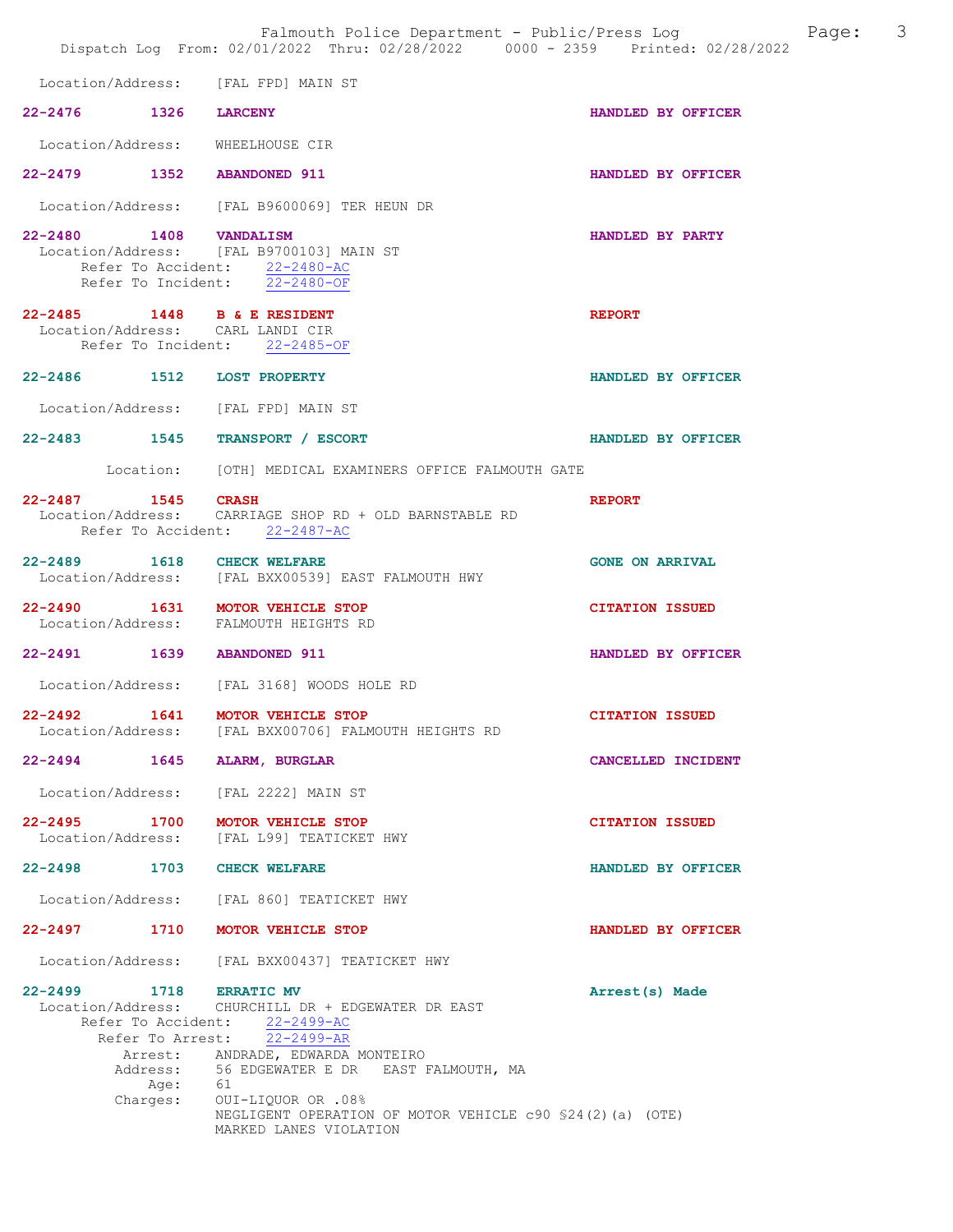ALCOHOL IN MV, POSSESS OPEN CONTAINER OF LICENSE NOT IN POSSESSION

22-2500 1722 MOTOR VEHICLE STOP CITATION ISSUED Location/Address: [FAL 3326] DAVIS STRAITS

22-2501 1722 ERRATIC MV UNABLE TO LOCATE

Location/Address: BRICK KILN RD + GIFFORD ST

Location/Address: [FAL 3326] DAVIS STRAITS

22-2502 1735 MOTOR VEHICLE STOP<br>
Location/Address: [FAL 1230] DAVIS STRAITS Location/Address: [FAL 1230] DAVIS STRAITS

22-2504 1750 MOTOR VEHICLE STOP CITATION ISSUED<br>
Location/Address: [FAL 3326] DAVIS STRAITS

22-2505 1802 ERRATIC MV UNABLE TO LOCATE Location/Address: SANDWICH RD + BRICK KILN RD

22-2507 1817 DISABLED MV VEHICLE TOWED Location/Address: RT 28 NORTH + BRICK KILN RD

22-2509 1914 ANNOYING PHONE CALLS HANDLED BY PARTY Location/Address: [FAL 3312] PALMER AVE

22-2510 1918 TRAFFIC HAZARD HANDLED BY OFFICER

Location/Address: HOMESTEAD LN

22-2511 1929 CHECK WELFARE **In the UNABLE TO LOCATE** Location/Address: [FAL 3077] SHANNONS WAY

Location/Address: [FAL BXX00810] MAIN ST

Location/Address: [FAL 777] HIGHFIELD DR

#### For Date: 02/02/2022 - Wednesday

| $22 - 2518$       | 0034 | BUILDING / RESIDENCE CHECK       | SECURED / CHECKED |
|-------------------|------|----------------------------------|-------------------|
| Location/Address: |      | [FAL B9600237] EAST FALMOUTH HWY |                   |
| $22 - 2519$       | 0038 | BUILDING / RESIDENCE CHECK       | SECURED / CHECKED |
| Location/Address: |      | [FAL B9800292] DAVIS STRAITS     |                   |

22-2520 0042 BUILDING / RESIDENCE CHECK SECURED / CHECKED Location/Address: [FAL B9800292] DAVIS STRAITS

22-2524 0102 BUILDING / RESIDENCE CHECK SECURED / CHECKED Location/Address: [FAL BXX00072] DEPOT AVE

22-2522 0105 AREA CHECK SECURED / CHECKED<br>
Location/Address: [FAL B0000073] GIFFORD ST [FAL B0000073] GIFFORD ST

22-2523 0107 BUILDING / RESIDENCE CHECK SECURED / CHECKED<br>
Location/Address: [FAL B9600260] MAIN ST [FAL B9600260] MAIN ST

22-2525 0120 BUILDING / RESIDENCE CHECK SECURED / CHECKED Location/Address: [FAL 964] TEATICKET HWY

22-2526 0132 BUILDING / RESIDENCE CHECK SECURED / CHECKED Location/Address: [FAL B9700958] EAST FALMOUTH HWY

22-2527 0134 BUILDING / RESIDENCE CHECK SECURED / CHECKED Location/Address: [FAL B9600025] DAVISVILLE RD

22-2529 0152 ALARM, BURGLAR UNFOUNDED<br>
Location/Address: [FAL 186] MAIN ST Location/Address:

22-2513 2052 Admin Services HANDLED BY OFFICER

22-2517 2357 AREA CHECK SECURED / CHECKED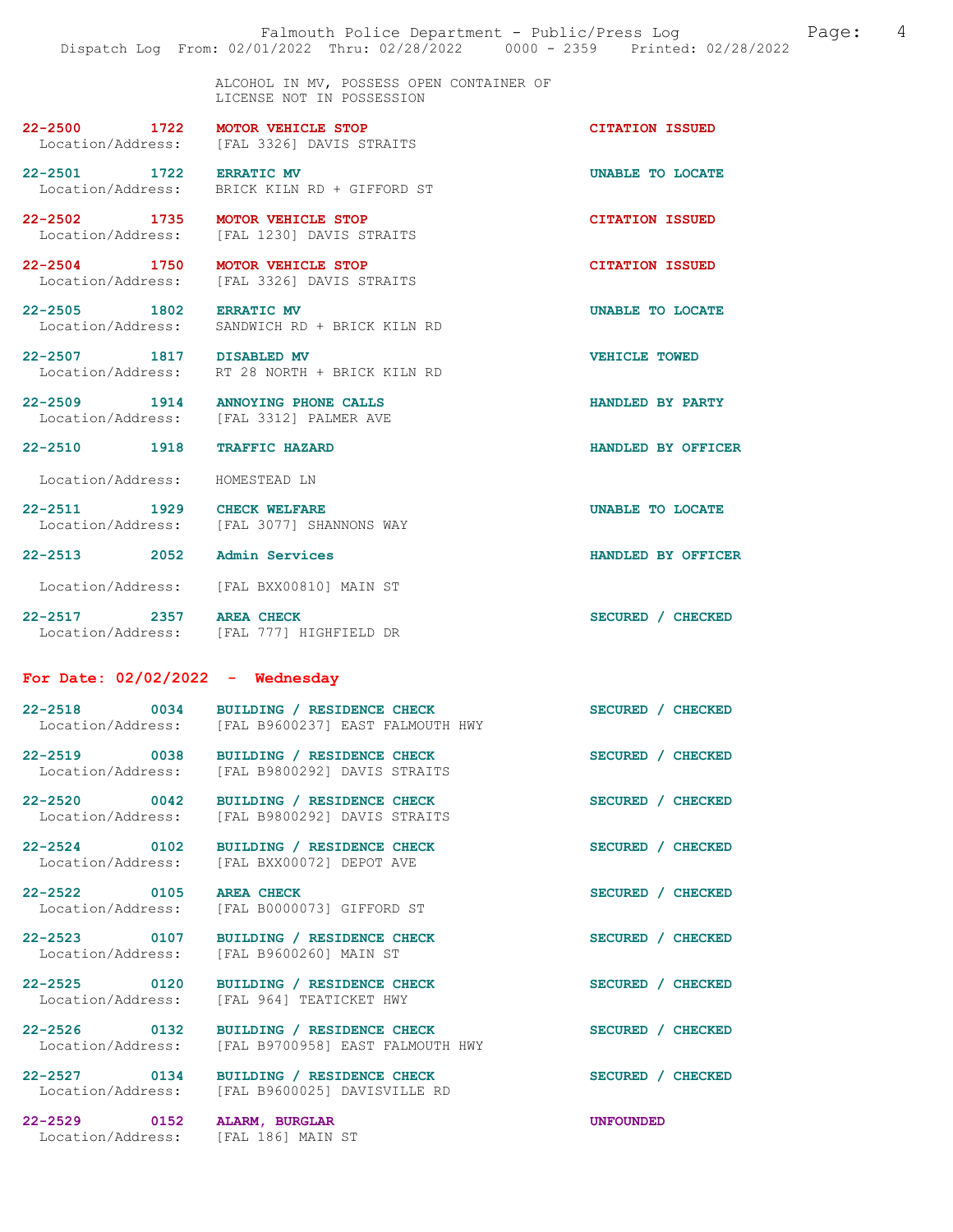| 22-2530           | 0204 | PARKING VIOLATION (S)       | NO VIOLATION |
|-------------------|------|-----------------------------|--------------|
| Location/Address: |      | [FAL B9600203] TOWN HALL SO |              |

[FAL B0100017] NORTH FALMOUTH HWY

22-2531 0204 ASSIST FIRE DEPT REF FIRE DEPT Location/Address: FIVE GATE LN

22-2533 0204 PARKING VIOLATION(S) NO VIOLATION<br>
Location/Address: WATER ST Location/Address:

22-2532 0205 PARKING VIOLATION(S) NO VIOLATION Location/Address: [FAL B9600261] MAIN ST

22-2534 0224 BUILDING / RESIDENCE CHECK<br>
Location/Address: [FAL B0100017] NORTH FALMOUTH HWY

22-2535 0231 BUILDING / RESIDENCE CHECK SECURED / CHECKED Location/Address: [FAL 302] SANDWICH RD

22-2536 0234 AREA CHECK SECURED / CHECKED SECURED / CHECKED Location/Address: LOCUST ST Location/Address:

- 22-2537 0242 BUILDING / RESIDENCE CHECK SECURED / CHECKED
- 
- 22-2538 0243 AREA CHECK SECURED / CHECKED

Location/Address: [FAL 302] SANDWICH RD

[FAL 302] SANDWICH RD

Location/Address: MAIN ST

22-2540 0707 CRASH REPORT Location/Address: METOXIT RD + WAQUOIT HWY Refer To Accident: 22-2540-AC

- 22-2542 0830 BUILDING / RESIDENCE CHECK SECURED / CHECKED Location/Address: ALTHEA RD Location/Address:
- 22-2543 0845 Admin Services HANDLED BY OFFICER
	- Location/Address: [FAL B0200106] THOMAS B LANDERS RD

22-2545 0918 CRASH, HIT/RUN REPORT REPORT Location/Address: HARRINGTON ST Location/Address: HARRINGTON ST<br>Refer To Accident: 22-2545-AC Refer To Accident:

22-2546 0922 DISABLED MV PRIVATE TOW PRIVATE TOW OLD BARNSTABLE RD + EAST FALMOUTH HWY

22-2548 0930 CHECK WELFARE HANDLED BY OFFICER

Location/Address: FRESH POND RD

22-2549 0943 ABANDONED 911 HANDLED BY OFFICER

Location/Address: [FAL 1203] DILLINGHAM AVE

| 22-2551           | 1025 Illegal Dumping | <b>REF DNR</b> |
|-------------------|----------------------|----------------|
| Location/Address: | WOOD NECK RD         |                |

22-2552 1034 LOST PROPERTY<br>
Location/Address: SILVER BEACH AVE Location/Address: Refer To Incident: 22-2552-OF

22-2553 1037 ID Theft / Fraud REPORT Location/Address: [FAL 2064] ALDER LN Refer To Incident: 22-2553-OF

### 22-2555 1054 SUICIDE / COMPLETED REPORT Location/Address: [FAL BXX00016] TEATICKET HWY Refer To Incident: 22-2555-OF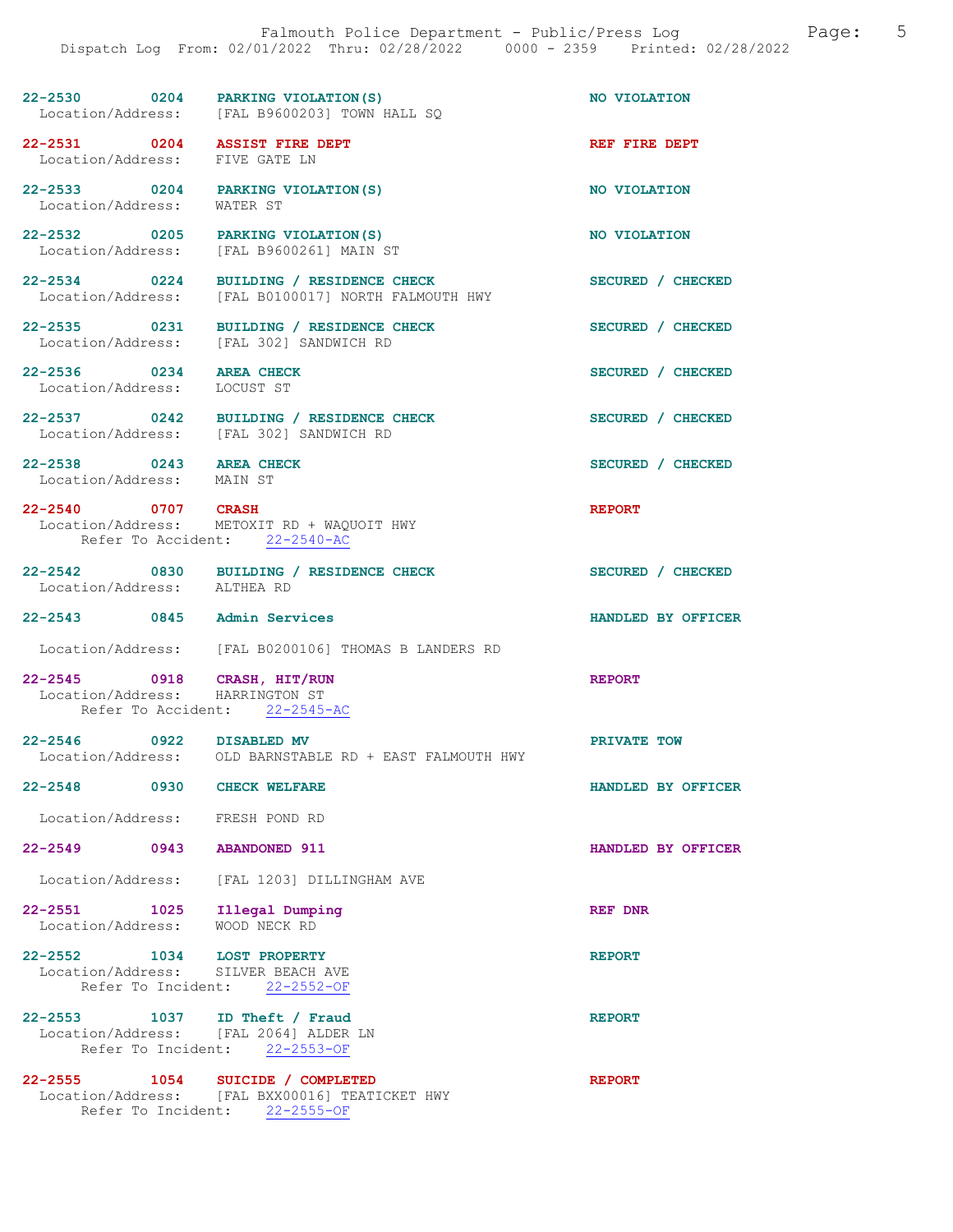|                                     | 22-2557 1136 ATTEMPT TO LOCATE<br>Location/Address: [FAL BXX00551] LUSCOMBE AVE                       | UNABLE TO LOCATE          |
|-------------------------------------|-------------------------------------------------------------------------------------------------------|---------------------------|
| 22-2558 1148 Harassment             | Location/Address: [FAL BXX00146] PALMER AVE<br>Refer To Incident: 22-2558-OF                          | <b>REPORT</b>             |
| 22-2559 1231 OTHER TRAFFIC          | Location/Address: GIFFORD ST + BRICK KILN RD                                                          | NOTIFICATION MADE         |
|                                     | 22-2560 1244 FOLLOW UP INVESTIGATION                                                                  | HANDLED BY OFFICER        |
| Location/Address: [FAL FPD] MAIN ST |                                                                                                       |                           |
|                                     | 22-2561 1249 FOLLOW UP INVESTIGATION<br>Location/Address: GIFFORD ST<br>Refer To Accident: 22-2561-AC | <b>REPORT</b>             |
| 22-2562 1307 MISSING PERSON         |                                                                                                       | CANCELLED INCIDENT        |
|                                     | Location/Address: [FAL 3312] PALMER AVE                                                               |                           |
| 22-2563 1336 DISABLED MV            |                                                                                                       | HANDLED BY OFFICER        |
|                                     | Location/Address: WHIPPOORWILL RD + JOURNEYS END RD                                                   |                           |
|                                     | 22-2565 1350 ATTEMPT TO LOCATE<br>Location/Address: [FAL BXX00016] TEATICKET HWY                      | UNABLE TO LOCATE          |
| 22-2566 1409 Admin Services         |                                                                                                       | HANDLED BY OFFICER        |
|                                     | Location/Address: [FAL FPD] MAIN ST                                                                   |                           |
| 22-2567 1413 TRAFFIC HAZARD         | Location/Address: [FAL B9600026] GIFFORD EXT ST                                                       | HANDLED BY PARTY          |
| 22-2568 1423 DISABLED MV            |                                                                                                       | HANDLED BY OFFICER        |
|                                     | Location/Address: RT 151 + FALMOUTH WOODS RD                                                          |                           |
|                                     | 22-2569 1429 SUSPICIOUS PERSON(S)<br>Location/Address: [FAL B9600037] SPRING BARS RD                  | UNABLE TO LOCATE          |
| 22-2570 1452 SUMMONS SERVICE        |                                                                                                       | HANDLED BY OFFICER        |
|                                     | Location/Address: [FAL FPD] MAIN ST                                                                   |                           |
| 22-2572 1507 CRASH                  | Location/Address: RT 28 NORTH + THOMAS B LANDERS RD                                                   | REF OTHER                 |
| 22-2573 1527 ALARM, BURGLAR         |                                                                                                       | <b>CANCELLED INCIDENT</b> |
|                                     | Location/Address: [FAL B9600261] MAIN ST                                                              |                           |
| 22-2574 1534 OTHER TRAFFIC          |                                                                                                       | CANCELLED INCIDENT        |
|                                     | Location/Address: RT 28 NORTH + THOMAS B LANDERS RD                                                   |                           |
| 22-2575                             | 1555 ALARM, BURGLAR<br>Location/Address: [FAL 1434] NORTH FALMOUTH HWY                                | SECURED / CHECKED         |
|                                     | 22-2577 1735 SUSPICIOUS PERSON(S)                                                                     | HANDLED BY OFFICER        |
| Location/Address: MAIN ST           |                                                                                                       |                           |

22-2579 1807 ERRATIC MV **REPORT**  Location/Address: [FAL BXX00539] EAST FALMOUTH HWY Refer To Incident: 22-2579-OF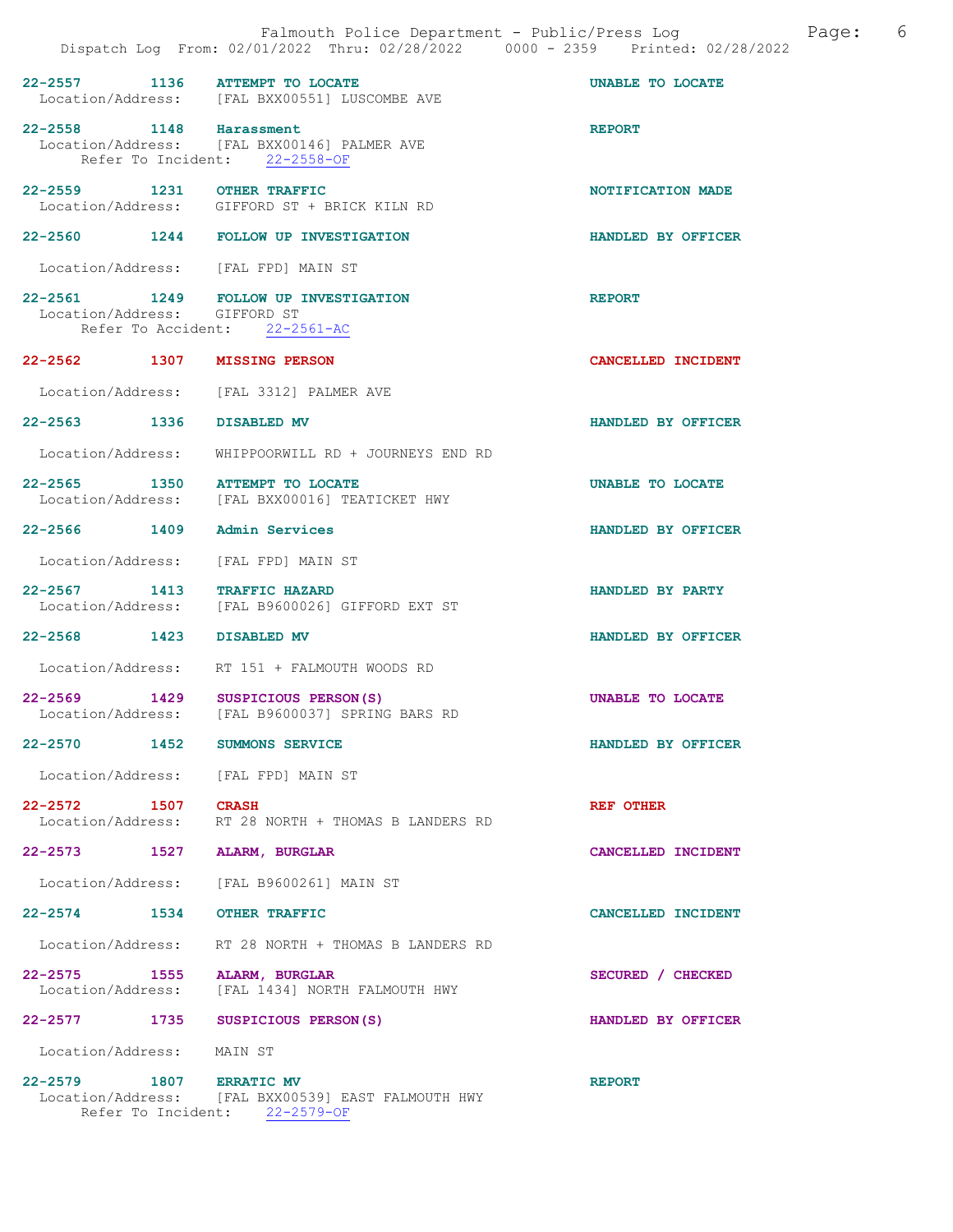| 22-2581 1839 CHECK WELFARE                              | Location/Address: [FAL 1744] WATER ST<br>Refer To Incident: 22-2581-OF                                                                                                                                                                                                                                                                         | <b>REPORT</b>          |
|---------------------------------------------------------|------------------------------------------------------------------------------------------------------------------------------------------------------------------------------------------------------------------------------------------------------------------------------------------------------------------------------------------------|------------------------|
| 22-2583 1923 ASSIST CITIZEN                             |                                                                                                                                                                                                                                                                                                                                                | CANCELLED INCIDENT     |
| Location/Address: ARLINGTON ST                          |                                                                                                                                                                                                                                                                                                                                                |                        |
| 22-2585 1942 ERRATIC MV                                 | Location/Address: [FAL BXX00338] TEATICKET HWY<br>Refer To Incident: 22-2585-OF                                                                                                                                                                                                                                                                | <b>REPORT</b>          |
|                                                         | 22-2586 1947 INTOXICATED PERSON<br>Location/Address: [FAL B0100152] TEATICKET HWY<br>Refer To Incident: 22-2586-OF                                                                                                                                                                                                                             | <b>REPORT</b>          |
| 22-2587 1950 CRASH<br>Location/Address: CLOVERFIELD WAY | Refer To Accident: 22-2587-AC<br>Refer To Arrest: $\overline{22-2587-AR}$<br>Arrest: REIS, DANIEL M<br>Address: 14 BELLS BROOK RD LAKEVILLE, MA<br>Age: 40<br>Charges: OUI-LIQUOR OR .08%<br>NEGLIGENT OPERATION OF MOTOR VEHICLE c90 \$24(2)(a) (OTE)<br>LICENSE SUSPENDED/REVOKED, OP MV WITH<br>RESIST ARREST<br>A&B ON AMBULANCE PERSONNEL | Arrest(s) Made         |
| 22-2592 2109 AREA CHECK<br>Location/Address: LOUISE LN  |                                                                                                                                                                                                                                                                                                                                                | <b>GONE ON ARRIVAL</b> |
| 22-2594 2141 ASSIST FIRE DEPT                           | Location/Address: [FAL B0300023] BRICK KILN RD                                                                                                                                                                                                                                                                                                 | REF FIRE DEPT          |
| For Date: $02/03/2022 -$ Thursday                       |                                                                                                                                                                                                                                                                                                                                                |                        |
| 22-2597 0002 AREA CHECK                                 | Location/Address: [FAL 3214] HATCHVILLE RD                                                                                                                                                                                                                                                                                                     | SECURED / CHECKED      |
| 22-2598 0007 AREA CHECK                                 | Location/Address: [FAL 302] SANDWICH RD                                                                                                                                                                                                                                                                                                        | SECURED / CHECKED      |
| $22 - 2599$<br>$\sim$ 0040                              | BUILDING / RESIDENCE CHECK<br>Location/Address: [FAL B9600025] DAVISVILLE RD                                                                                                                                                                                                                                                                   | SECURED / CHECKED      |
| 22-2600 0042 AREA CHECK                                 | Location/Address: [FAL BXX00131] EAST FALMOUTH HWY                                                                                                                                                                                                                                                                                             | SECURED / CHECKED      |
| Location/Address:                                       | 22-2601 0115 BUILDING / RESIDENCE CHECK<br>[FAL BXX00810] MAIN ST                                                                                                                                                                                                                                                                              | SECURED / CHECKED      |
| 22-2602 0122 AREA CHECK<br>Location/Address: HARVEST DR |                                                                                                                                                                                                                                                                                                                                                | SECURED / CHECKED      |
| 22-2603 0131 AREA CHECK                                 | Location/Address: [FAL 1471] RT 151                                                                                                                                                                                                                                                                                                            | SECURED / CHECKED      |
| $22 - 2604$ 0132                                        | BUILDING / RESIDENCE CHECK<br>Location/Address: [FAL 706] MAIN ST                                                                                                                                                                                                                                                                              | SECURED / CHECKED      |
| 22-2605 0135<br>Location/Address:                       | ALARM, BURGLAR<br>MELROSE AVE                                                                                                                                                                                                                                                                                                                  | UNFOUNDED              |
|                                                         | 22-2606 0151 BUILDING / RESIDENCE CHECK<br>Location/Address: [FAL B9900121] PALMER AVE                                                                                                                                                                                                                                                         | SECURED / CHECKED      |
| $22 - 2607$<br>0158                                     | PARKING VIOLATION (S)                                                                                                                                                                                                                                                                                                                          | NO VIOLATION           |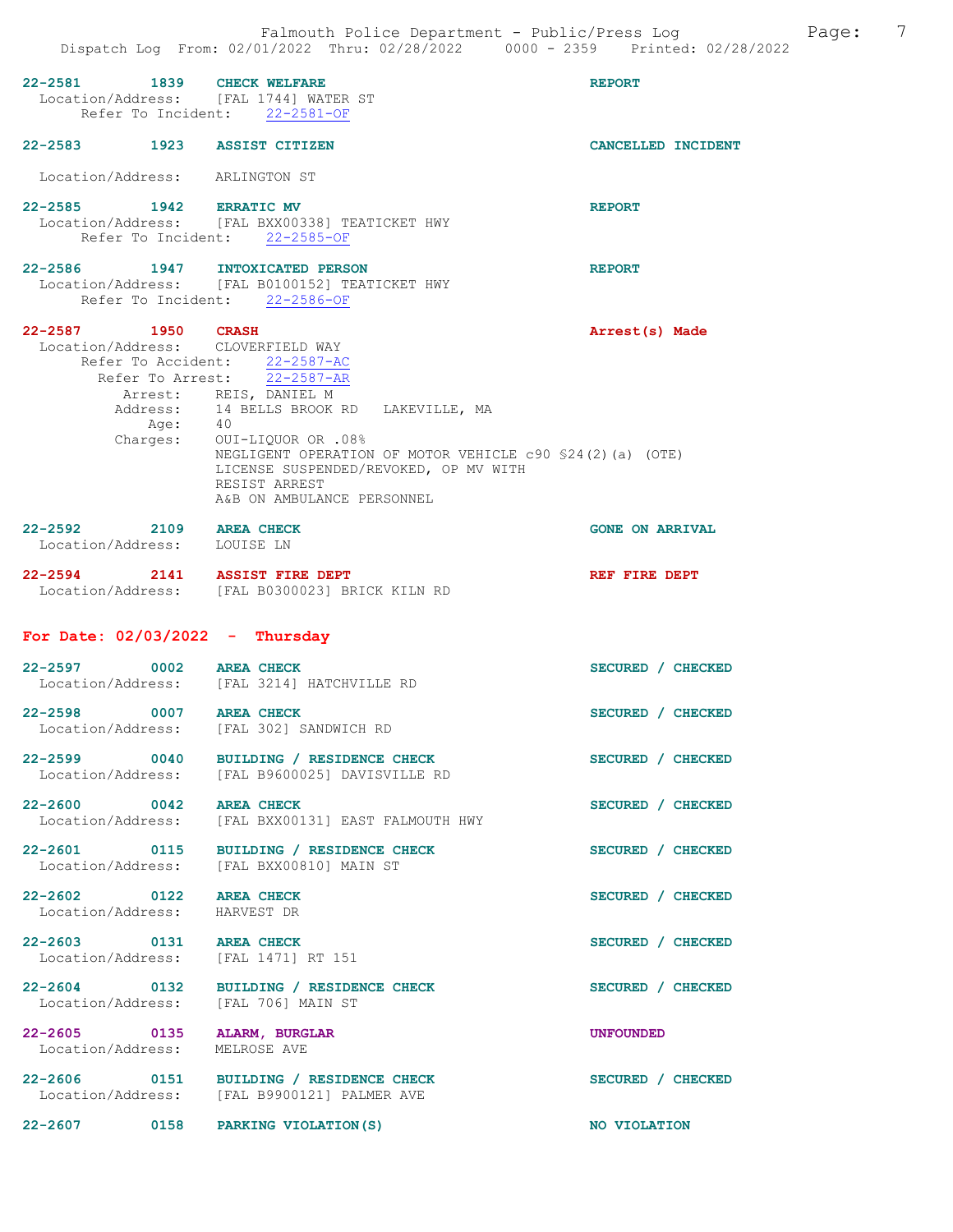|                                                              | Falmouth Police Department - Public/Press Log<br>Dispatch Log From: 02/01/2022 Thru: 02/28/2022 0000 - 2359 Printed: 02/28/2022 | 8<br>Page:         |
|--------------------------------------------------------------|---------------------------------------------------------------------------------------------------------------------------------|--------------------|
| Location/Address:                                            | WATER ST                                                                                                                        |                    |
| 22-2608 0159 Admin Services                                  |                                                                                                                                 | HANDLED BY OFFICER |
| Location/Address:                                            | [FAL FPD] MAIN ST                                                                                                               |                    |
| Location/Address:                                            | 22-2609 0204 PARKING VIOLATION (S)<br>[FAL B9600203] TOWN HALL SQ                                                               | NO VIOLATION       |
| Location/Address:                                            | 22-2610 0206 PARKING VIOLATION (S)<br>[FAL B9600261] MAIN ST                                                                    | NO VIOLATION       |
|                                                              | 22-2611 0210 BUILDING / RESIDENCE CHECK<br>Location/Address: [FAL B9800292] DAVIS STRAITS                                       | SECURED / CHECKED  |
| 22-2613 0615                                                 | <b>Admin Services</b>                                                                                                           | HANDLED BY OFFICER |
| Location/Address:                                            | [FAL FPD] MAIN ST                                                                                                               |                    |
|                                                              | 22-2614 0615 FOLLOW UP INVESTIGATION                                                                                            | HANDLED BY OFFICER |
|                                                              | Location/Address: [FAL B9600012] DEPOT AVE                                                                                      |                    |
| 22-2615 0633                                                 | <b>Admin Services</b>                                                                                                           | HANDLED BY OFFICER |
|                                                              | Location/Address: [FAL FFD5] EAST FALMOUTH HWY                                                                                  |                    |
| 22-2616 0635                                                 | Admin Services                                                                                                                  | HANDLED BY OFFICER |
| Location/Address:                                            | [FAL FPD] MAIN ST                                                                                                               |                    |
| 22-2617 0637                                                 | ALARM, BURGLAR                                                                                                                  | CANCELLED INCIDENT |
| Location/Address:                                            | [FAL 1512] DAVIS STRAITS                                                                                                        |                    |
| 22-2618 0732 CHECK WELFARE<br>Location/Address: MANOR LN     |                                                                                                                                 | HANDLED BY PARTY   |
| 22-2619 0734 CHECK WELFARE                                   |                                                                                                                                 | HANDLED BY OFFICER |
|                                                              | Location/Address: TEATICKET HWY + DAVIS STRAITS                                                                                 |                    |
| 22-2620                                                      | 0737 ALARM, BURGLAR                                                                                                             | CANCELLED INCIDENT |
|                                                              | Location/Address: LITTLE NECK BARS RD                                                                                           |                    |
| 22-2621 0749 B & E RESIDENT<br>Location/Address: WILLETT WAY | Refer To Incident: 22-2621-OF                                                                                                   | <b>REPORT</b>      |
| 22-2624 0841 OTHER TRAFFIC                                   |                                                                                                                                 | HANDLED BY OFFICER |
|                                                              | Location/Address: GUNNING POINT AVE                                                                                             |                    |
| 22-2623 0842 ROBBERY<br>Location/Address: STEPHENS LN        | Refer To Incident: 22-2623-OF                                                                                                   | <b>REPORT</b>      |
| 22-2625 0901 ABANDONED 911                                   |                                                                                                                                 | HANDLED BY OFFICER |
|                                                              | Location/Address: [FAL B9600069] TER HEUN DR                                                                                    |                    |
| 22-2626 0908                                                 | TRANSPORT / ESCORT<br>Location/Address: [FAL B9600063] JONES RD                                                                 | <b>TRANSPORT</b>   |
| 22-2627 0914 ABANDONED 911                                   |                                                                                                                                 | HANDLED BY OFFICER |
|                                                              | Location/Address: [FAL B9700084] TEATICKET HWY                                                                                  |                    |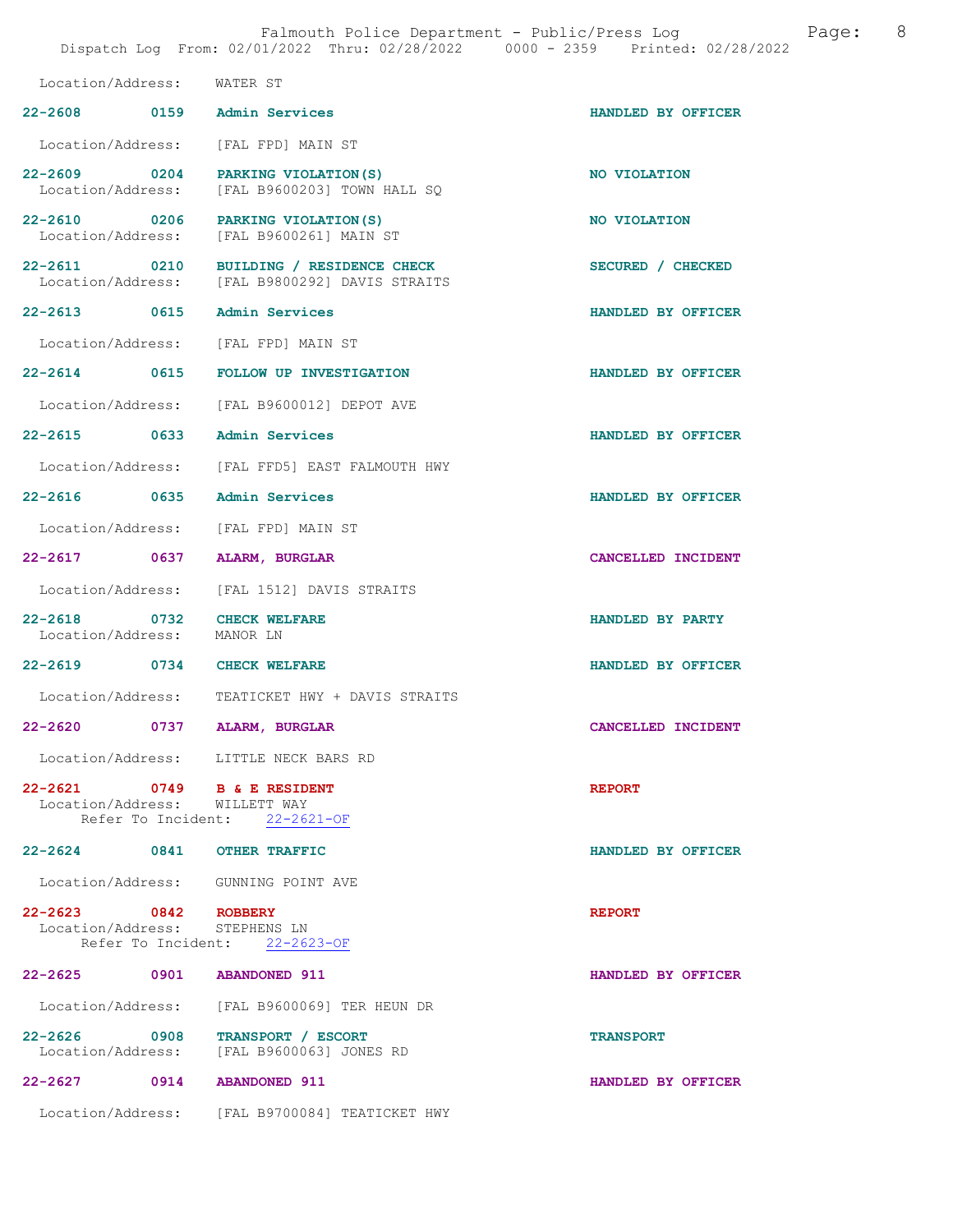| 22-2628 0916                                        |      | <b>TRAFFIC HAZARD</b><br>Location/Address: MARAVISTA AVE EXT + TEATICKET HWY | <b>GONE ON ARRIVAL</b> |
|-----------------------------------------------------|------|------------------------------------------------------------------------------|------------------------|
| 22-2629 0927 ABANDONED 911                          |      |                                                                              | HANDLED BY OFFICER     |
| Location/Address: CACHALOT LN                       |      |                                                                              |                        |
|                                                     |      | 22-2630 0935 ABANDONED 911<br>Location/Address: [FAL 157] GRAND AVE          | HANDLED BY PARTY       |
|                                                     |      | 22-2631 0956 ALARM, BURGLAR<br>Location/Address: [FAL B9700435] LARCHES WAY  | <b>UNFOUNDED</b>       |
|                                                     |      | 22-2632 1011 ABANDONED 911<br>Location/Address: [FAL B9600069] TER HEUN DR   | HANDLED BY PARTY       |
|                                                     |      | 22-2633 1015 ALARM, BURGLAR                                                  | CANCELLED INCIDENT     |
| Location/Address: MOORLAND RD                       |      |                                                                              |                        |
| 22-2635 1036 OTHER TRAFFIC                          |      | Location/Address: CLOVERFIELD WAY + RT 151                                   | NOTIFICATION MADE      |
|                                                     |      | 22-2634 1037 RECOVERED PROPERTY                                              | HANDLED BY OFFICER     |
|                                                     |      | Location/Address: [FAL FPD] MAIN ST<br>Refer To Incident: 22-2634-OF         |                        |
|                                                     |      | 22-2636 1040 ALARM, BURGLAR<br>Location/Address: [FAL 287] SANDWICH RD       | <b>UNFOUNDED</b>       |
|                                                     |      | 22-2637 1043 Admin Services                                                  | HANDLED BY OFFICER     |
|                                                     |      | Location/Address: [FAL FPD] MAIN ST                                          |                        |
| 22-2638 1108 ABANDONED 911                          |      |                                                                              | HANDLED BY OFFICER     |
| Location/Address: ENGLISH ST                        |      |                                                                              |                        |
|                                                     |      | 22-2640 1118 RECOVERED PROPERTY                                              | HANDLED BY OFFICER     |
|                                                     |      | Location/Address: [FAL FPD] MAIN ST<br>Refer To Incident: 22-2640-OF         |                        |
| $22 - 2641$                                         | 1132 | <b>ASSIST OTHER AGENCY</b>                                                   | HANDLED BY OFFICER     |
| Location/Address: MENAUHANT RD                      |      |                                                                              |                        |
| 22-2642 1154 ABANDONED 911                          |      |                                                                              | HANDLED BY OFFICER     |
|                                                     |      | Location/Address: [FAL B9600069] TER HEUN DR                                 |                        |
| 22-2643 1155 OTHER TRAFFIC<br>Vicinity of: MAIN ST  |      |                                                                              | <b>CITATION ISSUED</b> |
| 22-2644 1207 CRASH<br>Location/Address: CURLEY BLVD |      | Refer To Incident: 22-2644-OF                                                | HANDLED BY PARTY       |
| 22-2646 1239 CRASH<br>Location/Address: WOODVIEW DR |      | Refer To Accident: 22-2646-AC                                                | <b>REPORT</b>          |
|                                                     |      | 22-2648 1309 FOLLOW UP INVESTIGATION                                         | HANDLED BY OFFICER     |
|                                                     |      | Location/Address: [FAL FPD] MAIN ST                                          |                        |
|                                                     |      | 22-2651 1405 INTOXICATED PERSON                                              | UNABLE TO LOCATE       |

Location/Address: PINECREST BEACH DR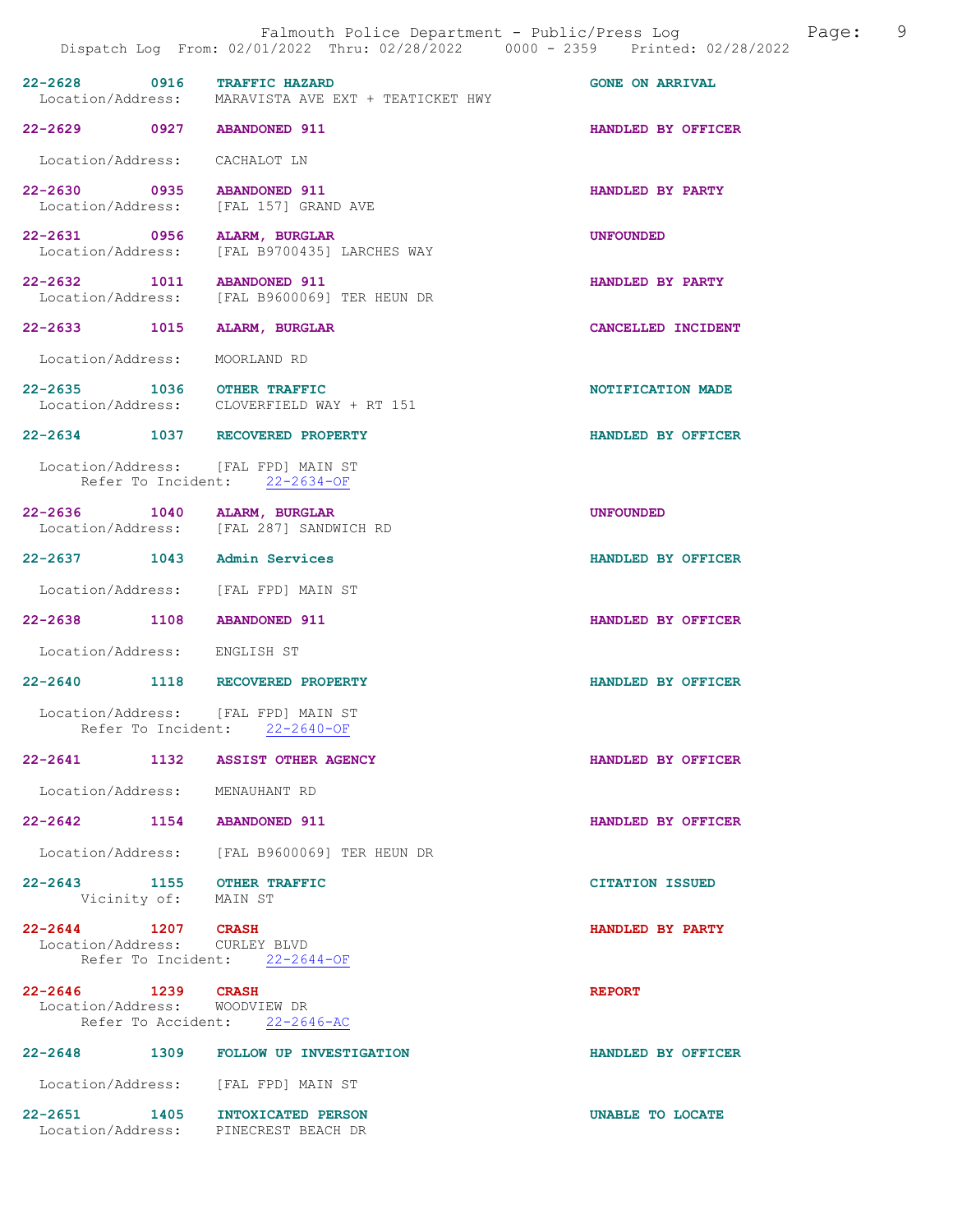| 22-2652 | 1409                                               | <b>CRASH</b> |  |  |  | <b>REPORT</b> |
|---------|----------------------------------------------------|--------------|--|--|--|---------------|
|         | Location/Address: KATHARINE LEE BATES + GIFFORD ST |              |  |  |  |               |
|         | Refer To Accident: 22-2652-AC                      |              |  |  |  |               |

- 22-2655 1419 CHECK WELFARE 22-2655 1419 Location/Address: [FAL BXX00016] TEATICKET HWY
- 22-2657 1428 TRAFFIC HAZARD REF OTHER Location/Address: RT 28 SOUTH + THOMAS B LANDERS RD RT 28 SOUTH + THOMAS B LANDERS RD
- 22-2658 1433 DISTURBANCE / DISORDERLY HANDLED BY OFFICER
- Location/Address: [FAL 1814] MAIN ST
- 22-2659 1442 CHECK WELFARE REF REF FIRE DEPT Location/Address: [FAL B9600051] HATCHVILLE RD
- 22-2661 1529 ASSIST CITIZEN HANDLED BY OFFICER

Location/Address: MAURA LN

- 22-2662 1620 MENTAL ILLNESS (SEC 12) REF FIRE DEPT Location/Address: [FAL B9600305] WEST FALMOUTH HWY
- 22-2664 1642 CRASH, HIT/RUN REPORT Location/Address: [FAL B9600196] WOODS HOLE RD Refer To Accident: 22-2664-AC
- 22-2665 1658 MENTAL ILLNESS (SEC 12) REF FIRE DEPT Location/Address: MILL FARM WAY
- 22-2669 1746 ERRATIC MV GONE ON ARRIVAL Location/Address: CENTRAL AVE + EAST FALMOUTH HWY
- 22-2670 1825 PRESERVE PEACE SECURED / CHECKED Location/Address: [FAL B9600027] LAKEVIEW AVE
- 22-2671 1851 ID Theft / Fraud REPORT Location/Address: MEREDITH DR Refer To Incident: 22-2671-OF
- 22-2672 1900 ERRATIC MV HANDLED BY OFFICER
- Location/Address: ELLSWORTH DR
- 22-2675 2042 DISABLED MV HANDLED BY PARTY Location/Address: RT 151 Location/Address:
- 22-2676 2048 CHECK WELFARE **HANDLED BY OFFICER**
- Location/Address: OLD MAIN RD
- 22-2677 2114 MOTOR VEHICLE STOP Verbal Warning Location/Address: [FAL 1573] DAVIS STRAITS
- 22-2678 2134 ALARM, BURGLAR SECURED / CHECKED<br>
Location/Address: MARINERS LN Location/Address:
	-
- Location/Address: BACON FARM RD
- 22-2682 2235 MOTOR VEHICLE STOP<br>
Location/Address: [FAL B9700084] TEATICKET HWY [FAL B9700084] TEATICKET HWY
- For Date: 02/04/2022 Friday
- 
- -
- 
- 
- 
- 
- 
- 
- 
- 
- 
- 22-2681 2214 ABANDONED 911 HANDLED BY OFFICER
	-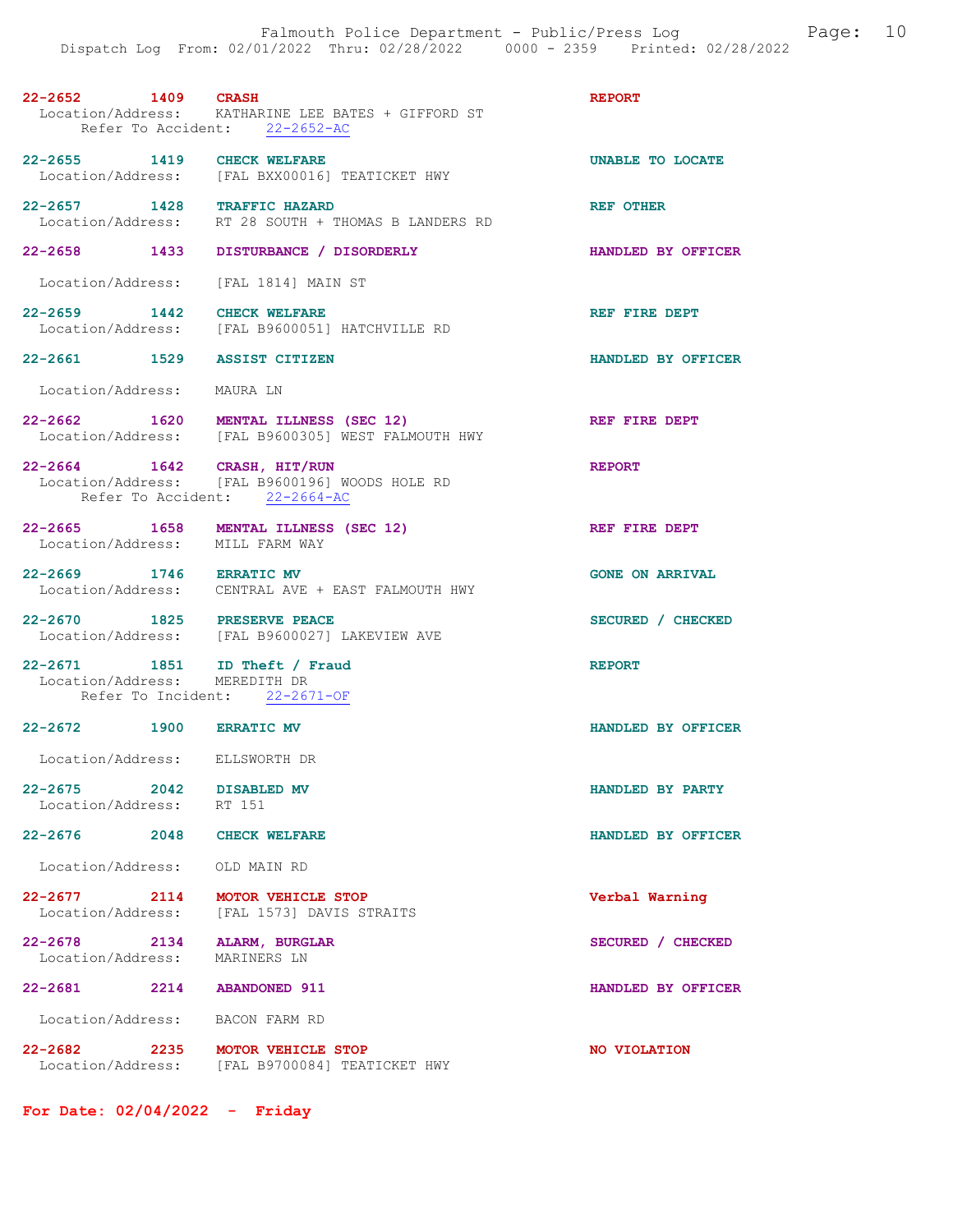|                                                     | Dispatch Log From: 02/01/2022 Thru: 02/28/2022 0000 - 2359 Printed: 02/28/2022 |                    |
|-----------------------------------------------------|--------------------------------------------------------------------------------|--------------------|
| 0015<br>22-2685                                     | <b>ANIMAL COMPLAINT</b>                                                        | HANDLED BY OFFICER |
| Location/Address:                                   | [FAL L74] NOBSKA RD                                                            |                    |
| 22-2686 0029                                        | <b>AREA CHECK</b>                                                              | HANDLED BY OFFICER |
| Location/Address:                                   | HADDON AVE                                                                     |                    |
| 22-2687 0040<br>Location/Address:                   | BUILDING / RESIDENCE CHECK<br>[FAL 964] TEATICKET HWY                          | SECURED / CHECKED  |
| 22-2688 0050<br>Location/Address:                   | BUILDING / RESIDENCE CHECK<br>[FAL BXX00437] TEATICKET HWY                     | SECURED / CHECKED  |
| 22-2689 0051<br>Location/Address:                   | BUILDING / RESIDENCE CHECK<br>[FAL B9600031] MARAVISTA AVE EXT                 | SECURED / CHECKED  |
| 22-2690 0112<br>Location/Address:                   | BUILDING / RESIDENCE CHECK<br>[FAL B9600237] EAST FALMOUTH HWY                 | SECURED / CHECKED  |
| 22-2691 0114<br>Location/Address:                   | BUILDING / RESIDENCE CHECK<br>[FAL 302] SANDWICH RD                            | SECURED / CHECKED  |
| 22-2692 0121<br>Location/Address:                   | BUILDING / RESIDENCE CHECK<br>[FAL B9600051] HATCHVILLE RD                     | SECURED / CHECKED  |
| 22-2693 0128<br>Location/Address:                   | BUILDING / RESIDENCE CHECK<br>[FAL B9600029] KATHARINE LEE BATES               | SECURED / CHECKED  |
| 22-2694 0129<br>Location/Address:                   | BUILDING / RESIDENCE CHECK<br>[FAL B9600027] LAKEVIEW AVE                      | SECURED / CHECKED  |
| 22-2695 0133<br>Location/Address:                   | BUILDING / RESIDENCE CHECK<br>[FAL B9800292] DAVIS STRAITS                     | SECURED / CHECKED  |
| 22-2697 0144<br>Location/Address:                   | <b>AREA CHECK</b><br>[FAL L65] COUNTY RD                                       | SECURED / CHECKED  |
| 22-2698 0149<br>Location/Address:                   | BUILDING / RESIDENCE CHECK<br>[FAL B9600030] OLD MAIN RD                       | SECURED / CHECKED  |
| 22-2699 0149<br>Location/Address:                   | ALARM, BURGLAR<br>[FAL 1791] CAPE CODDER RD                                    | <b>UNFOUNDED</b>   |
| 22-2700 0152<br>Location/Address:                   | PARKING VIOLATION (S)<br>WATER ST + LUSCOMBE AVE                               | NO VIOLATION       |
| 22-2702 0219<br>Location/Address:                   | BUILDING / RESIDENCE CHECK<br>[FAL B9700958] EAST FALMOUTH HWY                 | SECURED / CHECKED  |
| 22-2703 0221                                        | PARKING VIOLATION (S)<br>Location/Address: [FAL B9600261] MAIN ST              | NO VIOLATION       |
| 22-2704 0221                                        | PARKING VIOLATION (S)<br>Location/Address: [FAL B9600203] TOWN HALL SQ         | NO VIOLATION       |
| $22 - 2705$ 0222                                    | BUILDING / RESIDENCE CHECK<br>Location/Address: [FAL 302] SANDWICH RD          | SECURED / CHECKED  |
| 22-2706 0228<br>Location/Address: [FAL 1471] RT 151 | BUILDING / RESIDENCE CHECK                                                     | SECURED / CHECKED  |
| 22-2707 0359 INTOXICATED PERSON                     | Location/Address: [FAL BXX00810] MAIN ST<br>Refer To Incident: 22-2707-OF      | <b>REPORT</b>      |
| 22-2710 0823 TRAFFIC HAZARD                         | Location/Address: OLD BARNSTABLE RD + HANKS WAY                                | NOTIFICATION MADE  |
| 22-2711 0825 Admin Services                         |                                                                                | HANDLED BY OFFICER |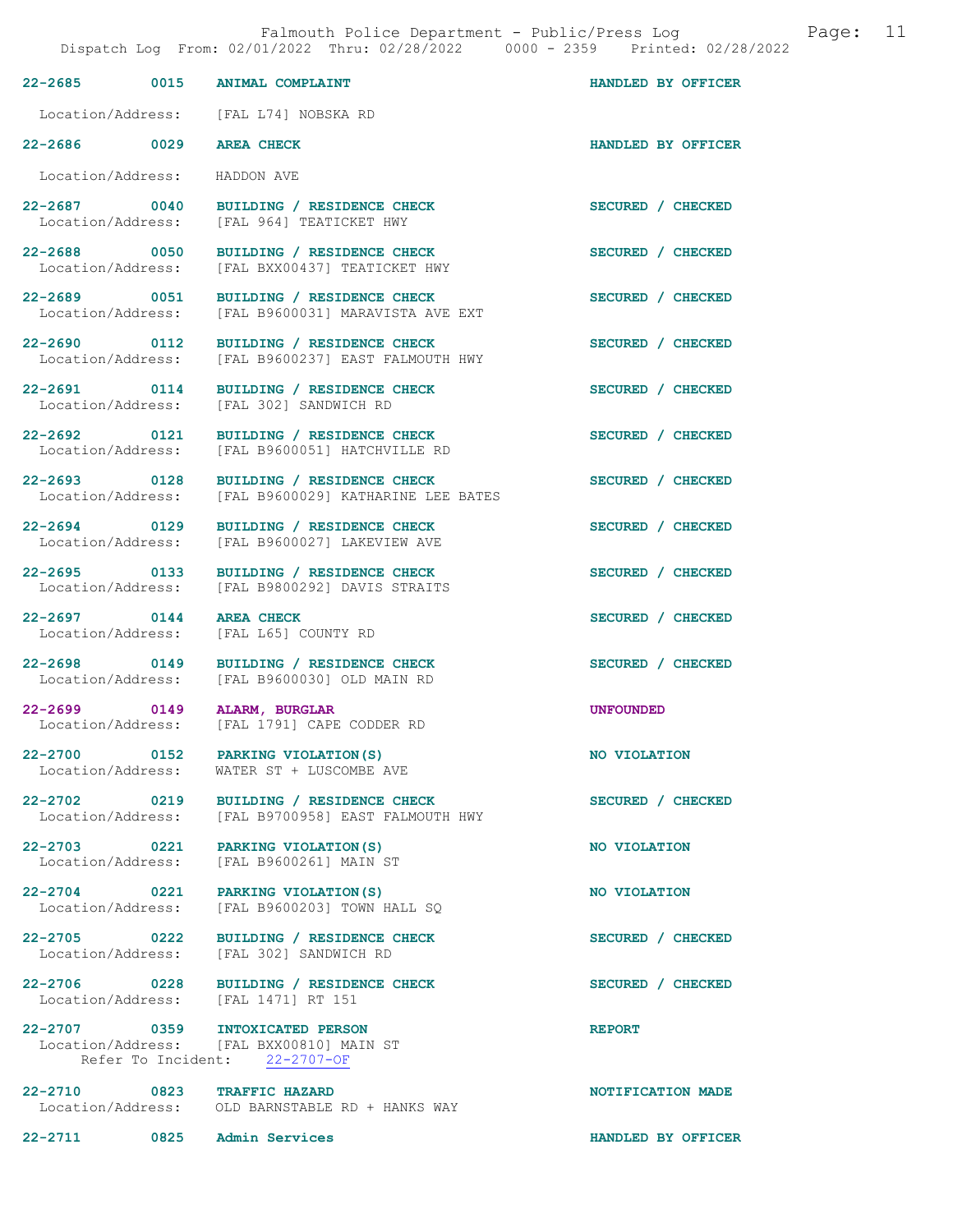Location/Address: [FAL FPD] MAIN ST

- 22-2712 0832 Admin Services HANDLED BY OFFICER Location/Address: [FAL B9600326] TEATICKET HWY
- 22-2713 0850 Admin Services HANDLED BY OFFICER

Location/Address: [FAL FPD] MAIN ST

22-2716 0925 Harassment Order Service **UNABLE TO LOCATE** Location/Address: [FAL BXX00335] MAIN ST [FAL BXX00335] MAIN ST

22-2718 0948 PRESERVE PEACE HANDLED BY OFFICER

Location/Address: [FAL B9600326] TEATICKET HWY

- 22-2719 0948 ATTEMPT TO LOCATE 1994 22-2719 0948 ATTEMPT TO LOCATE Location/Address: [FAL BXX00016] TEATICKET HWY
- 
- Location/Address:
- 22-2725 1037 TRAFFIC HAZARD NOTIFICATION MADE Location/Address: PALMER AVE
- Location/Address:
- 22-2726 1044 ALARM, BURGLAR CANCELLED INCIDENT
	- Location/Address: TANGLEWOOD DR
- 22-2728 1131 TRAFFIC HAZARD NOTIFICATION MADE Location/Address: WIGWAM RD
- 22-2731 1159 Down Wires NOTIFICATION MADE
	-
	-
	-
- 
- 
- 
- 
- 
- 
- 
- 
- Location/Address: KING ST
- 22-2740 1400 TRAFFIC HAZARD HANDLED BY OFFICER
- 
- 
- 22-2741 1408 ABANDONED 911 HANDLED BY OFFICER
- Location/Address: [FAL 690] TER HEUN DR
- 22-2742 1425 MENTAL ILLNESS (SEC 12) REPORT Location/Address: [FAL B9900205] TEATICKET HWY<br>Refer To Incident: 22-2742-OF Refer To Incident:
- 22-2744 1442 PRESERVE PEACE HANDLED BY OFFICER
- 
- [FAL BXX00016] TEATICKET HWY
- 22-2720 1015 ALARM, BURGLAR UNFOUNDED<br>
Location/Address: SACONESSET RD
	-
	-
	- -
		-
		-
	- Location/Address: SHOREWOOD DR
- 22-2733 1300 DOWN TREE(S) HANDLED BY OFFICER
	- Location/Address: FRESH POND RD
- 22-2734 1311 ASSIST CITIZEN HANDLED BY OFFICER
	- Location/Address: [FAL FPD] MAIN ST
- 22-2736 1316 Illegal Dumping 12-2736 1316 NOTIFICATION MADE SEACOAST SHORES BLVD
- 22-2737 1344 Admin Services HANDLED BY OFFICER
	- Location/Address: [FAL B0200106] THOMAS B LANDERS RD
- 22-2738 1348 ABANDONED 911 HANDLED BY OFFICER
	-
	-
	-
	- Location/Address: WALKER ST
		- -
		-
	- - - -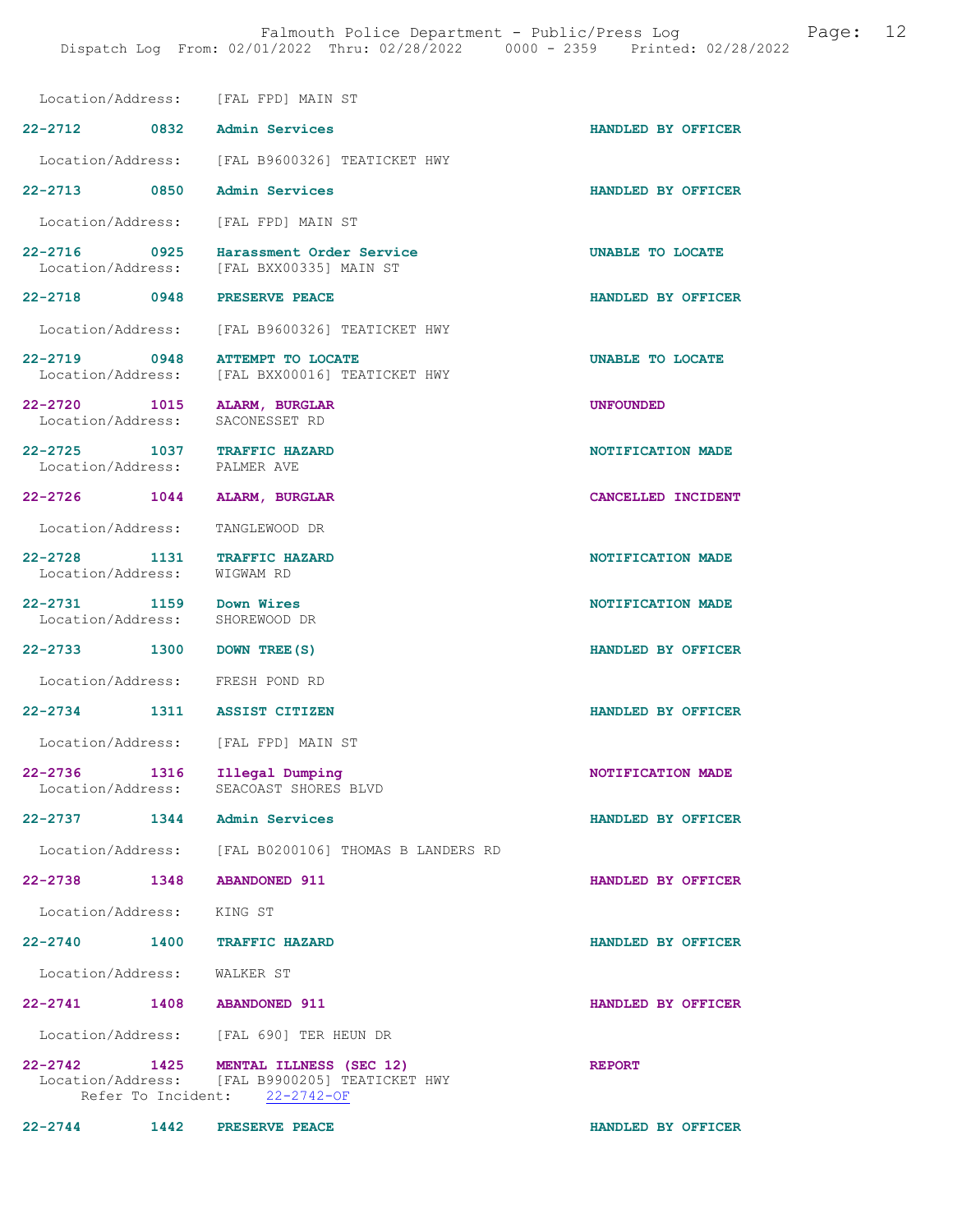|                                                                    | Location/Address: [FAL B9600028] JONES RD                                                                 |                    |
|--------------------------------------------------------------------|-----------------------------------------------------------------------------------------------------------|--------------------|
| 22-2746 1450 CRASH, HIT/RUN<br>Location/Address: RT 151 + DORAN DR |                                                                                                           | HANDLED BY PARTY   |
| 22-2748 1612 TRAFFIC HAZARD                                        |                                                                                                           | HANDLED BY OFFICER |
| Location/Address: CURLEY BLVD                                      |                                                                                                           |                    |
| 22-2749 1651 ALARM, BURGLAR                                        |                                                                                                           | CANCELLED INCIDENT |
| Location/Address: [FAL 2222] MAIN ST                               |                                                                                                           |                    |
| Location/Address: TUCKERNUCK WAY                                   | 22-2751 1741 DISTURBANCE / DISORDERLY<br>Refer To Incident: 22-2751-OF                                    | <b>REPORT</b>      |
| 22-2752 1804 ALARM, BURGLAR<br>Location/Address: KEEL DE SAC       |                                                                                                           | SECURED / CHECKED  |
| 22-2753 1812 ALARM, BURGLAR                                        | Location/Address: [FAL B9800196] MAIN ST                                                                  | SECURED / CHECKED  |
| 22-2759 1941 CRASH                                                 | Location/Address: BOUNTY LN + RANSOM RD<br>Refer To Accident: 22-2759-AC<br>Refer To Incident: 22-2759-OF | <b>REPORT</b>      |
| 22-2761 2049 CRASH<br>Location/Address: RT 151 + CURRIER RD        | Refer To Accident: 22-2761-AC                                                                             | <b>REPORT</b>      |
| 22-2763 2140 ABANDONED 911                                         |                                                                                                           | HANDLED BY OFFICER |
| Location/Address: MEADOW NECK RD                                   |                                                                                                           |                    |
| 22-2764 2213 ALARM, BURGLAR<br>Location/Address: BROKEN BOW LN     |                                                                                                           | SECURED / CHECKED  |
| Refer To Incident: 22-2765-OF                                      | 22-2765 2245 MENTAL ILLNESS (SEC 12)<br>Location/Address: CARRIAGE SHOP RD                                | <b>REPORT</b>      |
| 22-2767 2323 UNWANTED GUEST<br>Location/Address: MONTAUK ST        |                                                                                                           | <b>TRANSPORT</b>   |
| For Date: $02/05/2022 -$ Saturday                                  |                                                                                                           |                    |
| 22-2768 0013<br>Location/Address:                                  | BUILDING / RESIDENCE CHECK<br>[FAL B9800292] DAVIS STRAITS                                                | SECURED / CHECKED  |
| 22-2769 0019<br>Location/Address:                                  | <b>AREA CHECK</b><br>[FAL B9600084] TER HEUN DR                                                           | SECURED / CHECKED  |
| 22-2771 0025                                                       | BUILDING / RESIDENCE CHECK<br>Location/Address: [FAL B9600031] MARAVISTA AVE EXT                          | SECURED / CHECKED  |
| 22-2770 0030<br>Location/Address:                                  | <b>AREA CHECK</b><br>MBL ST                                                                               | SECURED / CHECKED  |
| 22-2772 0034                                                       | <b>AREA CHECK</b><br>Location/Address: [FAL 2400] RAILROAD AVE                                            | SECURED / CHECKED  |
| 22-2773 0040<br>Location/Address:                                  | BUILDING / RESIDENCE CHECK<br>[FAL B9600237] EAST FALMOUTH HWY                                            | SECURED / CHECKED  |

22-2774 0046 CRASH, HIT/RUN REPORT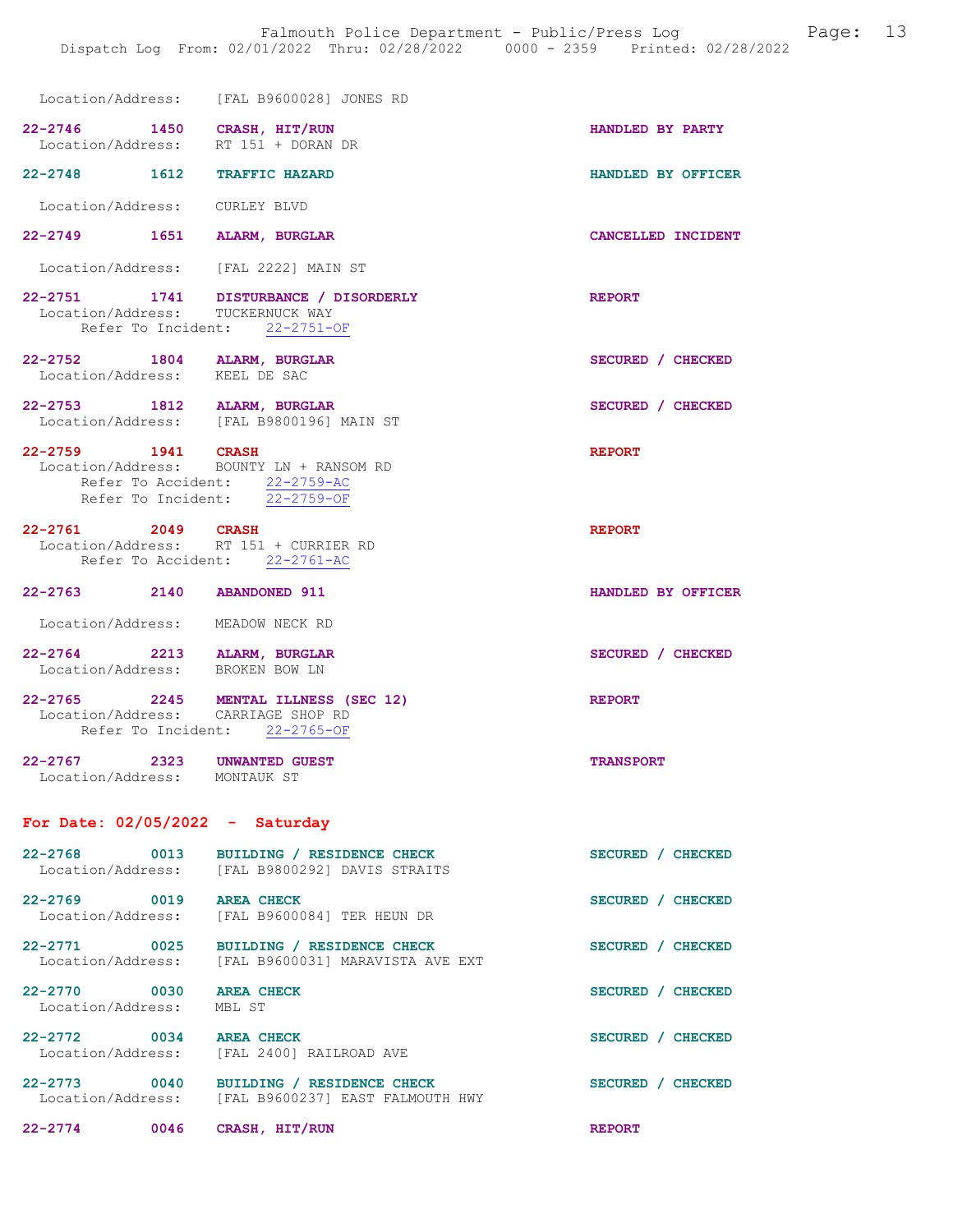Location/Address: [FAL B9800291] LOCUST ST Refer To Accident: 22-2774-AC Refer To Incident: 22-2774-OF

Location/Address:

Location/Address:

Location/Address: [FAL L8] MENAUHANT RD

Location/Address: [FAL BXX00810] MAIN ST

Location/Address: [FAL 964] TEATICKET HWY

Location/Address:

Location/Address: WOODS HOLE RD

Location/Address: [FAL 639] BRICK KILN RD

[FAL 494] EAST FALMOUTH HWY

Location/Address: ANDYS LN

Location/Address: [FAL B9600203] TOWN HALL SQ

22-2790 0317 BUILDING / RESIDENCE CHECK SECURED / CHECKED Location/Address: [FAL 494] EAST FALMOUTH HWY

22-2791 0459 ALARM, BURGLAR HANDLED BY OFFICER

Location/Address: [FAL BXX00008] TECHNOLOGY PARK DR

22-2793 0625 AREA CHECK (GONE ON ARRIVAL Location/Address: [FAL 2863] MAIN ST Location/Address:

22-2794 0637 Admin Services HANDLED BY OFFICER

Location/Address: [FAL BXX00810] MAIN ST

22-2795 0644 INTOXICATED PERSON REPORT<br>
Location/Address: [FAL 860] TEATICKET HWY [FAL 860] TEATICKET HWY<br>ent: 22-2795-OF Refer To Incident:

22-2797 0737 PRIVATE TOW PRIVATE TOW Location/Address: [FAL 187] EAST FALMOUTH HWY

22-2798 0827 ASSIST CITIZEN HANDLED BY OFFICER

22-2776 0046 BUILDING / RESIDENCE CHECK SECURED / CHECKED Location/Address: SHOREWOOD DR 22-2775 0050 AREA CHECK SECURED / CHECKED<br>
Location/Address: BOB WHITE WAY 22-2778 0130 BUILDING / RESIDENCE CHECK SECURED / CHECKED Location/Address: [FAL 1512] DAVIS STRAITS [FAL 1512] DAVIS STRAITS 22-2780 0131 BUILDING / RESIDENCE CHECK SECURED / CHECKED 22-2779 0132 BUILDING / RESIDENCE CHECK SECURED / CHECKED 22-2781 0137 BUILDING / RESIDENCE CHECK SECURED / CHECKED 22-2782 0152 BUILDING / RESIDENCE CHECK SECURED / CHECKED Location/Address: [FAL B9600025] DAVISVILLE RD 22-2783 0157 PARKING VIOLATION(S) NO VIOLATION<br>
Location/Address: LUSCOMBE AVE 22-2784 0202 AREA CHECK NOTIFICATION MADE 22-2785 0210 AREA CHECK SECURED / CHECKED Location/Address: [FAL B9600026] GIFFORD EXT ST 22-2786 0214 AREA CHECK SECURED / CHECKED 22-2787 0222 LOUD MUSIC / PARTY / NOISES HANDLED BY OFFICER 22-2788 0259 PARKING VIOLATION(S) NO VIOLATION 22-2789 0301 PARKING VIOLATION(S) NO VIOLATION<br>
Location/Address: [FAL B9600261] MAIN ST [FAL B9600261] MAIN ST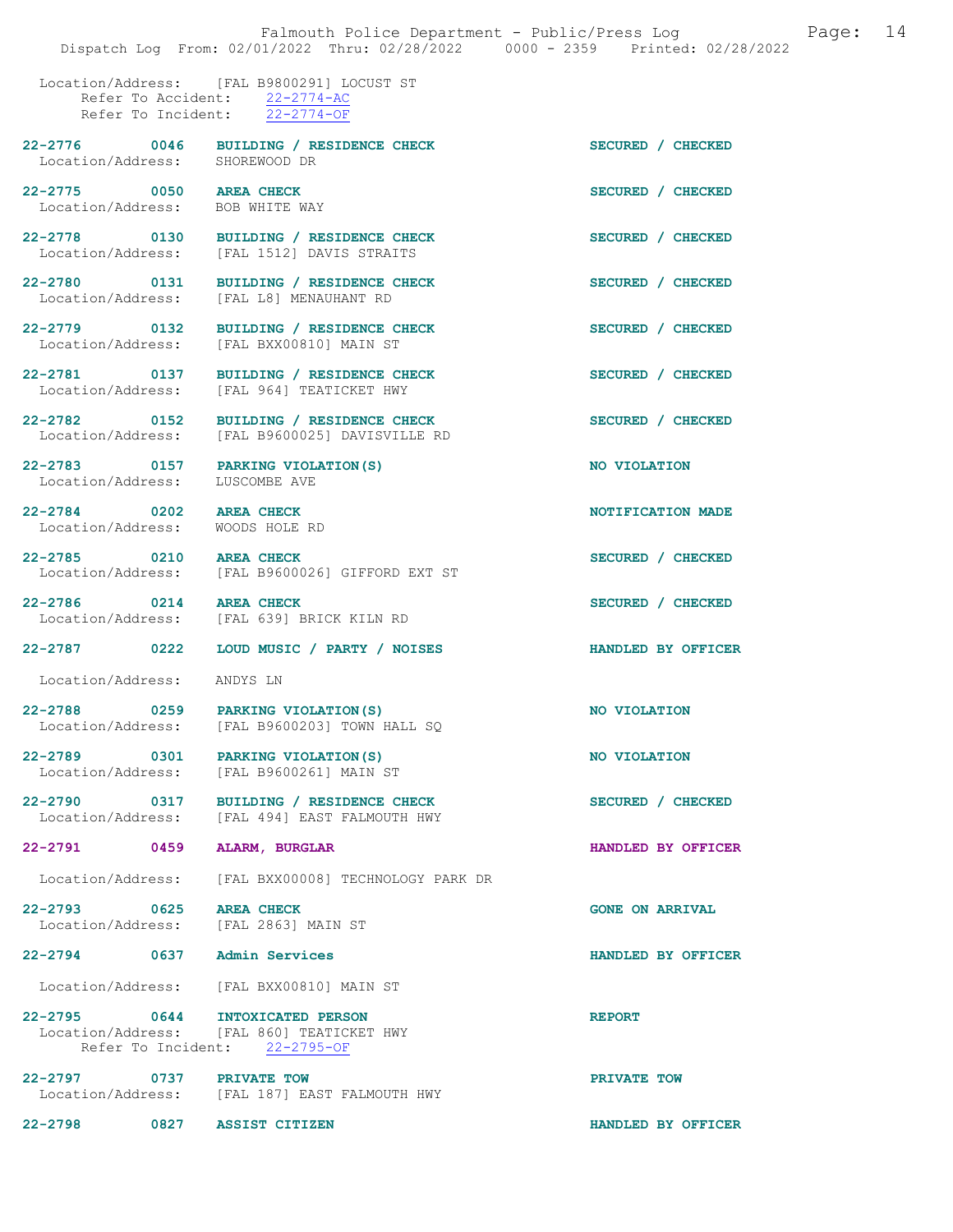|                                                               |      | Location/Address: [FAL 464] LOCUST ST                                                                       |                    |
|---------------------------------------------------------------|------|-------------------------------------------------------------------------------------------------------------|--------------------|
| 22-2799 0832 OTHER TRAFFIC<br>Location/Address: TEATICKET HWY |      |                                                                                                             | NOTIFICATION MADE  |
|                                                               |      | 22-2800 1008 ALARM, BURGLAR<br>Location/Address: [FAL B9700681] SHOREWOOD DR                                | <b>UNFOUNDED</b>   |
| 22-2801 1012 AREA CHECK                                       |      |                                                                                                             | HANDLED BY OFFICER |
|                                                               |      | Location/Address: [FAL L54] LAKE SHORE DR                                                                   |                    |
| 22-2803 1026 AREA CHECK                                       |      |                                                                                                             | HANDLED BY OFFICER |
|                                                               |      | Location/Address: SIPPEWISSETT RD                                                                           |                    |
| 22-2804 1036 ABANDONED 911                                    |      |                                                                                                             | HANDLED BY OFFICER |
|                                                               |      | Location/Address: [FAL B9900230] JONES RD                                                                   |                    |
| 22-2805 1041 ABANDONED 911                                    |      |                                                                                                             | HANDLED BY OFFICER |
|                                                               |      | Location/Address: TERRY LOU AVE                                                                             |                    |
|                                                               |      | 22-2807 1056 B & E RESIDENT<br>Location/Address: [FAL B9700257] PONDLET PL<br>Refer To Incident: 22-2807-OF | <b>REPORT</b>      |
| 22-2810 1146 CHECK WELFARE                                    |      |                                                                                                             | HANDLED BY OFFICER |
|                                                               |      | Location/Address: [FAL BXX00124] TEATICKET HWY                                                              |                    |
|                                                               |      | 22-2811 1205 Admin Services                                                                                 | HANDLED BY OFFICER |
|                                                               |      | Location/Address: [FAL FPD] MAIN ST                                                                         |                    |
| 22-2812 1223                                                  |      | <b>CHECK WELFARE</b>                                                                                        | HANDLED BY OFFICER |
| Location/Address: OAK ST                                      |      |                                                                                                             |                    |
| 22-2813 1227                                                  |      | Water Complaint<br>Location/Address: INDIAN RIDGE RD                                                        | NOTIFICATION MADE  |
| 22-2814 1318 CHECK WELFARE                                    |      |                                                                                                             | HANDLED BY OFFICER |
|                                                               |      | Location/Address: [FAL BXX00235] MAIN ST                                                                    |                    |
| Location/Address: FORDHAM RD                                  |      | 22-2817 1417 ASSIST CITIZEN<br>Refer To Incident: 22-2817-OF                                                | <b>REPORT</b>      |
| 22-2818  1448  ABANDONED  911                                 |      |                                                                                                             | HANDLED BY OFFICER |
|                                                               |      | Location/Address: [FAL 188] KATHARINE LEE BATES                                                             |                    |
| 22-2819 1523 DISABLED MV                                      |      |                                                                                                             | HANDLED BY OFFICER |
|                                                               |      | Location/Address: [FAL BXX00517] MAIN ST                                                                    |                    |
| 22-2820 1530                                                  |      | DISTURBANCE / DISORDERLY                                                                                    | HANDLED BY OFFICER |
|                                                               |      | Location/Address: GREEN POND RD                                                                             |                    |
|                                                               |      | 22-2822 1636 ANIMAL COMPLAINT<br>Location/Address: [FAL BXX00705] CLUB VALLEY DR                            | HANDLED BY PARTY   |
| 22-2824                                                       | 1708 | <b>CHECK WELFARE</b>                                                                                        | HANDLED BY OFFICER |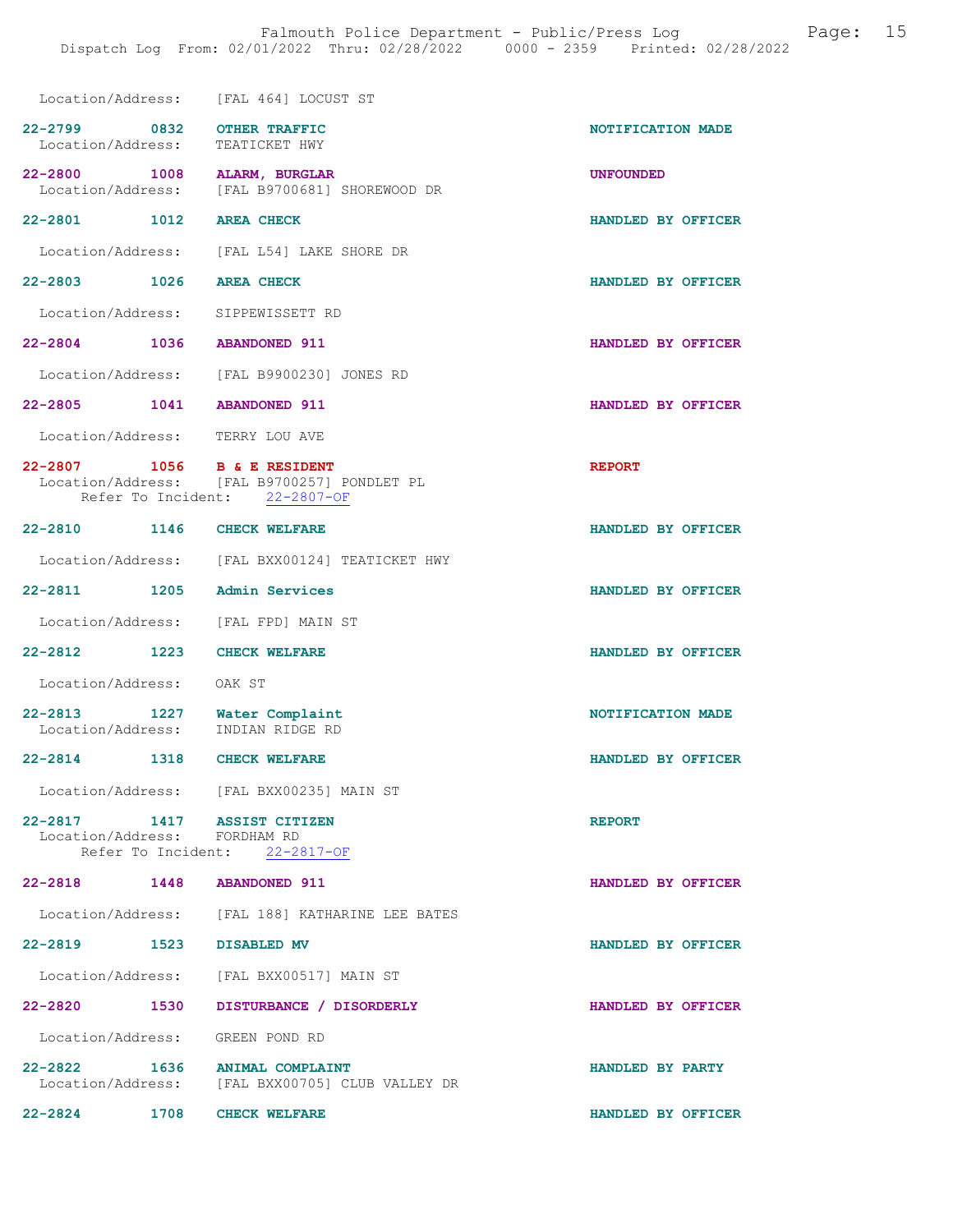|                                                                   | Dispatch Log From: 02/01/2022 Thru: 02/28/2022 0000 - 2359 Printed: 02/28/2022                                           | Falmouth Police Department - Public/Press Log Mage: 16 |  |
|-------------------------------------------------------------------|--------------------------------------------------------------------------------------------------------------------------|--------------------------------------------------------|--|
| Location/Address: WILD HARBOR RD                                  |                                                                                                                          |                                                        |  |
| 22-2826 1732 AREA CHECK                                           |                                                                                                                          | HANDLED BY OFFICER                                     |  |
| Location/Address: OVERHILL RD                                     |                                                                                                                          |                                                        |  |
| 22-2827 1739 DISABLED MV                                          |                                                                                                                          | HANDLED BY OFFICER                                     |  |
|                                                                   | Location/Address: CLARK ST + JOHN PARKER RD                                                                              |                                                        |  |
|                                                                   | 22-2828 1749 MOTOR VEHICLE THEFT<br>Location/Address: [FAL BXX00819] NORTH FALMOUTH HWY<br>Refer To Incident: 22-2828-OF | <b>REPORT</b>                                          |  |
| 22-2829 1819 TRAFFIC HAZARD                                       |                                                                                                                          | HANDLED BY OFFICER                                     |  |
|                                                                   | Location/Address: THOMAS B LANDERS RD                                                                                    |                                                        |  |
|                                                                   | 22-2831 1836 MOTOR VEHICLE STOP<br>Location/Address: WILD HARBOR RD + CHESTER ST                                         | Verbal Warning                                         |  |
| 22-2832 1838 ANIMAL COMPLAINT                                     | Location/Address: [FAL 1595] DAVIS STRAITS                                                                               | <b>GONE ON ARRIVAL</b>                                 |  |
| 22-2834 1932 CRASH                                                | Location/Address: SANDWICH RD + DEEPWOOD DR<br>Refer To Accident: 22-2834-AC                                             | <b>REPORT</b>                                          |  |
| 22-2836 1939 ASSAULT, IP<br>Location/Address: HILLSIDE AVE        | Refer To Incident: 22-2836-OF                                                                                            | <b>REPORT</b>                                          |  |
| 22-2839 2026 ALARM, BURGLAR<br>Location/Address: WATERSIDE DR     |                                                                                                                          | SECURED / CHECKED                                      |  |
| 22-2841 2125 ALARM, BURGLAR<br>Location/Address: [FAL 347] FAY RD |                                                                                                                          | <b>UNFOUNDED</b>                                       |  |
| Location/Address: WOODRISE                                        | 22-2843 2156 INTOXICATED PERSON<br>Refer To Incident: 22-2843-OF                                                         | REF FIRE DEPT                                          |  |
| 22-2844 2226 Admin Services                                       | Location/Address: [FAL FPD] MAIN ST                                                                                      | <b>INVESTIGATED</b>                                    |  |
|                                                                   | 22-2845 2351 BUILDING / RESIDENCE CHECK<br>Location/Address: [FAL 28] EAST FALMOUTH HWY                                  | SECURED / CHECKED                                      |  |
| For Date: $02/06/2022 -$ Sunday                                   |                                                                                                                          |                                                        |  |
| 22-2847 0020                                                      | BUILDING / RESIDENCE CHECK<br>Location/Address: [FAL 964] TEATICKET HWY                                                  | SECURED / CHECKED                                      |  |
|                                                                   | 22-2848 0028 BUILDING / RESIDENCE CHECK<br>Location/Address: [FAL B9600237] EAST FALMOUTH HWY                            | SECURED / CHECKED                                      |  |
| 22-2849 0109<br>Location/Address:                                 | BUILDING / RESIDENCE CHECK<br>[FAL BXX00272] LOCUST ST                                                                   | SECURED / CHECKED                                      |  |
| Location/Address:                                                 | 22-2850 0127 BUILDING / RESIDENCE CHECK<br>[FAL 34] WATER ST                                                             | SECURED / CHECKED                                      |  |
|                                                                   | 22-2851 0128 BUILDING / RESIDENCE CHECK<br>Location/Address: [FAL B9600025] DAVISVILLE RD                                | SECURED / CHECKED                                      |  |
|                                                                   | 22-2852 0145 BUILDING / RESIDENCE CHECK<br>Location/Address: [FAL B9600029] KATHARINE LEE BATES                          | SECURED / CHECKED                                      |  |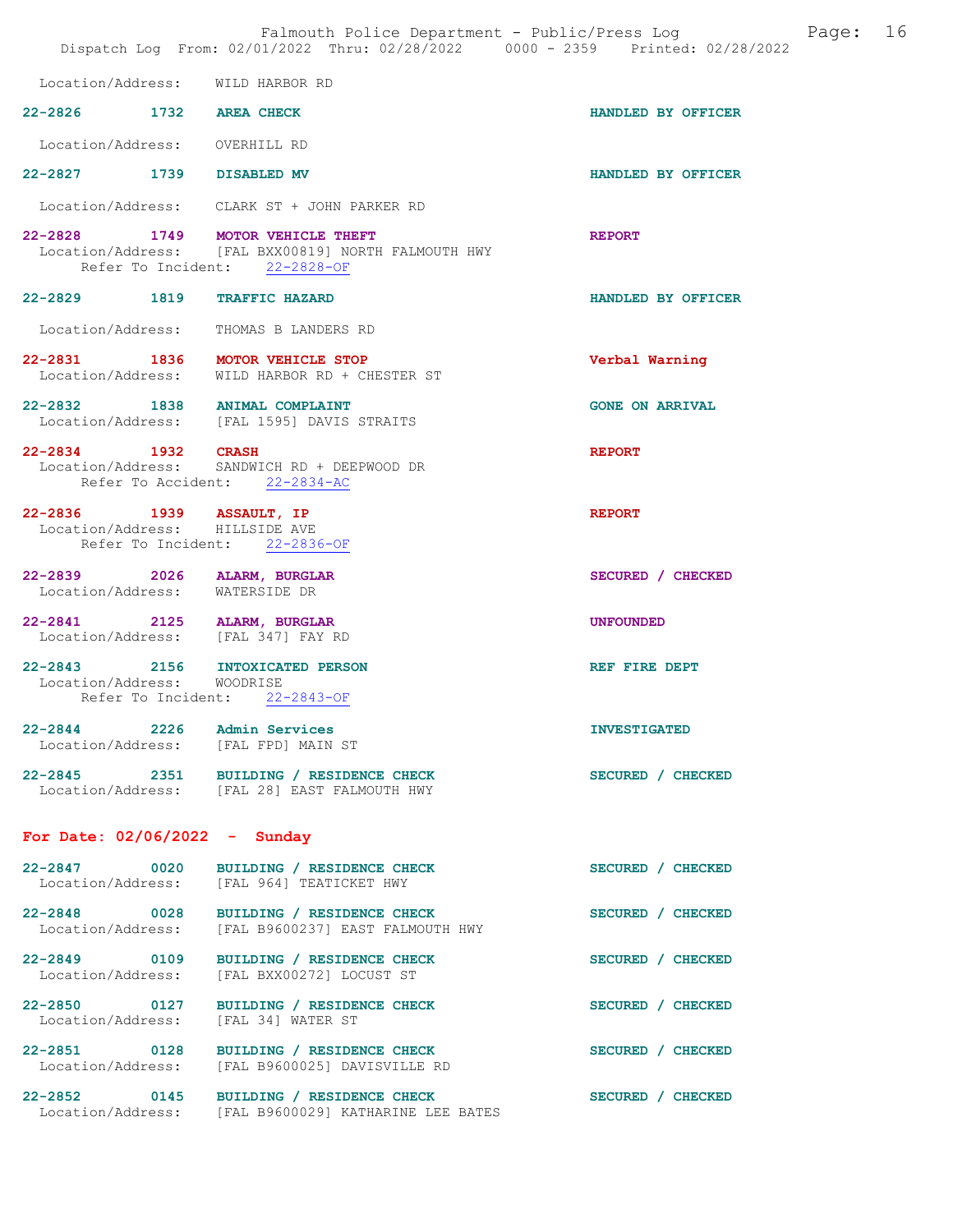|                                   |      | Falmouth Police Department - Public/Press Log<br>Dispatch Log From: 02/01/2022 Thru: 02/28/2022 0000 - 2359 Printed: 02/28/2022 | 17<br>Page:            |
|-----------------------------------|------|---------------------------------------------------------------------------------------------------------------------------------|------------------------|
|                                   |      | 22-2853 0148 BUILDING / RESIDENCE CHECK<br>Location/Address: [FAL B9600027] LAKEVIEW AVE                                        | SECURED / CHECKED      |
|                                   |      | 22-2854 0200 PARKING VIOLATION (S)<br>Location/Address: [FAL B9600261] MAIN ST                                                  | NO VIOLATION           |
|                                   |      | 22-2855 0202 PARKING VIOLATION (S)<br>Location/Address: [FAL B9600203] TOWN HALL SQ                                             | SECURED / CHECKED      |
|                                   |      | 22-2856 0212 BUILDING / RESIDENCE CHECK<br>Location/Address: [FAL B9800292] DAVIS STRAITS                                       | SECURED / CHECKED      |
| 22-2857 0212                      |      | BUILDING / RESIDENCE CHECK<br>Location/Address: [FAL BXX00810] MAIN ST                                                          | SECURED / CHECKED      |
| Location/Address:                 |      | 22-2858 0257 LOUD MUSIC / PARTY / NOISES<br>CORTE REAL AVE                                                                      | <b>GONE ON ARRIVAL</b> |
|                                   |      | 22-2860 0324 BUILDING / RESIDENCE CHECK<br>Location/Address: [FAL B9600031] MARAVISTA AVE EXT                                   | SECURED / CHECKED      |
| Location/Address:                 |      | 22-2861 0351 PARKING VIOLATION (S)<br>LUSCOMBE AVE + WATER ST                                                                   | NO VIOLATION           |
|                                   |      | 22-2863 0504 ATTEMPT TO LOCATE<br>Location/Address: BRICK KILN RD                                                               | <b>REF OTHER</b>       |
|                                   |      | 22-2864 0555 INTOXICATED PERSON<br>Location/Address: [FAL 3202] PALMER AVE<br>Refer To Incident: 22-2864-OF                     | <b>REPORT</b>          |
|                                   |      | 22-2866 0634 Admin Services                                                                                                     | HANDLED BY OFFICER     |
|                                   |      | Location/Address: [FAL BXX00810] MAIN ST                                                                                        |                        |
|                                   |      | 22-2869 0930 ANIMAL COMPLAINT                                                                                                   | REF ANIMAL CONTROL     |
|                                   |      | Location/Address: SURF DR + MILL RD                                                                                             |                        |
| 22-2871 1112 ABANDONED 911        |      | Location/Address: [FAL FPD] MAIN ST                                                                                             | NOTIFICATION MADE      |
| $22 - 2873$                       | 1151 | <b>ALARM, BURGLAR</b>                                                                                                           | CANCELLED INCIDENT     |
| Location/Address: DANIELS RD      |      |                                                                                                                                 |                        |
|                                   |      | 22-2874 1218 Admin Services                                                                                                     | HANDLED BY OFFICER     |
|                                   |      | Location/Address: [FAL BXX00810] MAIN ST                                                                                        |                        |
|                                   |      | 22-2876 1321 RECOVERED PROPERTY<br>Location/Address: [FAL 2027] MAIN ST<br>Refer To Incident: 22-2876-OF                        | <b>REPORT</b>          |
| Location/Address: OLD DOCK RD     |      | 22-2877 1342 ASSIST CITIZEN<br>Refer To Incident: 22-2877-OF                                                                    | <b>REPORT</b>          |
| 22-2879 1402                      |      | <b>UNWANTED GUEST</b>                                                                                                           | HANDLED BY OFFICER     |
| Location/Address:                 |      | GREEN POND RD                                                                                                                   |                        |
| 22-2880 1436<br>Location/Address: |      | <b>ABANDONED 911</b><br>[FAL B9600069] TER HEUN DR                                                                              | NOTIFICATION MADE      |
| 22-2881                           | 1447 | ANIMAL COMPLAINT                                                                                                                | REF ANIMAL CONTROL     |
|                                   |      | Location/Address: [FAL B9601443] CROSS RD                                                                                       |                        |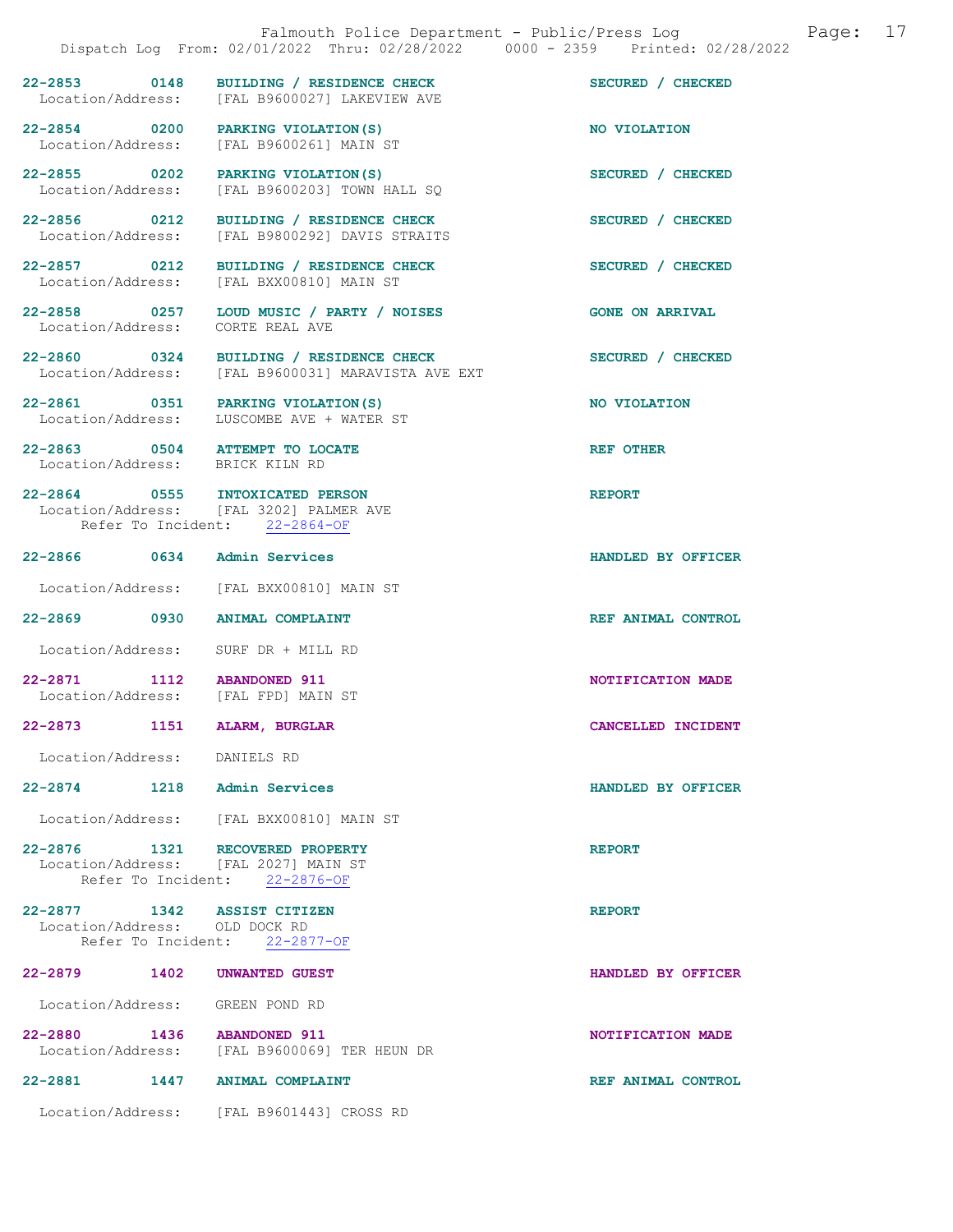| DISPUTCH HOW                                    | ILUM, VZ/VI/ZVZZ INIU, VZ/ZV/ZVZZ<br>vvvv                                                 | ر ں بے ک<br>LLLIILU. VL/LU |
|-------------------------------------------------|-------------------------------------------------------------------------------------------|----------------------------|
| 22-2883 1454 ALARM, BURGLAR                     | Location/Address: [FAL 221] NORTH FALMOUTH HWY                                            | <b>UNFOUNDED</b>           |
| 22-2884 1525 AREA CHECK                         |                                                                                           | HANDLED BY OFFICER         |
|                                                 | Location/Address: GARDINER RD + MILLFIELD ST                                              |                            |
| 22-2885 1527 ALARM, BURGLAR                     |                                                                                           | CANCELLED INCIDENT         |
| Location/Address: STONE WALL LN                 |                                                                                           |                            |
| 22-2886 1528 ALARM, BURGLAR                     | Location/Address: [FAL 221] NORTH FALMOUTH HWY                                            | UNFOUNDED                  |
| 22-2887 1602 CHECK WELFARE                      |                                                                                           | HANDLED BY OFFICER         |
| Location/Address: FALMOUTH HEIGHTS RD           |                                                                                           |                            |
| 22-2889 1718 ALARM, BURGLAR                     |                                                                                           | CANCELLED INCIDENT         |
| Location/Address: CAREY LN                      |                                                                                           |                            |
| 22-2890 1736 Admin Services                     |                                                                                           | HANDLED BY OFFICER         |
| Location/Address: [FAL FPD] MAIN ST             |                                                                                           |                            |
| 22-2891 1929 CRASH                              | Location/Address: [FAL BXX00209] PALMER AVE<br>Refer To Accident: 22-2891-AC              | <b>REPORT</b>              |
|                                                 | 22-2895 2348 BUILDING / RESIDENCE CHECK<br>Location/Address: [FAL B9700084] TEATICKET HWY | SECURED / CHECKED          |
| 22-2896 2354 INTOXICATED PERSON                 | Location/Address: [FAL 28] EAST FALMOUTH HWY<br>Refer To Incident: 22-2896-OF             | <b>REPORT</b>              |
| For Date: $02/07/2022 -$ Monday                 |                                                                                           |                            |
|                                                 | 22-2897 0000 BUILDING / RESIDENCE CHECK<br>Location/Address: [FAL BXX00272] LOCUST ST     | SECURED / CHECKED          |
| $22 - 2898$<br>0001<br>Location/Address:        | BUILDING / RESIDENCE CHECK<br>[FAL B9800292] DAVIS STRAITS                                | SECURED / CHECKED          |
| 22-2900<br>0011<br>Location/Address:            | BUILDING / RESIDENCE CHECK<br>[FAL B9600051] HATCHVILLE RD                                | SECURED / CHECKED          |
| 22-2901 0015<br>Location/Address:               | BUILDING / RESIDENCE CHECK<br>[FAL 302] SANDWICH RD                                       | SECURED / CHECKED          |
| $22 - 2904$<br>$\sim$ 0023<br>Location/Address: | BUILDING / RESIDENCE CHECK<br>[FAL B9600026] GIFFORD EXT ST                               | SECURED / CHECKED          |
| $22 - 2902$<br>0025<br>Location/Address:        | BUILDING / RESIDENCE CHECK<br>[FAL 964] TEATICKET HWY                                     | SECURED / CHECKED          |

- 22-2903 0027 AREA CHECK SECURED / CHECKED Location/Address: [FAL L97] GOSNOLD RD
- 22-2905 0038 BUILDING / RESIDENCE CHECK SECURED / CHECKED
- Location/Address: [FAL BXX00722] WATER ST

22-2906 0111 BUILDING / RESIDENCE CHECK SECURED / CHECKED Location/Address: [FAL 1471] RT 151

22-2907 0133 ABANDONED 911 HANDLED BY OFFICER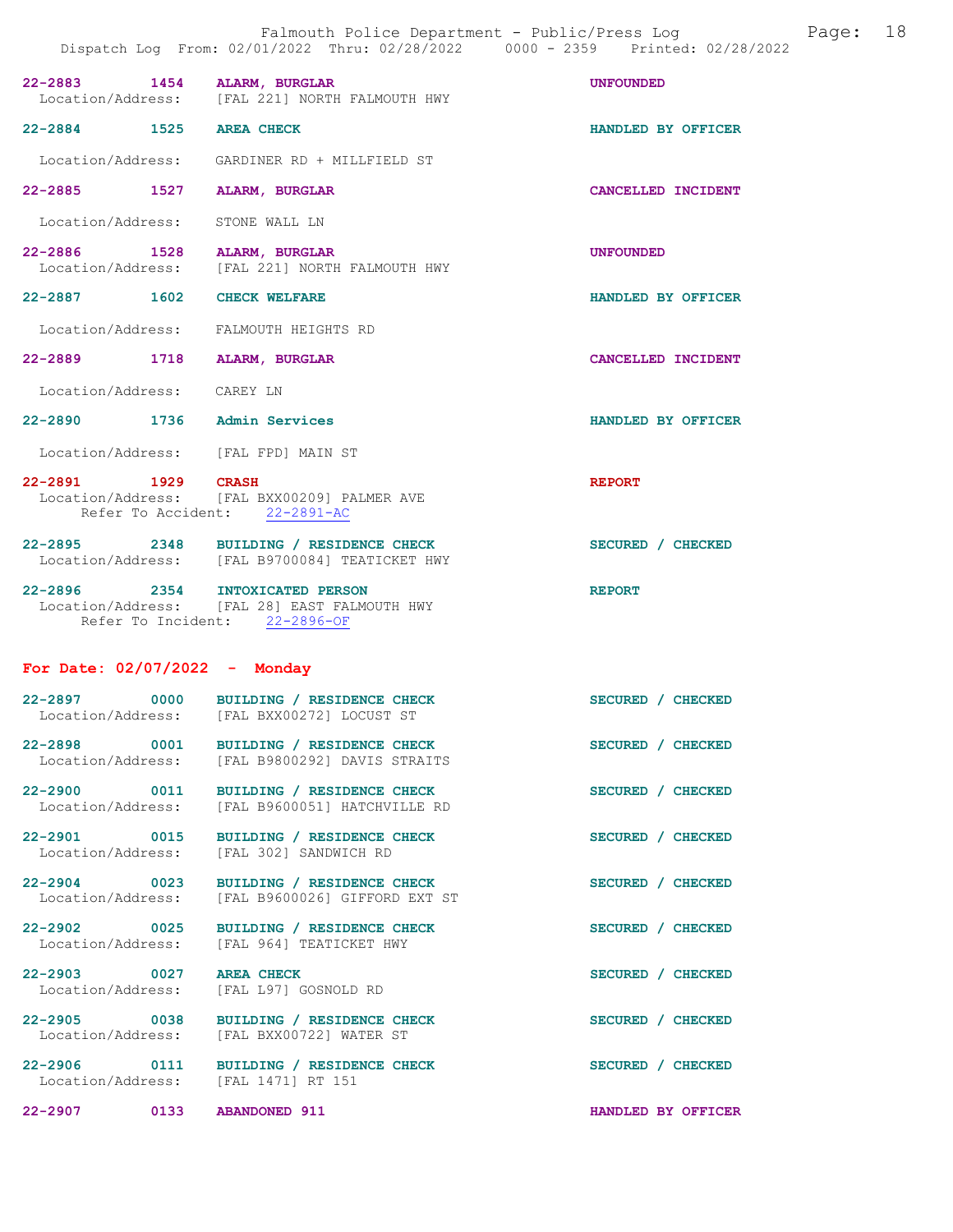|                                                               |      | Falmouth Police Department - Public/Press Log<br>Dispatch Log From: 02/01/2022 Thru: 02/28/2022 0000 - 2359 Printed: 02/28/2022 | 19<br>Page:            |
|---------------------------------------------------------------|------|---------------------------------------------------------------------------------------------------------------------------------|------------------------|
| Location/Address:                                             |      | GIFFORD ST                                                                                                                      |                        |
| Location/Address:                                             |      | 22-2908 0134 BUILDING / RESIDENCE CHECK<br>[FAL B9600031] MARAVISTA AVE EXT                                                     | SECURED / CHECKED      |
| 22-2909 0135<br>Location/Address:                             |      | ALARM, BURGLAR<br>[FAL BA1176] EDGERTON DR                                                                                      | SECURED / CHECKED      |
| 22-2910 0148<br>Location/Address:                             |      | BUILDING / RESIDENCE CHECK<br>[FAL 357] GIFFORD ST                                                                              | SECURED / CHECKED      |
| 22-2911 0200<br>Location/Address:                             |      | PARKING VIOLATION (S)<br>LUSCOMBE AVE + WATER ST                                                                                | NO VIOLATION           |
| 22-2912 0201<br>Location/Address:                             |      | <b>ALARM, BURGLAR</b><br>[FAL 302] SANDWICH RD                                                                                  | SECURED / CHECKED      |
| 22-2913 0242<br>Location/Address:                             |      | BUILDING / RESIDENCE CHECK<br>[FAL B9800292] DAVIS STRAITS                                                                      | SECURED / CHECKED      |
| 22-2914 0304<br>Location/Address:                             |      | PARKING VIOLATION (S)<br>[FAL B9600077] TOWN HALL SO                                                                            | NO VIOLATION           |
| 22-2916 0630                                                  |      | Admin Services                                                                                                                  | HANDLED BY OFFICER     |
| Location/Address:                                             |      | [FAL FPD] MAIN ST                                                                                                               |                        |
| 22-2918 0651<br>Location/Address:                             |      | FOLLOW UP INVESTIGATION<br>[FAL 302] SANDWICH RD                                                                                | <b>REF OTHER</b>       |
| 22-2920 0711                                                  |      | <b>ABANDONED 911</b>                                                                                                            | HANDLED BY OFFICER     |
| Location/Address:                                             |      | [FAL B9600373] TER HEUN DR                                                                                                      |                        |
| 22-2921 0738<br>Location/Address:                             |      | ALARM, BURGLAR<br>[FAL BXX00336] MAIN ST                                                                                        | <b>UNFOUNDED</b>       |
| 22-2923 0814 Admin Services                                   |      |                                                                                                                                 | HANDLED BY OFFICER     |
| Location/Address:                                             |      | [FAL B0300005] EAST FALMOUTH HWY                                                                                                |                        |
| $22 - 2924$                                                   | 0839 | RECOVERED PROPERTY                                                                                                              | HANDLED BY OFFICER     |
|                                                               |      | Location/Address: [FAL 2222] MAIN ST                                                                                            |                        |
|                                                               |      | 22-2925 0850 TRANSPORT / ESCORT<br>Location/Address: [FAL B9600063] JONES RD                                                    | <b>TRANSPORT</b>       |
| 22-2926 0930 VANDALISM                                        |      | Location/Address: [FAL B9800605] ROSE MORIN LN<br>Refer To Incident: 22-2926-OF                                                 | <b>REPORT</b>          |
| 22-2928 0933 DEAD ON ARRIVAL<br>Location/Address: OLD DOCK RD |      | Refer To Incident: 22-2928-OF                                                                                                   | <b>REPORT</b>          |
| 22-2929 1000 CHECK WELFARE                                    |      | Location/Address: RANCH RD + BOXBERRY HILL RD                                                                                   | <b>GONE ON ARRIVAL</b> |
|                                                               |      | 22-2930 1009 ANIMAL COMPLAINT                                                                                                   | REF ANIMAL CONTROL     |
|                                                               |      | Location/Address: [FAL B9700610] WOODS HOLE RD                                                                                  |                        |
|                                                               |      | 22-2931 1014 FOLLOW UP INVESTIGATION                                                                                            | HANDLED BY OFFICER     |
| Location/Address: JONES RD                                    |      |                                                                                                                                 |                        |
| 22-2932                                                       |      | 1105 ASSIST CITIZEN                                                                                                             | HANDLED BY OFFICER     |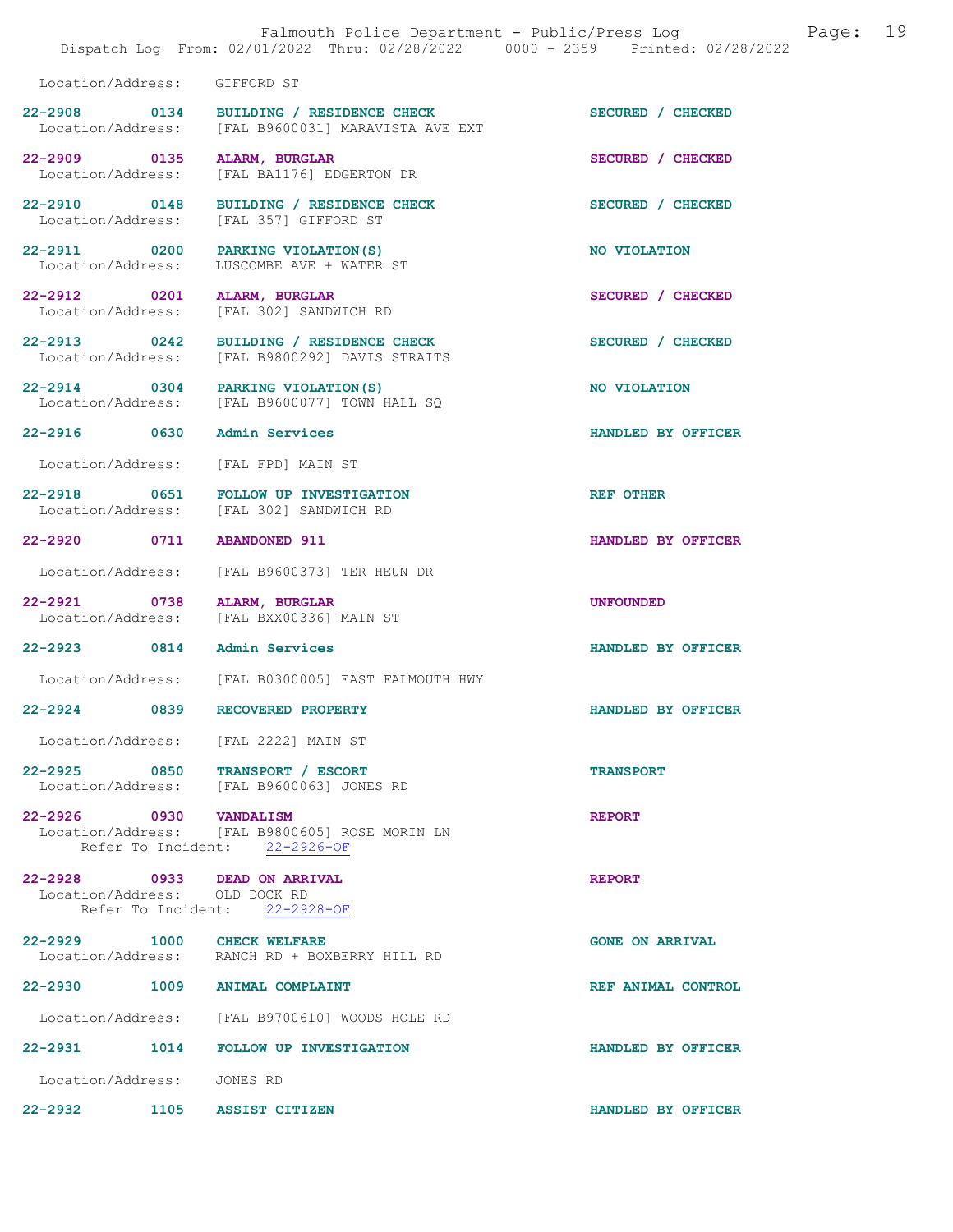|                                | Falmouth Police Department - Public/Press Log bage:<br>Dispatch Log From: 02/01/2022 Thru: 02/28/2022 0000 - 2359 Printed: 02/28/2022 |                         | 20 |
|--------------------------------|---------------------------------------------------------------------------------------------------------------------------------------|-------------------------|----|
|                                | Location/Address: [FAL 2090] GIFFORD ST                                                                                               |                         |    |
| Location/Address: BONNIE LN    | 22-2933 1124 FOLLOW UP INVESTIGATION<br>Refer To Incident: 22-2933-OF                                                                 | <b>REPORT</b>           |    |
|                                | 22-2935 1135 AREA CHECK<br>Location/Address: [FAL L2] ASHUMET RD                                                                      | <b>REF DNR</b>          |    |
|                                | 22-2934 1137 FOLLOW UP INVESTIGATION                                                                                                  | HANDLED BY OFFICER      |    |
|                                | Location: CRIME LAB                                                                                                                   |                         |    |
|                                | 22-2936 1143 FOLLOW UP INVESTIGATION                                                                                                  | HANDLED BY OFFICER      |    |
|                                | Location/Address: OVERLOOK CIR + RED BROOK RD                                                                                         |                         |    |
|                                | 22-2937 1200 FOLLOW UP INVESTIGATION                                                                                                  | HANDLED BY OFFICER      |    |
|                                | Location/Address: [FAL B9600063] JONES RD                                                                                             |                         |    |
| Location/Address:              | 22-2941 1309 Alcohol/Drug (Sec 35)<br>WORCESTER CT + SPRING BARS RD                                                                   | <b>UNABLE TO LOCATE</b> |    |
|                                | 22-2944 1351 Admin Services                                                                                                           | HANDLED BY OFFICER      |    |
|                                | Location/Address: [FAL B9600063] JONES RD                                                                                             |                         |    |
|                                | 22-2945 1403 ASSIST CITIZEN                                                                                                           | HANDLED BY OFFICER      |    |
|                                | Location/Address: [FAL B9600085] EAST FALMOUTH HWY                                                                                    |                         |    |
| 22-2946 1413 TRESPASS          | Location/Address: [FAL B9600026] GIFFORD EXT ST<br>Refer To Incident: 22-2946-OF                                                      | <b>REPORT</b>           |    |
| 22-2948 1438 CRASH             | Location/Address: PERRY RD + NORTH FALMOUTH HWY<br>Refer To Accident: 22-2948-AC                                                      | <b>REPORT</b>           |    |
| Location/Address: CAPTAINS LN  | 22-2949 1455 RECOVERED PROPERTY<br>Refer To Incident: 22-2949-OF                                                                      | <b>REPORT</b>           |    |
| Location/Address: SHOREWOOD DR | 22-2951  1509 SUICIDE ATTEMPT / THREAT<br>Refer To Incident: 22-2951-OF                                                               | <b>REPORT</b>           |    |
| 22-2953 1518 Down Wires        |                                                                                                                                       | HANDLED BY OFFICER      |    |
|                                | Location/Address: SCHOOL ST + WATER ST                                                                                                |                         |    |
|                                | 22-2954 1521 ID Theft / Fraud<br>Location/Address: [FAL FPD] MAIN ST<br>Refer To Incident: 22-2954-OF                                 | <b>REPORT</b>           |    |
| 22-3075 1530 VANDALISM         | Location/Address: [FAL B9600028] JONES RD<br>Refer To Incident: 22-3075-OF                                                            | <b>REPORT</b>           |    |
|                                | 22-2956 1531 SELECTIVE ENFORCEMENT<br>Location/Address: DAVIS STRAITS + DILLINGHAM AVE<br>Refer To Incident: 22-2956-OF               | <b>REPORT</b>           |    |
|                                | 22-2958 1548 TRAFFIC HAZARD<br>Location/Address: OLD BARNSTABLE RD + ANDREWS ST                                                       | <b>UNFOUNDED</b>        |    |
|                                | 22-2959 1548 ID Theft / Fraud<br>Location/Address: [FAL FPD] MAIN ST                                                                  | <b>REPORT</b>           |    |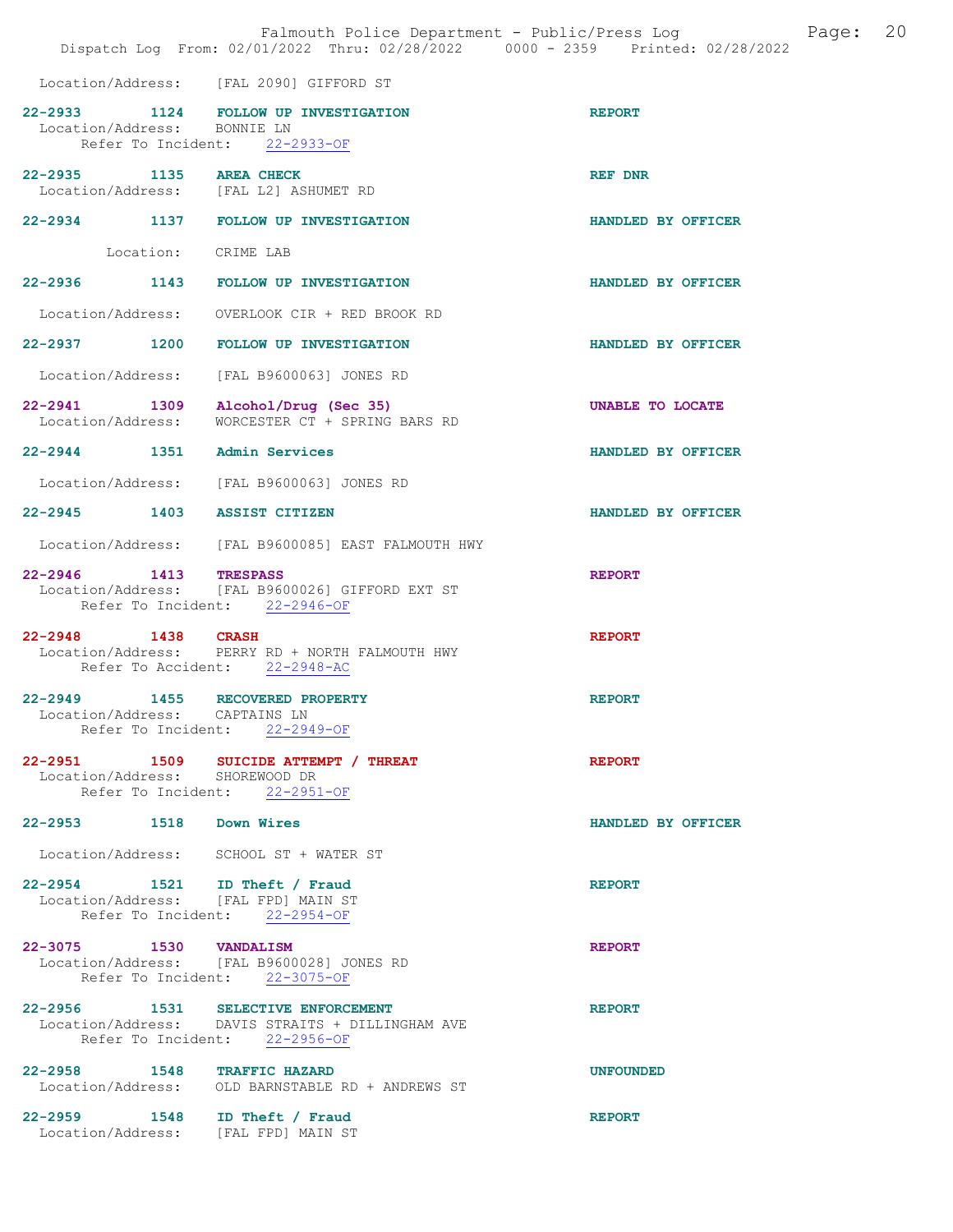|                                                             | Dispatch Log From: 02/01/2022 Thru: 02/28/2022 0000 - 2359 Printed: 02/28/2022                               |                            |
|-------------------------------------------------------------|--------------------------------------------------------------------------------------------------------------|----------------------------|
|                                                             | Refer To Incident: 22-2959-OF                                                                                |                            |
| 22-2960 1622 ALARM, BURGLAR                                 | Location/Address: [FAL B9700093] TRIUMPH ST                                                                  | SECURED / CHECKED          |
|                                                             | 22-2961 1747 ALARM, BURGLAR<br>Location/Address: [FAL 5] COUNTY RD                                           | SECURED / CHECKED          |
|                                                             | 22-2964 1842 DISTURBANCE / DISORDERLY                                                                        | HANDLED BY OFFICER         |
|                                                             | Location/Address: [FAL BXX00620] TEATICKET HWY                                                               |                            |
| 22-2966 1847 CHECK WELFARE                                  |                                                                                                              | HANDLED BY OFFICER         |
|                                                             | Location/Address: [FAL 1710] HAWTHORNE AVE                                                                   |                            |
|                                                             | 22-2968 2049 INTOXICATED PERSON<br>Location/Address: [FAL BXX00810] MAIN ST<br>Refer To Incident: 22-2968-OF | <b>EXAMPLE PRINCE DEPT</b> |
| For Date: $02/08/2022 - Tuesday$                            |                                                                                                              |                            |
|                                                             | 22-2972 0011 PARKING VIOLATION (S)<br>Location/Address: WATER ST + LUSCOMBE AVE                              | NO VIOLATION               |
|                                                             | 22-2973 0024 BUILDING / RESIDENCE CHECK<br>Location/Address: [FAL BXX00810] MAIN ST                          | SECURED / CHECKED          |
|                                                             | 22-2976 0052 BUILDING / RESIDENCE CHECK<br>Location/Address: [FAL 302] SANDWICH RD                           | SECURED / CHECKED          |
| 22-2974 0101 AREA CHECK<br>Location/Address: CORTE REAL AVE |                                                                                                              | SECURED / CHECKED          |
|                                                             | 22-2975 0103 BUILDING / RESIDENCE CHECK<br>Location/Address: [FAL B9700958] EAST FALMOUTH HWY                | SECURED / CHECKED          |
|                                                             | 22-2977 0123 BUILDING / RESIDENCE CHECK<br>Location/Address: [FAL 494] EAST FALMOUTH HWY                     | SECURED / CHECKED          |
|                                                             | 22-2979 0132 BUILDING / RESIDENCE CHECK<br>Location/Address: [FAL B9600051] HATCHVILLE RD                    | SECURED / CHECKED          |
| 22-2978 0134 AREA CHECK                                     | Location/Address: [FAL B0000242] EAST FALMOUTH HWY                                                           | SECURED / CHECKED          |
|                                                             | 22-2980 0139 BUILDING / RESIDENCE CHECK<br>Location/Address: [FAL B9800292] DAVIS STRAITS                    | SECURED / CHECKED          |
| Location/Address:                                           | 22-2981 0141 BUILDING / RESIDENCE CHECK<br>[FAL BXX00229] WAOUOIT HWY                                        | SECURED / CHECKED          |
|                                                             | 22-2982 0142 BUILDING / RESIDENCE CHECK<br>Location/Address: [FAL B9700084] TEATICKET HWY                    | SECURED / CHECKED          |
| Location/Address: [FAL 1471] RT 151                         | 22-2983 0151 BUILDING / RESIDENCE CHECK                                                                      | SECURED / CHECKED          |
| 22-2984 0155 AREA CHECK                                     | Location/Address: [FAL L42] GIFFORD ST                                                                       | SECURED / CHECKED          |
| 22-2985 0200                                                | PARKING VIOLATION(S)<br>Location/Address: [FAL B9600077] TOWN HALL SQ                                        | NO VIOLATION               |
|                                                             | 22-2986 0201 PARKING VIOLATION (S)<br>Location/Address: [FAL B9600261] MAIN ST                               | NO VIOLATION               |
| 22-2987 0214 AREA CHECK                                     |                                                                                                              | SECURED / CHECKED          |

Falmouth Police Department - Public/Press Log and Page: 21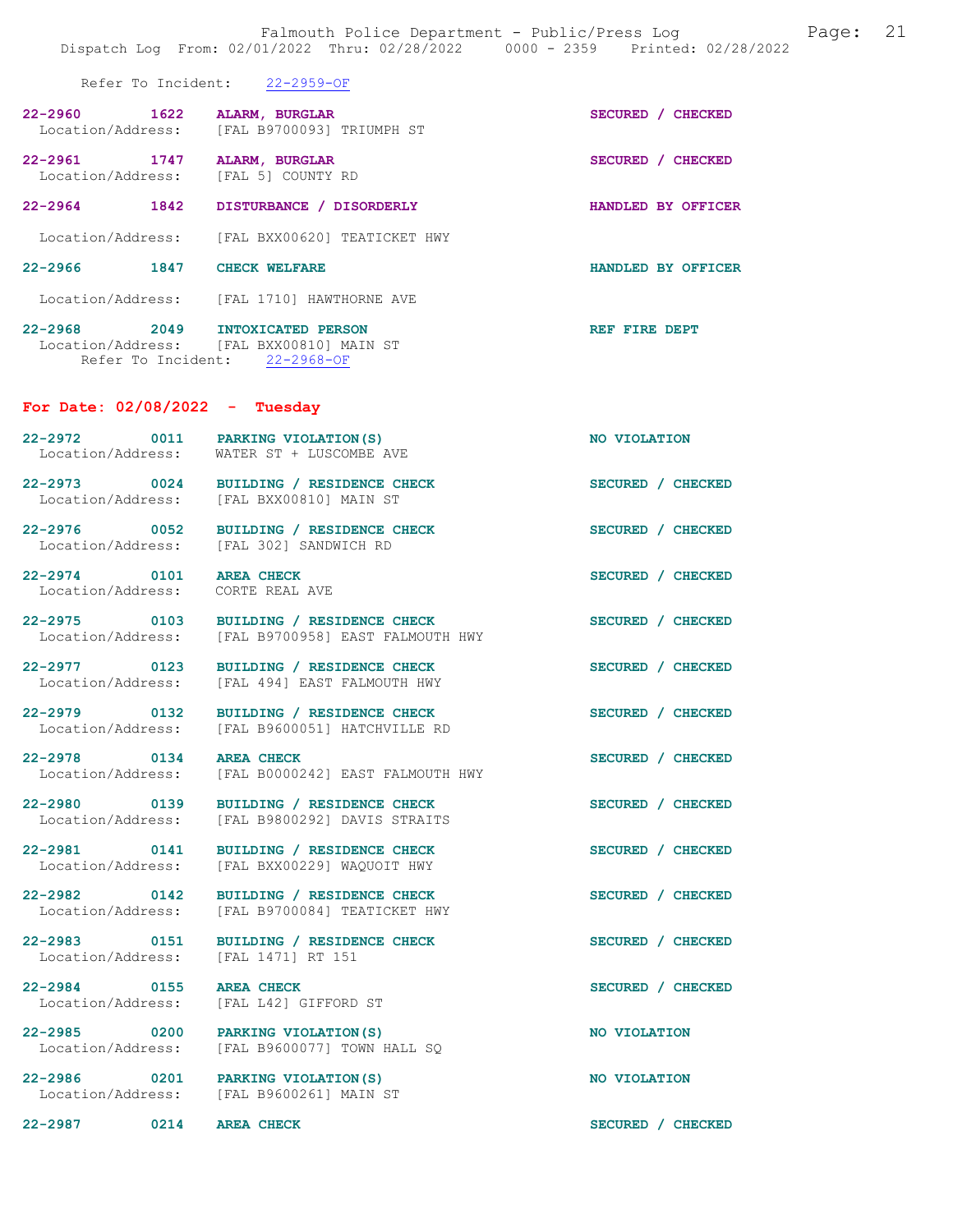|                             | Falmouth Police Department - Public/Press Log Fage:<br>Dispatch Log From: 02/01/2022 Thru: 02/28/2022 0000 - 2359 Printed: 02/28/2022 |                    | 22 |
|-----------------------------|---------------------------------------------------------------------------------------------------------------------------------------|--------------------|----|
|                             | Location/Address: [FAL B9600031] MARAVISTA AVE EXT                                                                                    |                    |    |
|                             | 22-2988 0217 BUILDING / RESIDENCE CHECK<br>Location/Address: [FAL 964] TEATICKET HWY                                                  | SECURED / CHECKED  |    |
|                             | 22-2990 0230 BUILDING / RESIDENCE CHECK<br>Location/Address: [FAL B9600026] GIFFORD EXT ST                                            | SECURED / CHECKED  |    |
| 22-2991 0254 CHECK WELFARE  |                                                                                                                                       | HANDLED BY OFFICER |    |
|                             | Location/Address: [FAL BXX00437] TEATICKET HWY                                                                                        |                    |    |
| 22-2992 0531 ABANDONED 911  |                                                                                                                                       | CANCELLED INCIDENT |    |
|                             | Location/Address: [FAL 707] GIFFORD ST                                                                                                |                    |    |
|                             | 22-2997 0906 Alcohol/Drug (Sec 35)<br>Location/Address: [FAL B9600069] TER HEUN DR<br>Refer To Incident: 22-2997-OF                   | <b>REPORT</b>      |    |
|                             | 22-2998 0924 LOUD MUSIC / PARTY / NOISES                                                                                              | HANDLED BY OFFICER |    |
|                             | Location/Address: LITTLE HARBOR RD                                                                                                    |                    |    |
|                             | 22-2999 0936 VANDALISM<br>Location/Address: [FAL 432] MAIN ST<br>Refer To Incident: 22-2999-OF                                        | <b>REPORT</b>      |    |
| 22-3001 1005 Admin Services |                                                                                                                                       | HANDLED BY OFFICER |    |
|                             | Location/Address: [FAL FPD] MAIN ST                                                                                                   |                    |    |
| 22-3002 1011 ASSIST CITIZEN | Location/Address: [FAL 3161] SPRING BARS RD<br>Refer To Incident: 22-3002-OF                                                          | <b>REPORT</b>      |    |
| 22-3004 1026 ALARM, BURGLAR |                                                                                                                                       | HANDLED BY OFFICER |    |
|                             | Location/Address: [FAL BXX00063] FALMOUTH WOODS RD                                                                                    |                    |    |
| 22-3007 1109 AREA CHECK     |                                                                                                                                       | HANDLED BY OFFICER |    |
|                             | Location/Address: CARRIAGE SHOP RD                                                                                                    |                    |    |
|                             | 22-3008 1116 ANIMAL COMPLAINT                                                                                                         | REF ANIMAL CONTROL |    |
|                             | Location/Address: [FAL BXX00592] EAST FALMOUTH HWY                                                                                    |                    |    |
| 22-3010 1138 CHECK WELFARE  | Location/Address: TEATICKET HWY + TEATICKET PATH                                                                                      | <b>TRANSPORT</b>   |    |
| 22-3012 1208 CHECK WELFARE  | Location/Address: [FAL BXX00487] MAIN ST<br>Refer To Incident: 22-3012-OF                                                             | <b>REPORT</b>      |    |
| 22-3013 1227 TRAFFIC HAZARD | Location/Address: RT 28 NORTH + BRICK KILN RD                                                                                         | NOTIFICATION MADE  |    |
| 22-3014 1252 AREA CHECK     |                                                                                                                                       | HANDLED BY OFFICER |    |
|                             | Location/Address: [FAL 1814] MAIN ST                                                                                                  |                    |    |
|                             | 22-3015 1332 MENTAL ILLNESS (SEC 12)<br>Location/Address: SQUIBNOCKETT DR<br>Refer To Incident: 22-3015-OF                            | <b>REPORT</b>      |    |
|                             | 22-3016 1333 INTOXICATED PERSON<br>Location/Address: [FAL FFD1] MAIN ST<br>Refer To Incident: 22-3016-OF                              | <b>REPORT</b>      |    |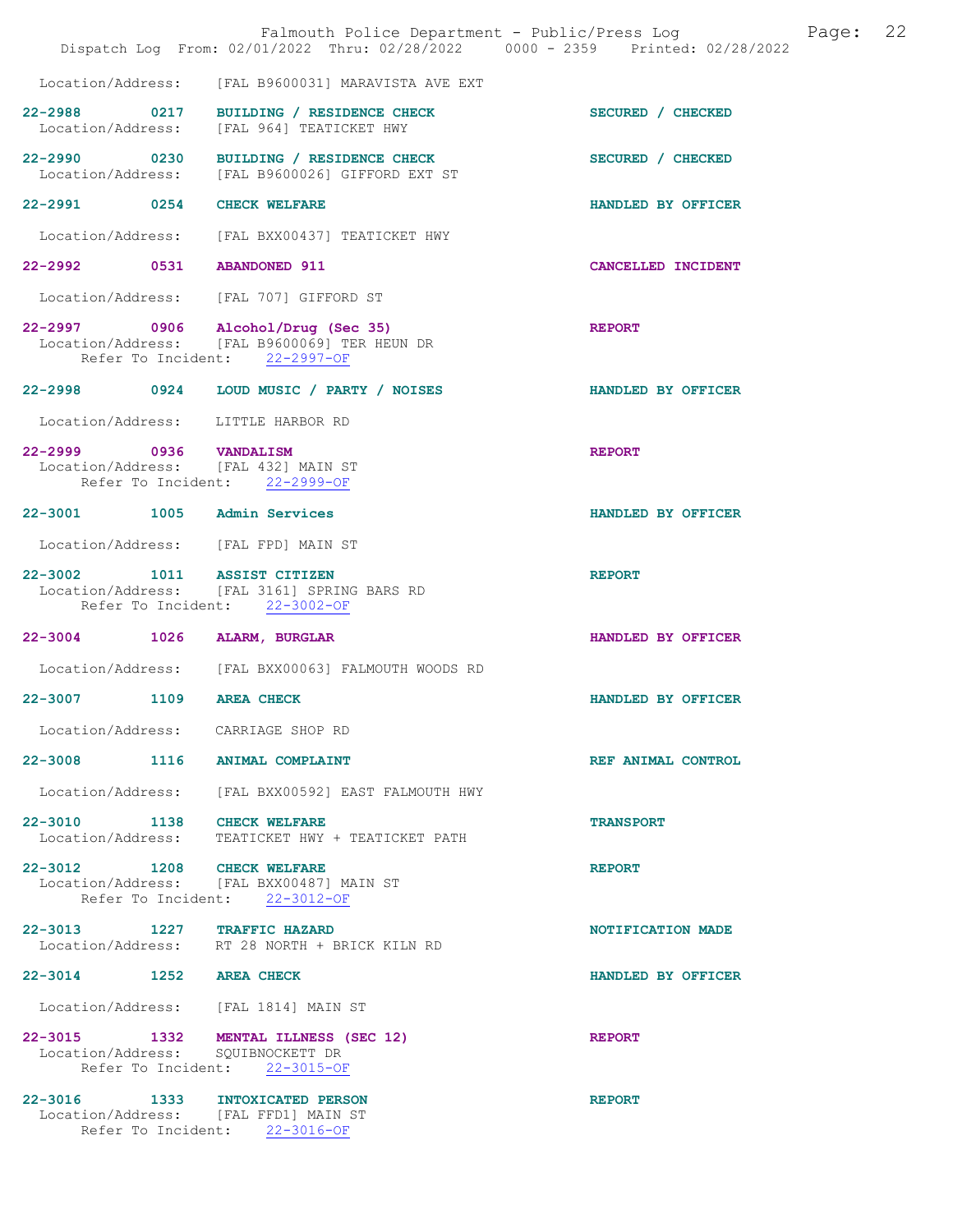| 22-3018 1420 Down Wires                           |      |                                                                                                                      | HANDLED BY OFFICER     |
|---------------------------------------------------|------|----------------------------------------------------------------------------------------------------------------------|------------------------|
| Location/Address: ACAPESKET RD                    |      |                                                                                                                      |                        |
| 22-3020 1431 AREA CHECK                           |      |                                                                                                                      | HANDLED BY OFFICER     |
| Location/Address: REDLANDS RD                     |      |                                                                                                                      |                        |
| 22-3021 1444 DISABLED MV                          |      | Location/Address: PINECREST BEACH DR + SANDWICH RD                                                                   | <b>VEHICLE TOWED</b>   |
| 22-3022 1449 CRASH                                |      | Location/Address: [FAL BXX00190] DAVIS STRAITS                                                                       | <b>CITATION ISSUED</b> |
| 22-3025 1545 ABANDONED 911                        |      |                                                                                                                      | HANDLED BY OFFICER     |
| Location/Address: WILEY POST LN                   |      |                                                                                                                      |                        |
| 22-3026 1554 ASSIST CITIZEN                       |      |                                                                                                                      | HANDLED BY OFFICER     |
|                                                   |      | Location/Address: [FAL BXX00539] EAST FALMOUTH HWY                                                                   |                        |
| 22-3027 1614 SUMMONS SERVICE<br>Location/Address: |      | [FAL FPD] MAIN ST                                                                                                    | <b>SERVED IN HAND</b>  |
| 22-3028 1621 Down Wires<br>Location/Address:      |      | SEAGULL LN                                                                                                           | REF OTHER              |
|                                                   |      | 22-3030 1650 ATTEMPT TO LOCATE                                                                                       | HANDLED BY OFFICER     |
|                                                   |      | Location/Address: [FAL 464] LOCUST ST                                                                                |                        |
| 22-3034 1752 CRASH                                |      | Location/Address: [FAL B9600237] EAST FALMOUTH HWY<br>Refer To Accident: 22-3034-AC<br>Refer To Incident: 22-3034-OF | <b>REPORT</b>          |
| 22-3038 2002 ALARM, BURGLAR                       |      |                                                                                                                      |                        |
|                                                   |      | Location/Address: CHILDS RIVER RD                                                                                    | SECURED / CHECKED      |
| 22-3039 2151 SUSPICIOUS MV                        |      |                                                                                                                      | HANDLED BY OFFICER     |
|                                                   |      | Location/Address: BLACKSMITH SHOP RD                                                                                 |                        |
|                                                   |      | 22-3040 2334 BUILDING / RESIDENCE CHECK<br>Location/Address: [FAL 302] SANDWICH RD                                   | SECURED / CHECKED      |
| 22-3041 2338 AREA CHECK                           |      | Location/Address: [FAL 3214] HATCHVILLE RD                                                                           | SECURED / CHECKED      |
| 22-3042 2352                                      |      | BUILDING / RESIDENCE CHECK<br>Location/Address: [FAL B9600237] EAST FALMOUTH HWY                                     | SECURED / CHECKED      |
|                                                   |      | 22-3043 2354 BUILDING / RESIDENCE CHECK<br>Location/Address: [FAL B9700958] EAST FALMOUTH HWY                        | SECURED / CHECKED      |
|                                                   |      | 22-3044 2355 BUILDING / RESIDENCE CHECK<br>Location/Address: [FAL B9600025] DAVISVILLE RD                            | SECURED / CHECKED      |
| For Date: $02/09/2022 -$ Wednesday                |      |                                                                                                                      |                        |
| $22 - 3045$                                       | 0000 | BUILDING / RESIDENCE CHECK<br>Location/Address: [FAL 2914] EAST FALMOUTH HWY                                         | SECURED / CHECKED      |

Location/Address: WATER ST + LUSCOMBE AVE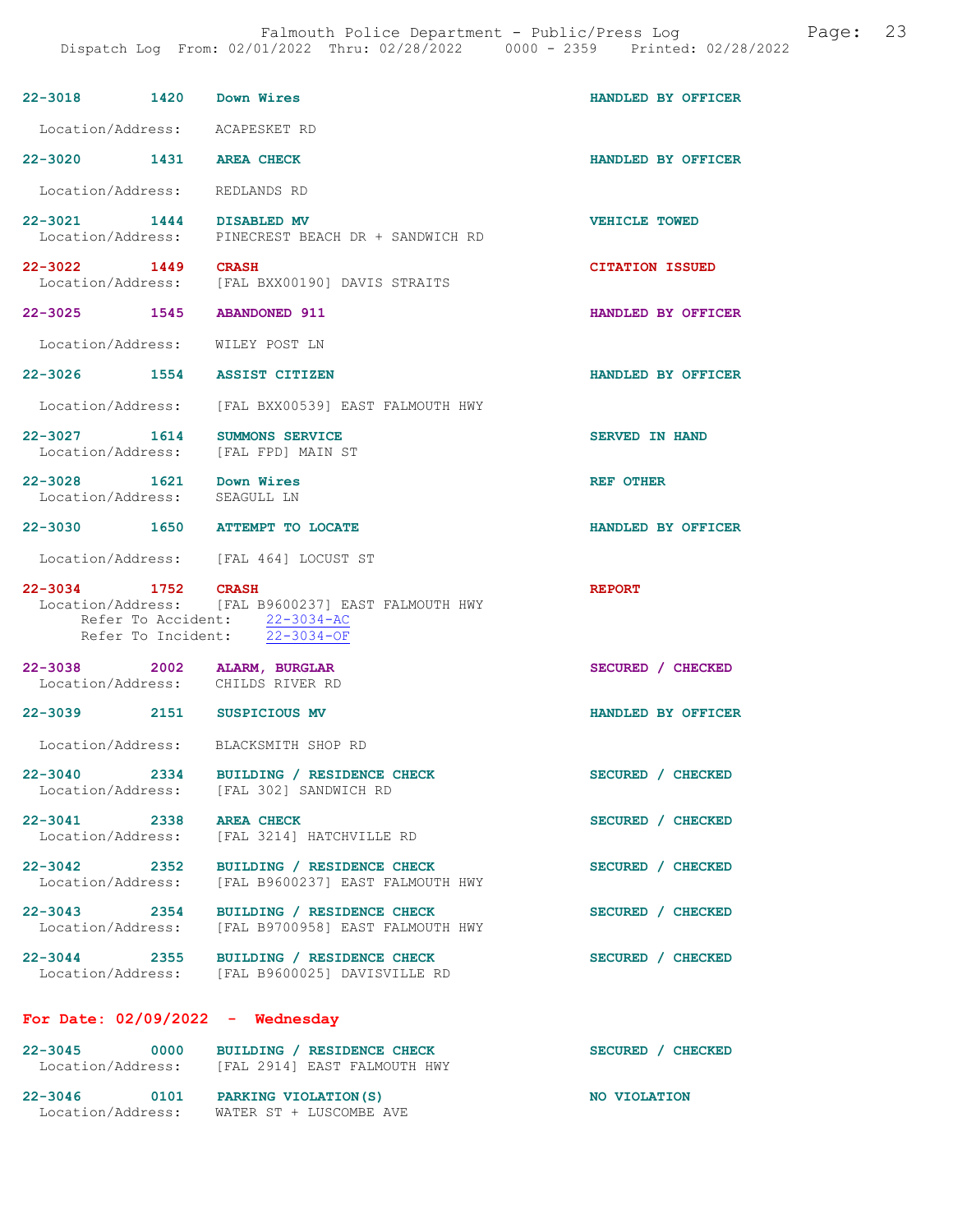22-3047 0102 ALARM, BURGLAR<br>Location/Address: [FAL 873] DAVIS STRAITS [FAL 873] DAVIS STRAITS 22-3048 0126 AREA CHECK SECURED / CHECKED Location/Address: [FAL L34] SCRANTON AVE [FAL L34] SCRANTON AVE 22-3049 0127 BUILDING / RESIDENCE CHECK SECURED / CHECKED Location/Address: [FAL B9600031] MARAVISTA AVE EXT 22-3050 0130 BUILDING / RESIDENCE CHECK SECURED / CHECKED Location/Address: [FAL 706] MAIN ST 22-3051 0131 AREA CHECK 3ECURED / CHECKED<br>
Location/Address: [FAL B9600047] TEATICKET HWY [FAL B9600047] TEATICKET HWY 22-3052 0131 BUILDING / RESIDENCE CHECK SECURED / CHECKED<br>
Location/Address: [FAL B9600051] HATCHVILLE RD [FAL B9600051] HATCHVILLE RD 22-3054 0134 BUILDING / RESIDENCE CHECK SECURED / CHECKED Location/Address: [FAL 302] SANDWICH RD 22-3053 0138 AREA CHECK SECURED / CHECKED Location/Address: [FAL 159] GRAND AVE 22-3055 0142 BUILDING / RESIDENCE CHECK SECURED / CHECKED Location/Address: [FAL B0100017] NORTH FALMOUTH HWY 22-3057 0146 BUILDING / RESIDENCE CHECK<br>
Location/Address: [FAL B9700852] NORTH FALMOUTH HWY [FAL B9700852] NORTH FALMOUTH HWY 22-3056 0149 AREA CHECK SECURED / CHECKED<br>
Location/Address: [FAL L98] SURF DR [FAL L98] SURF DR 22-3059 0158 Admin Services HANDLED BY OFFICER Location/Address: [FAL FPD] MAIN ST 22-3058 0159 AREA CHECK 22-3058 0159 AREA CHECKED AREA CHECKED SECURED / CHECKED [FAL B9600080] WORCESTER CT 22-3060 0203 PARKING VIOLATION(S) NO VIOLATION Location/Address: [FAL B9600203] TOWN HALL SQ 22-3061 0205 PARKING VIOLATION(S) NO VIOLATION<br>
Location/Address: [FAL B9600261] MAIN ST [FAL B9600261] MAIN ST 22-3062 0205 AREA CHECK SECURED / CHECKED Location/Address: [FAL L42] GIFFORD ST 22-3063 0357 ALARM, BURGLAR UNFOUNDED<br>
Location/Address: [FAL 873] DAVIS STRAITS [FAL 873] DAVIS STRAITS 22-3064 0620 CHECK WELFARE **HANDLED BY OFFICER**  Location/Address: [FAL 2843] WORCESTER CT 22-3065 0658 LOUD MUSIC / PARTY / NOISES HANDLED BY PARTY<br>
Location/Address: LITTLE HARBOR RD Location/Address: 22-3066 0702 Water Complaint CANCELLED INCIDENT Location/Address: WEST FALMOUTH HWY 22-3068 0803 DEAD ON ARRIVAL CONSIDERED REPORT Location/Address: TUCKERNUCK WAY Location/Address: TUCKERNUCK WAY<br>Refer To Incident: 22-3068-OF Refer To Incident:

22-3070 0821 TRAFFIC HAZARD 1000 00821 TRAFFIC HAZARD NOTIFICATION MADE THOMAS B LANDERS RD + SANDWICH RD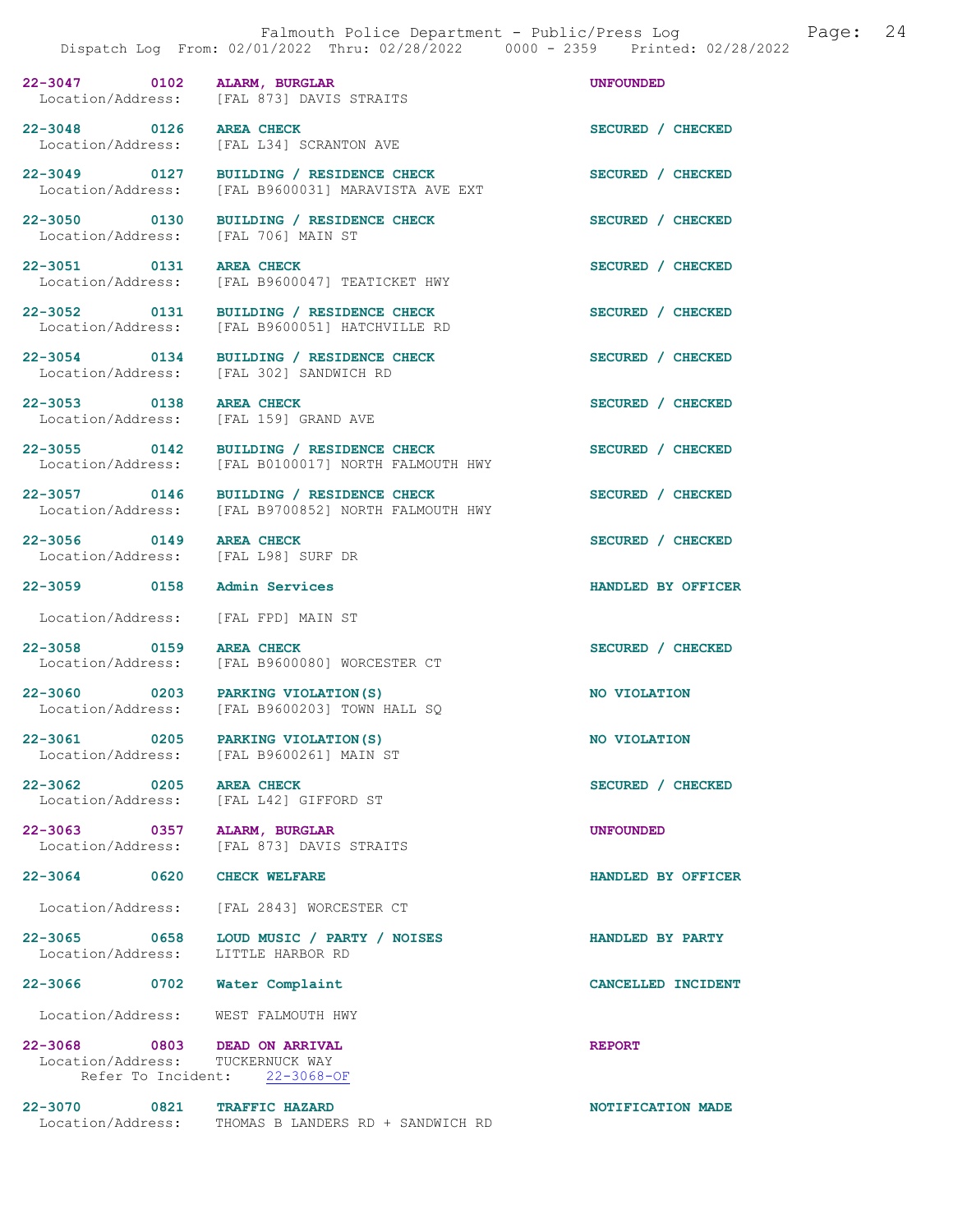|                                                            | Falmouth Police Department - Public/Press Log<br>Dispatch Log From: 02/01/2022 Thru: 02/28/2022 0000 - 2359 Printed: 02/28/2022 |                        | Page: | 25 |
|------------------------------------------------------------|---------------------------------------------------------------------------------------------------------------------------------|------------------------|-------|----|
| 22-3071 0840 ERRATIC MV                                    | Location/Address: MCMENAMY DR + NORTH FALMOUTH HWY                                                                              | UNABLE TO LOCATE       |       |    |
| 22-3073 0924 AREA CHECK                                    |                                                                                                                                 | HANDLED BY OFFICER     |       |    |
|                                                            | Location/Address: WOODS HOLE RD + NOBSKA RD                                                                                     |                        |       |    |
|                                                            | 22-3074 0932 RECOVERED PROPERTY                                                                                                 | HANDLED BY OFFICER     |       |    |
|                                                            | Location/Address: [FAL FPD] MAIN ST<br>Refer To Incident: 22-3074-OF                                                            |                        |       |    |
| 22-3076 1003 ABANDONED 911                                 |                                                                                                                                 | HANDLED BY OFFICER     |       |    |
|                                                            | Location/Address: [FAL B9600077] TOWN HALL SQ                                                                                   |                        |       |    |
|                                                            | 22-3078 1039 ASSIST FIRE DEPT<br>Location/Address: [FAL 3131] EAST FALMOUTH HWY<br>Refer To Incident: 22-3078-OF                | <b>REPORT</b>          |       |    |
|                                                            | 22-3079 1056 ASSIST OTHER AGENCY                                                                                                | HANDLED BY OFFICER     |       |    |
|                                                            | Location/Address: [FAL FPD] MAIN ST                                                                                             |                        |       |    |
| 22-3080 1101                                               | ALARM, BURGLAR                                                                                                                  | CANCELLED INCIDENT     |       |    |
|                                                            | Location/Address: [FAL 3290] DAVISVILLE RD                                                                                      |                        |       |    |
| 22-3084 1203 OTHER TRAFFIC<br>Location/Address:            | WEST FALMOUTH HWY + RT 28 SOUTH                                                                                                 | <b>CITATION ISSUED</b> |       |    |
| 22-3085 1254 ERRATIC MV                                    |                                                                                                                                 | HANDLED BY OFFICER     |       |    |
|                                                            | Location/Address: [FAL 273] EAST FALMOUTH HWY                                                                                   |                        |       |    |
| 22-3086 1311                                               | <b>TRAFFIC HAZARD</b>                                                                                                           | HANDLED BY OFFICER     |       |    |
|                                                            | Location/Address: FRESH POND RD + EAST FALMOUTH HWY                                                                             |                        |       |    |
|                                                            | 22-3089 1352 TRAFFIC HAZARD                                                                                                     | HANDLED BY OFFICER     |       |    |
| Location/Address:                                          | OVERLOOK CIR                                                                                                                    |                        |       |    |
| 22-3090 1353 ERRATIC MV                                    | Location/Address: TROTTING PARK RD + TEATICKET HWY                                                                              | UNABLE TO LOCATE       |       |    |
|                                                            | 22-3094 1650 MENTAL ILLNESS (SEC 12)<br>Location/Address: [FAL B9600072] GLENWOOD AVE<br>Refer To Incident: 22-3094-OF          | <b>REPORT</b>          |       |    |
| 22-3097 1659 CHECK WELFARE<br>Location/Address: CHESTER ST | Refer To Incident: 22-3097-OF                                                                                                   | <b>REPORT</b>          |       |    |
| 22-3099 1757 AREA CHECK                                    | Location/Address: ERIC CLAUSON LN                                                                                               | UNABLE TO LOCATE       |       |    |
| Location/Address: MARLIN DR                                | 22-3100 1805 ALARM, BURGLAR                                                                                                     | SECURED / CHECKED      |       |    |
| 22-3106 1910 ABANDONED 911                                 |                                                                                                                                 | HANDLED BY OFFICER     |       |    |
|                                                            | Location/Address: F R LILLIE RD                                                                                                 |                        |       |    |
|                                                            | 22-3109 2042 Admin Services                                                                                                     | HANDLED BY OFFICER     |       |    |
|                                                            | Location/Address: [FAL FPD] MAIN ST                                                                                             |                        |       |    |
|                                                            | 22-3110 2231 MOTOR VEHICLE STOP                                                                                                 | <b>REPORT</b>          |       |    |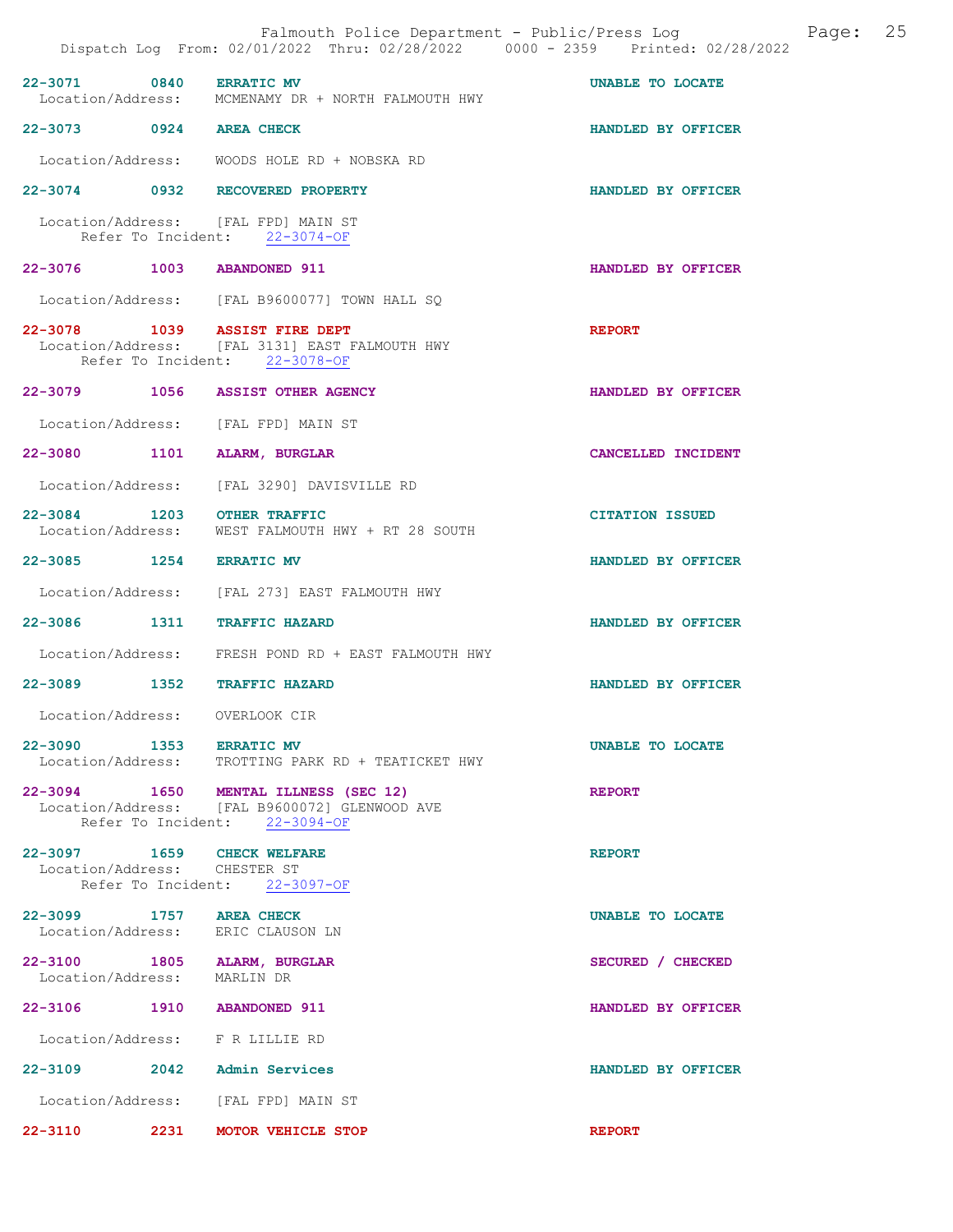Location/Address: [FAL B0000242] EAST FALMOUTH HWY Refer To Incident: 22-3110-OF

| 22-3111     | 2237 | MOTOR VEHICLE STOP                         | <b>REPORT</b>    |
|-------------|------|--------------------------------------------|------------------|
|             |      | Location/Address: [FAL BXX00961] LOCUST ST |                  |
|             |      | Refer To Incident: 22-3111-OF              |                  |
| $22 - 3113$ | 2306 | AREA CHECK                                 | <b>TRANSPORT</b> |
|             |      | Location/Address: SHORE ST + MAIN ST       |                  |

| $22 - 3114$       | 2350 | BUILDING / RESIDENCE CHECK       | SECURED / CHECKED |
|-------------------|------|----------------------------------|-------------------|
| Location/Address: |      | [FAL B9600237] EAST FALMOUTH HWY |                   |

22-3115 2353 BUILDING / RESIDENCE CHECK SECURED / CHECKED Location/Address: [FAL 169] EAST FALMOUTH HWY

22-3116 2357 BUILDING / RESIDENCE CHECK SECURED / CHECKED Location/Address: [FAL B9700958] EAST FALMOUTH HWY

22-3117 2359 BUILDING / RESIDENCE CHECK SECURED / CHECKED Location/Address: [FAL B9600025] DAVISVILLE RD

#### For Date: 02/10/2022 - Thursday

22-3118 0000 ASSIST CITIZEN HANDLED BY OFFICER Location/Address: EAST FALMOUTH HWY 22-3119 0026 BUILDING / RESIDENCE CHECK<br>Location/Address: [FAL B9600029] KATHARINE LEE BATES [FAL B9600029] KATHARINE LEE BATES 22-3121 0026 BUILDING / RESIDENCE CHECK SECURED / CHECKED Location/Address: [FAL B9800292] DAVIS STRAITS [FAL B9800292] DAVIS STRAITS 22-3120 0030 BUILDING / RESIDENCE CHECK SECURED / CHECKED Location/Address: [FAL B9600027] LAKEVIEW AVE 22-3122 0034 AREA CHECK SECURED / CHECKED Location/Address: [FAL BXX00810] MAIN ST 22-3123 0042 BUILDING / RESIDENCE CHECK SECURED / CHECKED Location/Address: [FAL B9600051] HATCHVILLE RD 22-3125 0046 BUILDING / RESIDENCE CHECK SECURED / CHECKED Location/Address: [FAL L8] MENAUHANT RD Location/Address: [FAL L8] MENAUHANT RD 22-3124 0051 BUILDING / RESIDENCE CHECK SECURED / CHECKED Location/Address: [FAL 302] SANDWICH RD [FAL 302] SANDWICH RD

22-3126 0051 CRASH, HIT/RUN REPORT Location/Address: [FAL 588] SPRING BARS RD Refer To Accident: 22-3126-AC Refer To Incident: 22-3126-OF

22-3127 0138 AREA CHECK SECURED / CHECKED Location/Address: [FAL BXX00359] SCRANTON AVE

22-3128 0203 PARKING VIOLATION(S) NO VIOLATION Location/Address: WATER ST + LUSCOMBE AVE

Location/Address: [FAL B9700933] LOCUST ST

22-3129 0210 BUILDING / RESIDENCE CHECK SECURED / CHECKED

22-3130 0245 PARKING VIOLATION(S) NO VIOLATION Location/Address: [FAL B9600261] MAIN ST

22-3131 0247 PARKING VIOLATION(S) NO VIOLATION Location/Address: [FAL B9600203] TOWN HALL SQ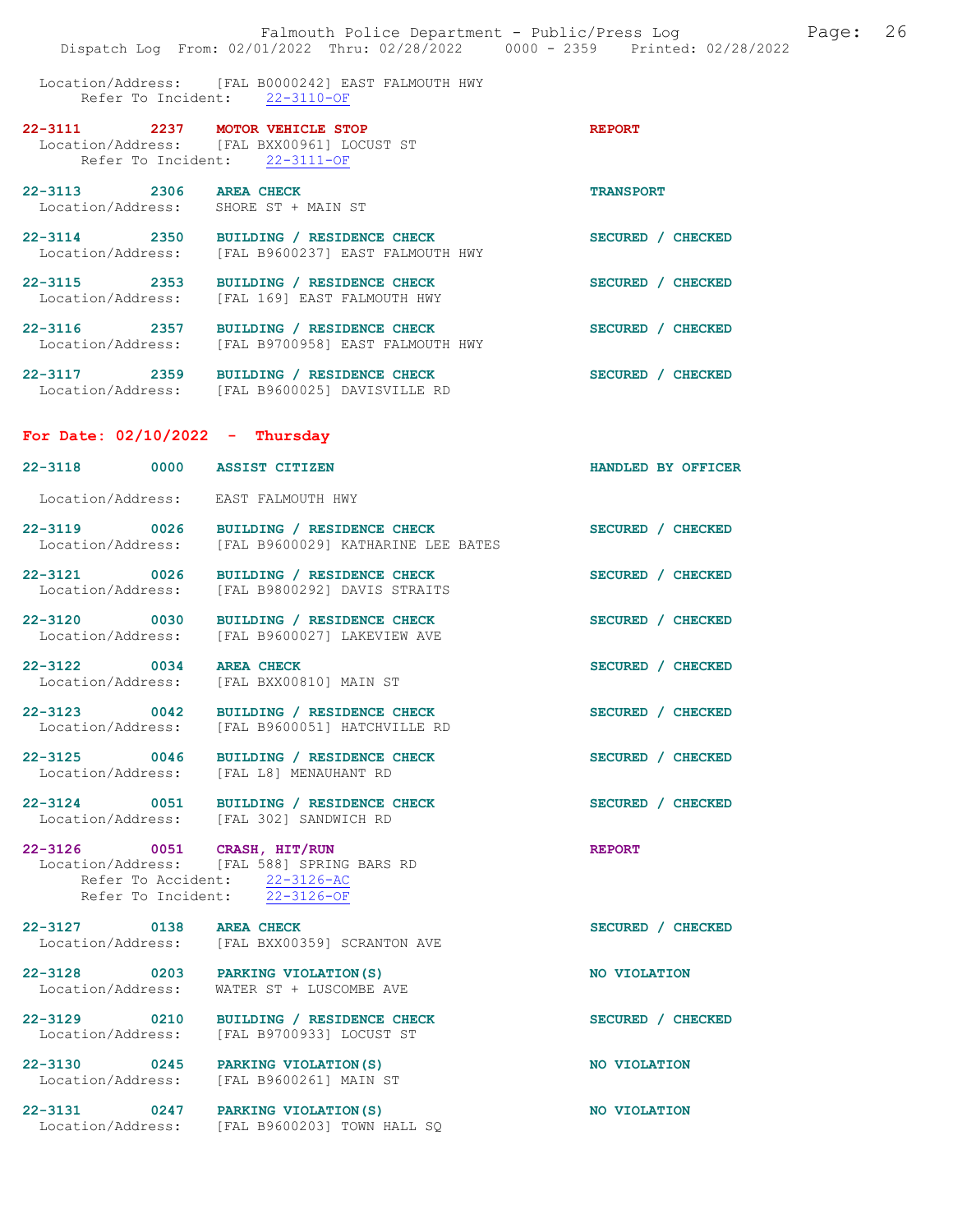|                                                                       | 22-3132 0251 BUILDING / RESIDENCE CHECK<br>Location/Address: [FAL B9600031] MARAVISTA AVE EXT | SECURED / CHECKED      |
|-----------------------------------------------------------------------|-----------------------------------------------------------------------------------------------|------------------------|
|                                                                       | 22-3133 0258 BUILDING / RESIDENCE CHECK<br>Location/Address: [FAL 964] TEATICKET HWY          | SECURED / CHECKED      |
| 22-3135 0506 B & E MV / TRL<br>Location/Address: CEDAR MEADOWS DR     | Refer To Incident: 22-3135-OF                                                                 | <b>REPORT</b>          |
|                                                                       | 22-3137 0659 FOLLOW UP INVESTIGATION                                                          | HANDLED BY OFFICER     |
| Location/Address: THOMAS B LANDERS RD                                 |                                                                                               |                        |
| 22-3138 0705                                                          | ALARM, BURGLAR                                                                                | CANCELLED INCIDENT     |
| Location/Address: NAUSHON CIR                                         |                                                                                               |                        |
| 22-3139 0722 Admin Services                                           |                                                                                               | HANDLED BY OFFICER     |
|                                                                       | Location/Address: [FAL FFD5] EAST FALMOUTH HWY                                                |                        |
| 22-3140 0732 SELECTIVE ENFORCEMENT<br>Location/Address: DAVIS STRAITS |                                                                                               | <b>CITATION ISSUED</b> |
|                                                                       | 22-3141 0802 MOTOR VEHICLE STOP<br>Location/Address: OLD BARNSTABLE RD + CARRIAGE SHOP RD     | <b>CITATION ISSUED</b> |
| 22-3142 0805 DISABLED MV                                              |                                                                                               | HANDLED BY OFFICER     |
|                                                                       | Location/Address: WOODS HOLE RD + KATY HATCHS RD                                              |                        |
| 22-3143 0809 DISABLED MV                                              | Location/Address: ELM RD + MOORLAND RD                                                        | UNABLE TO LOCATE       |
| 22-3145 0818 MOTOR VEHICLE STOP                                       | Location/Address: OLD BARNSTABLE RD + CLARK ST                                                | <b>CITATION ISSUED</b> |
| 22-3146 0848 Alcohol/Drug (Sec 35)                                    | Location/Address: [FAL 3077] SHANNONS WAY<br>Refer To Incident: 22-3146-OF                    | <b>REPORT</b>          |
| 22-3147 0849 ATTEMPT TO LOCATE<br>Location/Address: CORTE REAL AVE    |                                                                                               | UNABLE TO LOCATE       |
| 22-3148 0908<br>Location/Address: COMANCHE DR                         | <b>GUN SHOTS</b>                                                                              | UNABLE TO LOCATE       |
| 22-3152 1045 VANDALISM                                                |                                                                                               | HANDLED BY OFFICER     |
|                                                                       | Location/Address: [FAL 1120] EAST FALMOUTH HWY                                                |                        |
| $22 - 3154$<br>1104                                                   | <b>Admin Services</b>                                                                         | HANDLED BY OFFICER     |
| Location/Address: [FAL FPD] MAIN ST                                   |                                                                                               |                        |
| 22-3156 1139 ALARM, BURGLAR                                           | Location/Address: [FAL B9600260] MAIN ST                                                      | SECURED / CHECKED      |
| 22-3157 1151<br>Location/Address: TEATICKET HWY                       | SELECTIVE ENFORCEMENT                                                                         | <b>CITATION ISSUED</b> |
| 22-3158 1333 RECOVERED PROPERTY<br>Location/Address:                  | JONES RD<br>Refer To Incident: 22-3158-OF                                                     | <b>REPORT</b>          |
| 22-3161 1437 CHECK WELFARE                                            |                                                                                               | NOTIFICATION MADE      |

Location/Address: OAKWOOD AVE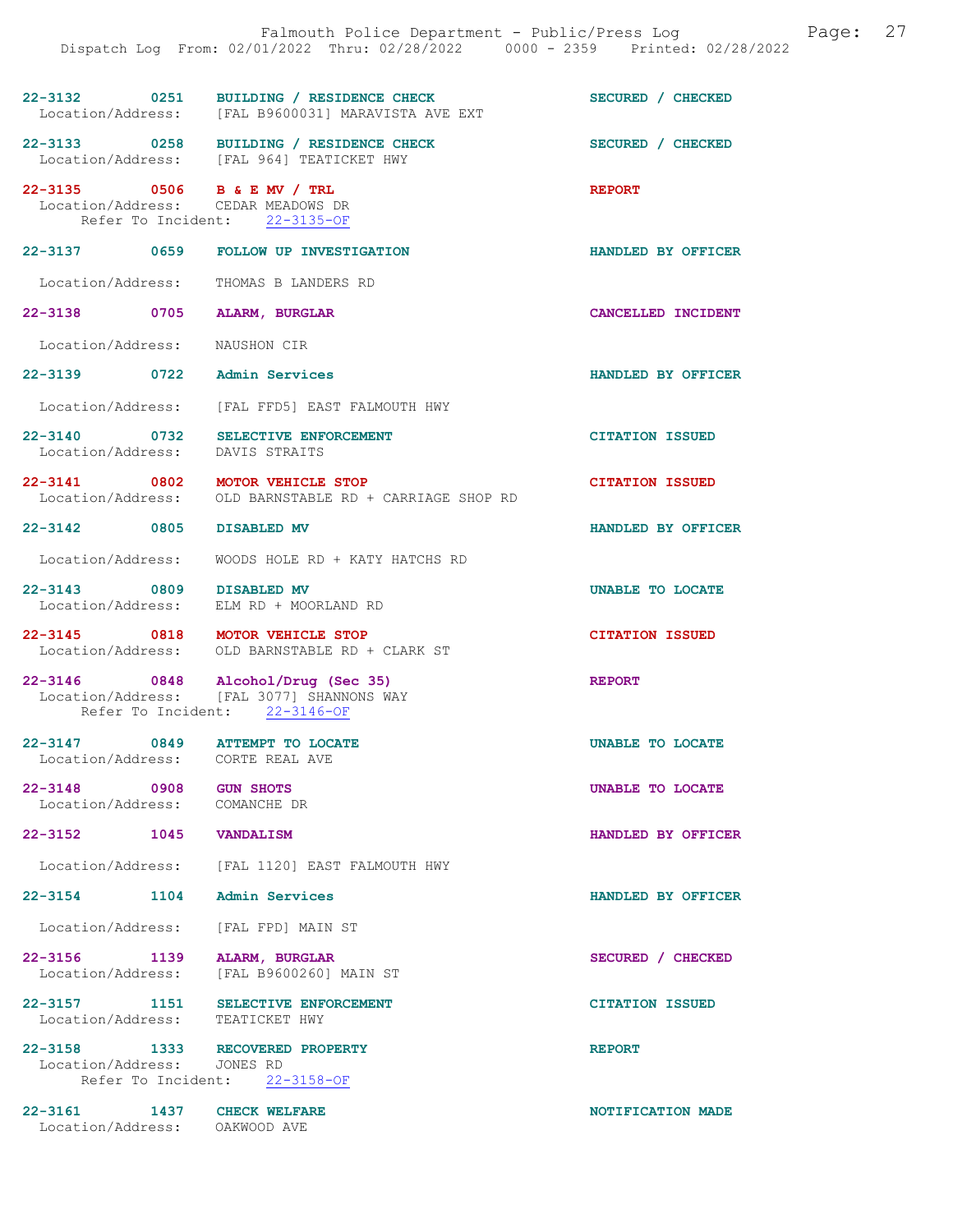|                                                                 | DISPACCH DOG TIOM, VZ/VI/ZVZZ THIQ, VZ/ZV/ZVZZ                                    |                         |
|-----------------------------------------------------------------|-----------------------------------------------------------------------------------|-------------------------|
|                                                                 | 22-3162 1508 FOLLOW UP INVESTIGATION                                              | HANDLED BY OFFICER      |
|                                                                 | Location/Address: [FAL BXX00357] SPORTSMAN LANE                                   |                         |
| 22-3163 1523 CRASH                                              | Location/Address: OX BOW RD + TEATICKET HWY                                       | <b>GONE ON ARRIVAL</b>  |
| 22-3165 1610 TRAFFIC HAZARD                                     | Location/Address: RT 151 + SANDWICH RD                                            | UNABLE TO LOCATE        |
| 22-3166 1629 ABANDONED 911                                      |                                                                                   | HANDLED BY OFFICER      |
| Location/Address: GRAND AVE                                     |                                                                                   |                         |
| 22-3168   1646   SUMMONS SERVICE<br>Location/Address: ALTONS LN |                                                                                   | UNABLE TO LOCATE        |
|                                                                 | 22-3167 1649 MOTOR VEHICLE STOP<br>Location/Address: [FAL 160] TEATICKET HWY      | <b>CITATION ISSUED</b>  |
| 22-3169 1651 SUMMONS SERVICE<br>Location/Address: CRICKET LN    |                                                                                   | UNABLE TO LOCATE        |
|                                                                 | 22-3170 1702 MOTOR VEHICLE STOP<br>Location/Address: [FAL BXX00437] TEATICKET HWY | <b>CITATION ISSUED</b>  |
| 22-3171 1709 AREA CHECK                                         | Location/Address: [FAL BXX00539] EAST FALMOUTH HWY                                | SECURED / CHECKED       |
| 22-3172 1717 SUMMONS SERVICE                                    | Location/Address: CARRIAGE SHOP RD                                                | <b>UNABLE TO LOCATE</b> |
|                                                                 | 22-3173 1718 MOTOR VEHICLE STOP<br>Location/Address: [FAL 160] TEATICKET HWY      | <b>CITATION ISSUED</b>  |
| Location/Address:                                               | 22-3174 1725 MOTOR VEHICLE STOP<br>[FAL B9600047] TEATICKET HWY                   | <b>CITATION ISSUED</b>  |
|                                                                 | 22-3175 1738 MOTOR VEHICLE STOP<br>Location/Address: [FAL B9600047] TEATICKET HWY | <b>CITATION ISSUED</b>  |
|                                                                 | 22-3177 1802 MOTOR VEHICLE STOP<br>Location/Address: [FAL B9600047] TEATICKET HWY | <b>CITATION ISSUED</b>  |
|                                                                 | 22-3178 1810 FOLLOW UP INVESTIGATION                                              | HANDLED BY OFFICER      |
| Location/Address: RANSOM RD                                     |                                                                                   |                         |
| 22-3180 1834 AREA CHECK                                         | Location/Address: [FAL B9600074] TEATICKET HWY                                    | SECURED / CHECKED       |
| 22-3181 1858 SUMMONS SERVICE                                    |                                                                                   | HANDLED BY OFFICER      |
|                                                                 | Location/Address: [FAL FPD] MAIN ST                                               |                         |
| 22-3184 1943 CHECK WELFARE                                      |                                                                                   | HANDLED BY OFFICER      |
| Location/Address: ALMA RD                                       |                                                                                   |                         |
| 22-3188 2047 ERRATIC MV<br>Location/Address: RT 28 SOUTH        |                                                                                   | <b>GONE ON ARRIVAL</b>  |
| 22-3189 2059 ABANDONED 911                                      |                                                                                   | HANDLED BY OFFICER      |
| Location/Address: EAST FALMOUTH HWY                             |                                                                                   |                         |

22-3192 2118 ASSIST FIRE DEPT REPORT Location/Address: [FAL B9600084] TER HEUN DR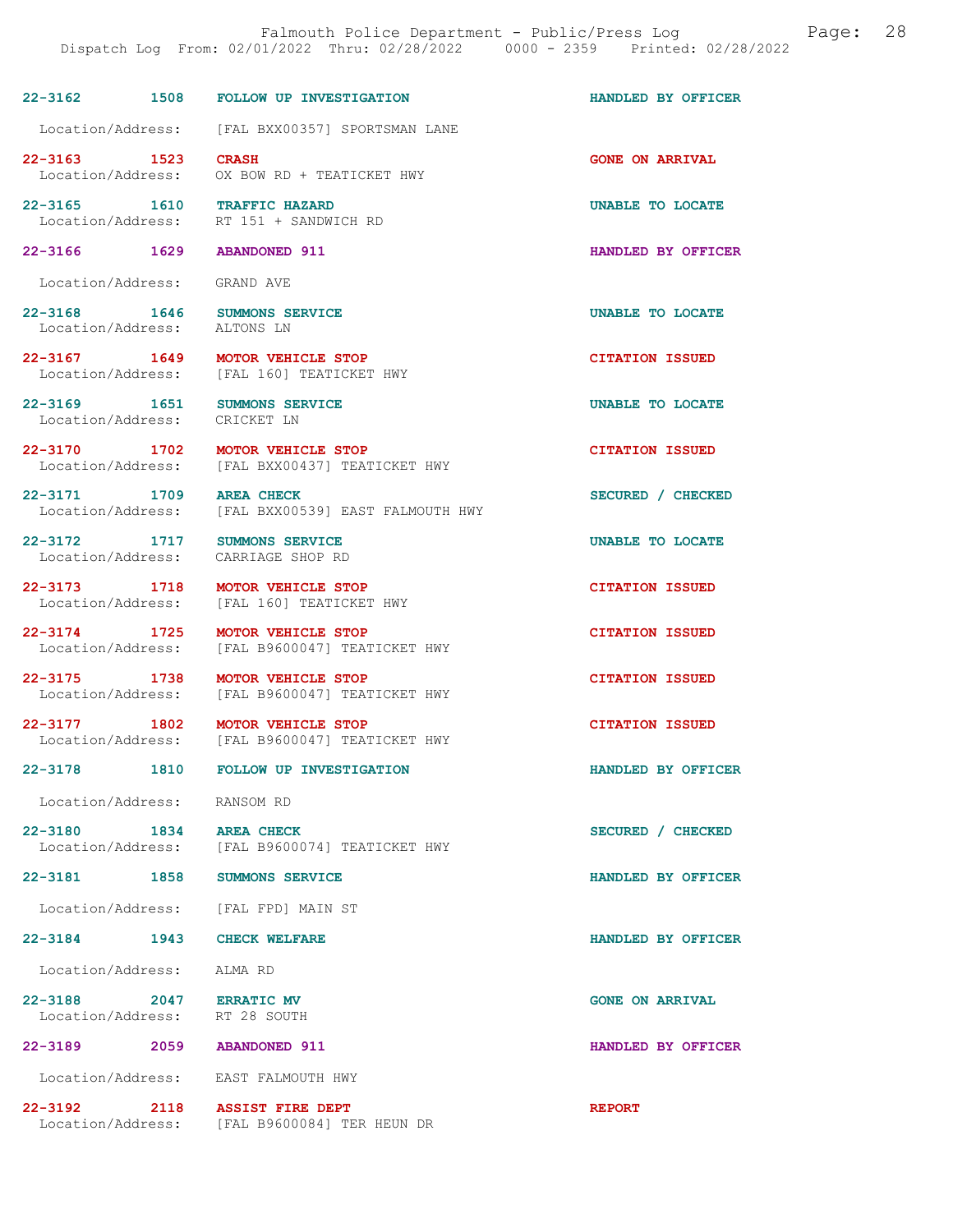Falmouth Police Department - Public/Press Log and Page: 29 Dispatch Log From: 02/01/2022 Thru: 02/28/2022 0000 - 2359 Printed: 02/28/2022

Refer To Incident: 22-3192-OF

| $22 - 3196$       | 2303 | Admin Services    | <b>REF OTHER</b> |
|-------------------|------|-------------------|------------------|
| Location/Address: |      | [FAL FPD] MAIN ST |                  |

## For Date: 02/11/2022 - Friday

| 22-3197 0002 CHECK WELFARE          | Location/Address: RT 28 NORTH + RT 151                                                                                                                                                                                               | <b>REF OTHER</b>   |
|-------------------------------------|--------------------------------------------------------------------------------------------------------------------------------------------------------------------------------------------------------------------------------------|--------------------|
| 22-3198 0023                        | Admin Services                                                                                                                                                                                                                       | HANDLED BY OFFICER |
| Location/Address: [FAL FPD] MAIN ST |                                                                                                                                                                                                                                      |                    |
| 22-3200 0101<br>Location/Address:   | <b>AREA CHECK</b><br>CEDAR MEADOWS DR + TEATICKET HWY                                                                                                                                                                                | SECURED / CHECKED  |
| 22-3202 0105<br>Location/Address:   | BUILDING / RESIDENCE CHECK<br>[FAL B9600030] OLD MAIN RD                                                                                                                                                                             | SECURED / CHECKED  |
| 22-3203 0106<br>Location/Address:   | BUILDING / RESIDENCE CHECK<br>[FAL B9600025] DAVISVILLE RD                                                                                                                                                                           | SECURED / CHECKED  |
| 22-3204 0111<br>Location/Address:   | <b>AREA CHECK</b><br>[FAL L65] COUNTY RD                                                                                                                                                                                             | SECURED / CHECKED  |
| 22-3207 0113<br>Location/Address:   | BUILDING / RESIDENCE CHECK<br>[FAL B9600029] KATHARINE LEE BATES                                                                                                                                                                     | SECURED / CHECKED  |
| 22-3205 0114                        | BUILDING / RESIDENCE CHECK<br>Location/Address: [FAL B9600031] MARAVISTA AVE EXT                                                                                                                                                     | SECURED / CHECKED  |
|                                     | 22-3209 0115 BUILDING / RESIDENCE CHECK<br>Location/Address: [FAL B9600027] LAKEVIEW AVE                                                                                                                                             | SECURED / CHECKED  |
| 22-3206 0116 ASSIST FIRE DEPT       | Location/Address: [FAL 1166] SAM TURNER RD<br>Refer To Arrest: 22-3206-AR<br>Arrest: ROTH-CERCE, HAILEY MARIE<br>Address: 66 MAPLE ST BUZZARDS BAY, MA<br>Age: 20<br>Charges: A&B ON POLICE OFFICER<br>Refer To Incident: 22-3206-OF | Arrest(s) Made     |
| 22-3208 0120                        | BUILDING / RESIDENCE CHECK<br>Location/Address: [FAL B9800292] DAVIS STRAITS                                                                                                                                                         | SECURED / CHECKED  |
|                                     | 22-3210 0144 BUILDING / RESIDENCE CHECK<br>Location/Address: [FAL 3175] DAVIS STRAITS                                                                                                                                                | SECURED / CHECKED  |
| 22-3211 0146 Admin Services         |                                                                                                                                                                                                                                      | HANDLED BY OFFICER |
| Location/Address: [FAL FPD] MAIN ST |                                                                                                                                                                                                                                      |                    |
|                                     | 22-3212 0202 BUILDING / RESIDENCE CHECK<br>Location/Address: [FAL B9700958] EAST FALMOUTH HWY                                                                                                                                        | SECURED / CHECKED  |
|                                     | 22-3213 0308 BUILDING / RESIDENCE CHECK<br>Location/Address: [FAL 494] EAST FALMOUTH HWY                                                                                                                                             | SECURED / CHECKED  |
| 22-3214 0337 ASSIST OTHER AGENCY    |                                                                                                                                                                                                                                      | HANDLED BY OFFICER |
| Location/Address: [FAL FPD] MAIN ST |                                                                                                                                                                                                                                      |                    |
| 22-3215 0345 PARKING VIOLATION (S)  | Location/Address: WATER ST + LUSCOMBE AVE                                                                                                                                                                                            | NO VIOLATION       |
|                                     |                                                                                                                                                                                                                                      |                    |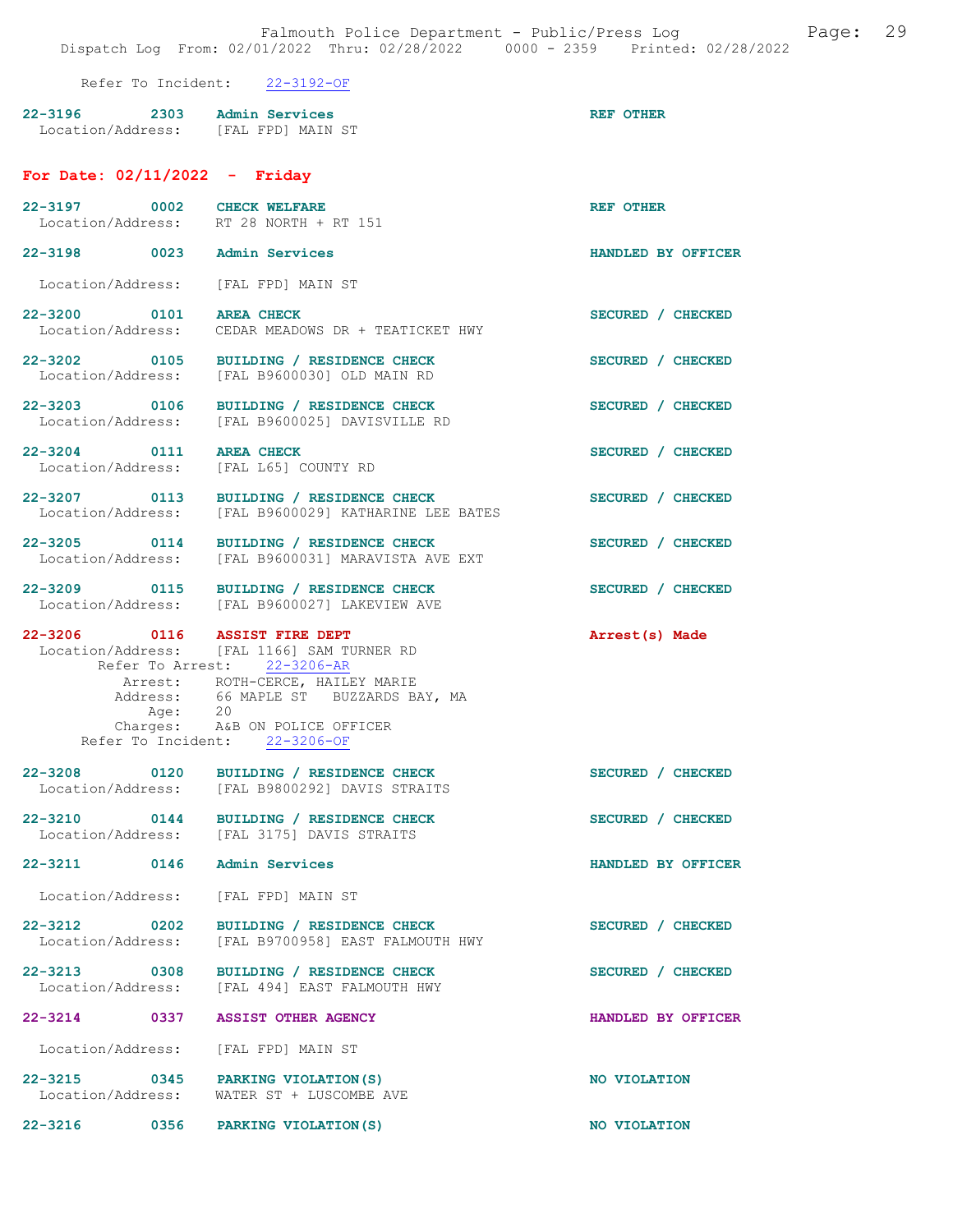|                                                                    | Falmouth Police Department - Public/Press Log<br>Dispatch Log From: 02/01/2022 Thru: 02/28/2022 0000 - 2359 Printed: 02/28/2022 | 30<br>Page:            |
|--------------------------------------------------------------------|---------------------------------------------------------------------------------------------------------------------------------|------------------------|
|                                                                    | Location/Address: [FAL B9600203] TOWN HALL SQ                                                                                   |                        |
| 22-3217 0357 PARKING VIOLATION (S)                                 | Location/Address: [FAL B9600261] MAIN ST                                                                                        | NO VIOLATION           |
| 22-3218 0618                                                       | ASSAULT, IP<br>Location/Address: [FAL BXX00016] TEATICKET HWY<br>Refer To Incident: 22-3218-OF                                  | <b>REPORT</b>          |
| 22-3219 0653<br>Location/Address: CEDAR MEADOWS DR                 | FOLLOW UP INVESTIGATION                                                                                                         | <b>INVESTIGATED</b>    |
| 22-3220 0656                                                       | ALARM, BURGLAR                                                                                                                  | CANCELLED INCIDENT     |
|                                                                    | Location/Address: [FAL 1664] WEST FALMOUTH HWY                                                                                  |                        |
| 22-3221 0658 VANDALISM<br>Location/Address:                        | [FAL 1160] GIFFORD ST                                                                                                           | SECURED / CHECKED      |
| 22-3222 0712 Admin Services                                        |                                                                                                                                 | HANDLED BY OFFICER     |
| Location/Address:                                                  | MAIN ST                                                                                                                         |                        |
| 22-3224 0724                                                       | ALARM, BURGLAR                                                                                                                  | CANCELLED INCIDENT     |
| Location/Address: [FAL 44] MAIN ST                                 |                                                                                                                                 |                        |
|                                                                    | 22-3225 0738 FOLLOW UP INVESTIGATION                                                                                            | HANDLED BY OFFICER     |
| Location/Address:                                                  | [FAL 588] SPRING BARS RD                                                                                                        |                        |
| 0850<br>22-3227<br>Location/Address:                               | <b>CHECK WELFARE</b><br>BRICK KILN RD + SOPHIE LN                                                                               | <b>GONE ON ARRIVAL</b> |
| 22-3226 0852<br>Location/Address:                                  | Water Complaint<br>METOXIT RD                                                                                                   | NOTIFICATION MADE      |
| 22-3228 0857 Admin Services                                        |                                                                                                                                 | HANDLED BY OFFICER     |
| Location/Address: [FAL FPD] MAIN ST                                |                                                                                                                                 |                        |
| $22 - 3229$<br>0930                                                | <b>CRASH</b><br>Location/Address: [FAL B9600030] OLD MAIN RD                                                                    | HANDLED BY PARTY       |
| 22-3232 1104 ATTEMPT TO LOCATE<br>Location/Address: CORTE REAL AVE | Refer To Incident: 22-3232-OF                                                                                                   | <b>REPORT</b>          |
| 22–3233 1149                                                       | <b>ASSIST CITIZEN</b>                                                                                                           | HANDLED BY OFFICER     |
| Location/Address:                                                  | CHARLES LN                                                                                                                      |                        |
| 22-3236 1227 ABANDONED 911<br>Location/Address:                    | TOWN HALL SO                                                                                                                    | HANDLED BY PARTY       |
| 22-3237 1250 ALARM, BURGLAR<br>Location/Address: SADDLEBACK LN     |                                                                                                                                 | <b>UNFOUNDED</b>       |
| 22-3239 1306 Admin Services                                        |                                                                                                                                 | HANDLED BY OFFICER     |
| Location/Address: [FAL FPD] MAIN ST                                |                                                                                                                                 |                        |
| 22-3240 1326 VANDALISM<br>Location/Address:                        | EAST FALMOUTH HWY<br>Refer To Incident: 22-3240-OF                                                                              | <b>REPORT</b>          |
| 22-3241<br>1340                                                    | ALARM, BURGLAR                                                                                                                  | CANCELLED INCIDENT     |
| Location/Address: NORTH FALMOUTH HWY                               |                                                                                                                                 |                        |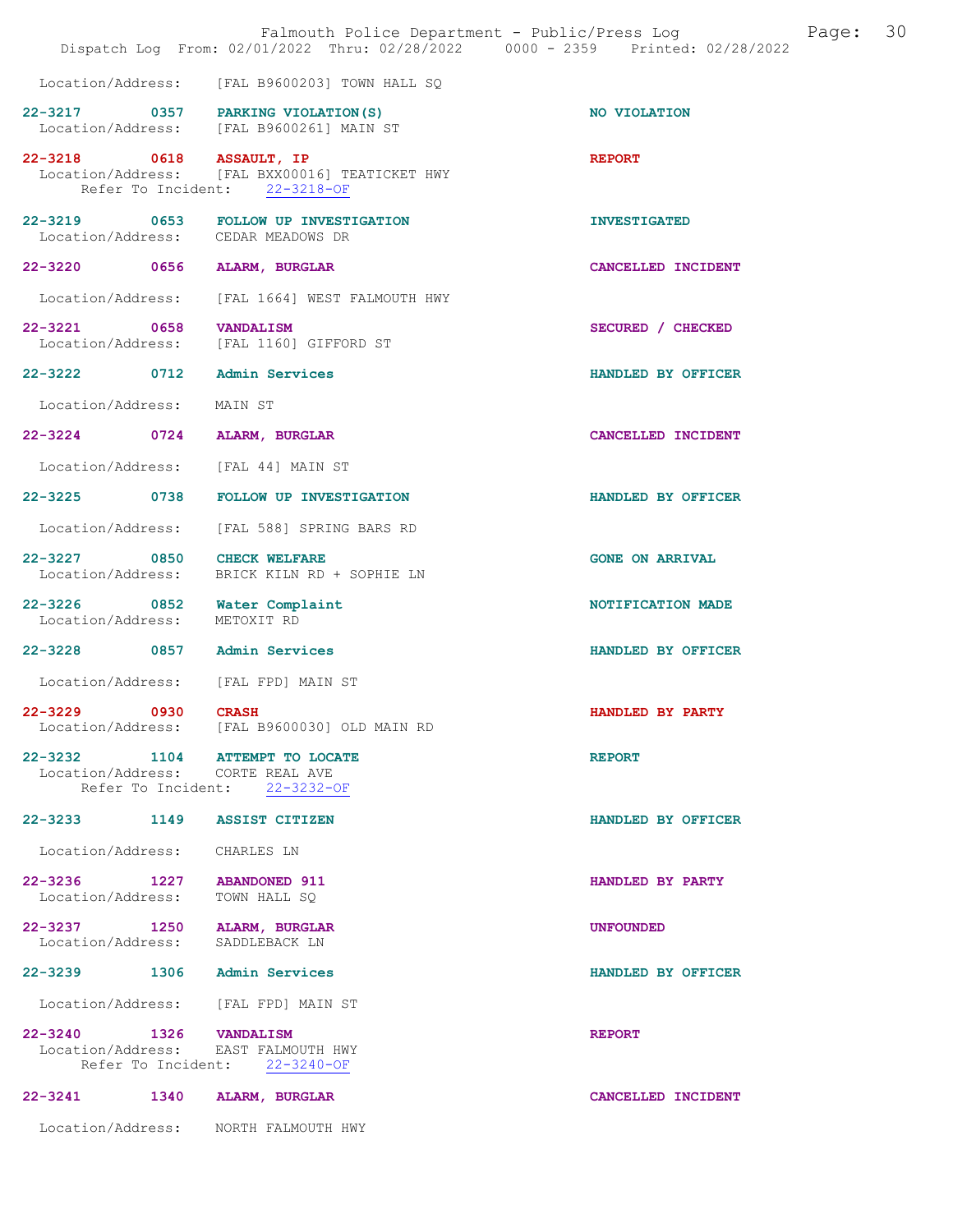| 22-3242 1400 TRAFFIC HAZARD                            |                                                                                                                   | HANDLED BY OFFICER     |
|--------------------------------------------------------|-------------------------------------------------------------------------------------------------------------------|------------------------|
| Location/Address: RT 151                               |                                                                                                                   |                        |
| 22-3243 1415 LARCENY<br>Location/Address: FIVE GATE LN | Refer To Incident: 22-3243-OF                                                                                     | <b>REPORT</b>          |
| 22-3245 1421 CRASH                                     | Location/Address: [FAL BXX00668] TEATICKET HWY<br>Refer To Accident: 22-3245-AC                                   | <b>REPORT</b>          |
| 22-3246 1442 PRESERVE PEACE                            |                                                                                                                   | HANDLED BY OFFICER     |
| Location/Address: REDLANDS RD                          |                                                                                                                   |                        |
| 22-3247 1518 LOST PROPERTY                             | Location/Address: [FAL B0200069] TEATICKET HWY                                                                    | HANDLED BY PARTY       |
|                                                        | 22-3250 1622 ID Theft / Fraud<br>Location/Address: OLD BARNSTABLE RD<br>Refer To Incident: 22-3250-OF             | <b>REPORT</b>          |
| 22-3251 1647 ERRATIC MV                                | Location/Address: [FAL BXX00338] TEATICKET HWY                                                                    | <b>GONE ON ARRIVAL</b> |
|                                                        | 22-3254 1751 MOTOR VEHICLE STOP<br>Location/Address: LAKEVIEW AVE + GIFFORD ST<br>Refer To Incident: 22-3254-OF   | <b>REPORT</b>          |
|                                                        | 22-3255 1813 RECOVERED PROPERTY<br>Location/Address: [FAL BA2323R] WOODS HOLE RD<br>Refer To Incident: 22-3255-OF | <b>REPORT</b>          |
| 22-3256 1821 ASSIST CITIZEN                            |                                                                                                                   | HANDLED BY OFFICER     |
|                                                        | Location/Address: [FAL B0000172] TWIN HILL RD                                                                     |                        |
|                                                        | 22-3257 1829 MENTAL ILLNESS (SEC 12)                                                                              | HANDLED BY OFFICER     |
|                                                        | Location/Address: [FAL B9600072] TOWN HALL SQ<br>Refer To Incident: 22-3257-OF                                    |                        |
| 22-3258 1840 DISABLED MV<br>Location/Address:          | SEACOAST SHORES BLVD                                                                                              | <b>GONE ON ARRIVAL</b> |
| $22 - 3259$                                            | 1850 ALARM, BURGLAR<br>Location/Address: [FAL 2003] UNCATENA NORTH                                                | <b>UNFOUNDED</b>       |
| 22-3260 1854 AREA CHECK                                | Location/Address: CORTE REAL AVE                                                                                  | NO VIOLATION           |
| 22-3263 1949 ERRATIC MV                                | Location/Address: WAQUOIT HWY + EAST FALMOUTH HWY                                                                 | UNABLE TO LOCATE       |
|                                                        | 22-3265 2049 MOTOR VEHICLE STOP                                                                                   | HANDLED BY OFFICER     |
| Location/Address:                                      | SAINT ANNES LN + TEATICKET HWY                                                                                    |                        |
| 22-3266 2121<br>Location/Address:                      | BUILDING / RESIDENCE CHECK<br>[FAL B9700958] EAST FALMOUTH HWY                                                    | SECURED / CHECKED      |
|                                                        | 22-3267 2154 BUILDING / RESIDENCE CHECK<br>Location/Address: [FAL 964] TEATICKET HWY                              | SECURED / CHECKED      |
|                                                        | 22-3268 2218 ANIMAL COMPLAINT                                                                                     | REF ANIMAL CONTROL     |
| Location/Address: YALE DR                              |                                                                                                                   |                        |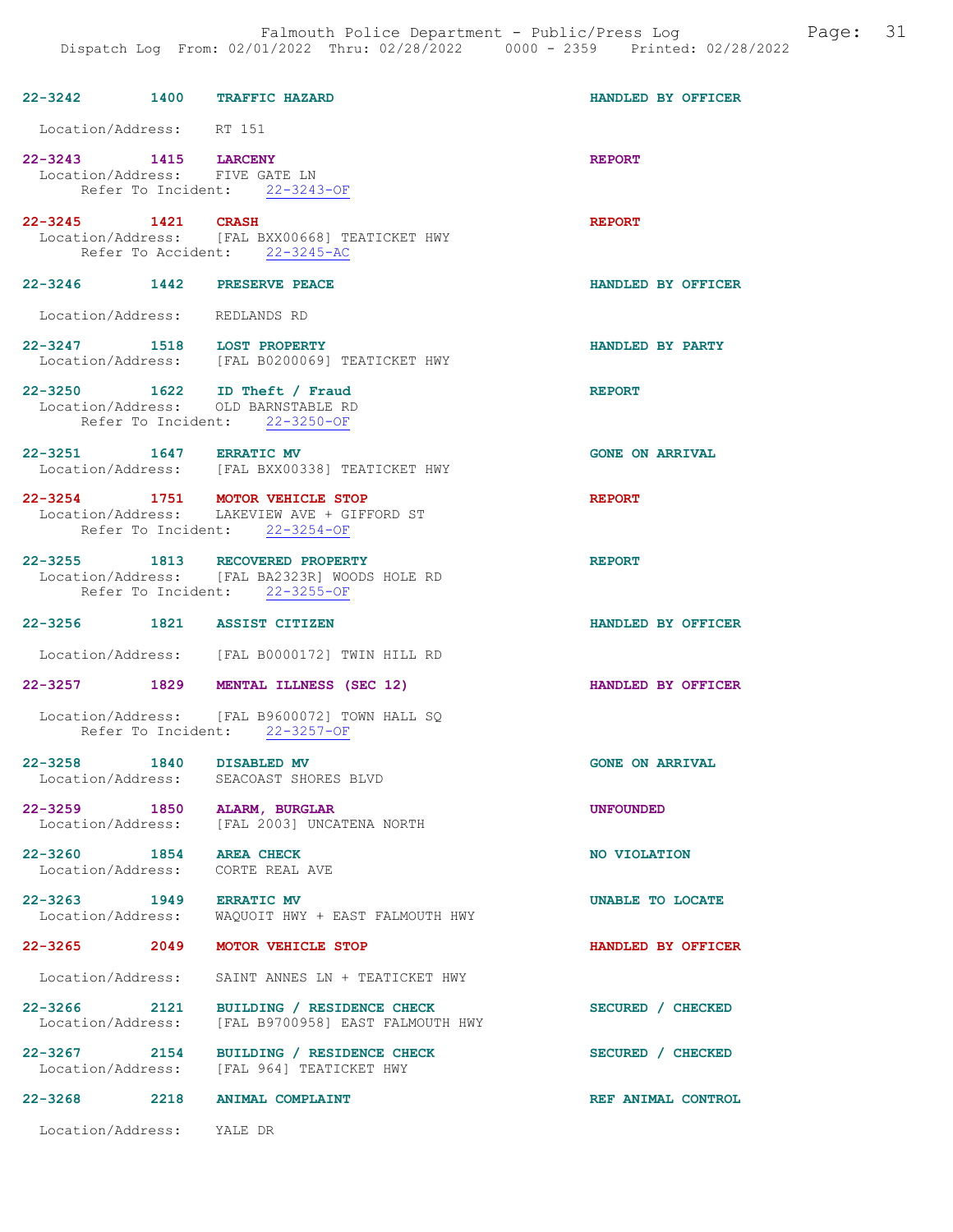| $22 - 3269$                      | 2229 | <b>MOTOR VEHICLE STOP</b>                          | HANDLED BY OFFICER |
|----------------------------------|------|----------------------------------------------------|--------------------|
| Location/Address:                |      | [FAL 1632] TEATICKET HWY                           |                    |
| $22 - 3270$<br>Location/Address: | 2241 | <b>MOTOR VEHICLE STOP</b><br>PALMER AVE + JONES RD | Verbal Warning     |
| $22 - 3272$<br>Location/Address: | 2318 | SUSPICIOUS PERSON (S)<br>CARRIAGE SHOP RD          | UNABLE TO LOCATE   |

22-3273 2352 BUILDING / RESIDENCE CHECK SECURED / CHECKED Location/Address: [FAL BXX00272] LOCUST ST

## For Date: 02/12/2022 - Saturday

22-3274 0013 AREA CHECK SECURED / CHECKED Location/Address: [FAL L97] GOSNOLD RD 22-3275 0020 BUILDING / RESIDENCE CHECK SECURED / CHECKED Location/Address: [FAL 34] WATER ST 22-3276 0021 ERRATIC MV<br>
Location/Address: RT 151 + SAM TURNER RD RT 151 + SAM TURNER RD

22-3277 0034 BUILDING / RESIDENCE CHECK SECURED / CHECKED<br>
Location/Address: [FAL 302] SANDWICH RD

22-3280 0035 AREA CHECK SECURED / CHECKED<br>Location/Address: CEDAR MEADOWS DR Location/Address:

22-3279 0035 BUILDING / RESIDENCE CHECK SECURED / CHECKED<br>Location/Address: [FAL 3214] HATCHVILLE RD [FAL 3214] HATCHVILLE RD

[FAL 302] SANDWICH RD

22-3282 0040 BUILDING / RESIDENCE CHECK SECURED / CHECKED Location/Address: [FAL B9600031] MARAVISTA AVE EXT

22-3281 0044 BUILDING / RESIDENCE CHECK SECURED / CHECKED Location/Address: [FAL BXX00539] EAST FALMOUTH HWY [FAL BXX00539] EAST FALMOUTH HWY

22-3283 0107 BUILDING / RESIDENCE CHECK SECURED / CHECKED<br>
Location/Address: [FAL 494] EAST FALMOUTH HWY [FAL 494] EAST FALMOUTH HWY

22-3284 0108 BUILDING / RESIDENCE CHECK SECURED / CHECKED Location/Address: [FAL 302] SANDWICH RD

22-3285 0110 BUILDING / RESIDENCE CHECK SECURED / CHECKED Location/Address: [FAL BXX00063] FALMOUTH WOODS RD

22-3286 0119 BUILDING / RESIDENCE CHECK<br>Location/Address: [FAL BXX00914] NORTH FALMOUTH HWY [FAL BXX00914] NORTH FALMOUTH HWY

22-3288 0135 BUILDING / RESIDENCE CHECK SECURED / CHECKED Location/Address: [FAL 964] TEATICKET HWY [FAL 964] TEATICKET HWY

22-3287 0154 BUILDING / RESIDENCE CHECK<br>
Location/Address: [FAL B9600051] HATCHVILLE RD Location/Address: [FAL B9600051] HATCHVILLE RD

22-3289 0205 Admin Services HANDLED BY OFFICER

Location/Address: [FAL FPD] MAIN ST

22-3290 0212 PARKING VIOLATION(S) NO VIOLATION<br>
Location/Address: [FAL B9600261] MAIN ST [FAL B9600261] MAIN ST

22-3291 0236 BUILDING / RESIDENCE CHECK SECURED / CHECKED Location/Address: [FAL B9800292] DAVIS STRAITS

22-3292 0245 PARKING VIOLATION(S) NO VIOLATION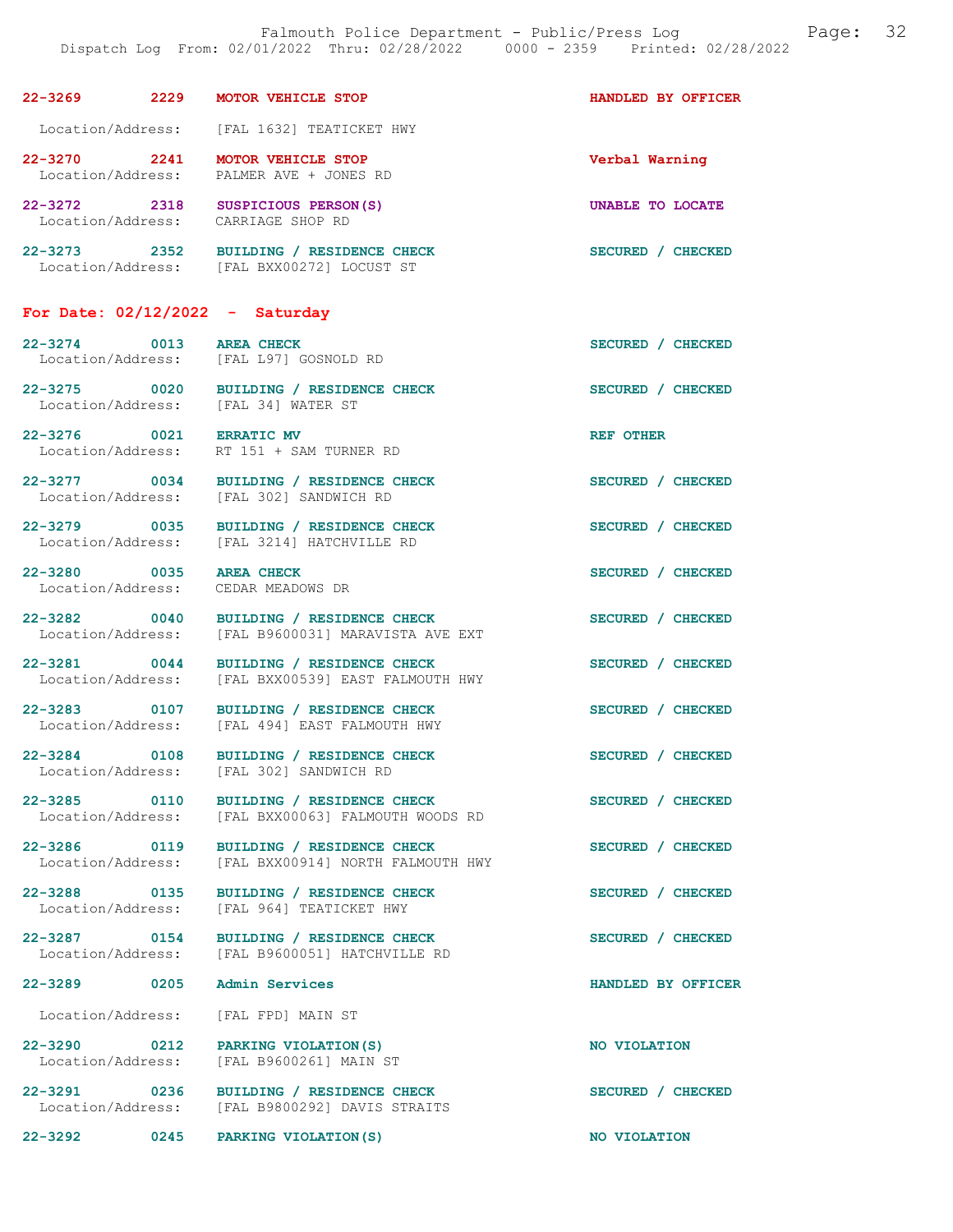|                                                              | Falmouth Police Department - Public/Press Log<br>Dispatch Log From: 02/01/2022 Thru: 02/28/2022 0000 - 2359 Printed: 02/28/2022 | Page:                  | 33 |
|--------------------------------------------------------------|---------------------------------------------------------------------------------------------------------------------------------|------------------------|----|
| Location/Address:                                            | LUSCOMBE AVE + WATER ST                                                                                                         |                        |    |
| Location/Address:                                            | 22-3293 0312 BUILDING / RESIDENCE CHECK<br>[FAL B9800292] DAVIS STRAITS                                                         | SECURED / CHECKED      |    |
| Location/Address:                                            | 22-3294 0319 PARKING VIOLATION(S)<br>[FAL B9600077] TOWN HALL SQ                                                                | NO VIOLATION           |    |
|                                                              | 22-3297 0646 FOLLOW UP INVESTIGATION<br>Location/Address: [FAL B9601319] FIGUERIDO WAY                                          | <b>INVESTIGATED</b>    |    |
|                                                              | 22-3298 0814 RECOVERED PROPERTY                                                                                                 | HANDLED BY OFFICER     |    |
|                                                              | Location/Address: [FAL BXX00311] AIR PARK DR<br>Refer To Incident: 22-3298-OF                                                   |                        |    |
| 22-3302 1052 SHOPLIFTING                                     | Location/Address: [FAL 187] EAST FALMOUTH HWY<br>Refer To Incident: 22-3302-OF                                                  | <b>REPORT</b>          |    |
| 22-3304 1150 ALARM, BURGLAR<br>Location/Address: BRAGETTI LN |                                                                                                                                 | <b>UNFOUNDED</b>       |    |
| 22-3306 1156                                                 | ALARM, BURGLAR                                                                                                                  | CANCELLED INCIDENT     |    |
|                                                              | Location/Address: [FAL 3290] DAVISVILLE RD                                                                                      |                        |    |
| 22-3307 1212 ABANDONED 911                                   | Location/Address: [FAL B9600069] TER HEUN DR                                                                                    | HANDLED BY PARTY       |    |
| 22-3308 1221 ASSIST CITIZEN                                  |                                                                                                                                 | HANDLED BY OFFICER     |    |
| Location/Address: ELM RD                                     | Refer To Incident: 22-3308-OF                                                                                                   |                        |    |
| 22-3309 1308 OTHER TRAFFIC<br>Location/Address: MAIN ST      |                                                                                                                                 | <b>CITATION ISSUED</b> |    |
| 22-3311 1353 LOST PROPERTY                                   | Location/Address: [FAL BXX00810] MAIN ST<br>Refer To Incident: 22-3311-OF                                                       | <b>REPORT</b>          |    |
| 22-3313 1438 UNWANTED GUEST                                  | Location/Address: [FAL B9600084] TER HEUN DR                                                                                    | <b>GONE ON ARRIVAL</b> |    |
| 22-3314 1449 B & E RESIDENT<br>Location/Address: ALTHEA RD   | Refer To Incident: 22-3314-OF                                                                                                   | <b>REPORT</b>          |    |
| 22-3315 1511 ALARM, BURGLAR<br>Location/Address: MINOT ST    |                                                                                                                                 | SECURED / CHECKED      |    |
| 22-3318 1525 CHECK WELFARE                                   |                                                                                                                                 | HANDLED BY OFFICER     |    |
|                                                              | Location/Address: [FAL 3202] PALMER AVE                                                                                         |                        |    |
| 22-3320 1552 CHECK WELFARE                                   |                                                                                                                                 | HANDLED BY OFFICER     |    |
| Location/Address: HERITAGE CIR                               |                                                                                                                                 |                        |    |
| 22-3323 1701 LARCENY                                         | Location/Address: [FAL B9600453] ROSE MORIN LN<br>Refer To Incident: 22-3323-OF                                                 | <b>REPORT</b>          |    |
| 22-3326 1752 ABANDONED 911                                   | Location/Address: [FAL B9600069] TER HEUN DR                                                                                    | HANDLED BY PARTY       |    |
| 22-3327 1758 ERRATIC MV                                      | Location/Address: RT 28 SOUTH + THOMAS B LANDERS RD                                                                             | UNABLE TO LOCATE       |    |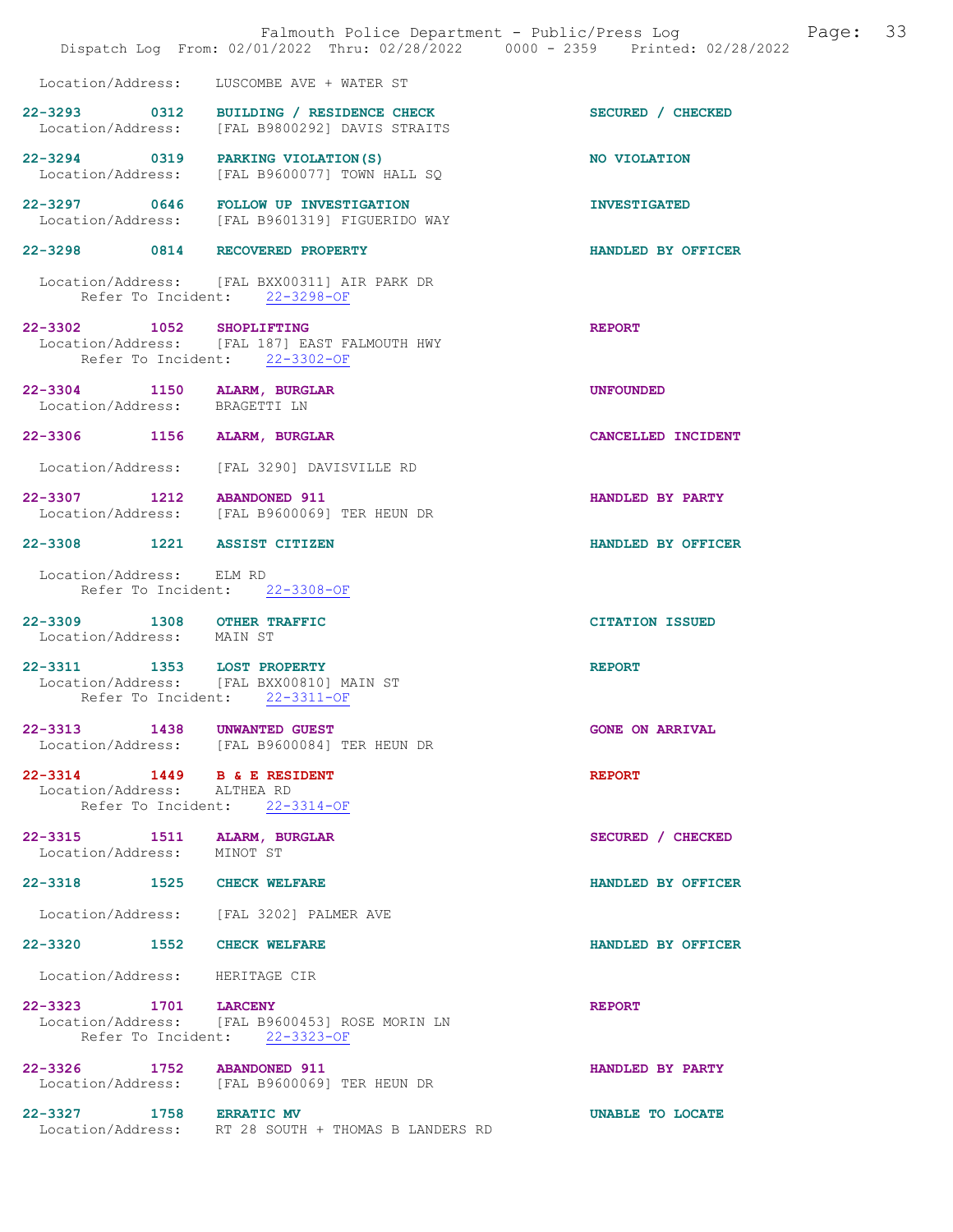| 22-3328 1840 CRASH                                   | Location/Address: [FAL BXX00129] JONES RD                                            | <b>REPORT</b>           |
|------------------------------------------------------|--------------------------------------------------------------------------------------|-------------------------|
|                                                      | Refer To Accident: 22-3328-AC                                                        |                         |
| 22-3330 1940 MOTOR VEHICLE STOP                      | Location/Address: TEATICKET HWY + TEATICKET PATH<br>Refer To Incident: 22-3330-OF    | <b>REPORT</b>           |
| 22-3331 1941 AREA CHECK                              | Location/Address: SEACOAST SHORES BLVD + EAST FALMOUTH HWY                           | <b>UNABLE TO LOCATE</b> |
| 22-3333 2113                                         | SUICIDE ATTEMPT / THREAT<br>Location/Address: [FAL B9600069] TER HEUN DR             | HANDLED BY PARTY        |
| 22-3334 2156                                         | LOUD MUSIC / PARTY / NOISES                                                          | HANDLED BY OFFICER      |
| Location/Address:                                    | LITTLE JOHN RD                                                                       |                         |
|                                                      | 22-3335 2205 BUILDING / RESIDENCE CHECK<br>Location/Address: [FAL 964] TEATICKET HWY | SECURED / CHECKED       |
| 22-3336 2223 MOTOR VEHICLE STOP<br>Location/Address: | BRICK KILN RD + TROTTING PARK RD                                                     | Verbal Warning          |
| 22-3337 2248 MOTOR VEHICLE STOP                      | Location/Address: [FAL B9600047] TEATICKET HWY                                       | Verbal Warning          |
| For Date: $02/13/2022 -$ Sunday                      |                                                                                      |                         |
| Location/Address: WOOD HAVEN LN                      | 22-3338 0004 BUILDING / RESIDENCE CHECK                                              | SECURED / CHECKED       |
| Location/Address: CARRIAGE SHOP RD                   | 22-3339 0012 BUILDING / RESIDENCE CHECK                                              | SECURED / CHECKED       |
|                                                      | 22-3340 0055 BUILDING / RESIDENCE CHECK<br>Location/Address: [FAL B9600260] MAIN ST  | SECURED / CHECKED       |

22-3341 0057 BUILDING / RESIDENCE CHECK SECURED / CHECKED Location/Address: [FAL 3214] HATCHVILLE RD

22-3342 0101 BUILDING / RESIDENCE CHECK SECURED / CHECKED Location/Address: [FAL 302] SANDWICH RD

22-3343 0106 BUILDING / RESIDENCE CHECK SECURED / CHECKED

22-3345 0123 BUILDING / RESIDENCE CHECK SECURED / CHECKED

22-3346 0154 Admin Services NO VIOLATION<br>
Location/Address: [FAL FPD] MAIN ST

Location/Address: [FAL BXX00063] FALMOUTH WOODS RD

Location/Address: [FAL B9600025] DAVISVILLE RD

22-3344 0126 BUILDING / RESIDENCE CHECK SECURED / CHECKED Location/Address: [FAL BXX00914] NORTH FALMOUTH HWY

Location/Address: [FAL FPD] MAIN ST

22-3347 0158 BUILDING / RESIDENCE CHECK SECURED / CHECKED Location/Address: [FAL BXX00272] LOCUST ST

22-3348 0200 BUILDING / RESIDENCE CHECK SECURED / CHECKED Location/Address: [FAL 964] TEATICKET HWY

22-3349 0205 BUILDING / RESIDENCE CHECK SECURED / CHECKED Location/Address: [FAL B9800292] DAVIS STRAITS

22-3350 0213 PARKING VIOLATION(S) NO VIOLATION Location/Address: [FAL B9600077] TOWN HALL SQ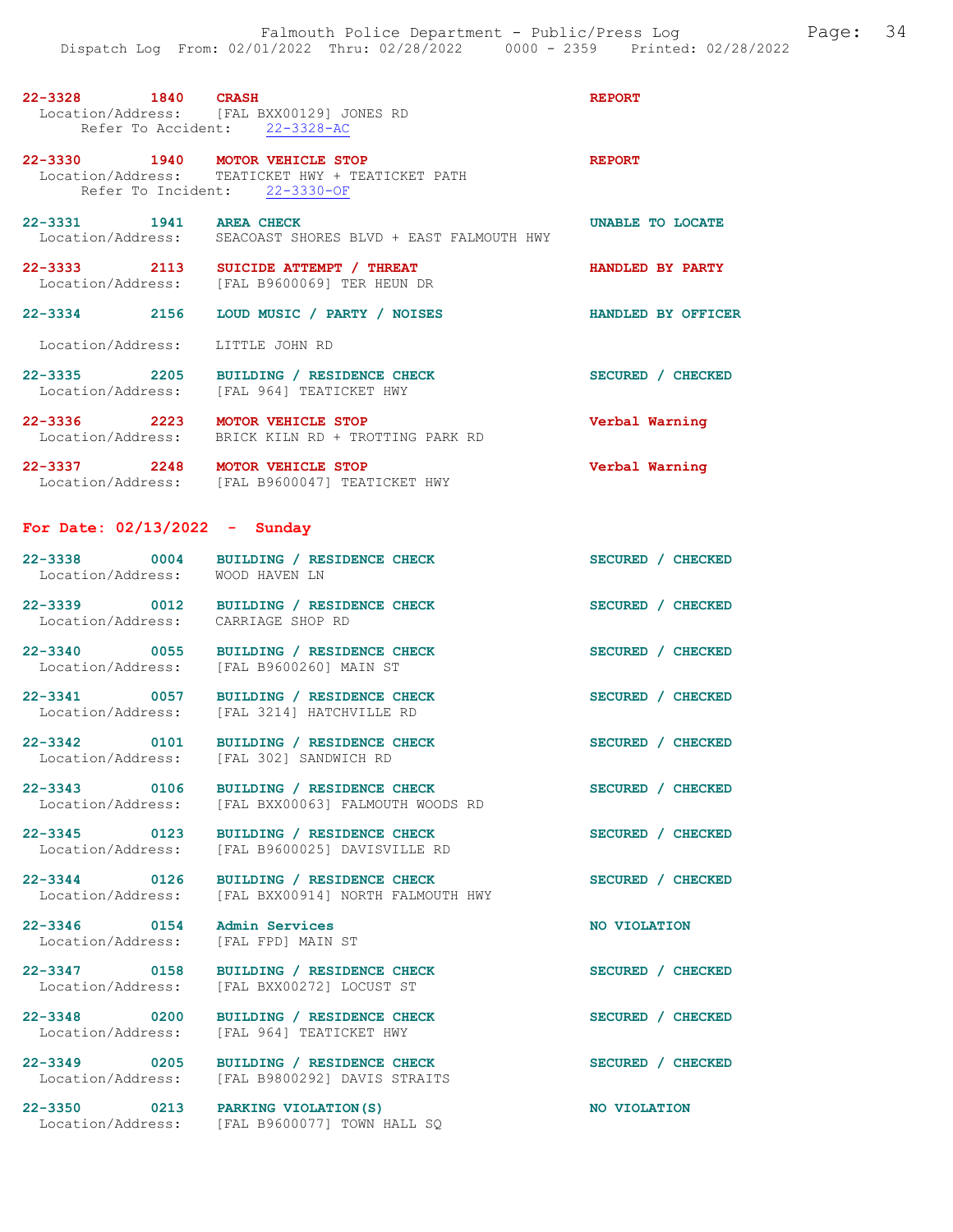|                                                                |      | Falmouth Police Department - Public/Press Log Falmouth Page: 35<br>Dispatch Log From: 02/01/2022 Thru: 02/28/2022 0000 - 2359 Printed: 02/28/2022 |                        |
|----------------------------------------------------------------|------|---------------------------------------------------------------------------------------------------------------------------------------------------|------------------------|
|                                                                |      | 22-3351 0215 PARKING VIOLATION (S)<br>Location/Address: [FAL B9600261] MAIN ST                                                                    | NO VIOLATION           |
|                                                                |      | 22-3352 0232 BUILDING / RESIDENCE CHECK<br>Location/Address: [FAL B9600237] EAST FALMOUTH HWY                                                     | SECURED / CHECKED      |
|                                                                |      | 22-3353 0258 PARKING VIOLATION (S)<br>Location/Address: WATER ST + LUSCOMBE AVE                                                                   | NO VIOLATION           |
| 22-3354 0303 ALARM, BURGLAR<br>Location/Address: OLD DOCK RD   |      |                                                                                                                                                   | <b>UNFOUNDED</b>       |
|                                                                |      | 22-3355 0332 BUILDING / RESIDENCE CHECK<br>Location/Address: [FAL 2223] WEST FALMOUTH HWY                                                         | SECURED / CHECKED      |
| Location/Address: MARLIN DR                                    |      | 22-3357 0601 ALARM, BURGLAR                                                                                                                       | <b>UNFOUNDED</b>       |
| 22-3358 0611 ALARM, BURGLAR                                    |      | Location/Address: [FAL B9700832] TEATICKET PATH                                                                                                   | <b>UNFOUNDED</b>       |
| 22-3359 0617 Admin Services                                    |      |                                                                                                                                                   | HANDLED BY OFFICER     |
|                                                                |      | Location/Address: [FAL BXX00810] MAIN ST                                                                                                          |                        |
|                                                                |      | 22-3360 0634 FOLLOW UP INVESTIGATION<br>Location/Address: [FAL 709] KOMPASS DR                                                                    | <b>CITATION ISSUED</b> |
| 22-3361 0723 ABANDONED 911                                     |      | Location/Address: [FAL 3075] JONES RD                                                                                                             | HANDLED BY PARTY       |
|                                                                |      | 22-3366 1031 RECOVERED PROPERTY<br>Location/Address: RT 28 SOUTH + RT 151                                                                         | <b>UNFOUNDED</b>       |
| 22-3367 1049 CRASH                                             |      | Location/Address: SANDWICH RD + BRICK KILN RD<br>Refer To Accident: 22-3367-AC<br>Refer To Incident: 22-3367-OF                                   | <b>REPORT</b>          |
| 22-3370 1203 Admin Services                                    |      |                                                                                                                                                   | HANDLED BY OFFICER     |
|                                                                |      | Location/Address: [FAL BXX00810] MAIN ST                                                                                                          |                        |
| 22-3372 1339                                                   |      | SUSPICIOUS MV<br>Location/Address: OLD BARNSTABLE RD + OLD MEETING HOUSE RD                                                                       | SECURED / CHECKED      |
| 22-3374 1403 CRASH                                             |      | Location/Address: MARAVISTA AVE + MARAVISTA AVE EXT<br>Refer To Accident: 22-3374-AC                                                              | <b>REPORT</b>          |
| 22-3375 1408 TRAFFIC HAZARD                                    |      | Location/Address: RT 28 NORTH + RT 151                                                                                                            | <b>REF OTHER</b>       |
| 22-3376 1409 Water Complaint<br>Location/Address: COMMODORE LN |      |                                                                                                                                                   | <b>REF OTHER</b>       |
|                                                                |      | 22-3378 1449 FOLLOW UP INVESTIGATION                                                                                                              | HANDLED BY OFFICER     |
|                                                                |      | Location/Address: [FAL 1996] EAST FALMOUTH HWY                                                                                                    |                        |
| 22-3918 1500 ASSIST CITIZEN<br>Location/Address: FORDHAM RD    |      | Refer To Incident: 22-3918-OF                                                                                                                     | <b>REPORT</b>          |
|                                                                |      | 22-3381 1620 MOTOR VEHICLE THEFT                                                                                                                  | HANDLED BY OFFICER     |
|                                                                |      | Location/Address: [FAL B0200069] TEATICKET HWY                                                                                                    |                        |
| $22 - 3382$                                                    | 1628 | DISTURBANCE / DISORDERLY                                                                                                                          | HANDLED BY OFFICER     |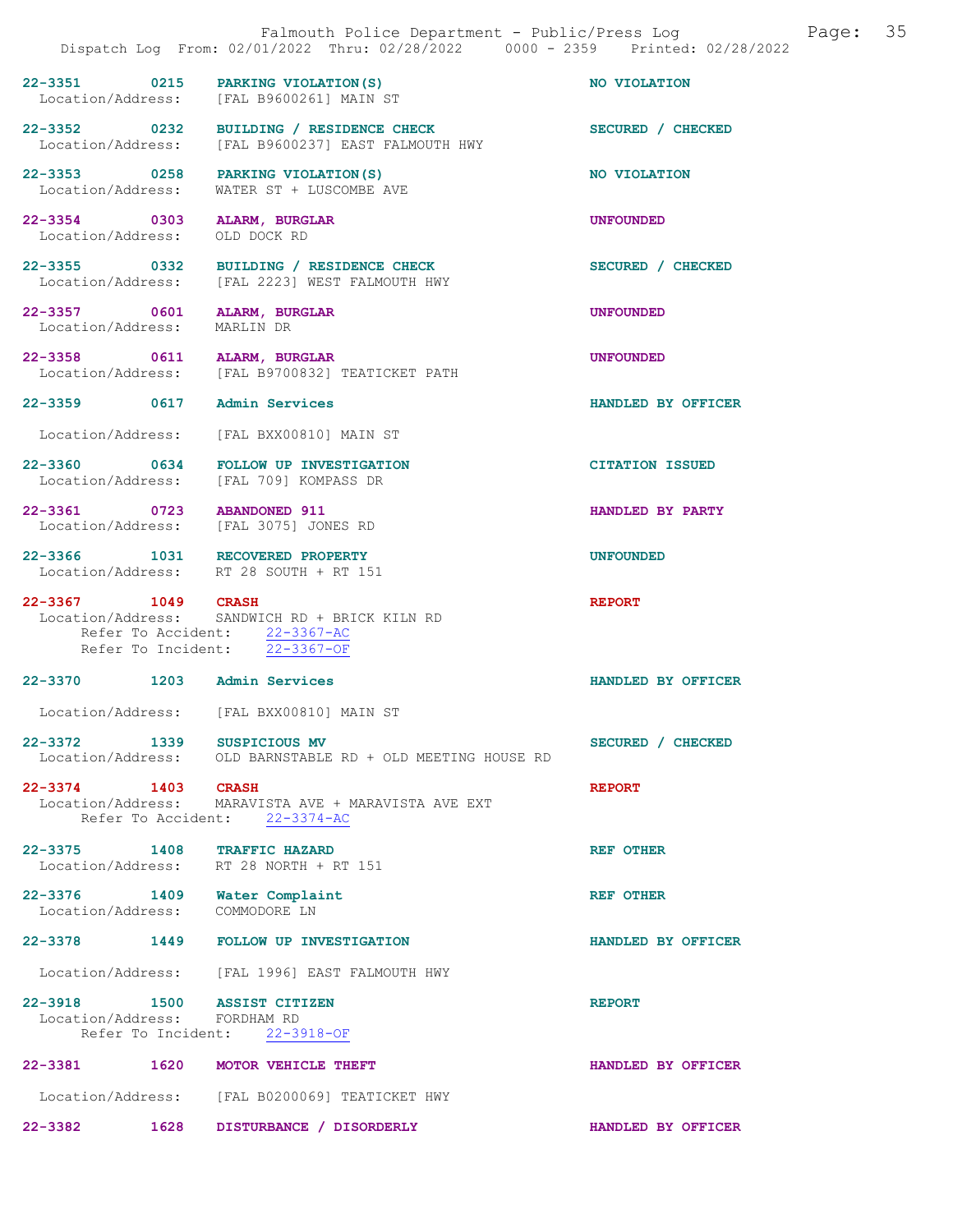| Location/Address: COOPER RD                                     |                                                                                                            |                        |
|-----------------------------------------------------------------|------------------------------------------------------------------------------------------------------------|------------------------|
|                                                                 | 22-3383 1729 UNWANTED GUEST<br>Location/Address: [FAL BXX00801] QUAKER RD<br>Refer To Incident: 22-3383-OF | <b>SERVED IN HAND</b>  |
| 22-3384 1921 ALARM, BURGLAR                                     |                                                                                                            | CANCELLED INCIDENT     |
|                                                                 | Location/Address: [FAL BXX00526] SPRING BARS RD                                                            |                        |
| 22-3385 1931 CHECK WELFARE                                      |                                                                                                            | HANDLED BY OFFICER     |
|                                                                 | Location/Address: [FAL 2457] NORTH FALMOUTH HWY                                                            |                        |
| 22-3386 1936 MOTOR VEHICLE STOP                                 |                                                                                                            | HANDLED BY OFFICER     |
|                                                                 | Location/Address: [FAL BXX00129] JONES RD                                                                  |                        |
| 22-3387 1941 Admin Services                                     |                                                                                                            | HANDLED BY OFFICER     |
|                                                                 | Location/Address: [FAL BXX00810] MAIN ST                                                                   |                        |
|                                                                 | 22-3388 1947 CRASH<br>Location/Address: RT 151 + RT 28 NORTH<br>Refer To Accident: 22-3388-AC              | <b>REPORT</b>          |
| 22-3390 2024 CRASH<br>Location/Address: TEATICKET HWY           | Refer To Accident: 22-3390-AC                                                                              | <b>REPORT</b>          |
| 22-3392 2109 ASSIST CITIZEN                                     |                                                                                                            | HANDLED BY OFFICER     |
| Location/Address: OLD BARNSTABLE RD                             |                                                                                                            |                        |
| 22-3393 2116 UNWANTED GUEST                                     |                                                                                                            | HANDLED BY OFFICER     |
|                                                                 | Location/Address: [FAL B9600084] TER HEUN DR                                                               |                        |
| 22-3394 2136 ALARM, BURGLAR<br>Location/Address: MEADOW NECK RD |                                                                                                            | SECURED / CHECKED      |
| 22-3395 2146 UNWANTED GUEST                                     | Location/Address: [FAL B9600084] TER HEUN DR                                                               | <b>GONE ON ARRIVAL</b> |
| For Date: $02/14/2022 -$ Monday                                 |                                                                                                            |                        |
| 22-3399 0013                                                    | PARKING VIOLATION (S)<br>Location/Address: [FAL B9600203] TOWN HALL SQ                                     | NO VIOLATION           |
| 22-3400                                                         | 0014 PARKING VIOLATION (S)<br>Location/Address: [FAL B9600261] MAIN ST                                     | NO VIOLATION           |
| 22-3402 0029<br>Location/Address:                               | BUILDING / RESIDENCE CHECK<br>[FAL 302] SANDWICH RD                                                        | SECURED / CHECKED      |
| 22-3403 0032                                                    | BUILDING / RESIDENCE CHECK<br>Location/Address: [FAL B9600051] HATCHVILLE RD                               | SECURED / CHECKED      |

Location/Address: [FAL 964] TEATICKET HWY

22-3405 0104 BUILDING / RESIDENCE CHECK SECURED / CHECKED

22-3406 0138 AREA CHECK SECURED / CHECKED

22-3404 0039 BUILDING / RESIDENCE CHECK SECURED / CHECKED

Location/Address: [FAL 639] BRICK KILN RD

Location/Address: [FAL L8] MENAUHANT RD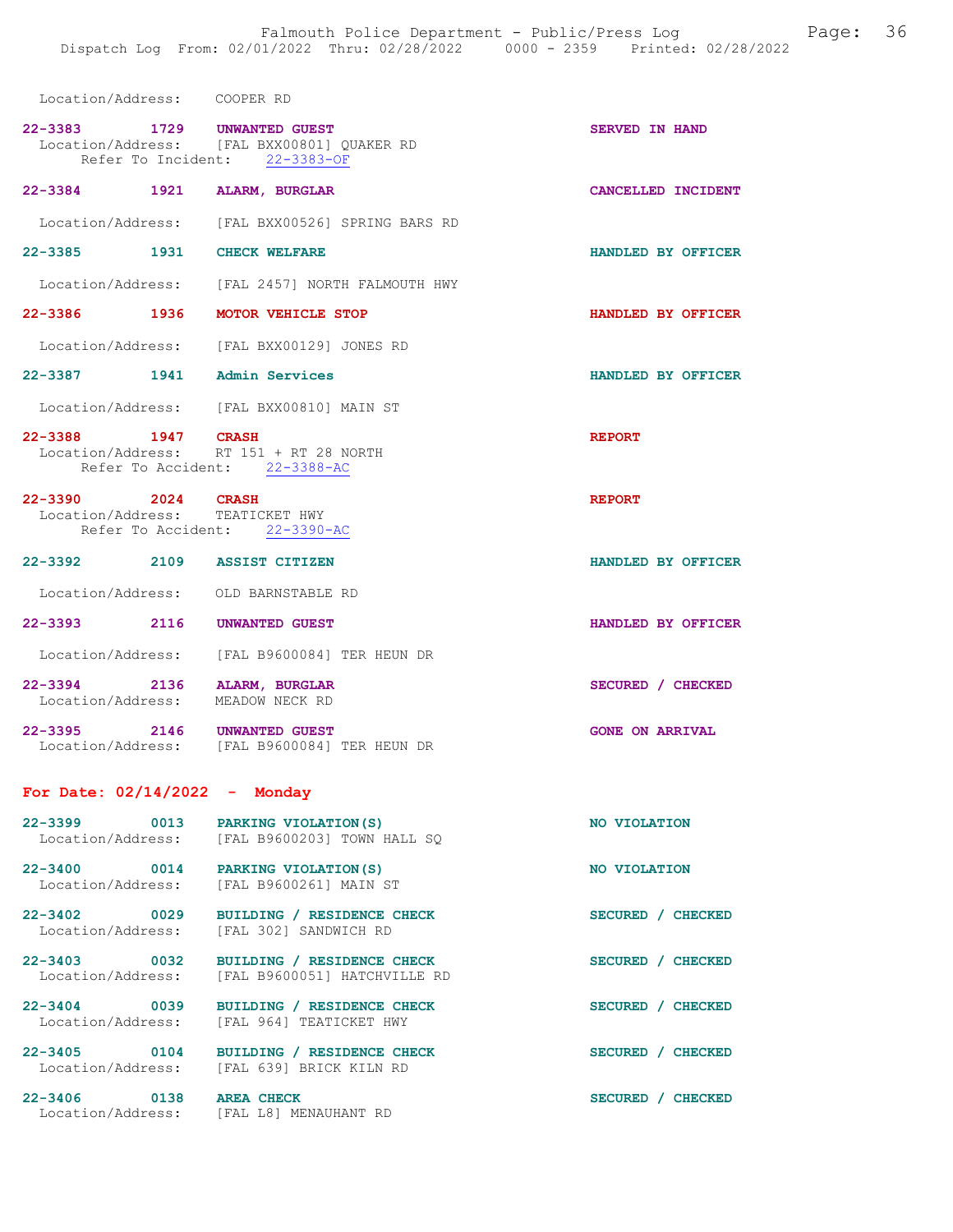|                                                               | 22-3407 0141 PARKING VIOLATION(S)<br>Location/Address: WATER ST + LUSCOMBE AVE                                     | NO VIOLATION           |
|---------------------------------------------------------------|--------------------------------------------------------------------------------------------------------------------|------------------------|
| 22-3410 0633 Admin Services                                   |                                                                                                                    | HANDLED BY OFFICER     |
|                                                               | Location/Address: [FAL FPD] MAIN ST                                                                                |                        |
| Location/Address: BARROWS RD                                  | 22-3413 0845 ASSIST OTHER AGENCY                                                                                   | UNABLE TO LOCATE       |
|                                                               | 22-3414 0907 TRANSPORT / ESCORT<br>Location/Address: [FAL B9600063] JONES RD                                       | <b>TRANSPORT</b>       |
| 22-3415 0932 Down Wires                                       | Location/Address: NOBSKA RD + OYSTER POND RD                                                                       | NOTIFICATION MADE      |
| 22-3416 0944 CRASH                                            | Location/Address: MORGAN RD + F R LILLIE RD<br>Refer To Accident: 22-3416-AC                                       | <b>REPORT</b>          |
|                                                               | 22-3417 1001 TRANSPORT / ESCORT<br>Location/Address: [FAL B9900129] DAVIS STRAITS                                  | <b>TRANSPORT</b>       |
| 22-3418 1057 CRASH                                            | Location/Address: [FAL B9600040] NORTH FALMOUTH HWY<br>Refer To Accident: 22-3418-AC                               | <b>REPORT</b>          |
|                                                               | 22-3419 1127 RECOVERED PROPERTY<br>Location/Address: [FAL BXX00016] TEATICKET HWY<br>Refer To Incident: 22-3419-OF | <b>REPORT</b>          |
| 22-3421 1223 CRASH<br>Location/Address: SANDWICH RD           | Refer To Accident: 22-3421-AC                                                                                      | <b>REPORT</b>          |
| 22-3424 1339 CHECK WELFARE<br>Location/Address: WOODS HOLE RD |                                                                                                                    | <b>GONE ON ARRIVAL</b> |
| 22-3425 1347 ABANDONED 911<br>Location/Address: GIFFORD ST    |                                                                                                                    | HANDLED BY PARTY       |
| 22-3426 1350 ABANDONED 911                                    |                                                                                                                    | HANDLED BY OFFICER     |
| Location/Address: CARLSON LN                                  |                                                                                                                    |                        |
| 22-3428 1424 OVERDOSE<br>Location/Address:                    | NATAL AVE                                                                                                          | REF FIRE DEPT          |
| 22-3430 1516 Admin Services                                   |                                                                                                                    | HANDLED BY OFFICER     |
|                                                               | Location/Address: [FAL B9600028] JONES RD                                                                          |                        |
| 22-3432 1615 ANIMAL COMPLAINT                                 |                                                                                                                    | REF ANIMAL CONTROL     |
| Location/Address: GREENGATE RD                                |                                                                                                                    |                        |
| Location/Address:                                             | 22-3433 1658 BUILDING / RESIDENCE CHECK<br>WOOD HAVEN LN                                                           | SECURED / CHECKED      |
| 22-3434 1727 ASSIST CITIZEN<br>Location/Address:              | [FAL B9600069] TER HEUN DR                                                                                         | HANDLED BY PARTY       |
| 22-3435 1732 ASSIST CITIZEN<br>Location/Address:              | [FAL 3173] DAVIS STRAITS                                                                                           | NOTIFICATION MADE      |
| 22-3437 1806<br>Location/Address:                             | ALARM, BURGLAR<br>[FAL 872] SENECA RD                                                                              | <b>UNFOUNDED</b>       |

22-3440 2015 ASSIST CITIZEN REPORT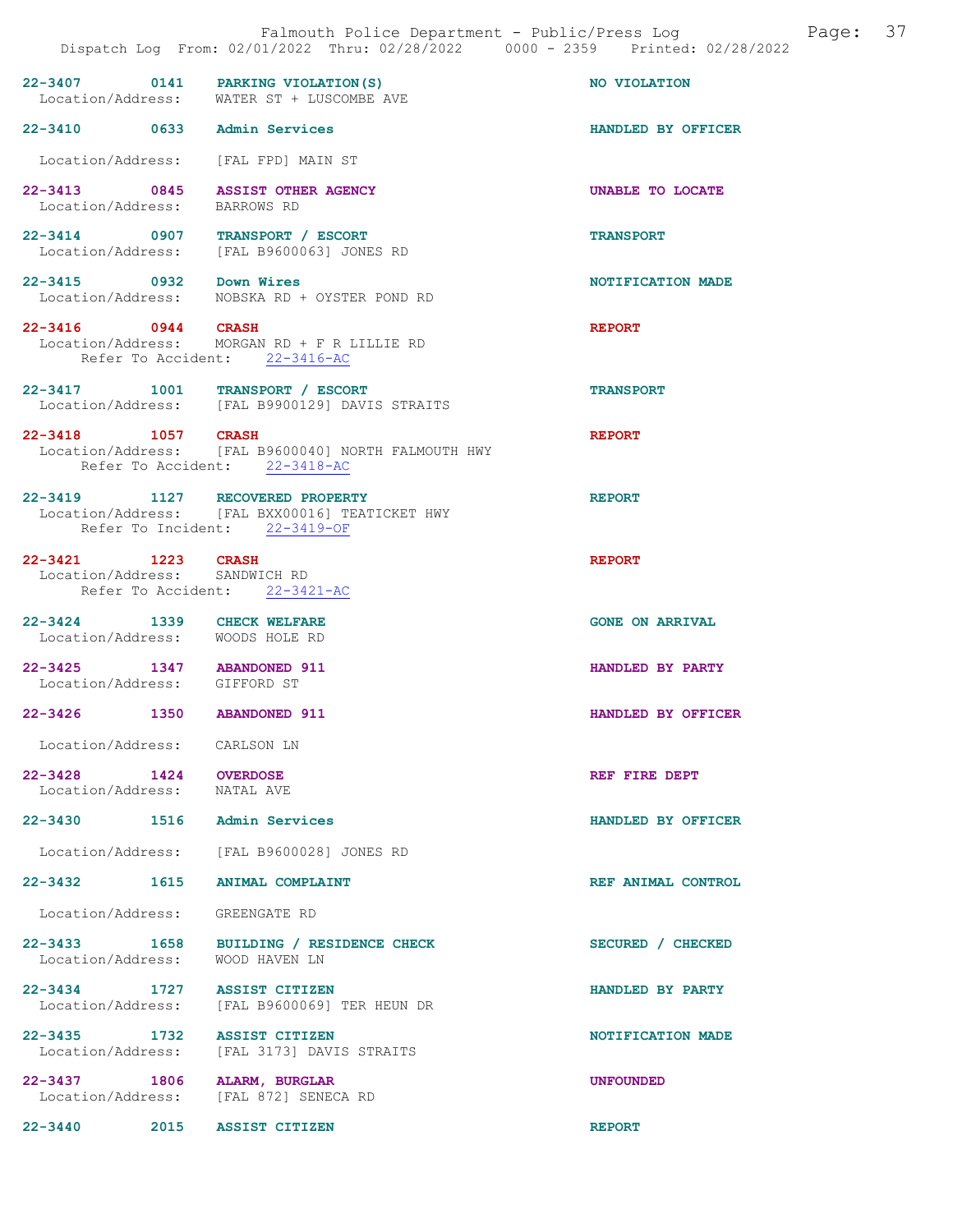|                                                                  | Falmouth Police Department - Public/Press Log Falmouth Page: 38<br>Dispatch Log From: 02/01/2022 Thru: 02/28/2022 0000 - 2359 Printed: 02/28/2022 |                   |  |
|------------------------------------------------------------------|---------------------------------------------------------------------------------------------------------------------------------------------------|-------------------|--|
| Location/Address: BROKEN BOW LN                                  | Refer To Incident: 22-3440-OF                                                                                                                     |                   |  |
| 22-3443 2108 ALARM, BURGLAR<br>Location/Address: OLD DOCK RD     |                                                                                                                                                   | <b>UNFOUNDED</b>  |  |
| 22-3444 2246 ANIMAL COMPLAINT<br>Location/Address: CLAUDIA LN    |                                                                                                                                                   | UNABLE TO LOCATE  |  |
| 22-3445 2324 ALARM, BURGLAR<br>Location/Address: OLD DOCK RD     |                                                                                                                                                   | SECURED / CHECKED |  |
| For Date: $02/15/2022 -$ Tuesday                                 |                                                                                                                                                   |                   |  |
| 22-3446 0000 AREA CHECK                                          | Location/Address: [FAL 3214] HATCHVILLE RD                                                                                                        | SECURED / CHECKED |  |
|                                                                  | 22-3447 0042 BUILDING / RESIDENCE CHECK<br>Location/Address: [FAL 302] SANDWICH RD                                                                | SECURED / CHECKED |  |
| 22-3448 0101 ALARM, BURGLAR<br>Location/Address: CENTRAL AVE     |                                                                                                                                                   | UNFOUNDED         |  |
|                                                                  | 22-3449 0123 BUILDING / RESIDENCE CHECK<br>Location/Address: [FAL B9700933] LOCUST ST                                                             | SECURED / CHECKED |  |
| 22-3450 0132 AREA CHECK                                          | Location/Address: [FAL L102] OYSTER POND RD                                                                                                       | SECURED / CHECKED |  |
|                                                                  | 22-3451 0132 BUILDING / RESIDENCE CHECK<br>Location/Address: [FAL B9600025] DAVISVILLE RD                                                         | SECURED / CHECKED |  |
| 22-3452 0135 AREA CHECK<br>Location/Address: [FAL 159] GRAND AVE |                                                                                                                                                   | SECURED / CHECKED |  |
|                                                                  | 22-3453 0143 BUILDING / RESIDENCE CHECK<br>Location/Address: [FAL B9600031] MARAVISTA AVE EXT                                                     | SECURED / CHECKED |  |
| Location/Address: CORTE REAL AVE                                 | 22-3454 0147 BUILDING / RESIDENCE CHECK                                                                                                           | SECURED / CHECKED |  |
| 22-3455 0150                                                     | BUILDING / RESIDENCE CHECK<br>Location/Address: [FAL 964] TEATICKET HWY                                                                           | SECURED / CHECKED |  |
|                                                                  | 22-3456 0153 BUILDING / RESIDENCE CHECK<br>Location/Address: [FAL B9800292] DAVIS STRAITS                                                         | SECURED / CHECKED |  |
| 22-3457 0159<br>Location/Address:                                | BUILDING / RESIDENCE CHECK<br>WOOD HAVEN LN                                                                                                       | SECURED / CHECKED |  |
| Location/Address: CARRIAGE SHOP RD                               | 22-3458 0200 BUILDING / RESIDENCE CHECK                                                                                                           | SECURED / CHECKED |  |
| Location/Address:                                                | 22-3459 0201 BUILDING / RESIDENCE CHECK<br>[FAL 1471] RT 151                                                                                      | SECURED / CHECKED |  |
| 22-3461 0306<br>Location/Address:                                | BUILDING / RESIDENCE CHECK<br>[FAL B9600203] TOWN HALL SQ                                                                                         | NO VIOLATION      |  |
| 22-3462 0307 PARKING VIOLATION(S)<br>Location/Address:           | [FAL B9600261] MAIN ST                                                                                                                            | NO VIOLATION      |  |
| 22-3463 0433<br>Location/Address: BUCKTHORN LN                   | ALARM, BURGLAR                                                                                                                                    | SECURED / CHECKED |  |
| 22-3466 0441 DEAD ON ARRIVAL                                     | Location/Address: [FAL B9700331] CLUB VALLEY DR<br>Refer To Incident: 22-3466-OF                                                                  | <b>REPORT</b>     |  |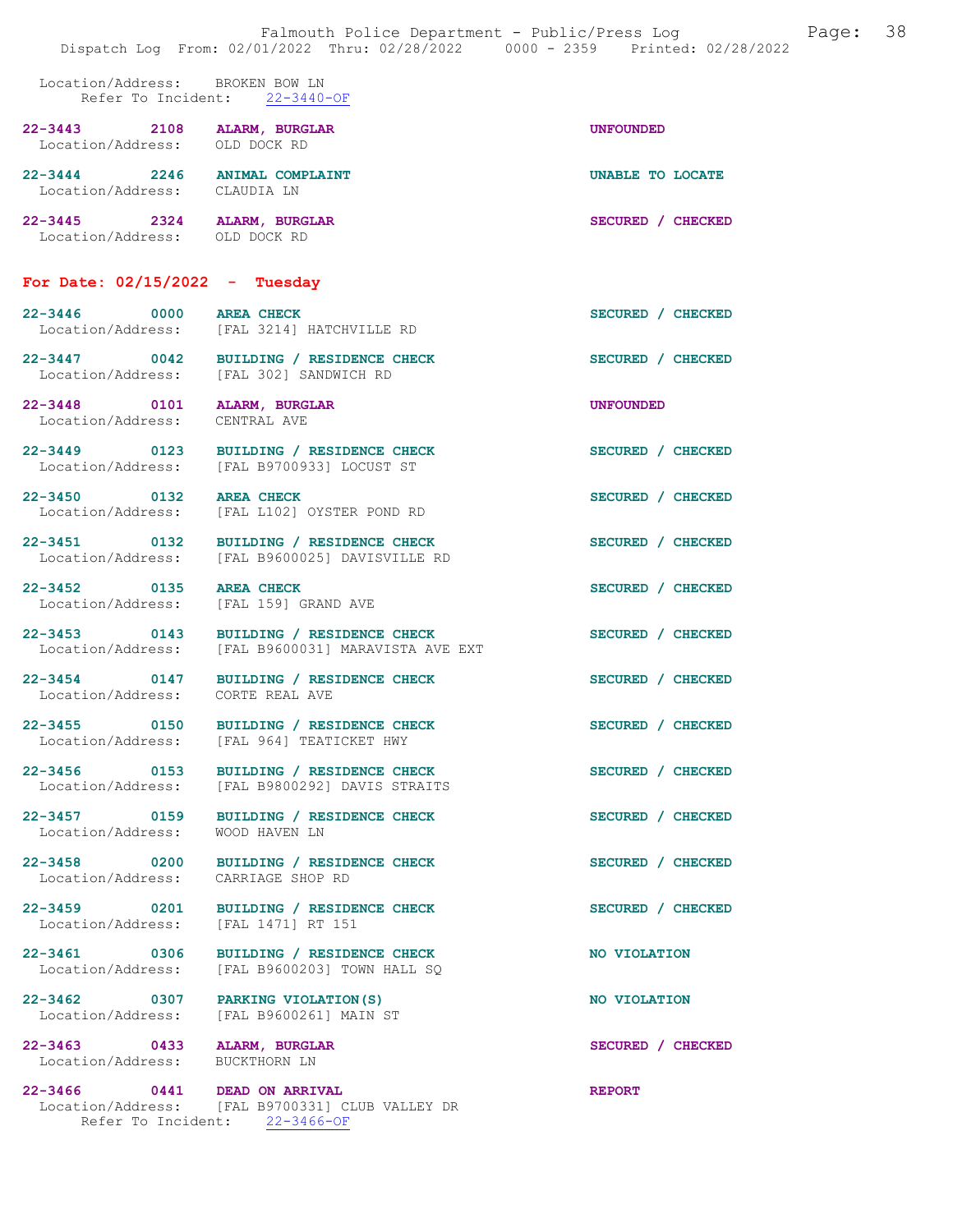|                                                                      | Falmouth Police Department - Public/Press Log<br>Dispatch Log From: 02/01/2022 Thru: 02/28/2022 0000 - 2359 Printed: 02/28/2022 | Page: 39           |
|----------------------------------------------------------------------|---------------------------------------------------------------------------------------------------------------------------------|--------------------|
| 22-3468 0542<br>Location/Address: SACONESSET RD                      | ALARM, BURGLAR                                                                                                                  | <b>UNFOUNDED</b>   |
| 22-3469 0807<br>Location/Address: OVERLOOK CIR                       | MENTAL ILLNESS (SEC 12)                                                                                                         | <b>TRANSPORT</b>   |
| 22-3470 0812                                                         | ALARM, BURGLAR<br>Location/Address: [FAL B9600199] WORCESTER CT                                                                 | <b>UNFOUNDED</b>   |
| 22-3471 0823<br>Location/Address: [FAL L72] NOBSKA RD                | <b>DISABLED MV</b>                                                                                                              | VEHICLE TOWED      |
| 22-3472 0933 OTHER TRAFFIC                                           | Location/Address: RT 28 SOUTH + BRICK KILN RD                                                                                   | NOTIFICATION MADE  |
| 22-3474 0948 Admin Services                                          |                                                                                                                                 | HANDLED BY OFFICER |
| Location/Address: [FAL FPD] MAIN ST                                  |                                                                                                                                 |                    |
| 22-3476 1010<br>Location/Address: [FAL 3201] MAIN ST                 | ALARM, BURGLAR                                                                                                                  | <b>UNFOUNDED</b>   |
| 22-3479 1108 DISABLED MV                                             |                                                                                                                                 | HANDLED BY OFFICER |
|                                                                      | Location/Address: RT 151 + BOXBERRY HILL RD                                                                                     |                    |
| 22-3481 1147 ABANDONED 911                                           | Location/Address: [FAL B9600069] TER HEUN DR                                                                                    | HANDLED BY PARTY   |
| 22-3482 1156 ID Theft / Fraud<br>Location/Address: [FAL FPD] MAIN ST | Refer To Incident: 22-3482-OF                                                                                                   | <b>REPORT</b>      |

22-3484 1321 MOTOR VEHICLE STOP SERVED IN HAND Location/Address: SANDWICH RD + GRACE CT Refer To Incident: 22-3484-OF

22-3486 1506 THREAT REF OTHER Location/Address: [FAL 2802] RAILROAD AVE

22-3487 1526 CRASH REPORT Location/Address: [FAL 1436] ALPHONSE ST Refer To Accident: 22-3487-AC Refer To Arrest: 22-3487-AR Arrest: WAKEFIELD, MOLLY E Address: 19 CHILMARK DR Apt. #E E FALMOUTH, MA<br>Age: 32 Age:<br>Charges: ARREST WARRANT SERVICE

22-3488 1534 CHECK WELFARE CANCELLED INCIDENT

Location/Address: MIAMI AVE

22-3489 1550 CRASH REPORT Location/Address: [FAL 3219] SPRING BARS RD Refer To Accident: 22-3489-AC

22-3491 1631 ABANDONED 911 HANDLED BY PARTY Location/Address: [FAL B9600069] TER HEUN DR 22-3493 1633 CRASH, HIT/RUN REPORT

 Location/Address: [FAL 2861] THOMAS B LANDERS RD Refer To Accident: 22-3493-AC

22-3494 1655 FOLLOW UP INVESTIGATION UNABLE TO LOCATE Location/Address: [FAL B9600453] ROSE MORIN LN

22-3495 1702 ANIMAL COMPLAINT NOTIFICATION MADE Location/Address: PAOLA DR Location/Address: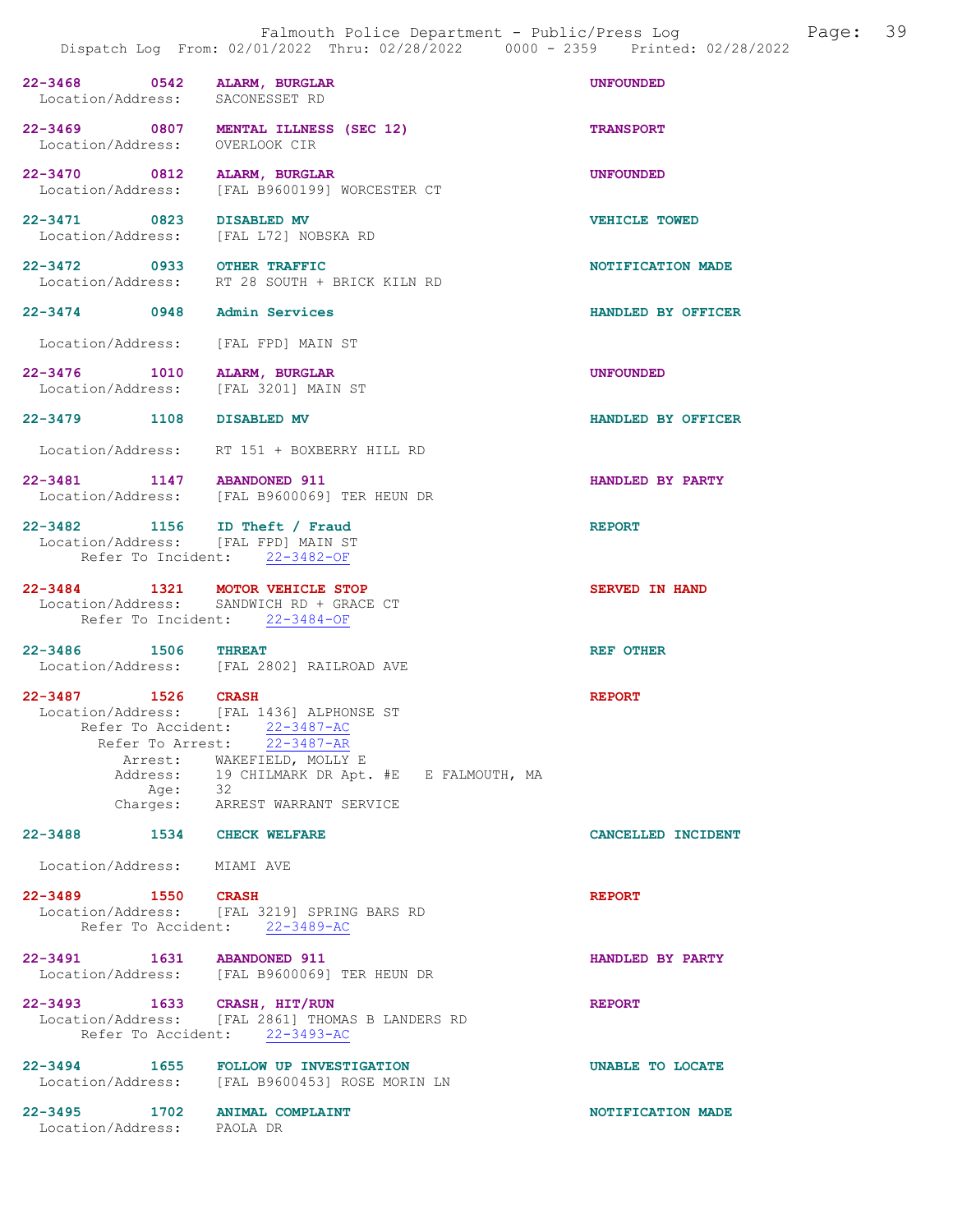|                                                                |      | 22-3496 1709 ANIMAL COMPLAINT                                                                                     | HANDLED BY OFFICER |
|----------------------------------------------------------------|------|-------------------------------------------------------------------------------------------------------------------|--------------------|
| Location/Address: TEATICKET HWY                                |      |                                                                                                                   |                    |
| 22-3497 1712 ALARM, BURGLAR                                    |      |                                                                                                                   | CANCELLED INCIDENT |
|                                                                |      | Location/Address: [FAL B9800698] SANDCASTLE DR                                                                    |                    |
| 22-3498 1715                                                   |      | ANIMAL COMPLAINT<br>Location/Address: [FAL L113] WOOD NECK RD                                                     | NOTIFICATION MADE  |
| 22-3499 1728 SUMMONS SERVICE<br>Location/Address:              |      | SHORECREST DR                                                                                                     | UNABLE TO LOCATE   |
| 22-3500 1732 ALARM, BURGLAR<br>Location/Address: TRADESMAN CIR |      |                                                                                                                   | <b>UNFOUNDED</b>   |
|                                                                |      | 22-3503 1804 ID Theft / Fraud<br>Location/Address: [FAL 2478] NORTH FALMOUTH HWY<br>Refer To Incident: 22-3503-OF | <b>REPORT</b>      |
|                                                                |      | 22-3505 1937 BUILDING / RESIDENCE CHECK<br>Location/Address: [FAL B9600051] HATCHVILLE RD                         | SECURED / CHECKED  |
| 22-3506 1944 ALARM, BURGLAR<br>Location/Address: OLD DOCK RD   |      |                                                                                                                   | <b>UNFOUNDED</b>   |
| 22-3507 1954 ASSIST CITIZEN                                    |      | Location/Address: [FAL 585] MAIN ST<br>Refer To Incident: 22-3507-OF                                              | <b>REPORT</b>      |
|                                                                |      | 22-3509 2026 MEDICAL (PD)<br>Location/Address: [FAL FPD] MAIN ST                                                  | REF FIRE DEPT      |
| 22-3511 2340 ALARM, BURGLAR                                    |      | Location/Address: [FAL 835] CLOWES DR                                                                             | <b>UNFOUNDED</b>   |
| For Date: $02/16/2022 -$ Wednesday                             |      |                                                                                                                   |                    |
|                                                                |      | 22-3512 0008 BUILDING / RESIDENCE CHECK<br>Location/Address: [FAL 964] TEATICKET HWY                              | SECURED / CHECKED  |
| $22 - 3513$<br>0010<br>Location/Address:                       |      | BUILDING / RESIDENCE CHECK<br>[FAL BXX00620] TEATICKET HWY                                                        | SECURED / CHECKED  |
| $22 - 3514$<br>Location/Address:                               | 0014 | BUILDING / RESIDENCE CHECK<br>[FAL B9600031] MARAVISTA AVE EXT                                                    | SECURED / CHECKED  |
| 22-3515 0040<br>Location/Address:                              |      | BUILDING / RESIDENCE CHECK<br>[FAL B9800292] DAVIS STRAITS                                                        | SECURED / CHECKED  |
| 22-3516 0053<br>Location/Address:                              |      | ALARM, BURGLAR<br>[FAL 873] DAVIS STRAITS                                                                         | UNFOUNDED          |
| 22-3517 0117<br>Location/Address:                              |      | BUILDING / RESIDENCE CHECK<br>[FAL B9600051] HATCHVILLE RD                                                        | SECURED / CHECKED  |
| 22-3518 0118                                                   |      |                                                                                                                   |                    |
| Location/Address:                                              |      | BUILDING / RESIDENCE CHECK<br>[FAL B9600029] KATHARINE LEE BATES                                                  | SECURED / CHECKED  |
| 22-3519 0122<br>Location/Address:                              |      | BUILDING / RESIDENCE CHECK<br>[FAL B9600027] LAKEVIEW AVE                                                         | SECURED / CHECKED  |
| 22-3522 0122<br>Location/Address:                              |      | BUILDING / RESIDENCE CHECK<br>[FAL B9600025] DAVISVILLE RD                                                        | SECURED / CHECKED  |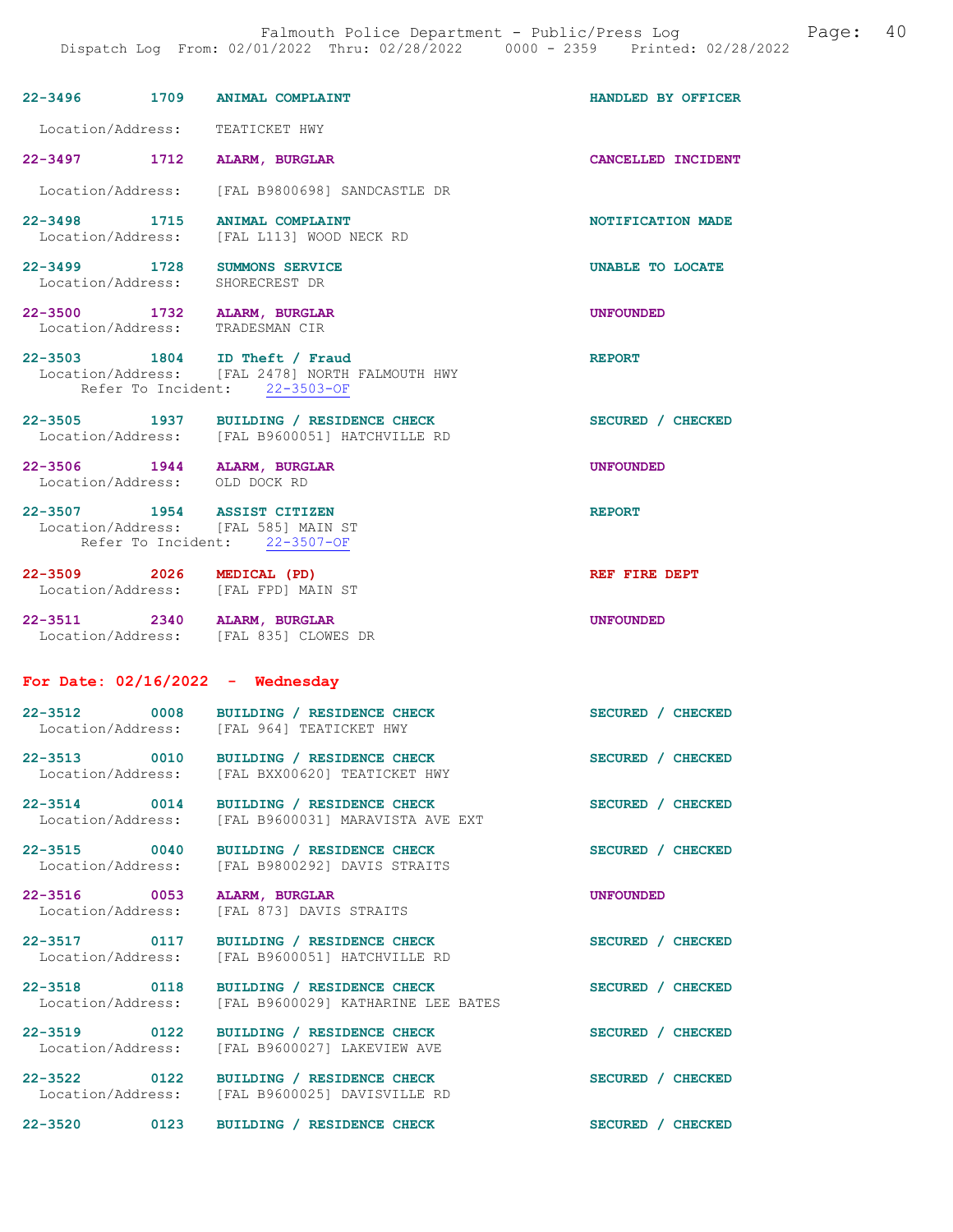|                                                              | Dispatch Log From: 02/01/2022 Thru: 02/28/2022 0000 - 2359 Printed: 02/28/2022                | Falmouth Police Department - Public/Press Log<br>Page: | 41 |
|--------------------------------------------------------------|-----------------------------------------------------------------------------------------------|--------------------------------------------------------|----|
|                                                              | Location/Address: [FAL 302] SANDWICH RD                                                       |                                                        |    |
| 22-3521 0126                                                 | <b>AREA CHECK</b><br>Location/Address: [FAL BXX00810] MAIN ST                                 | SECURED / CHECKED                                      |    |
|                                                              | 22-3524 0127 BUILDING / RESIDENCE CHECK<br>Location/Address: [FAL BXX00131] EAST FALMOUTH HWY | SECURED / CHECKED                                      |    |
| 22-3523 0128                                                 | <b>AREA CHECK</b><br>Location/Address: [FAL BXX00359] SCRANTON AVE                            | SECURED / CHECKED                                      |    |
| 22-3525 0131<br>Location/Address:                            | BUILDING / RESIDENCE CHECK<br>WOOD HAVEN LN                                                   | SECURED / CHECKED                                      |    |
| 22-3526 0138                                                 | BUILDING / RESIDENCE CHECK<br>Location/Address: [FAL B9700958] EAST FALMOUTH HWY              | SECURED / CHECKED                                      |    |
| Location/Address:                                            | 22-3527 0151 PARKING VIOLATION (S)<br>WATER ST + LUSCOMBE AVE                                 | NO VIOLATION                                           |    |
| 22-3528 0155                                                 | BUILDING / RESIDENCE CHECK<br>Location/Address: [FAL B9600030] OLD MAIN RD                    | SECURED / CHECKED                                      |    |
|                                                              | 22-3529 0155 PARKING VIOLATION (S)<br>Location/Address: [FAL B9600261] MAIN ST                | NO VIOLATION                                           |    |
| 22-3530 0158                                                 | PARKING VIOLATION (S)<br>Location/Address: [FAL B9600203] TOWN HALL SQ                        | NO VIOLATION                                           |    |
| 22-3531 0308 ALARM, BURGLAR<br>Location/Address: OLD DOCK RD |                                                                                               | <b>UNFOUNDED</b>                                       |    |
| 22-3532 0556                                                 | B & E, IN PROGRESS                                                                            | HANDLED BY OFFICER                                     |    |
| Location/Address:                                            | ACAPESKET RD                                                                                  |                                                        |    |
| 22-3533 0634                                                 | ALARM, BURGLAR<br>Location/Address: [FAL 1667] SACONESSET RD                                  | <b>UNFOUNDED</b>                                       |    |
|                                                              | 22-3534 0653 FOLLOW UP INVESTIGATION<br>Location/Address: [FAL BXX00437] TEATICKET HWY        | <b>INVESTIGATED</b>                                    |    |
| 22-3535 0800 ANIMAL COMPLAINT                                |                                                                                               | REF ANIMAL CONTROL                                     |    |
| Location/Address: PAOLA DR                                   |                                                                                               |                                                        |    |
| 22-3536 0819 Admin Services                                  |                                                                                               | HANDLED BY OFFICER                                     |    |
|                                                              | Location/Address: [FAL FPD] MAIN ST                                                           |                                                        |    |
| 22-3537 0829 Admin Services                                  |                                                                                               | HANDLED BY OFFICER                                     |    |
|                                                              | Location/Address: [FAL FPD] MAIN ST                                                           |                                                        |    |
|                                                              | 22-3538 0847 ASSIST OTHER AGENCY<br>Location/Address: [FAL B9600053] HIGHFIELD DR             | UNABLE TO LOCATE                                       |    |
| 22-3539 0901 ABANDONED 911                                   | Location/Address: [FAL FFD1] MAIN ST                                                          | HANDLED BY PARTY                                       |    |
| 22-3540 0912 ALARM, BURGLAR                                  |                                                                                               | CANCELLED INCIDENT                                     |    |
| Location/Address: BRIDGE ST                                  |                                                                                               |                                                        |    |
| 22-3543 0942 ASSIST CITIZEN                                  | Location/Address: [FAL 3162] PALMER AVE                                                       | HANDLED BY PARTY                                       |    |
| 22-3546 1144 CHECK WELFARE                                   |                                                                                               | HANDLED BY OFFICER                                     |    |
|                                                              | Location/Address: OLD BARNSTABLE RD                                                           |                                                        |    |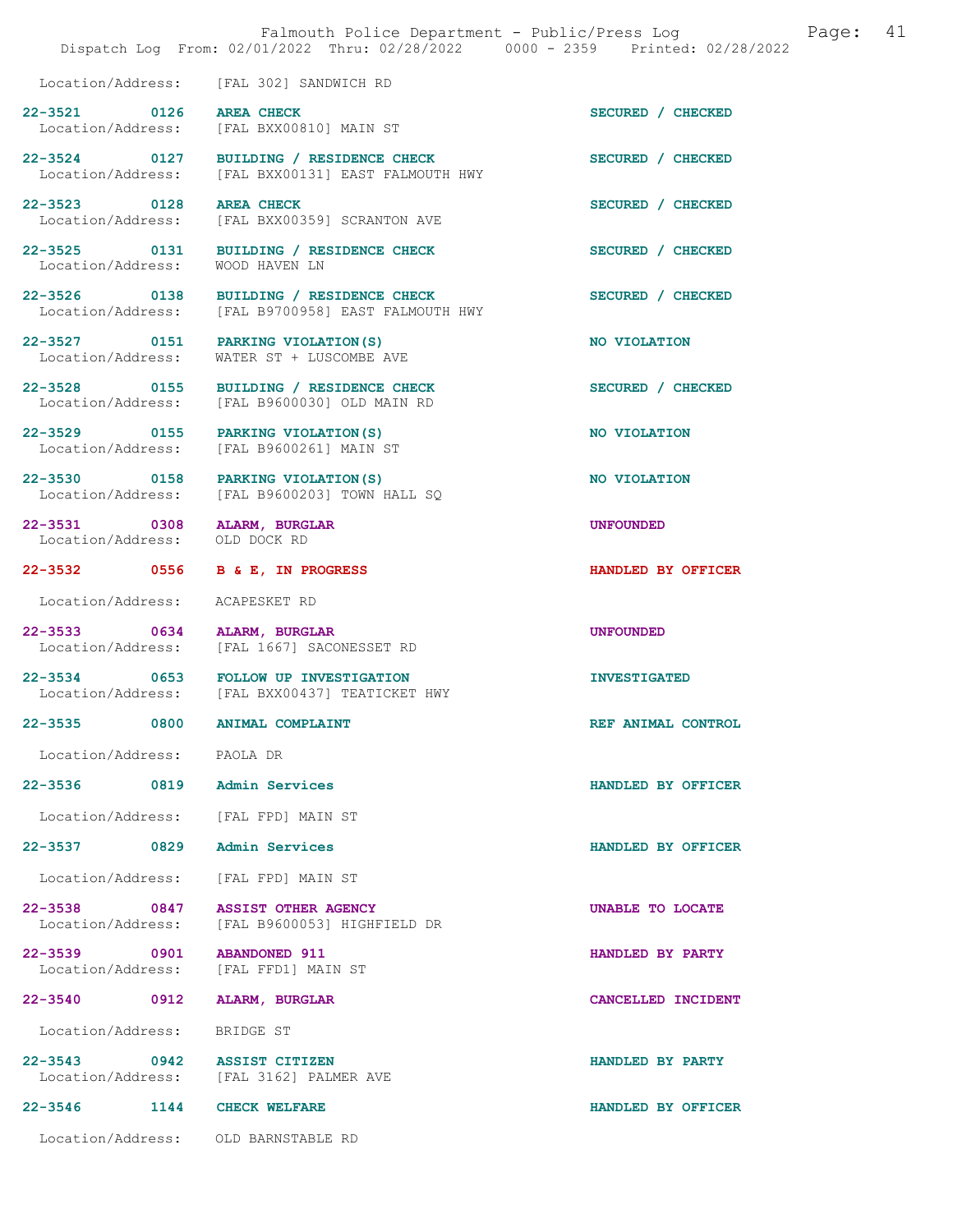| 22-3548 1216 ABANDONED 911                                    |                                                                                   | HANDLED BY OFFICER     |
|---------------------------------------------------------------|-----------------------------------------------------------------------------------|------------------------|
|                                                               | Location/Address: [FAL 690] TER HEUN DR                                           |                        |
| Location/Address: HAMLIN AVE                                  | 22-3550 1239 MENTAL ILLNESS (SEC 12)<br>Refer To Incident: 22-3550-OF             | <b>REPORT</b>          |
| 22-3553 1333 CRASH                                            | Location/Address: RT 151 + CURRIER RD<br>Refer To Accident: 22-3553-AC            | <b>REPORT</b>          |
|                                                               | 22-3556 1351 MENTAL ILLNESS (SEC 12)                                              | HANDLED BY OFFICER     |
|                                                               | Location/Address: [FAL FPD] MAIN ST<br>Refer To Incident: 22-3556-OF              |                        |
|                                                               | 22-3558 1515 SUSPICIOUS PERSON(S)                                                 | HANDLED BY OFFICER     |
| Location/Address: SAILFISH DR                                 |                                                                                   |                        |
| 22-3559 1526 Admin Services                                   |                                                                                   | HANDLED BY OFFICER     |
|                                                               | Location/Address: [FAL FFD5] EAST FALMOUTH HWY                                    |                        |
|                                                               | 22-3560 1538 MOTOR VEHICLE STOP                                                   | HANDLED BY OFFICER     |
|                                                               | Location/Address: [FAL 1595] DAVIS STRAITS                                        |                        |
| 22-3561 1639 ASSIST CITIZEN<br>Location/Address: ROCKLEDGE DR |                                                                                   | SECURED / CHECKED      |
| 22-3562 1653 ERRATIC MV<br>Location/Address: JONES RD         |                                                                                   | <b>GONE ON ARRIVAL</b> |
|                                                               |                                                                                   |                        |
| 22-3563 1702 CRASH                                            | Location/Address: [FAL 192] HATCHVILLE RD<br>Refer To Accident: 22-3563-AC        | <b>REPORT</b>          |
| Location/Address: ACAPESKET RD                                | 22-3564 1716 SUMMONS SERVICE                                                      | SERVED IN HAND         |
|                                                               | 22-3567 1825 FOLLOW UP INVESTIGATION                                              | HANDLED BY OFFICER     |
| Location/Address:                                             | [FAL B9600453] ROSE MORIN LN                                                      |                        |
|                                                               | 22-3568 1827 SUMMONS SERVICE<br>Location/Address: TEATICKET HWY                   | <b>SERVED IN HAND</b>  |
|                                                               | 22-3569 1904 FOLLOW UP INVESTIGATION                                              | HANDLED BY OFFICER     |
|                                                               | Location/Address: [FAL B9600453] ROSE MORIN LN                                    |                        |
| 22-3570 2005<br>Location/Address: MADELINE RD                 | <b>CRASH</b><br>Refer To Accident: 22-3570-AC                                     | <b>REPORT</b>          |
| 22-3571 2043 CHECK WELFARE                                    | Location/Address: [FAL BXX00229] WAQUOIT HWY                                      | <b>TRANSPORT</b>       |
| 22-3572 2111<br>Location/Address:                             | MOTOR VEHICLE STOP<br>TEATICKET HWY + CLAUDIA LN                                  | Verbal Warning         |
|                                                               | 22-3573 2227 MOTOR VEHICLE STOP<br>Location/Address: [FAL BXX00338] TEATICKET HWY | Verbal Warning         |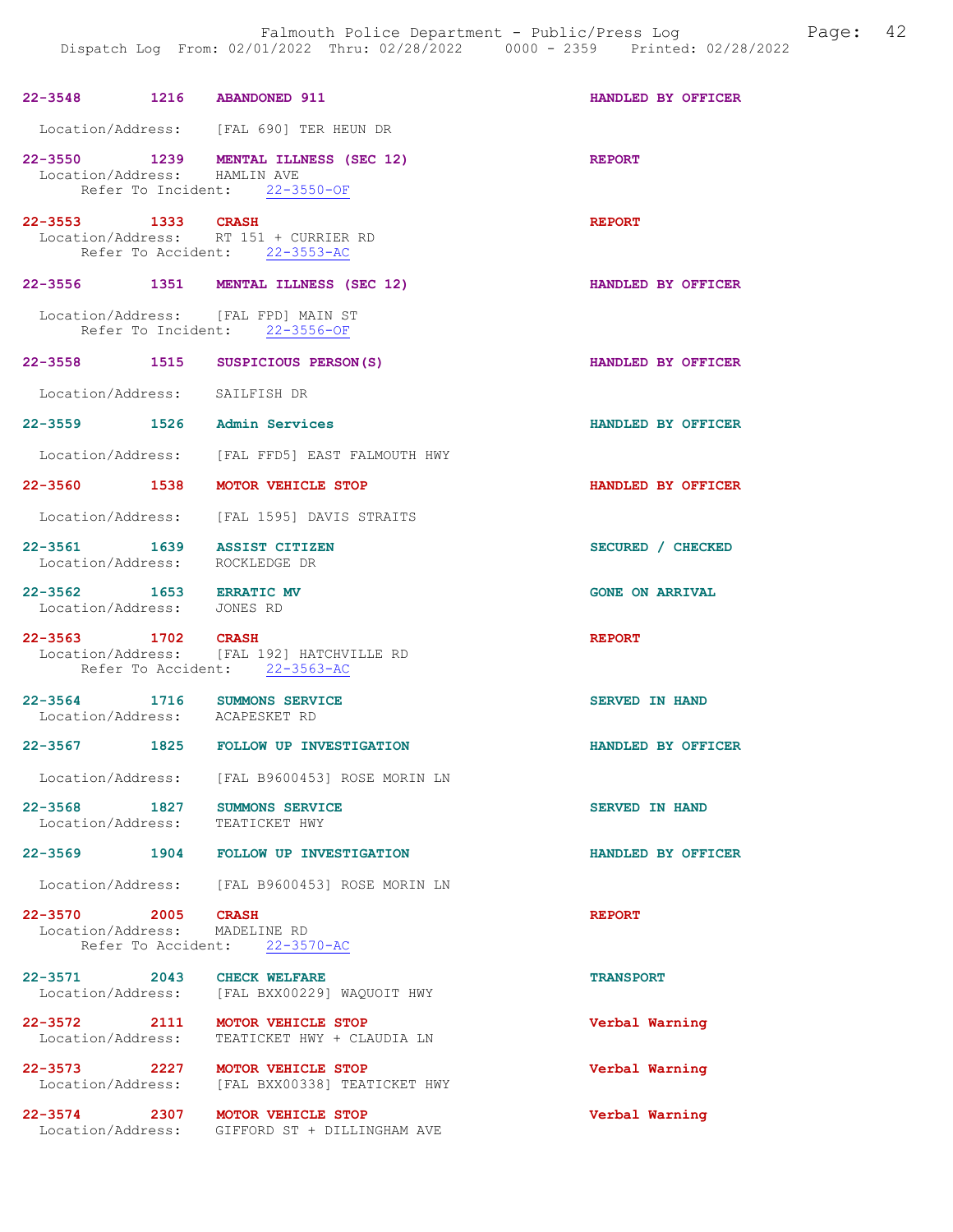# For Date: 02/17/2022 - Thursday

| 22-3575 0003<br>Location/Address:                          | BUILDING / RESIDENCE CHECK<br>[FAL B9600237] EAST FALMOUTH HWY                           | SECURED / CHECKED  |
|------------------------------------------------------------|------------------------------------------------------------------------------------------|--------------------|
| 22-3576 0147<br>Location/Address:                          | BUILDING / RESIDENCE CHECK<br>[FAL B9600025] DAVISVILLE RD                               | SECURED / CHECKED  |
| 22-3577 0155<br>Location/Address:                          | <b>AREA CHECK</b><br>[FAL 1806] BOB WHITE LN                                             | SECURED / CHECKED  |
| 22-3578 0203<br>Location/Address:                          | BUILDING / RESIDENCE CHECK<br>[FAL 3214] HATCHVILLE RD                                   | SECURED / CHECKED  |
| 22-3579 0208<br>Location/Address:                          | BUILDING / RESIDENCE CHECK<br>[FAL 302] SANDWICH RD                                      | SECURED / CHECKED  |
| 22-3581 0208<br>Location/Address:                          | <b>AREA CHECK</b><br>MBL ST                                                              | SECURED / CHECKED  |
| 22-3580 0210<br>Location/Address:                          | BUILDING / RESIDENCE CHECK<br>[FAL B9800292] DAVIS STRAITS                               | SECURED / CHECKED  |
| Location/Address:                                          | 22-3582 0210 PARKING VIOLATION (S)<br>LUSCOMBE AVE                                       | NO VIOLATION       |
| 22-3583 0216<br>Location/Address:                          | BUILDING / RESIDENCE CHECK<br>[FAL B9600030] OLD MAIN RD                                 | SECURED / CHECKED  |
| 22-3584 0221<br>Location/Address:                          | BUILDING / RESIDENCE CHECK<br>[FAL BXX00810] MAIN ST                                     | SECURED / CHECKED  |
| 22-3585 0222<br>Location/Address:                          | BUILDING / RESIDENCE CHECK<br>[FAL L8] MENAUHANT RD                                      | SECURED / CHECKED  |
| 22-3586 0225<br>Location/Address:                          | BUILDING / RESIDENCE CHECK<br>[FAL B9600203] TOWN HALL SQ                                | SECURED / CHECKED  |
| 22-3587 0227<br>Location/Address:                          | PARKING VIOLATION (S)<br>[FAL B9600203] TOWN HALL SQ                                     | NO VIOLATION       |
| 22-3588 0228<br>Location/Address:                          | BUILDING / RESIDENCE CHECK<br>[FAL B9600031] MARAVISTA AVE EXT                           | SECURED / CHECKED  |
| Location/Address: CEDAR MEADOWS DR                         | 22-3589 0233 BUILDING / RESIDENCE CHECK                                                  | SECURED / CHECKED  |
|                                                            | 22-3590 0236 PARKING VIOLATION (S)<br>Location/Address: [FAL B9600261] MAIN ST           | NO VIOLATION       |
|                                                            | 22-3591 0238 BUILDING / RESIDENCE CHECK<br>Location/Address: [FAL 964] TEATICKET HWY     | SECURED / CHECKED  |
|                                                            | 22-3592 0302 BUILDING / RESIDENCE CHECK<br>Location/Address: [FAL 494] EAST FALMOUTH HWY | SECURED / CHECKED  |
| 22-3593 0757 PRIVATE TOW<br>Location/Address: SEAWARD BEND |                                                                                          | PRIVATE TOW        |
| 22-3594 0806 Admin Services                                |                                                                                          | HANDLED BY OFFICER |
|                                                            | Location/Address: WATER ST + LUSCOMBE AVE                                                |                    |
| 22-3596 0919 PRIVATE TOW                                   | Location/Address: [FAL B0200106] THOMAS B LANDERS RD                                     | PRIVATE TOW        |
| 22-3597 0927 Admin Services                                |                                                                                          | HANDLED BY OFFICER |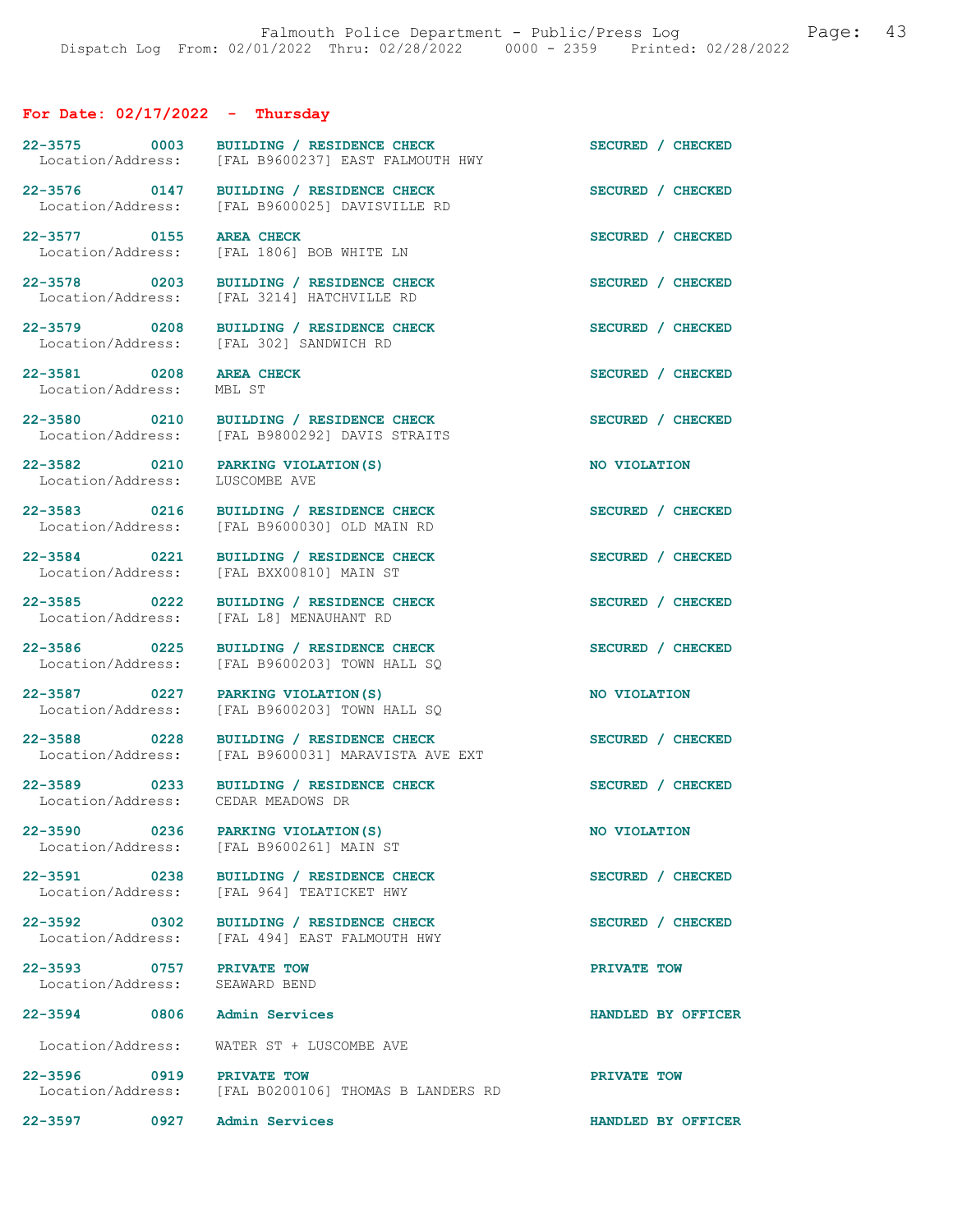|                                                           | Falmouth Police Department - Public/Press Log Fage: 44<br>Dispatch Log From: 02/01/2022 Thru: 02/28/2022 0000 - 2359 Printed: 02/28/2022 |                        |  |
|-----------------------------------------------------------|------------------------------------------------------------------------------------------------------------------------------------------|------------------------|--|
|                                                           | Location/Address: [FAL FPD] MAIN ST                                                                                                      |                        |  |
| Location/Address: RED BROOK RD                            | 22-3599 1043 SUICIDE ATTEMPT / THREAT<br>Refer To Incident: 22-3599-OF                                                                   | <b>REPORT</b>          |  |
| 22-3602 1127 CRASH                                        | Location/Address: TER HEUN DR<br>Refer To Accident: 22-3602-AC                                                                           | <b>TRANSPORT</b>       |  |
| Location/Address: MEREDITH DR                             | 22-3607 1231 ASSIST FIRE DEPT                                                                                                            | REF FIRE DEPT          |  |
|                                                           | 22-3608 1320 CHECK WELFARE<br>Location/Address: DAVISVILLE RD + EAST FALMOUTH HWY                                                        | <b>GONE ON ARRIVAL</b> |  |
| 22-3609 1324 CRASH, HIT/RUN                               |                                                                                                                                          | HANDLED BY OFFICER     |  |
|                                                           | Location/Address: [FAL B9600069] TER HEUN DR                                                                                             |                        |  |
|                                                           | 22-3611 1403 ASSIST FIRE DEPT<br>Location/Address: CARRIAGE SHOP RD + DRY RUN RD                                                         | REF FIRE DEPT          |  |
|                                                           | 22-3614 1438 ANIMAL COMPLAINT                                                                                                            | REF ANIMAL CONTROL     |  |
| Location/Address: JEFFREY LN                              |                                                                                                                                          |                        |  |
|                                                           | 22-3618 1536 ANIMAL COMPLAINT<br>Location/Address: [FAL L16] HAYWAY RD                                                                   | HANDLED BY PARTY       |  |
| 22-3619 1628 ALARM, BURGLAR<br>Location/Address:          | JONES RD                                                                                                                                 | SECURED / CHECKED      |  |
|                                                           | 22-3620 1635 FOLLOW UP INVESTIGATION                                                                                                     | HANDLED BY OFFICER     |  |
|                                                           | Location/Address: [FAL B9600453] ROSE MORIN LN                                                                                           |                        |  |
|                                                           | 22-3623 1938 DISTURBANCE / DISORDERLY<br>Location/Address: [FAL BXX00124] TEATICKET HWY<br>Refer To Incident: 22-3623-OF                 | <b>REPORT</b>          |  |
| 22-3625 2002 DISABLED MV<br>Location/Address:             | [FAL B9600026] GIFFORD EXT ST + BRICK KILN RD                                                                                            | <b>GONE ON ARRIVAL</b> |  |
| 22-3627 2009 ALARM, BURGLAR<br>Location/Address: GROVE ST |                                                                                                                                          | <b>UNFOUNDED</b>       |  |
| Location/Address: PEMBROKE DR                             | 22-3628 2040 ANIMAL COMPLAINT                                                                                                            | NOTIFICATION MADE      |  |
|                                                           | 22-3629 2042 ALARM, BURGLAR<br>Location/Address: [FAL 169] EAST FALMOUTH HWY                                                             | <b>UNFOUNDED</b>       |  |
| 22-3630 2042 ALARM, BURGLAR                               | Location/Address: [FAL BA1436] MAIN ST                                                                                                   | <b>UNFOUNDED</b>       |  |
| 22-3631 2045                                              | ALARM, BURGLAR                                                                                                                           | HANDLED BY OFFICER     |  |
|                                                           | Location/Address: [FAL 706] MAIN ST                                                                                                      |                        |  |
|                                                           | 22-3632 2049 MOTOR VEHICLE STOP<br>Location/Address: TEATICKET HWY + OX BOW RD<br>Refer To Incident: 22-3632-OF                          | <b>REPORT</b>          |  |
|                                                           | 22-3635 2107 BUILDING / RESIDENCE CHECK<br>Location/Address: [FAL 964] TEATICKET HWY                                                     | SECURED / CHECKED      |  |
| 22-3637 2126                                              | <b>Admin Services</b>                                                                                                                    | HANDLED BY OFFICER     |  |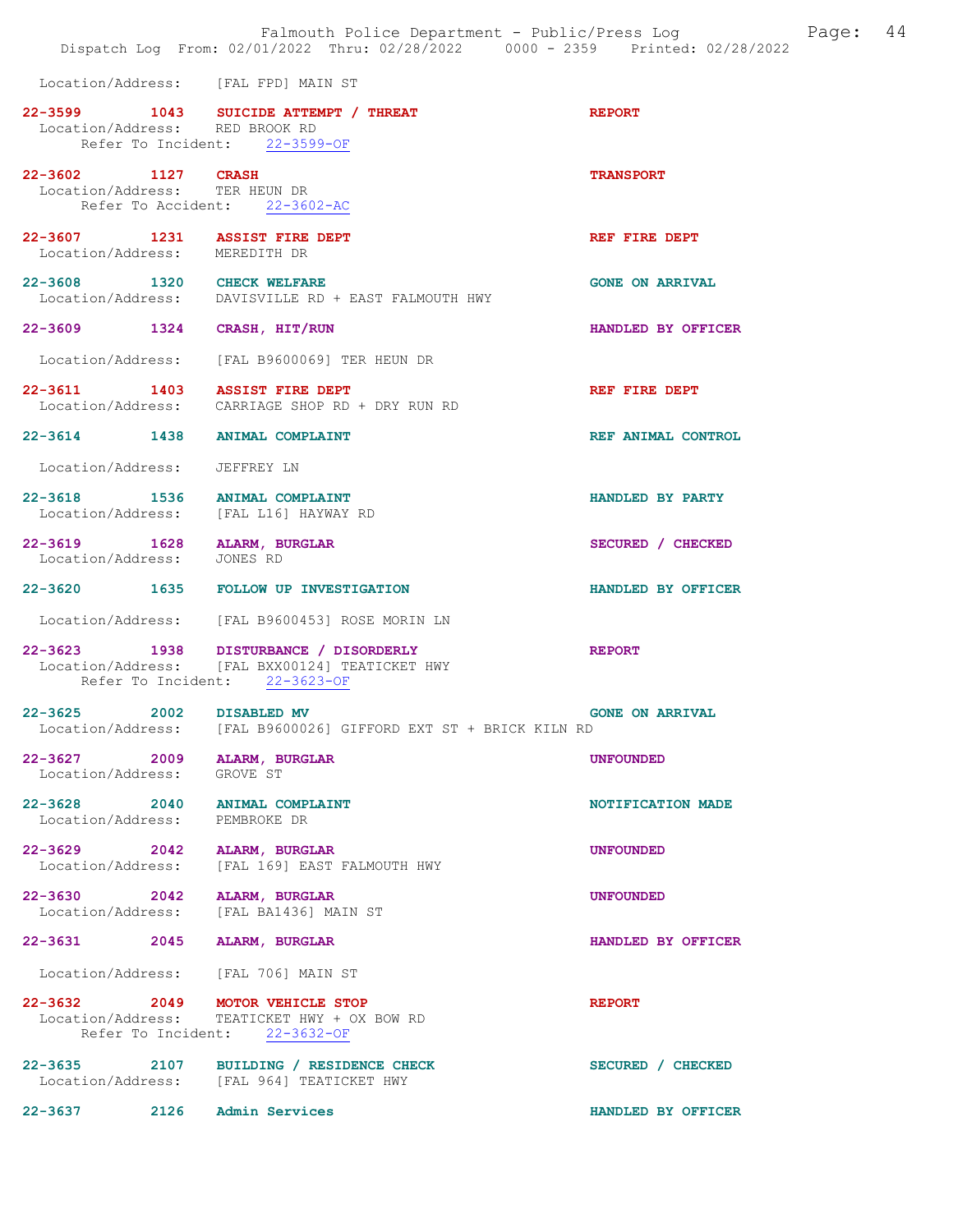Location/Address: [FAL FPD] MAIN ST

| 22-3638                     | -2130 | <b>UNWANTED GUEST</b> | <b>REPORT</b> |
|-----------------------------|-------|-----------------------|---------------|
| Location/Address: VEEDER DR |       |                       |               |
| Refer To Incident:          |       | 22-3638-0F            |               |

| $22 - 3639$                      | 2143 | <b>FOLLOW UP INVESTIGATION</b>                                      | HANDLED BY<br><b>OFFICER</b>        |
|----------------------------------|------|---------------------------------------------------------------------|-------------------------------------|
| Location/Address:                |      | PINE ROCK RD                                                        |                                     |
| $22 - 3640$<br>Location/Address: | 2208 | <b>ALARM, BURGLAR</b><br>[FAL 44] MAIN ST                           | <b>SECURED</b><br><b>CHECKED</b>    |
| $22 - 3641$                      | 2209 | <b>ALARM, BURGLAR</b>                                               | <b>CANCELLED</b><br><b>INCIDENT</b> |
| Location/Address:                |      | FAL BXX00484] NORTH FALMOUTH HWY                                    |                                     |
| $22 - 3642$<br>Location/Address: | 2319 | <b>RESIDENCE CHECK</b><br>BUILDING /<br>FAL B98002921 DAVIS STRAITS | <b>SECURED</b><br><b>CHECKED</b>    |

| 22-3643           | 2331 | ALARM, BURGLAR               | <b>UNFOUNDED</b> |
|-------------------|------|------------------------------|------------------|
| Location/Address: |      | [FAL BXX00698] DAVIS STRAITS |                  |

#### For Date: 02/18/2022 - Friday

| $22 - 3644$<br>0009<br>Location/Address: | ALARM, BURGLAR<br>[FAL 169] EAST FALMOUTH HWY                  | <b>UNFOUNDED</b>   |
|------------------------------------------|----------------------------------------------------------------|--------------------|
| 22-3645 0022<br>Location/Address:        | BUILDING / RESIDENCE CHECK<br>[FAL BXX00272] LOCUST ST         | SECURED / CHECKED  |
| 22-3646 0024<br>Location/Address:        | ALARM, BURGLAR<br>[FAL 1996] EAST FALMOUTH HWY                 | <b>UNFOUNDED</b>   |
| 22-3647 0031<br>Location/Address:        | <b>ALARM, BURGLAR</b><br>[FAL 1052] JONES RD                   | <b>UNFOUNDED</b>   |
| 22-3648 0040<br>Location/Address:        | BUILDING / RESIDENCE CHECK<br>[FAL 494] EAST FALMOUTH HWY      | SECURED / CHECKED  |
| 22-3649 0046<br>Location/Address:        | BUILDING / RESIDENCE CHECK<br>[FAL 34] WATER ST                | SECURED / CHECKED  |
| 22-3650 0047<br>Location/Address:        | BUILDING / RESIDENCE CHECK<br>[FAL 492] WATER ST               | SECURED / CHECKED  |
| $22 - 3651$<br>0052                      | Admin Services                                                 | HANDLED BY OFFICER |
| Location/Address:                        | [FAL FPD] MAIN ST                                              |                    |
| 22-3652 0056<br>Location/Address:        | ALARM, BURGLAR<br>SORREL CIR                                   | SECURED / CHECKED  |
| $22 - 3653$ 0129<br>Location/Address:    | BUILDING / RESIDENCE CHECK<br>[FAL B9600051] HATCHVILLE RD     | SECURED / CHECKED  |
| 22-3654 0135<br>Location/Address:        | BUILDING / RESIDENCE CHECK<br>[FAL B9600031] MARAVISTA AVE EXT | SECURED / CHECKED  |
| 22-3655 0154<br>Location/Address:        | ALARM, BURGLAR<br>[FAL BXX00698] DAVIS STRAITS                 | <b>UNFOUNDED</b>   |
| 22-3656 0207<br>Location/Address:        | PARKING VIOLATION (S)<br>[FAL B9600203] TOWN HALL SO           | NO VIOLATION       |
| 22-3657 0208<br>Location/Address:        | PARKING VIOLATION (S)<br>[FAL B9600261] MAIN ST                | NO VIOLATION       |

22-3658 0211 BUILDING / RESIDENCE CHECK SECURED / CHECKED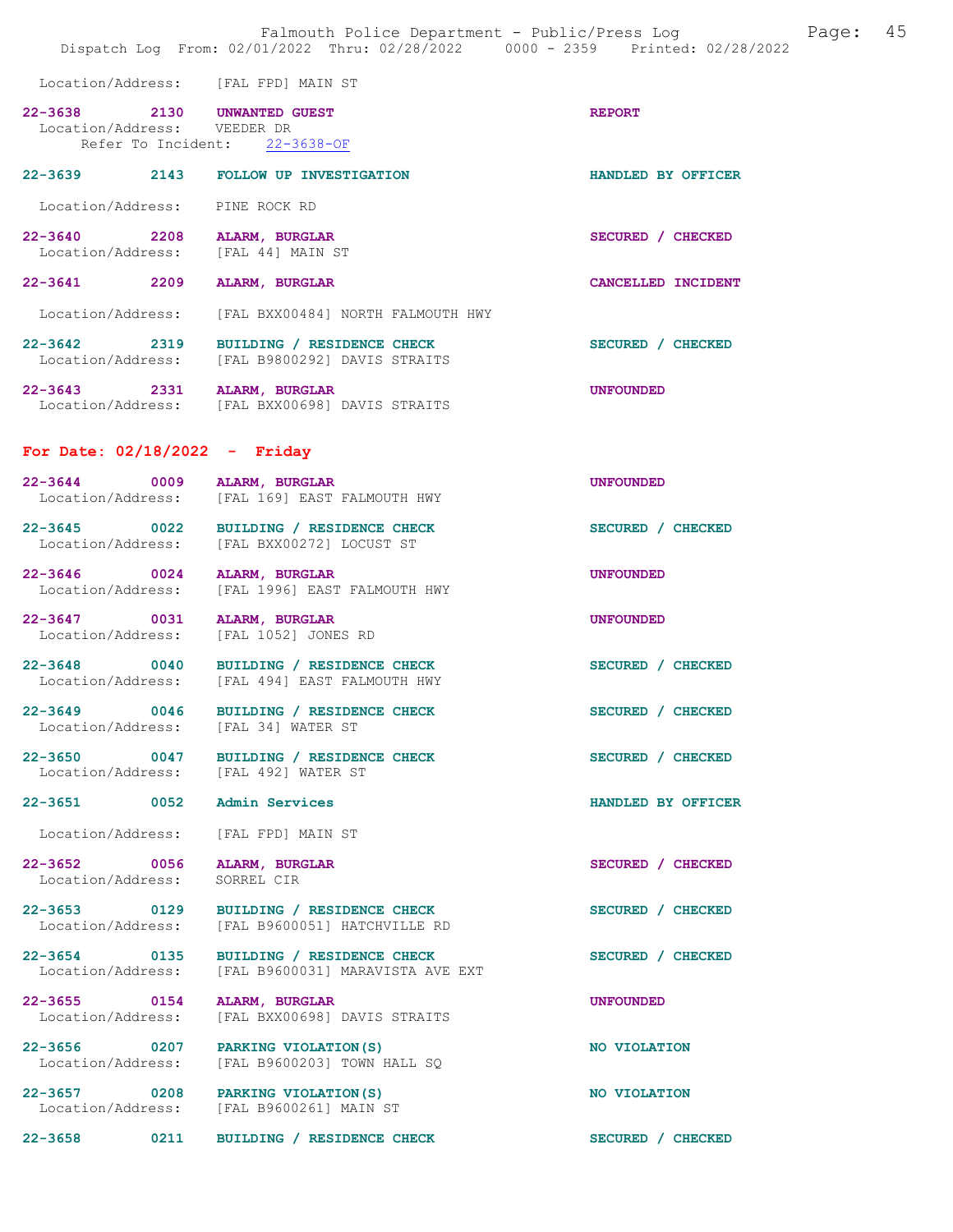|                                                               | Dispatch Log From: 02/01/2022 Thru: 02/28/2022 0000 - 2359 Printed: 02/28/2022                  | Falmouth Police Department - Public/Press Log<br>Page: | 46 |
|---------------------------------------------------------------|-------------------------------------------------------------------------------------------------|--------------------------------------------------------|----|
| Location/Address:                                             | [FAL B9600029] KATHARINE LEE BATES                                                              |                                                        |    |
| 22-3659 0211<br>Location/Address:                             | ALARM, BURGLAR<br>[FAL 2937] SAMOSET LN                                                         | <b>UNFOUNDED</b>                                       |    |
| 22-3660 0213<br>Location/Address:                             | BUILDING / RESIDENCE CHECK<br>[FAL B9600027] LAKEVIEW AVE                                       | SECURED / CHECKED                                      |    |
| 22-3661 0214<br>Location/Address:                             | ALARM, BURGLAR<br>[FAL 169] EAST FALMOUTH HWY                                                   | <b>UNFOUNDED</b>                                       |    |
| 22-3662 0220                                                  | BUILDING / RESIDENCE CHECK<br>Location/Address: [FAL BXX00539] EAST FALMOUTH HWY                | SECURED / CHECKED                                      |    |
|                                                               | 22-3663 0237 BUILDING / RESIDENCE CHECK<br>Location/Address: [FAL B9600030] OLD MAIN RD         | SECURED / CHECKED                                      |    |
|                                                               | 22-3664 0237 PARKING VIOLATION (S)<br>Location/Address: LUSCOMBE AVE + WATER ST                 | NO VIOLATION                                           |    |
| Location/Address:                                             | 22-3665 0409 BUILDING / RESIDENCE CHECK<br>[FAL 964] TEATICKET HWY                              | SECURED / CHECKED                                      |    |
| 22-3667 0451 ALARM, BURGLAR<br>Location/Address: GRAND AVE    |                                                                                                 | <b>UNFOUNDED</b>                                       |    |
| 22-3668 0456<br>Location/Address:                             | <b>ALARM, BURGLAR</b><br>[FAL 1996] EAST FALMOUTH HWY                                           | <b>UNFOUNDED</b>                                       |    |
| 22-3669 0500<br>Location/Address:                             | ALARM, BURGLAR<br>[FAL B9700954] WEST FALMOUTH HWY                                              | <b>UNFOUNDED</b>                                       |    |
| 22-3670 0500<br>Location/Address:                             | ALARM, BURGLAR<br>ACAPESKET RD                                                                  | SECURED / CHECKED                                      |    |
| 22-3672 0507 ALARM, BURGLAR<br>Location/Address:              | [FAL 2352] BRIDGE ST                                                                            | SECURED / CHECKED                                      |    |
| 22-3673 0509 ALARM, BURGLAR<br>Location/Address: PARTRIDGE LN |                                                                                                 | <b>UNFOUNDED</b>                                       |    |
| 22-3674 0521 ALARM, BURGLAR<br>Location/Address: MILLFIELD ST |                                                                                                 | <b>UNFOUNDED</b>                                       |    |
| 22-3675 0530                                                  | DOWN TREE (S)                                                                                   | HANDLED BY OFFICER                                     |    |
| 22-3676 0536<br>Location/Address: RED BROOK RD                | Location/Address: [FAL BXX00823] WOODS HOLE RD<br><b>CRASH</b><br>Refer To Accident: 22-3676-AC | <b>CITATION ISSUED</b>                                 |    |
| 22-3678 0543                                                  | DOWN TREE (S)                                                                                   | HANDLED BY OFFICER                                     |    |
|                                                               | Location/Address: [FAL 2104] WAQUOIT HWY                                                        |                                                        |    |
| 22-3679 0543<br>Location/Address:                             | ALARM, BURGLAR<br>[FAL 1664] WEST FALMOUTH HWY                                                  | SECURED / CHECKED                                      |    |
| 22-3682 0643                                                  | <b>ASSIST FIRE DEPT</b>                                                                         | HANDLED BY OFFICER                                     |    |
| Location/Address:                                             | [FAL BXX00963] QUISSETT AVE                                                                     |                                                        |    |
| 22-3683 0648<br>Location/Address:                             | ALARM, BURGLAR<br>[FAL B9601206] PENZANCE RD                                                    | <b>UNFOUNDED</b>                                       |    |
| 22-3686 0658 ASSIST CITIZEN                                   |                                                                                                 | HANDLED BY OFFICER                                     |    |
| Location/Address:                                             | QUISSETT AVE + SIPPEWISSETT RD                                                                  |                                                        |    |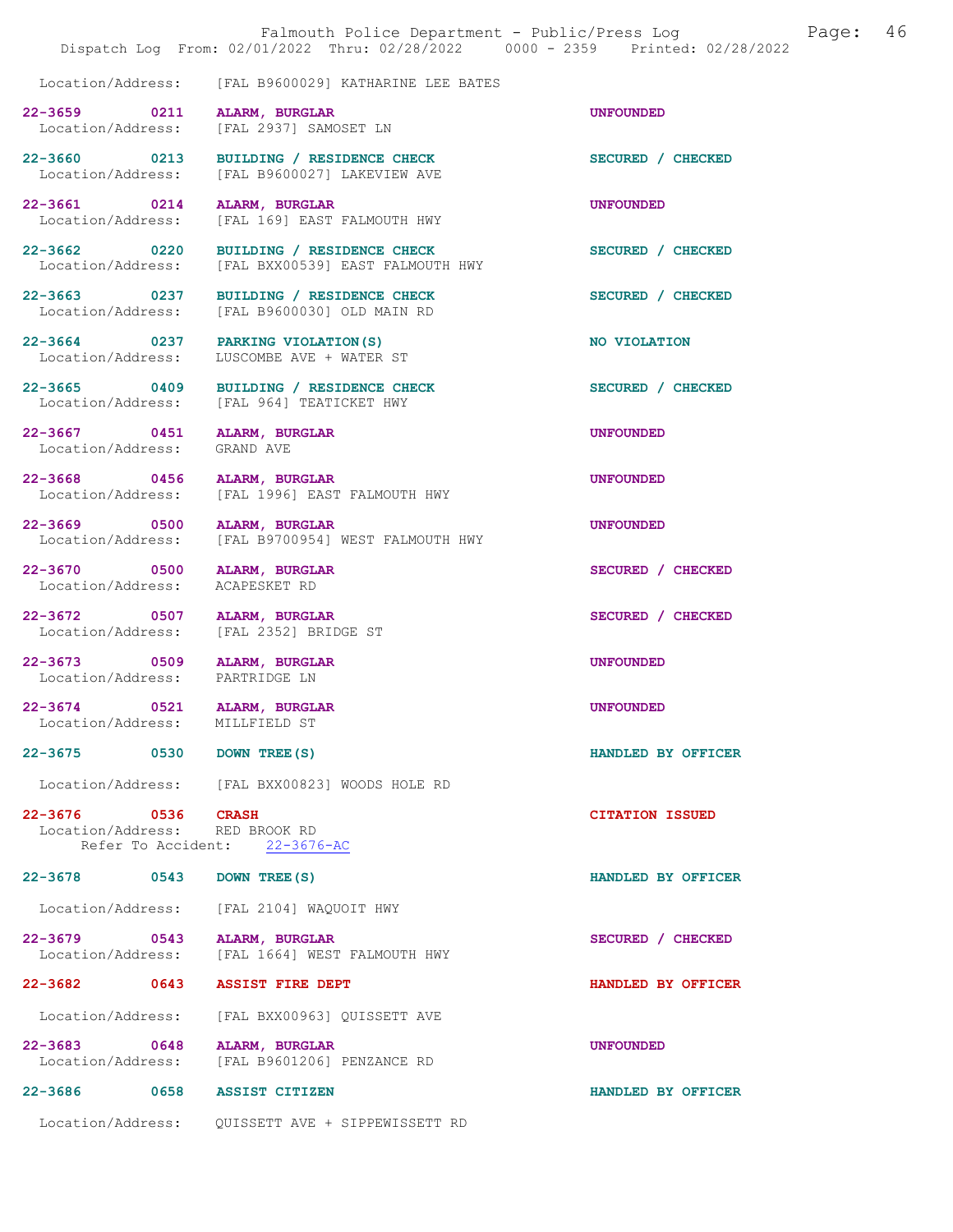| Falmouth Police Department - Public/Press Log<br>Page:<br>Dispatch Log From: 02/01/2022 Thru: 02/28/2022 0000 - 2359 Printed: 02/28/2022 |      |                                                                                    |                    | 47 |
|------------------------------------------------------------------------------------------------------------------------------------------|------|------------------------------------------------------------------------------------|--------------------|----|
| 22-3687 0704                                                                                                                             |      | DOWN TREE (S)                                                                      | HANDLED BY OFFICER |    |
|                                                                                                                                          |      | Location/Address: [FAL BXX00338] TEATICKET HWY                                     |                    |    |
| 22-3688 0714 Down Wires<br>Location/Address: PALMER AVE                                                                                  |      |                                                                                    | NOTIFICATION MADE  |    |
| 22-3691 0726 DOWN TREE (S)<br>Location/Address: YOUNG RD                                                                                 |      |                                                                                    | NOTIFICATION MADE  |    |
|                                                                                                                                          |      | 22-3692 0730 TRAFFIC HAZARD<br>Location/Address: [FAL BXX00869] NORTH FALMOUTH HWY | NOTIFICATION MADE  |    |
| 22-3694 0748 DOWN TREE (S)                                                                                                               |      | Location/Address: WOODS HOLE RD                                                    | REF OTHER          |    |
| 22-3695 0749 Down Wires                                                                                                                  |      | Location/Address: MARAVISTA AVE + POCASSET ST                                      | NOTIFICATION MADE  |    |
|                                                                                                                                          |      | 22-3698 0806 ALARM, BURGLAR                                                        | CANCELLED INCIDENT |    |
|                                                                                                                                          |      | Location/Address: [FAL 44] MAIN ST                                                 |                    |    |
| Location/Address: CHURCH ST                                                                                                              |      | 22-3699 0815 ALARM, BURGLAR                                                        | <b>UNFOUNDED</b>   |    |
| Location/Address: SIMPSON LN                                                                                                             |      | 22-3701 0820 BUILDING / RESIDENCE CHECK                                            | SECURED / CHECKED  |    |
| 22-3702 0846                                                                                                                             |      | RECOVERED PROPERTY                                                                 | HANDLED BY OFFICER |    |
| Location/Address:                                                                                                                        |      | MAIN ST                                                                            |                    |    |
| 22-3703 0854 DOWN TREE (S)<br>Location/Address:                                                                                          |      | HAYWAY RD + SANDWICH RD                                                            | UNABLE TO LOCATE   |    |
|                                                                                                                                          |      | 22-3704 0900 ALARM, BURGLAR                                                        | CANCELLED INCIDENT |    |
|                                                                                                                                          |      | Location/Address: [FAL 1560] OYSTER SHELL LN                                       |                    |    |
|                                                                                                                                          |      | 22-3707 0956 ALARM, BURGLAR<br>Location/Address: PENZANCE RD                       | <b>UNFOUNDED</b>   |    |
| 22-3709 22-                                                                                                                              | 1001 | <b>ASSIST FIRE DEPT</b>                                                            | CANCELLED INCIDENT |    |
| Location/Address:                                                                                                                        |      | [FAL B9600028] JONES RD                                                            |                    |    |
| 22-3711 1007<br>Location/Address:                                                                                                        |      | TRAFFIC HAZARD<br>MAIN ST + LIBRARY LN                                             | HANDLED BY PARTY   |    |
| 22–3712 1033                                                                                                                             |      | Admin Services                                                                     | HANDLED BY OFFICER |    |
| Location/Address:                                                                                                                        |      | [FAL 50] SHERIFFS PL                                                               |                    |    |
| $22 - 3714$                                                                                                                              | 1105 | <b>ABANDONED 911</b>                                                               | HANDLED BY OFFICER |    |
| Location/Address:                                                                                                                        |      | [FAL B9600069] TER HEUN DR                                                         |                    |    |
| 22-3716 1123                                                                                                                             |      | ID Theft / Fraud                                                                   | HANDLED BY OFFICER |    |
| Location/Address:                                                                                                                        |      | [FAL B9600453] ROSE MORIN LN                                                       |                    |    |
| 22-3718<br>Location/Address:                                                                                                             | 1209 | OTHER TRAFFIC<br>WAQUOIT HWY + CASH'S TRL                                          | UNABLE TO LOCATE   |    |
| 22-3719                                                                                                                                  | 1217 | <b>ABANDONED 911</b>                                                               | HANDLED BY OFFICER |    |
|                                                                                                                                          |      | Location/Address: [FAL B9600069] TER HEUN DR                                       |                    |    |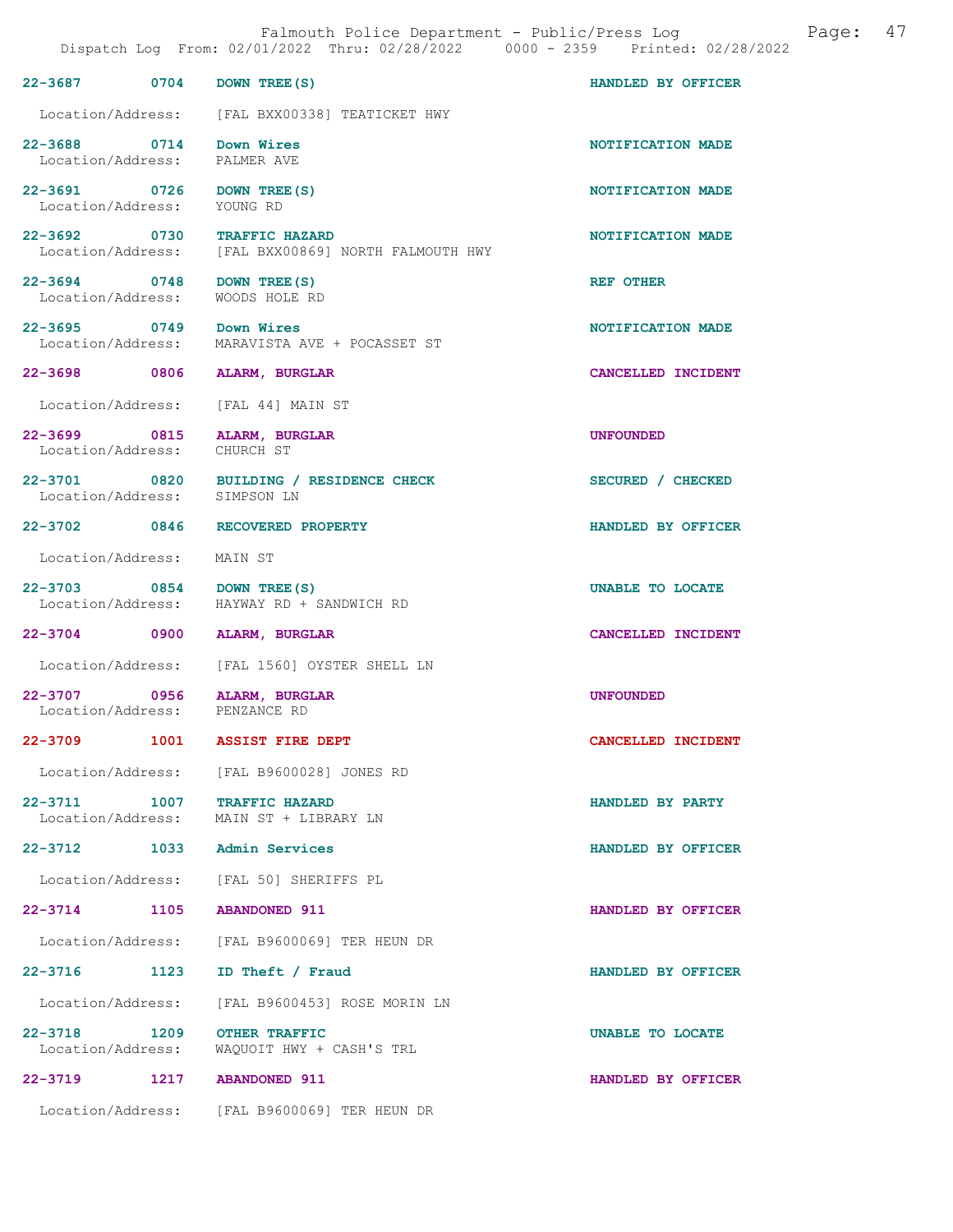|                               | 22-3721 1236 CHECK WELFARE                                                                      | HANDLED BY OFFICER      |
|-------------------------------|-------------------------------------------------------------------------------------------------|-------------------------|
|                               | Location/Address: [FAL B0100152] TEATICKET HWY                                                  |                         |
|                               | 22-3722 1244 ALARM, BURGLAR<br>Location/Address: [FAL 2003] UNCATENA NORTH                      | <b>UNFOUNDED</b>        |
| Location/Address: INKBERRY LN | 22-3723 1258 ASSIST CITIZEN                                                                     | <b>REF OTHER</b>        |
|                               | 22-3724 1310 OTHER TRAFFIC<br>Location/Address: RT 151 + SANDWICH RD                            | UNABLE TO LOCATE        |
|                               | 22-3725 1317 CRASH, HIT/RUN<br>Location/Address: TEATICKET HWY<br>Refer To Accident: 22-3725-AC | <b>REPORT</b>           |
|                               | 22-3726 1416 ABANDONED 911                                                                      | HANDLED BY OFFICER      |
|                               | Location/Address: CENTRAL AVE + EEL RIVER RD                                                    |                         |
| 22-3727 1419 AREA CHECK       |                                                                                                 | CANCELLED INCIDENT      |
| Location/Address: COOPER RD   |                                                                                                 |                         |
|                               | 22-3728 1421 ALARM, BURGLAR<br>Location/Address: [FAL 2515] LITTLE ISLAND RD                    | <b>UNFOUNDED</b>        |
|                               | 22-3730 1451 CHECK WELFARE<br>Location/Address: PALMER AVE + CACHALOT LN                        | <b>UNFOUNDED</b>        |
|                               | $22-3729$ 1452 Admin Services<br>Location/Address: [FAL FPD] MAIN ST                            | HANDLED BY PARTY        |
|                               | 22-3731 1452 DISTURBANCE / DISORDERLY                                                           | HANDLED BY OFFICER      |
| Location/Address: SHORE ST    |                                                                                                 |                         |
|                               | 22-3733 1514 FOLLOW UP INVESTIGATION                                                            | HANDLED BY OFFICER      |
|                               | Location/Address: [FAL B9600296] DAVIS STRAITS                                                  |                         |
|                               | 22-3734 1610 SUMMONS SERVICE<br>Location/Address: CARRIAGE SHOP RD                              | <b>SERVED IN HAND</b>   |
|                               | 22-3735 1612 SUMMONS SERVICE<br>Location/Address: PINEHURST RD                                  | <b>UNABLE TO LOCATE</b> |
|                               | 22-3736 1612 SUMMONS SERVICE<br>Location/Address: FORTALEZA DR                                  | <b>SERVED IN HAND</b>   |
|                               | 22-3737 1708 TRAFFIC HAZARD<br>Location/Address: [FAL 1320] RT 151                              | <b>GONE ON ARRIVAL</b>  |
| 22-3738 1750 ERRATIC MV       | Location/Address: RT 151 + SANDWICH RD                                                          | <b>GONE ON ARRIVAL</b>  |
| 22-3740 1839 CRASH            | Vicinity of: WOODS HOLE RD + GREENGATE RD<br>Refer To Incident: 22-3740-OF                      | <b>REPORT</b>           |
|                               | 22-3744 1918 CHECK WELFARE                                                                      | HANDLED BY OFFICER      |
|                               | Location/Address: [FAL B9600455] SCRANTON AVE                                                   |                         |
|                               | 22-3745 1920 DISABLED MV<br>Location/Address: RT 151 + BOXBERRY HILL RD                         | PRIVATE TOW             |

22-3746 1953 ERRATIC MV UNABLE TO LOCATE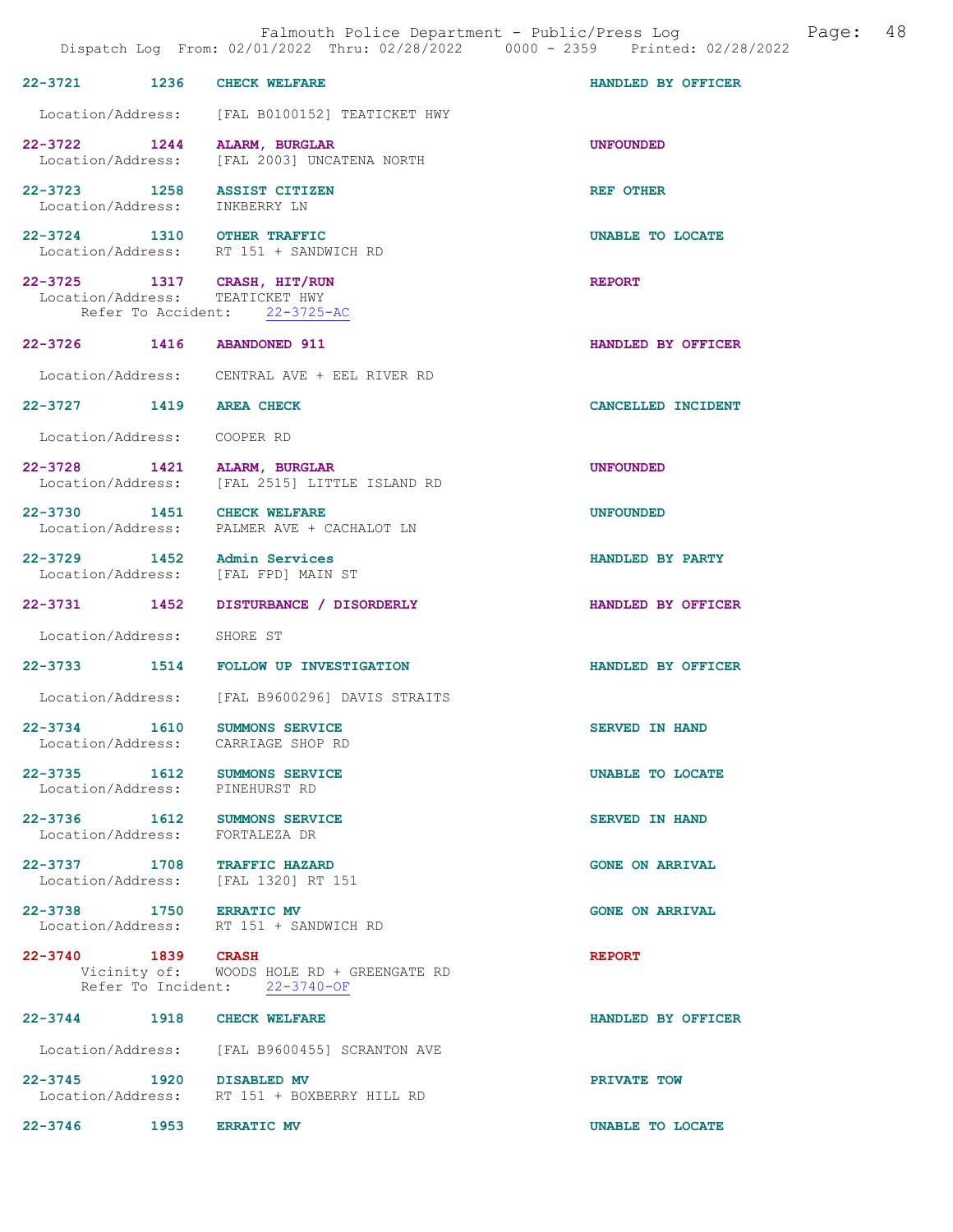|                                   | Falmouth Police Department - Public/Press Log Fage: 49<br>Dispatch Log From: 02/01/2022 Thru: 02/28/2022 0000 - 2359 Printed: 02/28/2022 |                        |  |
|-----------------------------------|------------------------------------------------------------------------------------------------------------------------------------------|------------------------|--|
|                                   | Location/Address: RED BROOK RD + WAQUOIT HWY                                                                                             |                        |  |
| 22-3749 2049                      | MEDICAL (PD)                                                                                                                             | HANDLED BY OFFICER     |  |
|                                   | Location/Address: [FAL FPD] MAIN ST                                                                                                      |                        |  |
|                                   | 22-3750 2057 LIQUOR LAW VIOLATION (BUSINESS)<br>Location/Address: [FAL 171] DAVIS STRAITS<br>Refer To Incident: 22-3750-OF               | <b>UNFOUNDED</b>       |  |
|                                   | 22-3754 2235 MOTOR VEHICLE STOP<br>Location/Address: [FAL B9700084] TEATICKET HWY                                                        | <b>CITATION ISSUED</b> |  |
|                                   | For Date: $02/19/2022 - Saturday$                                                                                                        |                        |  |
| 22-3755 0016 AREA CHECK           | Location/Address: [FAL B9700958] EAST FALMOUTH HWY                                                                                       | SECURED / CHECKED      |  |
| 22-3756 0035                      | BUILDING / RESIDENCE CHECK<br>Location/Address: [FAL BXX00272] LOCUST ST                                                                 | SECURED / CHECKED      |  |
|                                   | 22-3757 0037 AREA CHECK<br>Location/Address: [FAL 1360] CURRIER RD                                                                       | SECURED / CHECKED      |  |
| 22-3758 0038                      | BUILDING / RESIDENCE CHECK<br>Location/Address: [FAL B9800292] DAVIS STRAITS                                                             | SECURED / CHECKED      |  |
| 22-3759 0041                      | BUILDING / RESIDENCE CHECK<br>Location/Address: [FAL 1573] DAVIS STRAITS                                                                 | SECURED / CHECKED      |  |
| 22-3760 0045<br>Location/Address: | BUILDING / RESIDENCE CHECK<br>[FAL 1434] NORTH FALMOUTH HWY                                                                              | SECURED / CHECKED      |  |
| 22-3762 0047<br>Location/Address: | BUILDING / RESIDENCE CHECK<br>[FAL B9800292] DAVIS STRAITS                                                                               | SECURED / CHECKED      |  |
|                                   | 22-3763 0053 BUILDING / RESIDENCE CHECK<br>Location/Address: [FAL 2094] NORTH ST                                                         | SECURED / CHECKED      |  |
| 22-3764 0054                      | BUILDING / RESIDENCE CHECK<br>Location/Address: [FAL B9600051] HATCHVILLE RD                                                             | SECURED / CHECKED      |  |
| 22-3765 0056                      | <b>AREA CHECK</b><br>Location/Address: [FAL L97] GOSNOLD RD                                                                              | SECURED / CHECKED      |  |
|                                   | 22-3766 0118 BUILDING / RESIDENCE CHECK<br>Location/Address: [FAL B9600028] JONES RD                                                     | SECURED / CHECKED      |  |
| 22-3767 0118<br>Location/Address: | <b>AREA CHECK</b><br>[FAL B9600005] RT 151                                                                                               | SECURED / CHECKED      |  |
| 22-3768 0122<br>Location/Address: | BUILDING / RESIDENCE CHECK<br>[FAL B9600029] KATHARINE LEE BATES                                                                         | SECURED / CHECKED      |  |
| Location/Address:                 | 22-3769 0147 PARKING VIOLATION(S)<br>[FAL B9600261] MAIN ST                                                                              | NO VIOLATION           |  |
| 22-3770 0202<br>Location/Address: | PARKING VIOLATION (S)<br>[FAL B9600203] TOWN HALL SQ                                                                                     | NO VIOLATION           |  |
| 22-3771 0212<br>Location/Address: | BUILDING / RESIDENCE CHECK<br>[FAL 964] TEATICKET HWY                                                                                    | SECURED / CHECKED      |  |
| 22-3772 0216<br>Location/Address: | BUILDING / RESIDENCE CHECK<br>[FAL B9600031] MARAVISTA AVE EXT                                                                           | SECURED / CHECKED      |  |
|                                   | 22-3773 0250 PARKING VIOLATION (S)<br>Location/Address: LUSCOMBE AVE + WATER ST                                                          | NO VIOLATION           |  |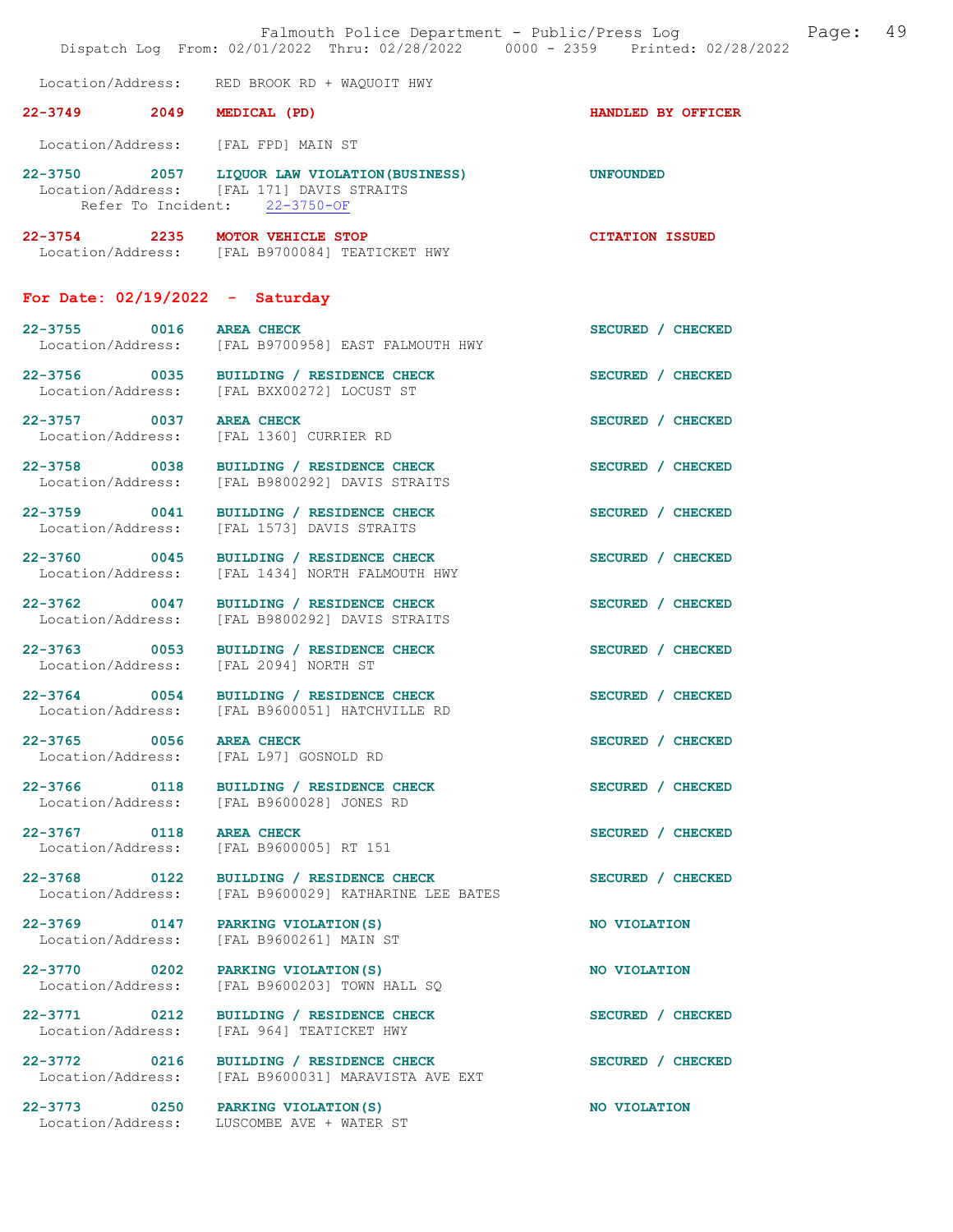|                                   | Falmouth Police Department - Public/Press Log<br>Dispatch Log From: 02/01/2022 Thru: 02/28/2022 0000 - 2359 Printed: 02/28/2022 | Page:                  | 50 |
|-----------------------------------|---------------------------------------------------------------------------------------------------------------------------------|------------------------|----|
| 22-3775 0645 ALARM, BURGLAR       | Location/Address: [FAL B9701181] HAMBLIN POINT RD                                                                               | <b>UNFOUNDED</b>       |    |
| 22-3777 0807 ASSIST FIRE DEPT     | Location/Address: [FAL 2896] KEECHIPAM WAY                                                                                      | REF FIRE DEPT          |    |
| 22-3779 0856 OTHER TRAFFIC        | Location/Address: WOODS HOLE RD + OYSTER POND RD                                                                                | NOTIFICATION MADE      |    |
| 22-3780 1012 ASSIST CITIZEN       |                                                                                                                                 | HANDLED BY OFFICER     |    |
|                                   | Location/Address: [FAL B9600069] TER HEUN DR                                                                                    |                        |    |
| 22-3782 1033 ABANDONED 911        |                                                                                                                                 | HANDLED BY OFFICER     |    |
| Location/Address: BRICK KILN RD   |                                                                                                                                 |                        |    |
|                                   | 22-3784 1234 ATTEMPT TO LOCATE                                                                                                  | HANDLED BY OFFICER     |    |
| Location/Address: CENTRAL AVE     |                                                                                                                                 |                        |    |
| 22-3785 1237 ABANDONED 911        |                                                                                                                                 | HANDLED BY OFFICER     |    |
| Location/Address: TER HEUN DR     |                                                                                                                                 |                        |    |
| Location/Address: HOMESTEAD LN    | 22-3786 1302 DISTURBANCE / DISORDERLY                                                                                           | Peace Restored         |    |
| 22-3787 1304 TRAFFIC HAZARD       | Location/Address: RT 28 SOUTH + BRICK KILN RD                                                                                   | <b>REF OTHER</b>       |    |
| 22-3788 1515 CHECK WELFARE        |                                                                                                                                 | HANDLED BY OFFICER     |    |
| Location/Address: GIFFORD ST      |                                                                                                                                 |                        |    |
| 22-3790 1611 ASSIST CITIZEN       | Location/Address: [FAL B9600084] TER HEUN DR                                                                                    | REF FIRE DEPT          |    |
| 22-3792 1632 CRASH                | Location/Address: RT 151 + RT 28 NORTH<br>Refer To Accident: 22-3792-AC                                                         | <b>REPORT</b>          |    |
| 22-3793 1653<br>Location/Address: | <b>AREA CHECK</b><br>[FAL 2101] WATER ST                                                                                        | <b>UNFOUNDED</b>       |    |
| 22-3796 1813<br>Location/Address: | <b>AREA CHECK</b><br>[FAL 3327] SANDWICH RD                                                                                     | SECURED / CHECKED      |    |
| 22-3798 1855<br>Location/Address: | ALARM, BURGLAR<br>[FAL 1632] TEATICKET HWY                                                                                      | SECURED / CHECKED      |    |
| 22-3799 1927<br>Location/Address: | Down Wires<br>SANDWICH RD                                                                                                       | UNABLE TO LOCATE       |    |
| Location/Address:                 | 22-3800 2035 MOTOR VEHICLE STOP<br>[FAL BXX00235] MAIN ST                                                                       | Verbal Warning         |    |
| 22-3801 2047<br>Location/Address: | MOTOR VEHICLE STOP<br>MARAVISTA AVE EXT + TEATICKET HWY                                                                         | <b>CITATION ISSUED</b> |    |
| 22-3802 2055<br>Location/Address: | <b>MOTOR VEHICLE STOP</b><br>TEATICKET HWY + SANDWICH RD                                                                        | <b>CITATION ISSUED</b> |    |
| Location/Address:                 | 22-3804 2102 BUILDING / RESIDENCE CHECK<br>[FAL 964] TEATICKET HWY                                                              | SECURED / CHECKED      |    |
| $22 - 3805$<br>2106               | ALARM, BURGLAR                                                                                                                  | CANCELLED INCIDENT     |    |
|                                   | Location/Address: [FAL 169] EAST FALMOUTH HWY                                                                                   |                        |    |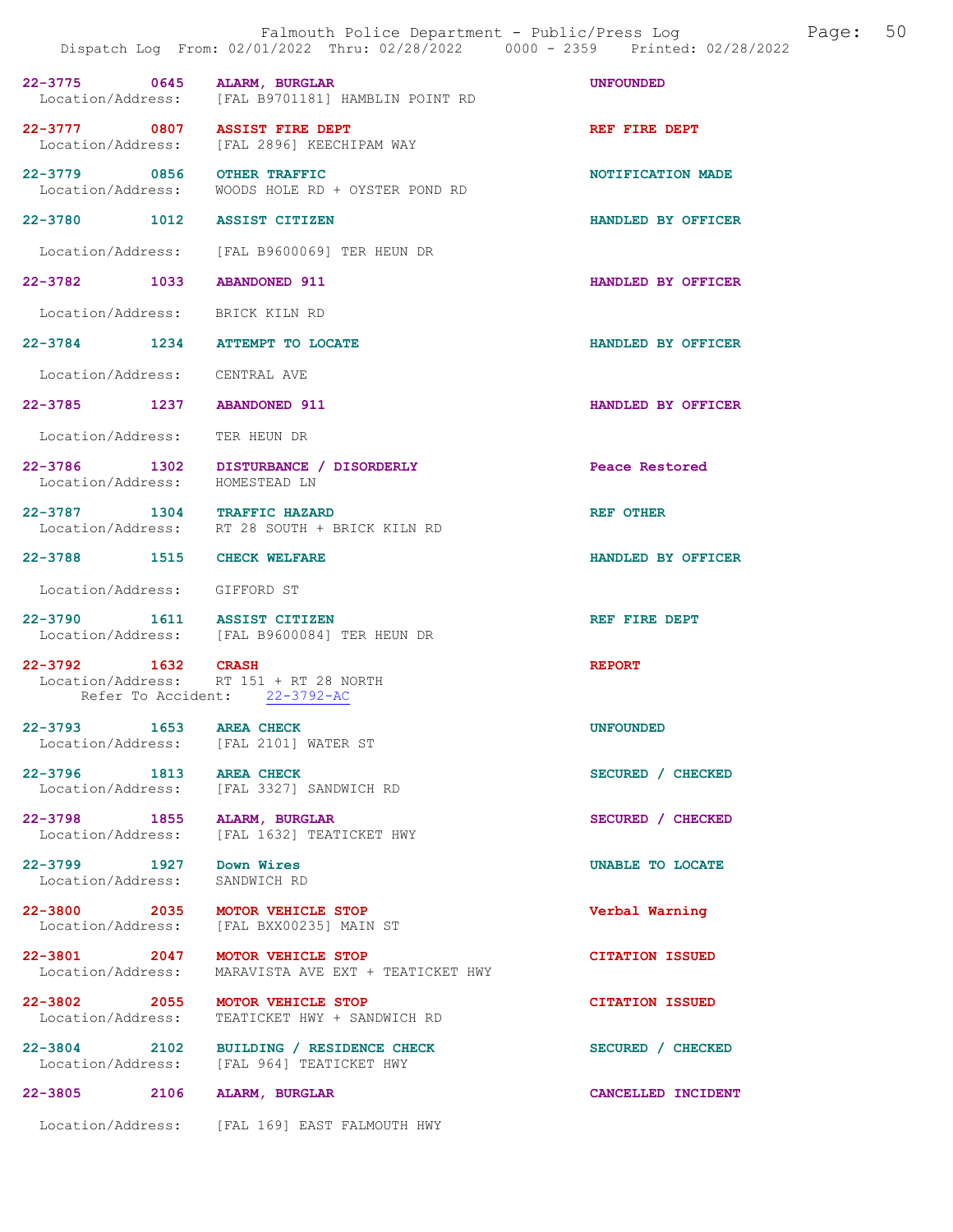| 22-3806 2120 ERRATIC MV           |                                                                       | REF OTHER          |
|-----------------------------------|-----------------------------------------------------------------------|--------------------|
|                                   | Location/Address: RT 151 + SANDWICH RD                                |                    |
|                                   | 22-3807 2126 MOTOR VEHICLE STOP                                       | Verbal Warning     |
|                                   | Location/Address: [FAL 664] TEATICKET HWY                             |                    |
|                                   | 22-3808 2157 MOTOR VEHICLE STOP                                       | Verbal Warning     |
|                                   | Location/Address: [FAL 1632] TEATICKET HWY                            |                    |
|                                   | 22-3809 2204 MOTOR VEHICLE STOP                                       | Arrest(s) Made     |
|                                   | Location/Address: [FAL 525] DAVIS STRAITS                             |                    |
|                                   | Refer To Arrest: 22-3809-AR<br>Arrest: OCONNOR, JOHN PATRICK          |                    |
|                                   | Address: 800 BLACKSMITH SHOP RD FALMOUTH, MA                          |                    |
| Age:                              | 30                                                                    |                    |
| Chargest:                         | STOP/YIELD, FAIL TO                                                   |                    |
|                                   | UNREGISTERED MOTOR VEHICLE<br>UNLICENSED OPERATION OF MV              |                    |
|                                   | 001-LIQUOR OR .08%                                                    |                    |
|                                   | NEGLIGENT OPERATION OF MOTOR VEHICLE c90 \$24(2)(a) (OTE)             |                    |
|                                   | INSPECTION/STICKER, NO                                                |                    |
| 22-3811 2250 AREA CHECK           |                                                                       | HANDLED BY OFFICER |
|                                   | Location/Address: HATCHVILLE RD + BOXBERRY HILL RD                    |                    |
|                                   |                                                                       |                    |
| 22-3812 2306 THREAT               |                                                                       | <b>REPORT</b>      |
|                                   | Location/Address: CRYSTAL SPRING AVE<br>Refer To Incident: 22-3812-OF |                    |
|                                   |                                                                       |                    |
| 22-3814 2335 ALARM, BURGLAR       |                                                                       | CANCELLED INCIDENT |
|                                   | Location/Address: [FAL B9701175] EEL RIVER RD                         |                    |
|                                   |                                                                       |                    |
| 22-3815 2348 ALARM, BURGLAR       | Location/Address: [FAL B9701175] EEL RIVER RD                         | SECURED / CHECKED  |
|                                   |                                                                       |                    |
| 22-3816 2349 CHECK WELFARE        |                                                                       | HANDLED BY OFFICER |
|                                   | Location/Address: [FAL 169] EAST FALMOUTH HWY                         |                    |
|                                   |                                                                       |                    |
| For Date: $02/20/2022 -$ Sunday   |                                                                       |                    |
|                                   |                                                                       |                    |
| 22-3817 0013 AREA CHECK           | Location/Address: [FAL 777] HIGHFIELD DR                              | SECURED / CHECKED  |
|                                   |                                                                       |                    |
|                                   | 22-3818 0020 BUILDING / RESIDENCE CHECK                               | SECURED / CHECKED  |
|                                   | Location/Address: [FAL B9800292] DAVIS STRAITS                        |                    |
| 22-3819 0033                      | BUILDING / RESIDENCE CHECK                                            | SECURED / CHECKED  |
| Location/Address:                 | [FAL B9700958] EAST FALMOUTH HWY                                      |                    |
| 22-3824 0043                      | BUILDING / RESIDENCE CHECK                                            | SECURED / CHECKED  |
| Location/Address:                 | [FAL B9900121] PALMER AVE                                             |                    |
|                                   |                                                                       |                    |
| 22-3820 0044                      | BUILDING / RESIDENCE CHECK<br>[FAL B9600031] MARAVISTA AVE EXT        | SECURED / CHECKED  |
| Location/Address:                 |                                                                       |                    |
| 22-3821 0044                      | <b>AREA CHECK</b>                                                     | SECURED / CHECKED  |
| Location/Address:                 | [FAL L65] COUNTY RD                                                   |                    |
|                                   | 22-3822 0047 BUILDING / RESIDENCE CHECK                               | SECURED / CHECKED  |
|                                   | Location/Address: [FAL B9600029] KATHARINE LEE BATES                  |                    |
|                                   |                                                                       |                    |
| 22-3823 0050<br>Location/Address: | BUILDING / RESIDENCE CHECK<br>[FAL B0100017] NORTH FALMOUTH HWY       | SECURED / CHECKED  |
|                                   |                                                                       |                    |
| $22 - 3825$<br>0053               | BUILDING / RESIDENCE CHECK                                            | SECURED / CHECKED  |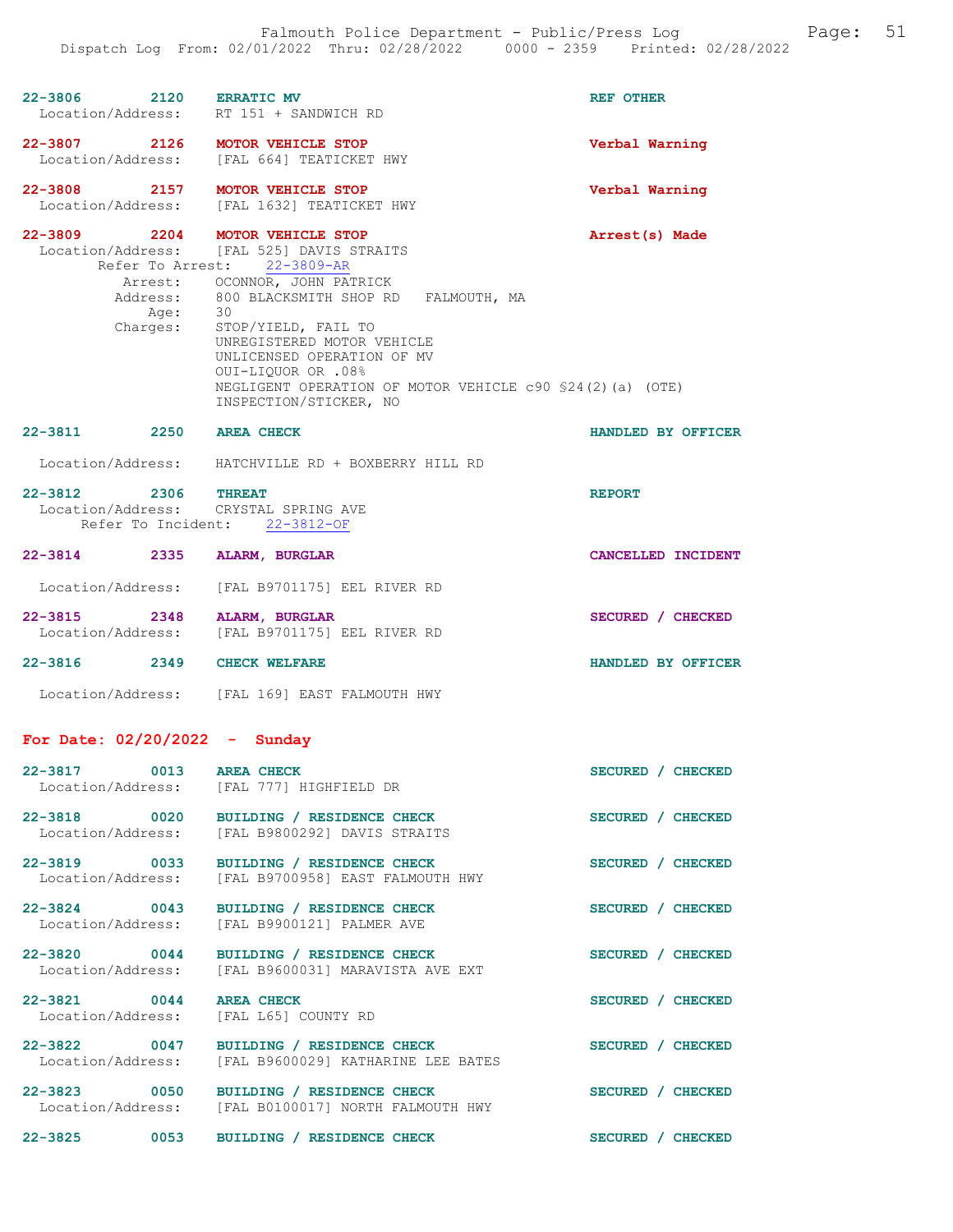|                                                                | Falmouth Police Department - Public/Press Log Fage: 52<br>Dispatch Log From: 02/01/2022 Thru: 02/28/2022 0000 - 2359 Printed: 02/28/2022 |                    |  |
|----------------------------------------------------------------|------------------------------------------------------------------------------------------------------------------------------------------|--------------------|--|
|                                                                | Location/Address: [FAL 1434] NORTH FALMOUTH HWY                                                                                          |                    |  |
| 22-3826 0056                                                   | BUILDING / RESIDENCE CHECK<br>Location/Address: [FAL B9600028] JONES RD                                                                  | SECURED / CHECKED  |  |
| Location/Address:                                              | 22-3827 0058 BUILDING / RESIDENCE CHECK<br>[FAL B9600040] NORTH FALMOUTH HWY                                                             | SECURED / CHECKED  |  |
| 22-3828 0102<br>Location/Address:                              | BUILDING / RESIDENCE CHECK<br>[FAL BXX00819] NORTH FALMOUTH HWY                                                                          | SECURED / CHECKED  |  |
| 22-3829 0108 AREA CHECK<br>Location/Address:                   | [FAL L78] QUAKER RD                                                                                                                      | SECURED / CHECKED  |  |
|                                                                | 22-3830 0118 BUILDING / RESIDENCE CHECK<br>Location/Address: [FAL B9800292] DAVIS STRAITS                                                | SECURED / CHECKED  |  |
| 22-3831 0123 AREA CHECK<br>Location/Address: [FAL 1471] RT 151 |                                                                                                                                          | SECURED / CHECKED  |  |
| Location/Address: IRENE AVE                                    | 22-3832 0128 ASSIST OTHER AGENCY<br>Refer To Incident: 22-3832-OF                                                                        | <b>REPORT</b>      |  |
|                                                                | 22-3834 0140 PARKING VIOLATION (S)<br>Location/Address: [FAL B9600261] MAIN ST                                                           | NO VIOLATION       |  |
| Location/Address:                                              | 22-3833 0150 PARKING VIOLATION(S)<br>WATER ST                                                                                            | NO VIOLATION       |  |
| 22-3835 0200 AREA CHECK                                        | Location/Address: EAST FALMOUTH HWY + PIRES WAY                                                                                          | NOTIFICATION MADE  |  |
| Location/Address:                                              | 22-3836 0201 PARKING VIOLATION(S)<br>[FAL B9600203] TOWN HALL SQ                                                                         | NO VIOLATION       |  |
|                                                                | 22-3837 0208 BUILDING / RESIDENCE CHECK<br>Location/Address: [FAL 964] TEATICKET HWY                                                     | SECURED / CHECKED  |  |
|                                                                | 22-3838 0237 BUILDING / RESIDENCE CHECK<br>Location/Address: [FAL 3202] PALMER AVE                                                       | SECURED / CHECKED  |  |
| $22 - 3840$<br>Location/Address: PINE VALLEY DR                | 0341 ASSIST FIRE DEPT                                                                                                                    | REF FIRE DEPT      |  |
| 22-3842 0623 Admin Services                                    |                                                                                                                                          | HANDLED BY OFFICER |  |
| Location/Address: [FAL FPD] MAIN ST                            |                                                                                                                                          |                    |  |
| 22-3844 0750 ANIMAL COMPLAINT                                  |                                                                                                                                          | REF ANIMAL CONTROL |  |
| Location/Address: RAFFI AVE                                    |                                                                                                                                          |                    |  |
| 22-3845 0911 ERRATIC MV                                        |                                                                                                                                          | HANDLED BY OFFICER |  |
|                                                                | Location/Address: RT 151 + SANDWICH RD                                                                                                   |                    |  |
| 22-3847 0928 CRASH<br>Refer To Incident:                       | Location/Address: CENTRAL AVE + MENAUHANT RD<br>Refer To Accident: 22-3847-AC<br>22-3847-OF                                              | <b>REPORT</b>      |  |
| 22-3848 1030 ASSIST CITIZEN                                    |                                                                                                                                          | HANDLED BY OFFICER |  |
| Location/Address: RUSSELL RD                                   |                                                                                                                                          |                    |  |
| $22 - 3849$                                                    | 1036 Admin Services                                                                                                                      | HANDLED BY OFFICER |  |
| Location/Address: [FAL FPD] MAIN ST                            |                                                                                                                                          |                    |  |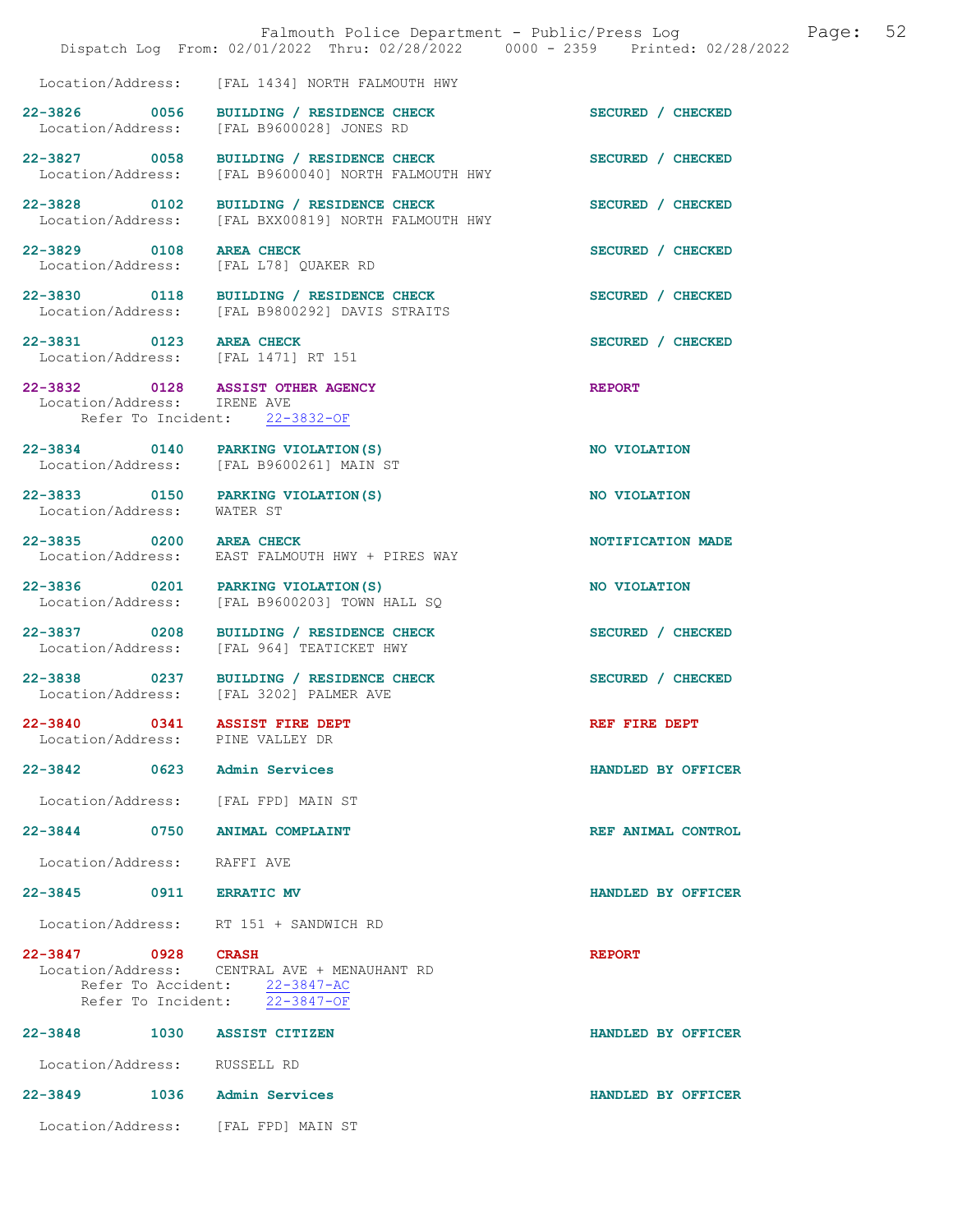| 22-3851 1134 ABANDONED 911                   | Location/Address: [FAL B9600069] TER HEUN DR                                                             | HANDLED BY PARTY       |
|----------------------------------------------|----------------------------------------------------------------------------------------------------------|------------------------|
| 22-3853 1213 CRASH, HIT/RUN                  | Location/Address: [FAL B0200069] TEATICKET HWY<br>Refer To Accident: 22-3853-AC                          | <b>REPORT</b>          |
| 22-3854 1220                                 | Admin Services                                                                                           | HANDLED BY OFFICER     |
|                                              | Location/Address: [FAL BXX00810] MAIN ST                                                                 |                        |
| 22-3855 1322                                 | <b>ASSIST CITIZEN</b>                                                                                    | HANDLED BY OFFICER     |
| Location/Address:                            | WOOD HAVEN LN                                                                                            |                        |
|                                              | 22-3857 1502 DISTURBANCE / DISORDERLY                                                                    | HANDLED BY OFFICER     |
|                                              | Location/Address: [FAL 432] MAIN ST                                                                      |                        |
| Location/Address:                            | 22-3858 1520 FOLLOW UP INVESTIGATION<br>[FAL B9600069] TER HEUN DR                                       | <b>ASSISTING PARTY</b> |
| 22-3860 1603                                 | <b>ASSIST OTHER AGENCY</b>                                                                               | HANDLED BY OFFICER     |
| Location/Address: BRICK KILN RD              |                                                                                                          |                        |
| $22 - 3861$                                  | 1628 FOLLOW UP INVESTIGATION<br>Location/Address: CENTRAL AVE + MENAUHANT RD                             | <b>INVESTIGATED</b>    |
| 22-3863 1655 MOTOR VEHICLE STOP              |                                                                                                          | Verbal Warning         |
|                                              | Location/Address: BOXBERRY HILL RD + RANCH RD                                                            |                        |
| 22-3864 1732 CRASH                           | Location/Address: RT 28 NORTH + RT 151<br>Refer To Accident: 22-3864-AC<br>Refer To Incident: 22-3864-OF | <b>REPORT</b>          |
| 22-3868                                      | 1941 Admin Services                                                                                      | HANDLED BY OFFICER     |
|                                              | Location/Address: [FAL FPD] MAIN ST                                                                      |                        |
| 22-3869 2008 Admin Services                  |                                                                                                          | HANDLED BY OFFICER     |
| Location/Address:                            | MAIN ST                                                                                                  |                        |
| 22-3871<br>2256                              | FOLLOW UP INVESTIGATION                                                                                  | HANDLED BY OFFICER     |
|                                              | Location/Address: [FAL FPD] MAIN ST                                                                      |                        |
| 22-3872 2259 AREA CHECK<br>Location/Address: | ROCKVILLE AVE                                                                                            | UNABLE TO LOCATE       |
| 22-3873                                      | 2327 BUILDING / RESIDENCE CHECK<br>Location/Address: [FAL 302] SANDWICH RD                               | SECURED / CHECKED      |

# 22-3876 0014 ASSIST CITIZEN HANDLED BY OFFICER

| Location/Address:                |      | BONNIE LN                                            |              |
|----------------------------------|------|------------------------------------------------------|--------------|
| $22 - 3874$<br>Location/Address: | 0015 | PARKING VIOLATION (S)<br>[FAL B9600261] MAIN ST      | NO VIOLATION |
| $22 - 3875$<br>Location/Address: | 0016 | PARKING VIOLATION (S)<br>[FAL B9600203] TOWN HALL SO | NO VIOLATION |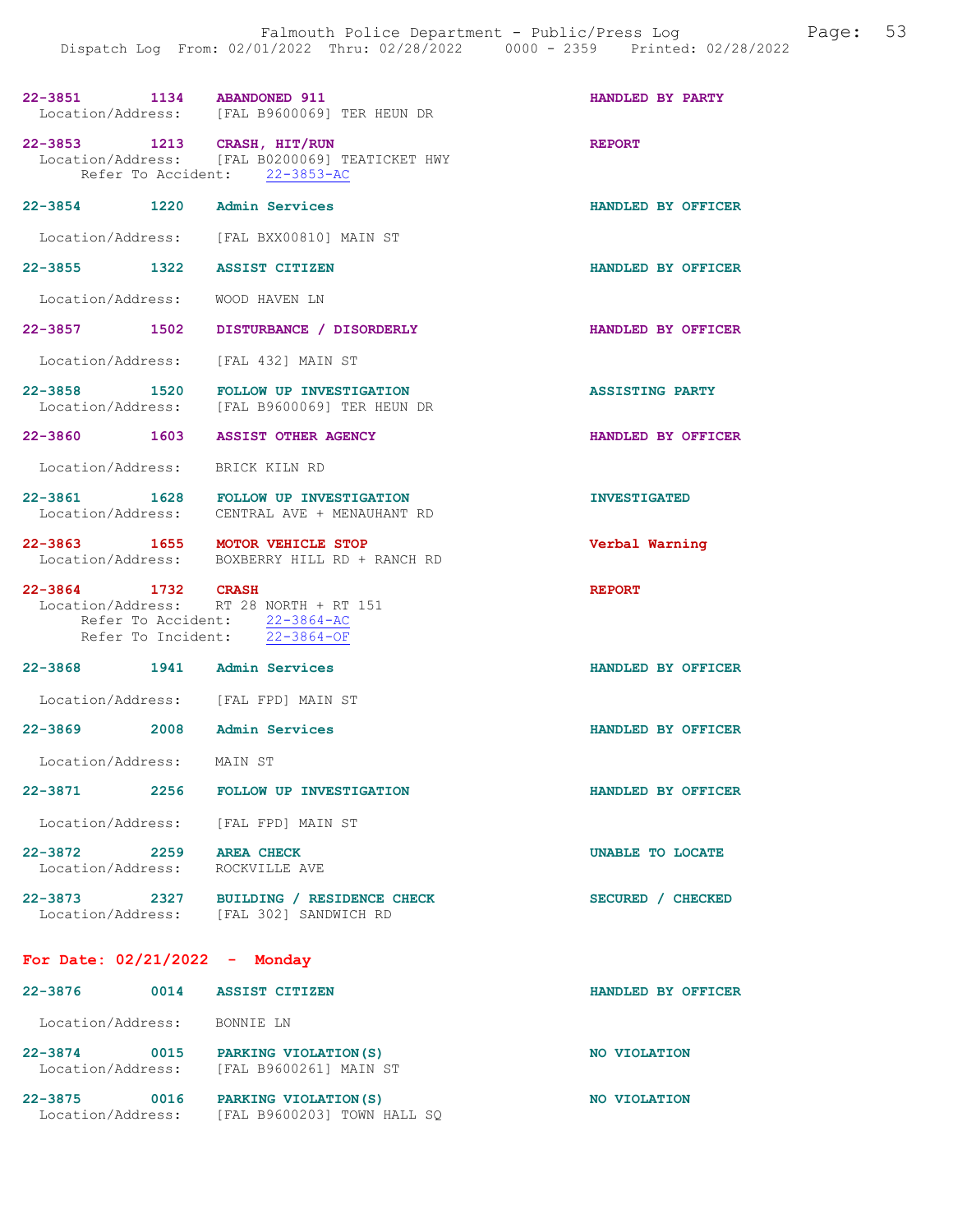|                   |                   | Falmouth Police Department - Public/Press Log<br>Dispatch Log From: 02/01/2022 Thru: 02/28/2022 0000 - 2359 Printed: 02/28/2022                                                                                         |                    | Page: | 54 |
|-------------------|-------------------|-------------------------------------------------------------------------------------------------------------------------------------------------------------------------------------------------------------------------|--------------------|-------|----|
|                   |                   | 22-3877 0020 ASSIST OTHER AGENCY                                                                                                                                                                                        | HANDLED BY OFFICER |       |    |
|                   |                   | Location/Address: [FAL FPD] MAIN ST                                                                                                                                                                                     |                    |       |    |
|                   |                   | 22-3878 0035 BUILDING / RESIDENCE CHECK<br>Location/Address: [FAL B9600051] HATCHVILLE RD                                                                                                                               | SECURED / CHECKED  |       |    |
|                   |                   | 22-3879 0044 ASSIST CITIZEN                                                                                                                                                                                             | HANDLED BY OFFICER |       |    |
|                   |                   | Location/Address: FRESH POND RD                                                                                                                                                                                         |                    |       |    |
|                   |                   | 22-3880 0101 MOTOR VEHICLE STOP                                                                                                                                                                                         | HANDLED BY OFFICER |       |    |
|                   |                   | Location/Address: FISHERMANS COVE RD + DAVISVILLE RD                                                                                                                                                                    |                    |       |    |
|                   |                   | 22-3881 0111 AREA CHECK<br>Location/Address: [FAL 55] MENAUHANT RD                                                                                                                                                      | SECURED / CHECKED  |       |    |
|                   |                   | 22-3882 0116 BUILDING / RESIDENCE CHECK<br>Location/Address: [FAL B9600025] DAVISVILLE RD                                                                                                                               | SECURED / CHECKED  |       |    |
|                   |                   | 22-3883 0116 BUILDING / RESIDENCE CHECK<br>Location/Address: [FAL B9800292] DAVIS STRAITS                                                                                                                               | SECURED / CHECKED  |       |    |
|                   |                   | 22-3884 0130 AREA CHECK<br>Location/Address: [FAL BXX00965] WATER ST                                                                                                                                                    | SECURED / CHECKED  |       |    |
|                   |                   | 22-3885 0132 PARKING VIOLATION (S)<br>Location/Address: WATER ST + LUSCOMBE AVE                                                                                                                                         | NO VIOLATION       |       |    |
|                   |                   | 22-3886 0132 INTOXICATED PERSON<br>Location/Address: BONNIE LN<br>Refer To $P/C$ : 22-3886-AR<br>P/C: MACDONALD, SCOTT W<br>Address: 134 BONNIE LN EAST FALMOUTH, MA<br>Age: 47<br>Charges: PROTECTIVE CUSTODY (LIQUOR) | <b>REPORT</b>      |       |    |
|                   |                   | 22-3887 0137 AREA CHECK<br>Location/Address: [FAL 639] BRICK KILN RD                                                                                                                                                    | SECURED / CHECKED  |       |    |
| Location/Address: |                   | 22-3888 0141 BUILDING / RESIDENCE CHECK<br>[FAL 3202] PALMER AVE                                                                                                                                                        | SECURED / CHECKED  |       |    |
| 22-3889 0235      |                   | BUILDING / RESIDENCE CHECK<br>Location/Address: [FAL B9600026] GIFFORD EXT ST                                                                                                                                           | SECURED / CHECKED  |       |    |
| 22-3891 0616      |                   | Admin Services                                                                                                                                                                                                          | HANDLED BY OFFICER |       |    |
| Location/Address: |                   | [FAL FPD] MAIN ST                                                                                                                                                                                                       |                    |       |    |
| 22-3892 0617      |                   | <b>ALARM, BURGLAR</b>                                                                                                                                                                                                   | CANCELLED INCIDENT |       |    |
| Location/Address: |                   | [FAL 3188] SHOREWOOD DR                                                                                                                                                                                                 |                    |       |    |
| 22–3893 0712      | Location/Address: | <b>ASSIST CITIZEN</b><br>PIRES WAY                                                                                                                                                                                      | NOTIFICATION MADE  |       |    |
| 22-3894 0737      | Location/Address: | TRANSPORT / ESCORT<br>BONNIE LN                                                                                                                                                                                         | <b>TRANSPORT</b>   |       |    |
| 22-3897 0856      |                   | ALARM, BURGLAR                                                                                                                                                                                                          | CANCELLED INCIDENT |       |    |
| Location/Address: |                   | REDBUD LN                                                                                                                                                                                                               |                    |       |    |
| 22-3898           | 0913              | CRASH, HIT/RUN                                                                                                                                                                                                          | HANDLED BY OFFICER |       |    |
|                   |                   | Location/Address: [FAL 1602] GIFFORD ST                                                                                                                                                                                 |                    |       |    |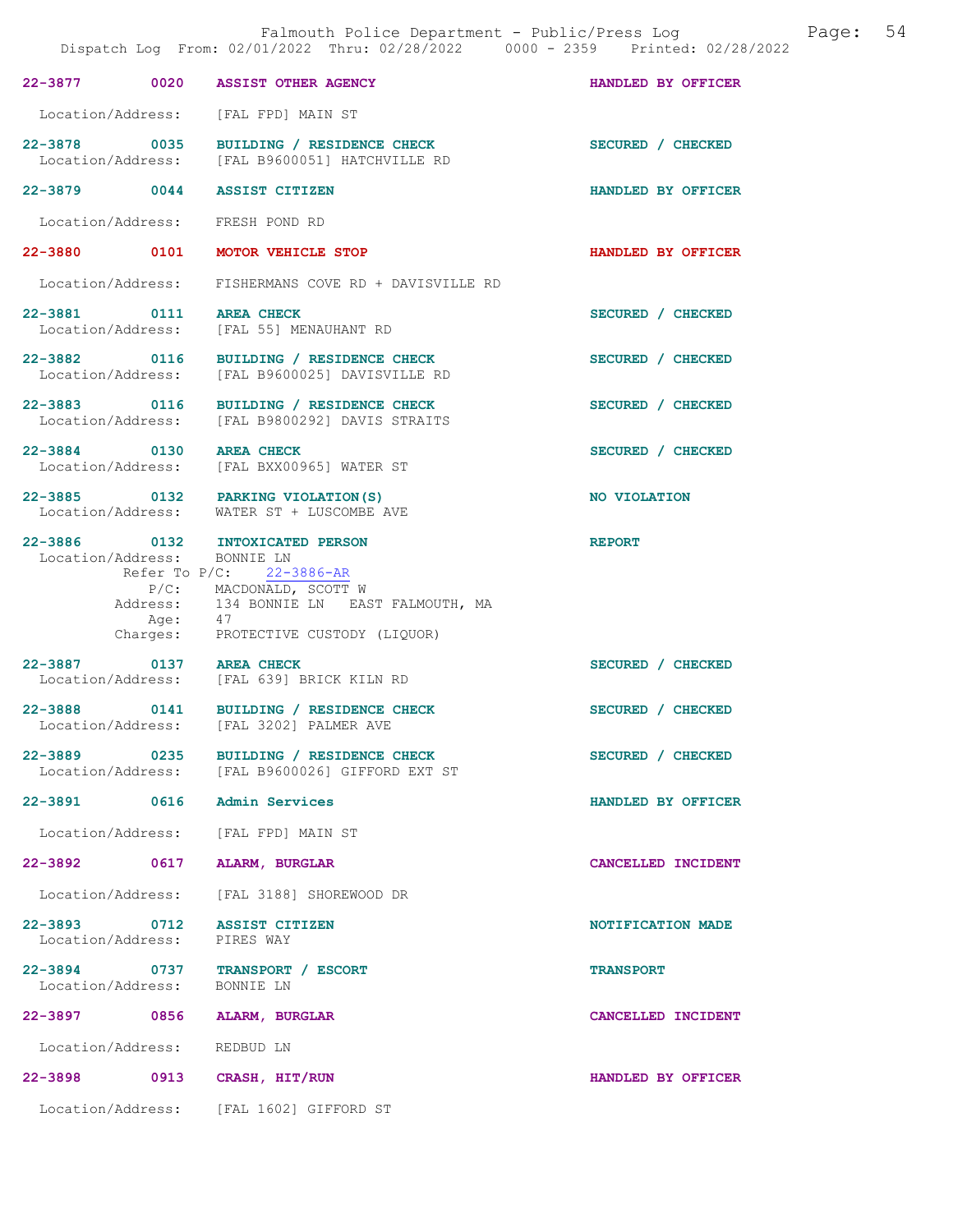|                                 | Dispatch Log From: 02/01/2022 Thru: 02/28/2022 0000 - 2359 Printed: 02/28/2022                                                                                                                                                | Falmouth Police Department - Public/Press Log Fage: 55 |  |
|---------------------------------|-------------------------------------------------------------------------------------------------------------------------------------------------------------------------------------------------------------------------------|--------------------------------------------------------|--|
|                                 | 22-3901 1005 ID Theft / Fraud<br>Location/Address: [FAL 1997] EAST FALMOUTH HWY<br>Refer To Incident: 22-3901-OF                                                                                                              | <b>REPORT</b>                                          |  |
| 22-3903 1013 VANDALISM          | Location/Address: [FAL BXX00307] EAST FALMOUTH HWY<br>Refer To Incident: 22-3903-OF                                                                                                                                           | <b>REPORT</b>                                          |  |
| 22-3904 1016 ABANDONED 911      |                                                                                                                                                                                                                               | HANDLED BY OFFICER                                     |  |
| Location/Address: CARLSON LN    |                                                                                                                                                                                                                               |                                                        |  |
|                                 | 22-3913 1024 SUSPICIOUS PERSON(S)                                                                                                                                                                                             | HANDLED BY OFFICER                                     |  |
| Location/Address: ASSOCIATES RD |                                                                                                                                                                                                                               |                                                        |  |
| 22-3906 1027 WARRANT SERVICE    | Location/Address: E FALMOUTH HWY + JOHN PARKER RD<br>Refer To Arrest: 22-3906-AR<br>Arrest: STEWART, MATTHEW WESLEY<br>Address: FALMOUTH HOMELESS, MA<br>Age: 26<br>Charges: ARREST WARRANT SERVICE<br>ARREST WARRANT SERVICE | Arrest(s) Made                                         |  |
| 22-3908 1059 ASSIST CITIZEN     |                                                                                                                                                                                                                               | HANDLED BY OFFICER                                     |  |
| Location/Address: HOMESTEAD LN  |                                                                                                                                                                                                                               |                                                        |  |
| 22-3909 1123 ABANDONED 911      |                                                                                                                                                                                                                               | HANDLED BY OFFICER                                     |  |
|                                 | Location/Address: [FAL 3180] DAVIS STRAITS                                                                                                                                                                                    |                                                        |  |
| 22-3910 1131 AREA CHECK         | Location/Address: EAST FALMOUTH HWY + ACAPESKET RD                                                                                                                                                                            | <b>GONE ON ARRIVAL</b>                                 |  |
| 22-3912 1135 Admin Services     |                                                                                                                                                                                                                               | HANDLED BY OFFICER                                     |  |
|                                 | Location/Address: [FAL BXX00810] MAIN ST                                                                                                                                                                                      |                                                        |  |
| 22-3914 1156 AREA CHECK         | Location/Address: [FAL B9700772] EAST FALMOUTH HWY                                                                                                                                                                            | UNABLE TO LOCATE                                       |  |
|                                 | 22-3915 1157 TRANSPORT / ESCORT<br>Location/Address: [FAL B9601844] SIMPSON LN                                                                                                                                                | <b>TRANSPORT</b>                                       |  |
| 22-3916 1211 SHOPLIFTING        | Location/Address: [FAL BXX00338] TEATICKET HWY<br>Refer To Incident: 22-3916-OF                                                                                                                                               | <b>REPORT</b>                                          |  |
| 22-3917 1304 CHECK WELFARE      |                                                                                                                                                                                                                               | HANDLED BY OFFICER                                     |  |
|                                 | Location/Address: [FAL 432] MAIN ST                                                                                                                                                                                           |                                                        |  |
| 22-3919 1322 ABANDONED 911      |                                                                                                                                                                                                                               | HANDLED BY OFFICER                                     |  |
| Location/Address: SADYS LN      |                                                                                                                                                                                                                               |                                                        |  |
|                                 | 22-3921 1339 FOLLOW UP INVESTIGATION<br>Location/Address: [FAL 1549] EAST FALMOUTH HWY                                                                                                                                        | REF OTHER                                              |  |
|                                 | 22-3923 1416 Cancelled Incident                                                                                                                                                                                               | CANCELLED INCIDENT                                     |  |
| Location/Address: SAM TURNER RD |                                                                                                                                                                                                                               |                                                        |  |
| Location/Address: SANDWICH RD   | 22-3924 1524 MOTOR VEHICLE STOP                                                                                                                                                                                               | <b>CITATION ISSUED</b>                                 |  |
| 22-3925<br><b>1534 CRASH</b>    |                                                                                                                                                                                                                               | <b>REPORT</b>                                          |  |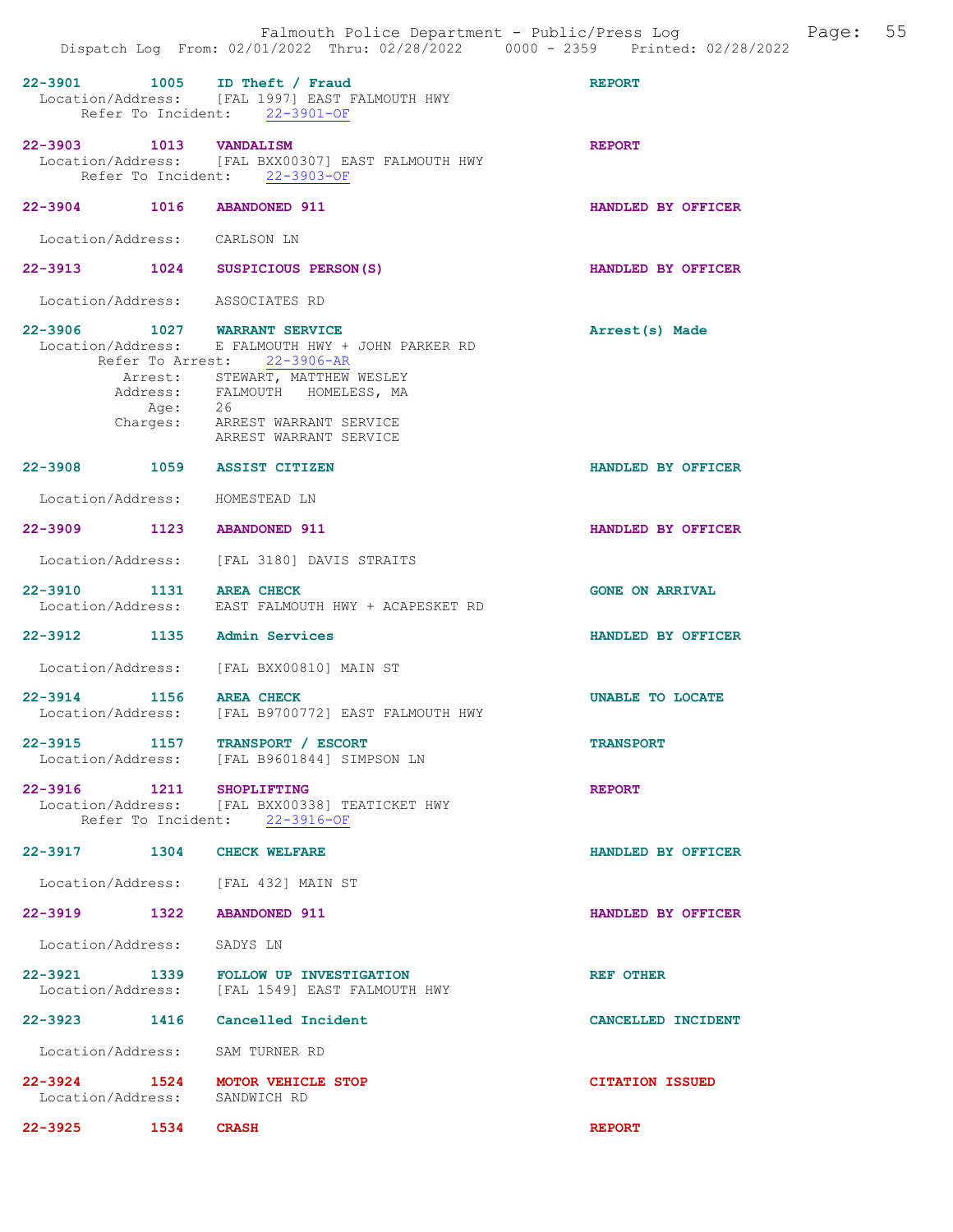Location/Address: TEATICKET HWY Refer To Accident: 22-3925-AC

| 22-3926 1539                                         | Down Wires<br>Location/Address: THOMAS B LANDERS RD + TECHNOLOGY PARK DR        | NOTIFICATION MADE       |
|------------------------------------------------------|---------------------------------------------------------------------------------|-------------------------|
|                                                      | 22-3927 1602 MOTOR VEHICLE STOP<br>Location/Address: [FAL 3326] DAVIS STRAITS   | <b>CITATION ISSUED</b>  |
| Location/Address: [FAL FPD] MAIN ST                  | 22-3928 1605 FOLLOW UP INVESTIGATION                                            | <b>INVESTIGATED</b>     |
| 22-3929 1611 MOTOR VEHICLE STOP                      | Location/Address: [FAL 2930] DAVIS STRAITS                                      | <b>CITATION ISSUED</b>  |
| 22-3930 1621<br>Location/Address: [FAL 1100] MAIN ST | MOTOR VEHICLE STOP                                                              | <b>CITATION ISSUED</b>  |
| 22-3931 1636 ABANDONED 911                           |                                                                                 | HANDLED BY OFFICER      |
|                                                      | Location/Address: [FAL B9700687] PINE ROCK RD                                   |                         |
| 22-3933 1645 MOTOR VEHICLE STOP                      | Location/Address: [FAL B9600047] TEATICKET HWY                                  | <b>CITATION ISSUED</b>  |
| 22-3934 1653 MOTOR VEHICLE STOP                      | Location/Address: [FAL BXX00322] TEATICKET HWY<br>Refer To Incident: 22-3934-OF | <b>CITATION ISSUED</b>  |
| 22-3935 1653 Admin Services                          |                                                                                 | HANDLED BY OFFICER      |
|                                                      | Location/Address: [FAL BXX00810] MAIN ST                                        |                         |
| 22-3937 1734 MOTOR VEHICLE STOP                      | Location/Address: [FAL BXX00190] DAVIS STRAITS                                  | <b>CITATION ISSUED</b>  |
| Location/Address: CROFTON LN                         | 22-3938 1741 DISTURBANCE / DISORDERLY<br>Refer To Incident: 22-3938-OF          | <b>REPORT</b>           |
|                                                      | 22-3939 1753 MOTOR VEHICLE STOP<br>Location/Address: [FAL 964] TEATICKET HWY    | <b>CITATION ISSUED</b>  |
| 22-3941 1813 MOTOR VEHICLE STOP                      | Location/Address: [FAL BXX00698] DAVIS STRAITS                                  | <b>CITATION ISSUED</b>  |
| 22-3942 1824 MOTOR VEHICLE STOP                      |                                                                                 | HANDLED BY OFFICER      |
|                                                      | Location/Address: [FAL 1595] DAVIS STRAITS                                      |                         |
| $22 - 3944$<br>Location/Address: ALTHEA RD           | 1831 AREA CHECK                                                                 | <b>UNABLE TO LOCATE</b> |
| 22-3943 1832 MOTOR VEHICLE STOP                      | Location/Address: [FAL BXX00159] DAVIS STRAITS                                  | <b>CITATION ISSUED</b>  |
| 22-3945 1846 Down Wires                              | Location/Address: THOMAS B LANDERS RD<br>Refer To Incident: 22-3945-OF          | <b>REPORT</b>           |
| 22-3946 1847 CHECK WELFARE                           |                                                                                 | HANDLED BY OFFICER      |
| Location/Address: SHELL PATH                         |                                                                                 |                         |
| 22-3947 1855 CHECK WELFARE                           | Location/Address: WORCESTER CT + ROSE ST<br>Refer To Incident: 22-3947-OF       | <b>REPORT</b>           |
| 22-3949 1947 ERRATIC MV                              |                                                                                 | Verbal Warning          |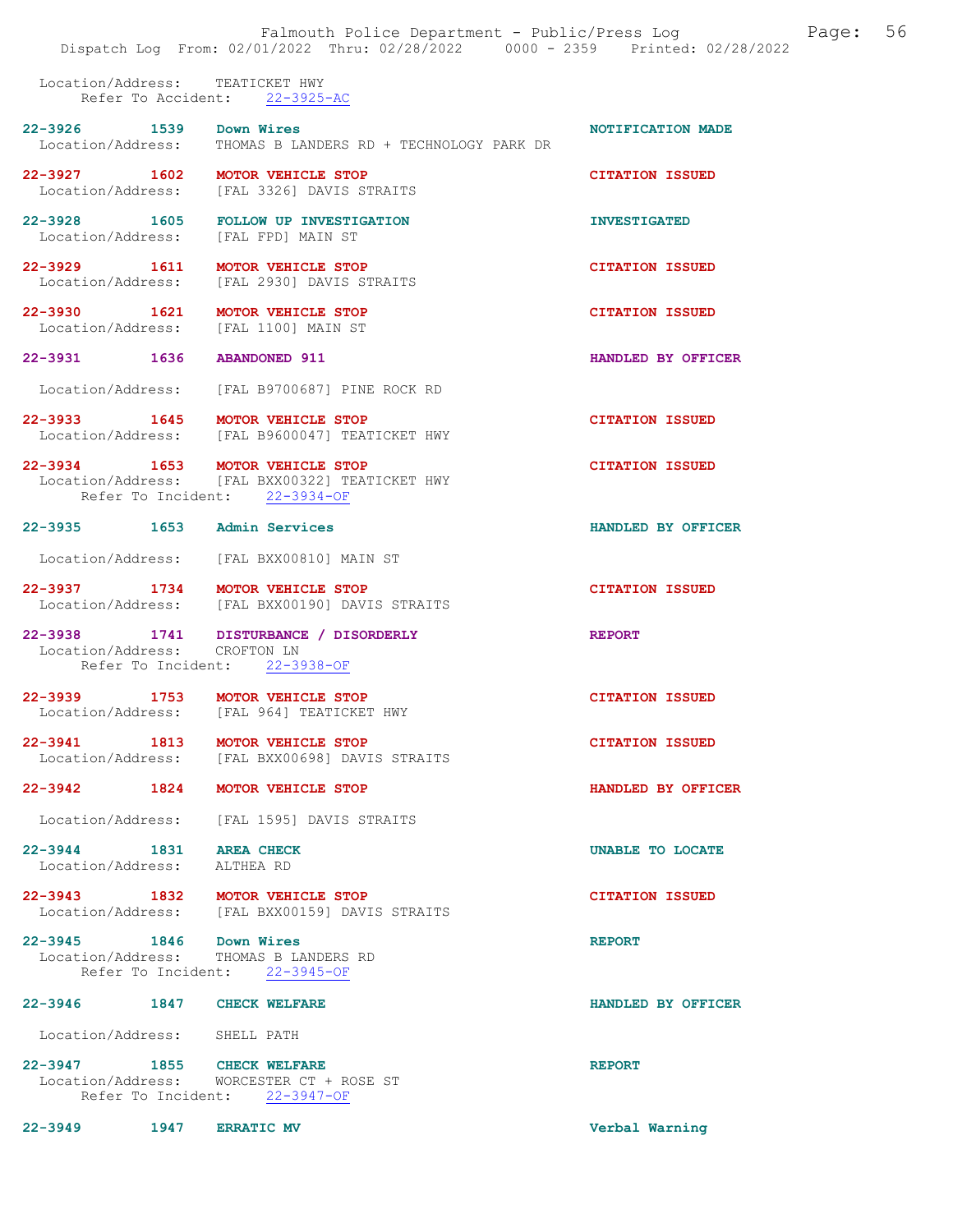Location/Address: EAST FALMOUTH HWY + SEACOAST SHORES BLVD

| $22 - 3950$<br>2127<br>Location/Address: | <b>MOTOR VEHICLE STOP</b><br>[FAL FFD1] MAIN ST  | Verbal Warning                   |
|------------------------------------------|--------------------------------------------------|----------------------------------|
| $22 - 3951$<br>2156<br>Location/Address: | <b>AREA CHECK</b><br>FRL 33271 SANDWICH RD       | <b>SECURED</b><br><b>CHECKED</b> |
| $22 - 3953$<br>2225<br>Location/Address: | <b>ERRATIC MV</b><br>RT 28 NORTH + BRICK KILN RD | NOTIFICATION MADE                |
| $22 - 3954$<br>2301<br>Location/Address: | ATTEMPT TO LOCATE<br>FRAL 32361 BRICK KILN RD    | UNABLE TO LOCATE                 |
| $22 - 3955$<br>2310                      | DISABLED MV                                      | HANDLED BY OFFICER               |

Location/Address: RT 28 NORTH + THOMAS B LANDERS RD

#### For Date: 02/22/2022 - Tuesday

| 22–3956                                                 | 0035 DISTURBANCE / DISORDERLY                                     | HANDLED BY OFFICER |
|---------------------------------------------------------|-------------------------------------------------------------------|--------------------|
| Location/Address: BRICK KILN RD                         | Refer To Incident: 22-3956-OF                                     |                    |
| 22-3958 0110 AREA CHECK                                 | Location/Address: [FAL 1806] BOB WHITE LN                         | SECURED / CHECKED  |
| 22-3960 0124 AREA CHECK<br>Location/Address:            | MBL ST                                                            | SECURED / CHECKED  |
| 22-3959 0126<br>Location/Address:                       | BUILDING / RESIDENCE CHECK<br>[FAL B9600030] OLD MAIN RD          | SECURED / CHECKED  |
| 22-3961 0126<br>Location/Address:                       | PARKING VIOLATION (S)<br>LUSCOMBE AVE                             | NO VIOLATION       |
| 22-3962 0141<br>Location/Address:                       | BUILDING / RESIDENCE CHECK<br>[FAL B9600237] EAST FALMOUTH HWY    | SECURED / CHECKED  |
| 22-3963 0143<br>Location/Address:                       | BUILDING / RESIDENCE CHECK<br>[FAL B9700958] EAST FALMOUTH HWY    | SECURED / CHECKED  |
| 22-3965 0143<br>Location/Address:                       | BUILDING / RESIDENCE CHECK<br>[FAL B9600026] GIFFORD EXT ST       | SECURED / CHECKED  |
| 22-3964 0144<br>Location/Address:                       | BUILDING / RESIDENCE CHECK<br>[FAL B9600025] DAVISVILLE RD        | SECURED / CHECKED  |
| 22-3966 0146<br>Location/Address:                       | BUILDING / RESIDENCE CHECK<br>[FAL 494] EAST FALMOUTH HWY         | SECURED / CHECKED  |
| 22-3967 0154 PARKING VIOLATION (S)<br>Location/Address: | [FAL B9600261] MAIN ST                                            | NO VIOLATION       |
| 22-3968 0155 PARKING VIOLATION (S)                      | Location/Address: [FAL B9600203] TOWN HALL SQ                     | NO VIOLATION       |
| $22 - 3969$<br>0159<br>Location/Address:                | <b>AREA CHECK</b><br>[FAL B9700005] SURF DR                       | SECURED / CHECKED  |
| $\sim$ 0202<br>$22 - 3970$<br>Location/Address:         | <b>BUILDING / RESIDENCE CHECK</b><br>[FAL B9800292] DAVIS STRAITS | SECURED / CHECKED  |
| 22-3971 0205<br>Location/Address:                       | BUILDING / RESIDENCE CHECK<br>[FAL B9600031] MARAVISTA AVE EXT    | SECURED / CHECKED  |
| 22-3972 0206<br>Location/Address:                       | BUILDING / RESIDENCE CHECK<br>[FAL L34] SCRANTON AVE              | SECURED / CHECKED  |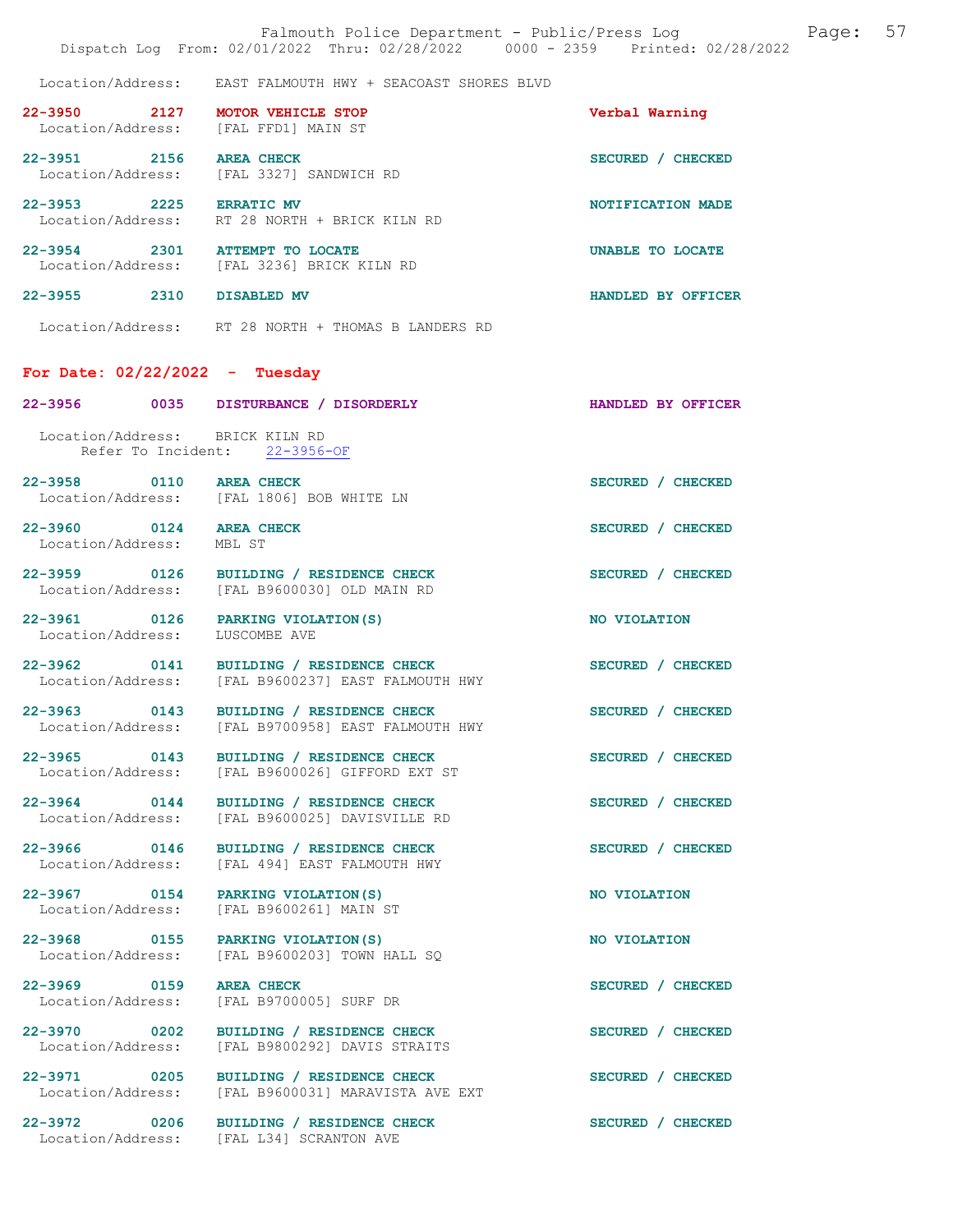|                                  | Dispatch Log From: 02/01/2022 Thru: 02/28/2022 0000 - 2359 Printed: 02/28/2022            | Falmouth Police Department - Public/Press Log | Page: | 58 |
|----------------------------------|-------------------------------------------------------------------------------------------|-----------------------------------------------|-------|----|
|                                  | 22-3973 0206 BUILDING / RESIDENCE CHECK<br>Location/Address: [FAL B9600051] HATCHVILLE RD | <b>SERVED IN HAND</b>                         |       |    |
|                                  | 22-3974 0209 BUILDING / RESIDENCE CHECK<br>Location/Address: [FAL 964] TEATICKET HWY      | SECURED / CHECKED                             |       |    |
|                                  | 22-3975 0211 BUILDING / RESIDENCE CHECK<br>Location/Address: [FAL 302] SANDWICH RD        | SECURED / CHECKED                             |       |    |
| 22-3976 0246 AREA CHECK          |                                                                                           | HANDLED BY OFFICER                            |       |    |
|                                  | Location/Address: BLACK BEACH HILLS RD                                                    |                                               |       |    |
|                                  | 22-3977 0614 Admin Services                                                               | HANDLED BY OFFICER                            |       |    |
|                                  | Location/Address: [FAL FPD] MAIN ST                                                       |                                               |       |    |
|                                  | 22-3979 0844 TRANSPORT / ESCORT<br>Location/Address: [FAL B9600063] JONES RD              | <b>TRANSPORT</b>                              |       |    |
|                                  | 22-3981 0850 MISSING PERSON                                                               | CANCELLED INCIDENT                            |       |    |
| Location/Address: SHORE ST       |                                                                                           |                                               |       |    |
|                                  | 22-3984 0954 ABANDONED 911<br>Location/Address: [FAL B9600026] GIFFORD EXT ST             | HANDLED BY PARTY                              |       |    |
|                                  | 22-3985 1030 PRESERVE PEACE                                                               | HANDLED BY OFFICER                            |       |    |
|                                  | Location/Address: PINE RIDGE RD                                                           |                                               |       |    |
|                                  | 22-3986 1106 FOLLOW UP INVESTIGATION<br>Location/Address: [FAL B9600296] DAVIS STRAITS    | <b>REF OTHER</b>                              |       |    |
| 22-3987 1140                     | <b>THREAT</b><br>Location/Address: [FAL 880] MAIN ST                                      | <b>UNFOUNDED</b>                              |       |    |
|                                  | 22-3989 1213 PRESERVE PEACE                                                               | HANDLED BY OFFICER                            |       |    |
| Location/Address: FOREST AVE     |                                                                                           |                                               |       |    |
| $22 - 3993$<br>Location/Address: | 1335 CRASH, HIT/RUN<br>[FAL 188] KATHARINE LEE BATES                                      | HANDLED BY PARTY                              |       |    |
|                                  | 22-3996 1413 TRAFFIC HAZARD                                                               | HANDLED BY OFFICER                            |       |    |
|                                  | Location/Address: EAST FALMOUTH HWY + PIRES WAY                                           |                                               |       |    |
|                                  | 22-3997 1440 ALARM, BURGLAR                                                               | CANCELLED INCIDENT                            |       |    |
| Location/Address:                | [FAL 2515] LITTLE ISLAND RD                                                               |                                               |       |    |
|                                  | 22-3998 1453 CHECK WELFARE<br>Location/Address: [FAL B9600326] TEATICKET HWY              | REF FIRE DEPT                                 |       |    |
| 22-4000 1556 SHOPLIFTING         | Location/Address: [FAL B9900205] TEATICKET HWY<br>Refer To Incident: 22-4000-OF           | <b>REPORT</b>                                 |       |    |
| 22-4001 1642                     | <b>ALARM, BURGLAR</b>                                                                     | CANCELLED INCIDENT                            |       |    |
|                                  | Location/Address: SACONESSET RD                                                           |                                               |       |    |
|                                  | 22-4003 1802 ASSIST FIRE DEPT                                                             | CANCELLED INCIDENT                            |       |    |
|                                  | Location/Address: [FAL B9600037] SPRING BARS RD                                           |                                               |       |    |
| $22 - 4007$                      | 1947 AREA CHECK                                                                           | UNABLE TO LOCATE                              |       |    |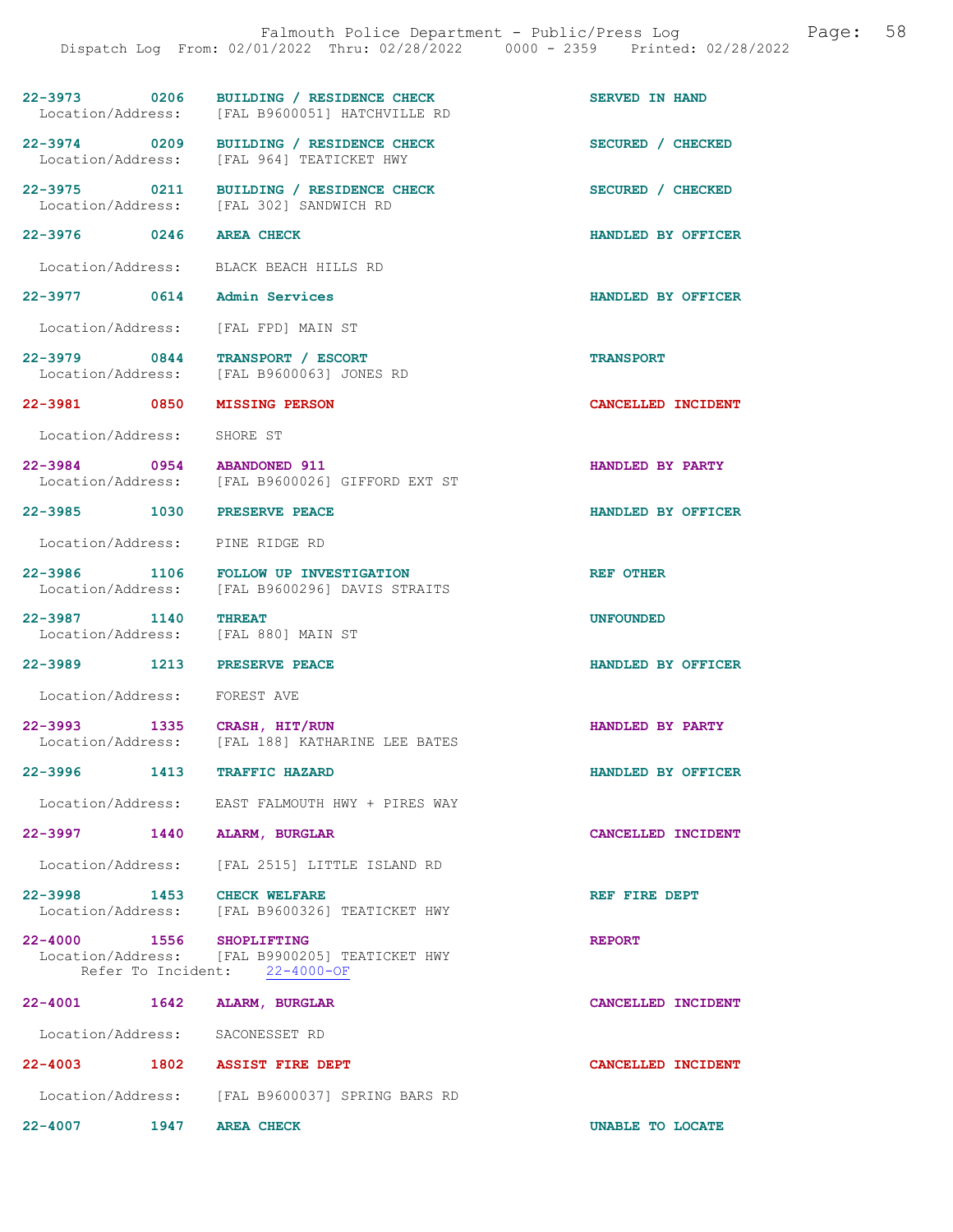|                                                               | Dispatch Log From: 02/01/2022 Thru: 02/28/2022 0000 - 2359 Printed: 02/28/2022                | Falmouth Police Department - Public/Press Log Fage: 59 |
|---------------------------------------------------------------|-----------------------------------------------------------------------------------------------|--------------------------------------------------------|
|                                                               | Location/Address: [FAL B9600028] JONES RD                                                     |                                                        |
| 22-4010 2214 MOTOR VEHICLE STOP                               | Location/Address: [FAL BXX00131] EAST FALMOUTH HWY<br>Refer To Incident: 22-4010-OF           | Verbal Warning                                         |
| 22-4013 2307 ASSIST FIRE DEPT<br>Location/Address: PALMER AVE |                                                                                               | REF FIRE DEPT                                          |
| 22-4014 2311 ALARM, BURGLAR                                   | Location/Address: [FAL 169] EAST FALMOUTH HWY                                                 | <b>UNFOUNDED</b>                                       |
| For Date: $02/23/2022 -$ Wednesday                            |                                                                                               |                                                        |
|                                                               | 22-4018 0046 BUILDING / RESIDENCE CHECK<br>Location/Address: [FAL B9700958] EAST FALMOUTH HWY | SECURED / CHECKED                                      |
| 22-4019 0153                                                  | BUILDING / RESIDENCE CHECK<br>Location/Address: [FAL B9600027] LAKEVIEW AVE                   | SECURED / CHECKED                                      |
|                                                               | 22-4021 0154 BUILDING / RESIDENCE CHECK<br>Location/Address: [FAL B9600025] DAVISVILLE RD     | SECURED / CHECKED                                      |
| 22-4020 0155                                                  | BUILDING / RESIDENCE CHECK<br>Location/Address: [FAL B9600029] KATHARINE LEE BATES            | SECURED / CHECKED                                      |
|                                                               | 22-4022 0157 PARKING VIOLATION (S)<br>Location/Address: [FAL B9600261] MAIN ST                | NO VIOLATION                                           |
| 22-4023 0201<br>Location/Address:                             | PARKING VIOLATION (S)<br>[FAL B9600203] TOWN HALL SQ                                          | NO VIOLATION                                           |
| 22-4024 0203                                                  | BUILDING / RESIDENCE CHECK<br>Location/Address: [FAL B9600030] OLD MAIN RD                    | SECURED / CHECKED                                      |
| 22-4025 0211 AREA CHECK                                       | Location/Address: [FAL 302] SANDWICH RD                                                       | SECURED / CHECKED                                      |
| 22-4026 0216 AREA CHECK                                       | Location/Address: [FAL B9600051] HATCHVILLE RD                                                | SECURED / CHECKED                                      |
| 22-4027 0222                                                  | BUILDING / RESIDENCE CHECK<br>Location/Address: [FAL BXX00810] MAIN ST                        | SECURED / CHECKED                                      |
| 22-4028 0228 PARKING VIOLATION (S)<br>Location/Address:       | WATER ST + LUSCOMBE AVE                                                                       | NO VIOLATION                                           |
| Location/Address:                                             | 22-4029 0241 BUILDING / RESIDENCE CHECK<br>BLACK BEACH HILLS RD                               | SECURED / CHECKED                                      |
|                                                               | 22-4030 0302 BUILDING / RESIDENCE CHECK<br>Location/Address: [FAL 494] EAST FALMOUTH HWY      | SECURED / CHECKED                                      |
| 22-4032 0502 ALARM, BURGLAR<br>Location/Address:              | [FAL 588] SPRING BARS RD                                                                      | SECURED / CHECKED                                      |
|                                                               | 22-4033 0542 DISTURBANCE / DISORDERLY<br>Location/Address: [FAL B9800292] DAVIS STRAITS       | UNABLE TO LOCATE                                       |
| 22-4034 0726 Admin Services                                   |                                                                                               | HANDLED BY OFFICER                                     |
| Location/Address: [FAL FPD] MAIN ST                           |                                                                                               |                                                        |
| 22-4035 0751 VANDALISM                                        | Location/Address: [FAL 2930] DAVIS STRAITS                                                    | <b>UNFOUNDED</b>                                       |
| 22-4037 0840 LARCENY<br>Location/Address: JERICHO PATH        | Refer To Incident: 22-4037-OF                                                                 | <b>REPORT</b>                                          |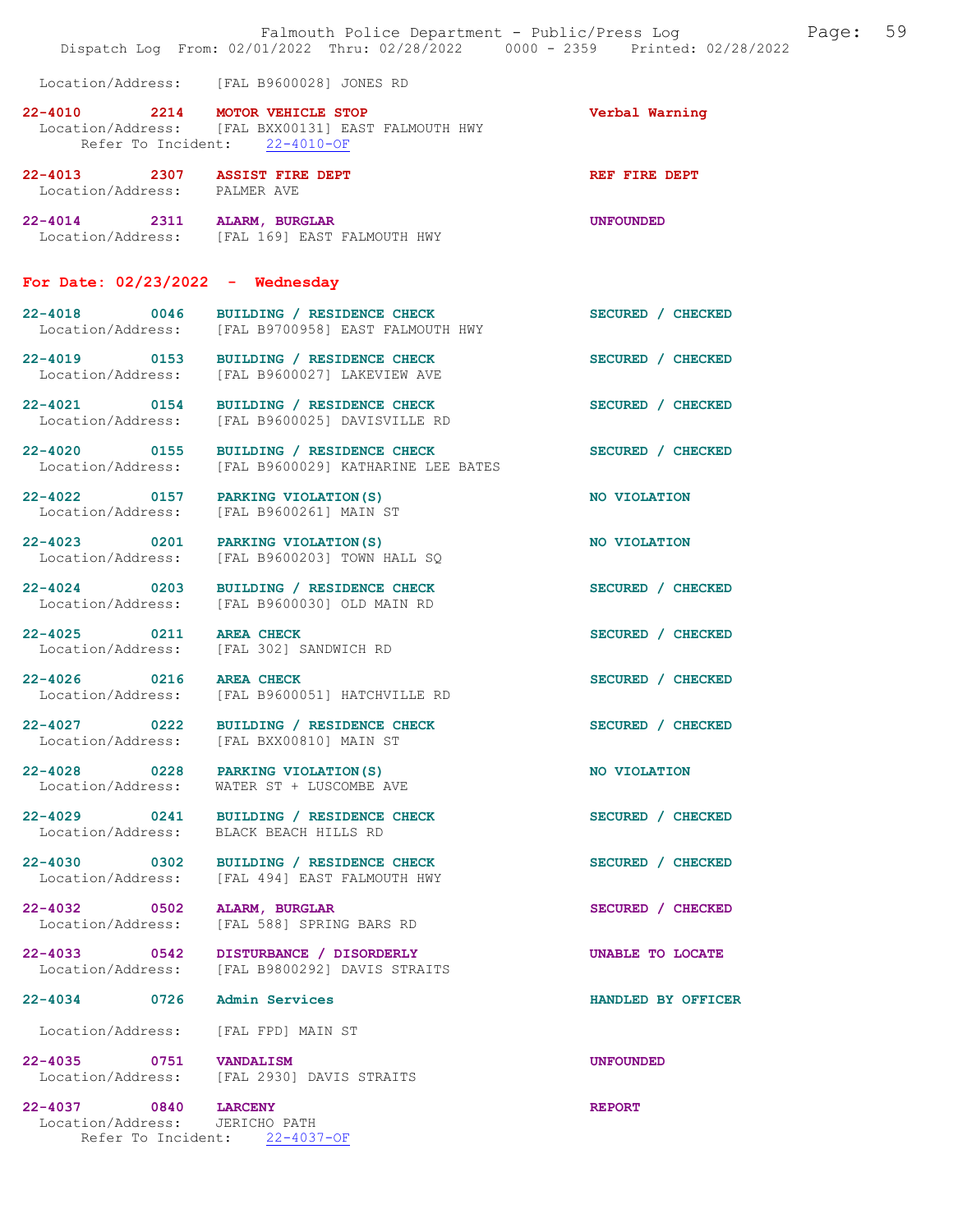|                                 | 22-4038 0843 ALARM, BURGLAR<br>Location/Address: [FAL 588] SPRING BARS RD                                              | <b>UNFOUNDED</b>       |
|---------------------------------|------------------------------------------------------------------------------------------------------------------------|------------------------|
|                                 | 22-4039 0849 FOLLOW UP INVESTIGATION<br>Location/Address: [FAL 55] MENAUHANT RD                                        | <b>REF OTHER</b>       |
|                                 | 22-4042 0940 FOLLOW UP INVESTIGATION                                                                                   | HANDLED BY OFFICER     |
| Location/Address: JERICHO PATH  |                                                                                                                        |                        |
|                                 | 22-4043 0943 ALARM, BURGLAR<br>Location/Address: [FAL B9601077] WATERSIDE DR                                           | <b>UNFOUNDED</b>       |
| 22-4044 1000 Down Wires         | Location/Address: [FAL BXX00129] JONES RD                                                                              | REF OTHER              |
|                                 | 22-4047 1146 Admin Services                                                                                            | HANDLED BY OFFICER     |
|                                 | Location/Address: [FAL FPD] MAIN ST                                                                                    |                        |
|                                 | 22-4051 1323 BUILDING / RESIDENCE CHECK<br>Location/Address: PALMER AVE                                                | SECURED / CHECKED      |
|                                 | 22-4058 1456 CRASH, HIT/RUN<br>Location/Address: [FAL B9800292] DAVIS STRAITS<br>Refer To Accident: 22-4058-AC         | <b>REPORT</b>          |
|                                 | 22-4060 1720 ALARM, BURGLAR                                                                                            | HANDLED BY OFFICER     |
|                                 | Location/Address: [FAL 1931] BRAMBLE BUSH DR                                                                           |                        |
| 22-4062 1833 ABANDONED 911      |                                                                                                                        | HANDLED BY OFFICER     |
| Location/Address: GIFFORD ST    |                                                                                                                        |                        |
| 22-4064 1930                    | <b>AREA CHECK</b>                                                                                                      | HANDLED BY OFFICER     |
|                                 | Location/Address: [FAL B9600101] CARRIAGE SHOP RD + HAYWAY RD                                                          |                        |
| 22-4065 2019 ERRATIC MV         | Location/Address: RT 28 NORTH + BRICK KILN RD                                                                          | UNABLE TO LOCATE       |
|                                 | 22-4066 2032 MOTOR VEHICLE STOP<br>Location/Address: [FAL BXX00016] TEATICKET HWY                                      | Verbal Warning         |
| 22-4068 2049 CHECK WELFARE      | Location/Address: GREEN ACRE RD<br>Refer To Incident: 22-4068-OF                                                       | <b>REPORT</b>          |
|                                 | 22-4069 2058 ALARM, BURGLAR<br>Location/Address: [FAL 169] EAST FALMOUTH HWY                                           | <b>UNFOUNDED</b>       |
| 22-4071 2202 ALARM, BURGLAR     | Location/Address: [FAL 44] MAIN ST                                                                                     | <b>UNFOUNDED</b>       |
| Location/Address: STONE WALL LN | 22-4072 2209 ASSIST OTHER AGENCY                                                                                       | UNABLE TO LOCATE       |
|                                 | 22-4073 2227 MOTOR VEHICLE STOP<br>Location/Address: [FAL B9600031] MARAVISTA AVE EXT<br>Refer To Incident: 22-4073-OF | <b>CITATION ISSUED</b> |
| 22-4074 2302 Admin Services     |                                                                                                                        | HANDLED BY OFFICER     |
|                                 | Location/Address: [FAL FPD] MAIN ST                                                                                    |                        |
|                                 | 22-4075 2320 BUILDING / RESIDENCE CHECK                                                                                | SECURED / CHECKED      |

Location/Address: [FAL 1491] RT 151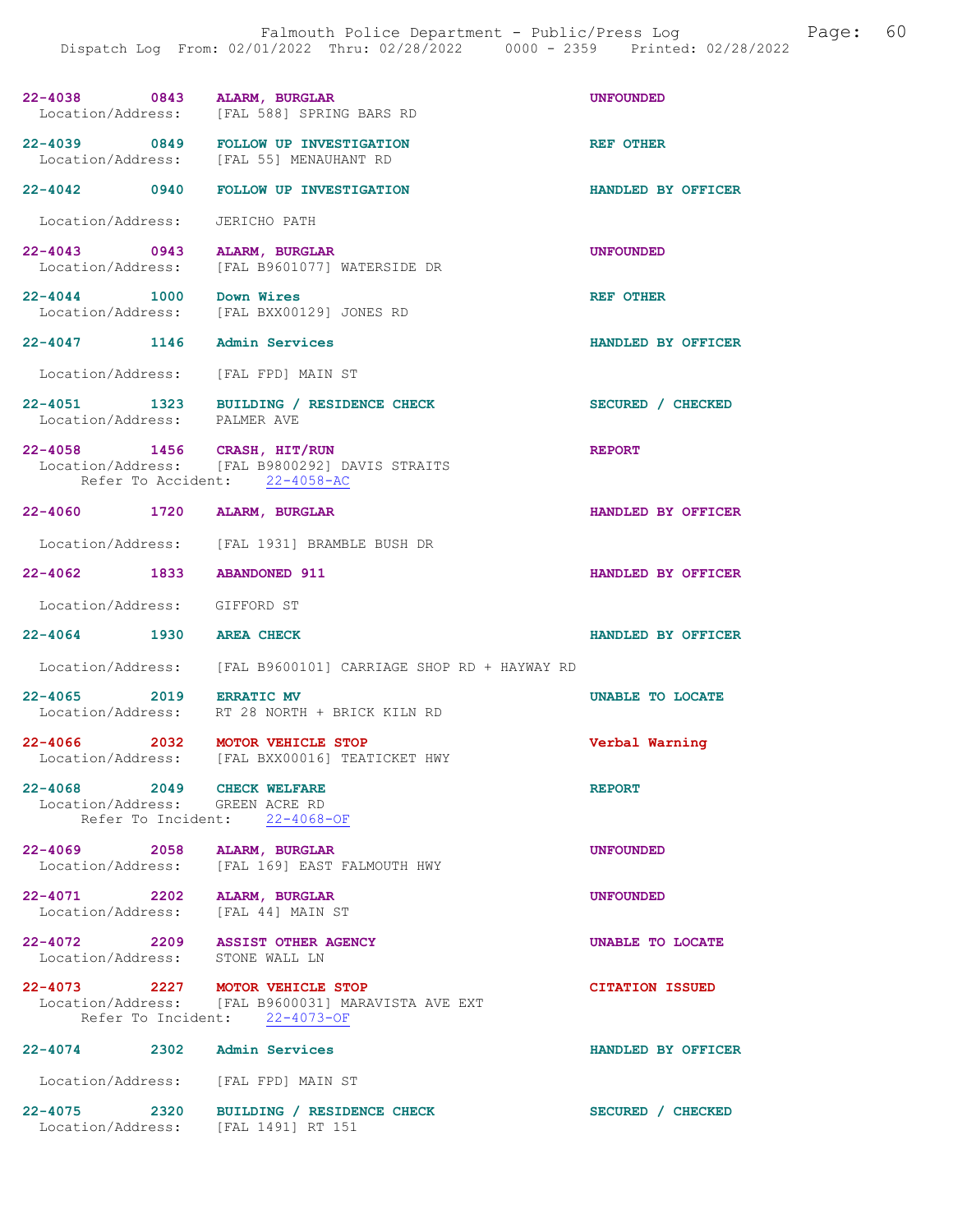#### For Date: 02/24/2022 - Thursday

22-4076 0011 BUILDING / RESIDENCE CHECK SECURED / CHECKED Location/Address: [FAL 357] GIFFORD ST

22-4077 0029 BUILDING / RESIDENCE CHECK SECURED / CHECKED Location/Address: [FAL B9600025] DAVISVILLE RD

22-4078 0048 AREA CHECK SECURED / CHECKED Location/Address: HOMESTEAD LN Location/Address:

22-4079 0054 BUILDING / RESIDENCE CHECK SECURED / CHECKED Location/Address: [FAL 3214] HATCHVILLE RD

22-4082 0108 TRANSPORT / ESCORT<br>
Location/Address: [FAL 2475] NORTH FALMOUTH HWY

22-4081 0110 BUILDING / RESIDENCE CHECK SECURED / CHECKED Location/Address: [FAL 461] NORTH MAIN ST

Location/Address:

22-4089 0201 MEDICAL (PD) REPORT Location/Address: MANOR LN Location/Address: Refer To Incident: 22-4089-OF

22-4090 0207 ALARM, BURGLAR UNE CONSIDER UNFOUNDED<br>
Location/Address: [FAL L99] TEATICKET HWY

Location/Address:

22-4094 0240 ALARM, BURGLAR SECURED / CHECKED Location/Address: MAIN ST

22-4095 0331 PARKING VIOLATION(S) NO VIOLATION Location/Address: [FAL B9600077] TOWN HALL SQ

22-4080 0059 BUILDING / RESIDENCE CHECK SECURED / CHECKED Location/Address: [FAL 302] SANDWICH RD

[FAL 2475] NORTH FALMOUTH HWY

[FAL 461] NORTH MAIN ST

[FAL 357] GIFFORD ST

22-4083 0112 BUILDING / RESIDENCE CHECK SECURED / CHECKED Location/Address: [FAL BXX00272] LOCUST ST

22-4084 0128 BUILDING / RESIDENCE CHECK<br>
Location/Address: [FAL B9600237] EAST FALMOUTH HWY [FAL B9600237] EAST FALMOUTH HWY

22-4085 0132 BUILDING / RESIDENCE CHECK SECURED / CHECKED Location/Address: [FAL 2970] WATER ST

22-4087 0152 BUILDING / RESIDENCE CHECK<br>
Location/Address: [FAL 964] TEATICKET HWY [FAL 964] TEATICKET HWY

22-4088 0154 BUILDING / RESIDENCE CHECK SECURED / CHECKED Location/Address: [FAL B9600031] MARAVISTA AVE EXT

22-4104 0200 PARKING VIOLATION(S) NO VIOLATION Location/Address: WATER ST + LUSCOMBE AVE

Location/Address: [FAL L99] TEATICKET HWY

22-4091 0216 ALARM, BURGLAR DRIGHT HWY Location/Address: [FAL 169] EAST FALMOUTH HWY [FAL 169] EAST FALMOUTH HWY

22-4092 0226 ABANDONED 911 HANDLED BY OFFICER

Location/Address: [FAL 2831] SAM TURNER RD

22-4093 0233 PARKING VIOLATION(S) NO VIOLATION Location/Address: [FAL B9600261] MAIN ST

22-4096 0350 AREA CHECK HANDLED BY OFFICER

Location/Address: MANOR LN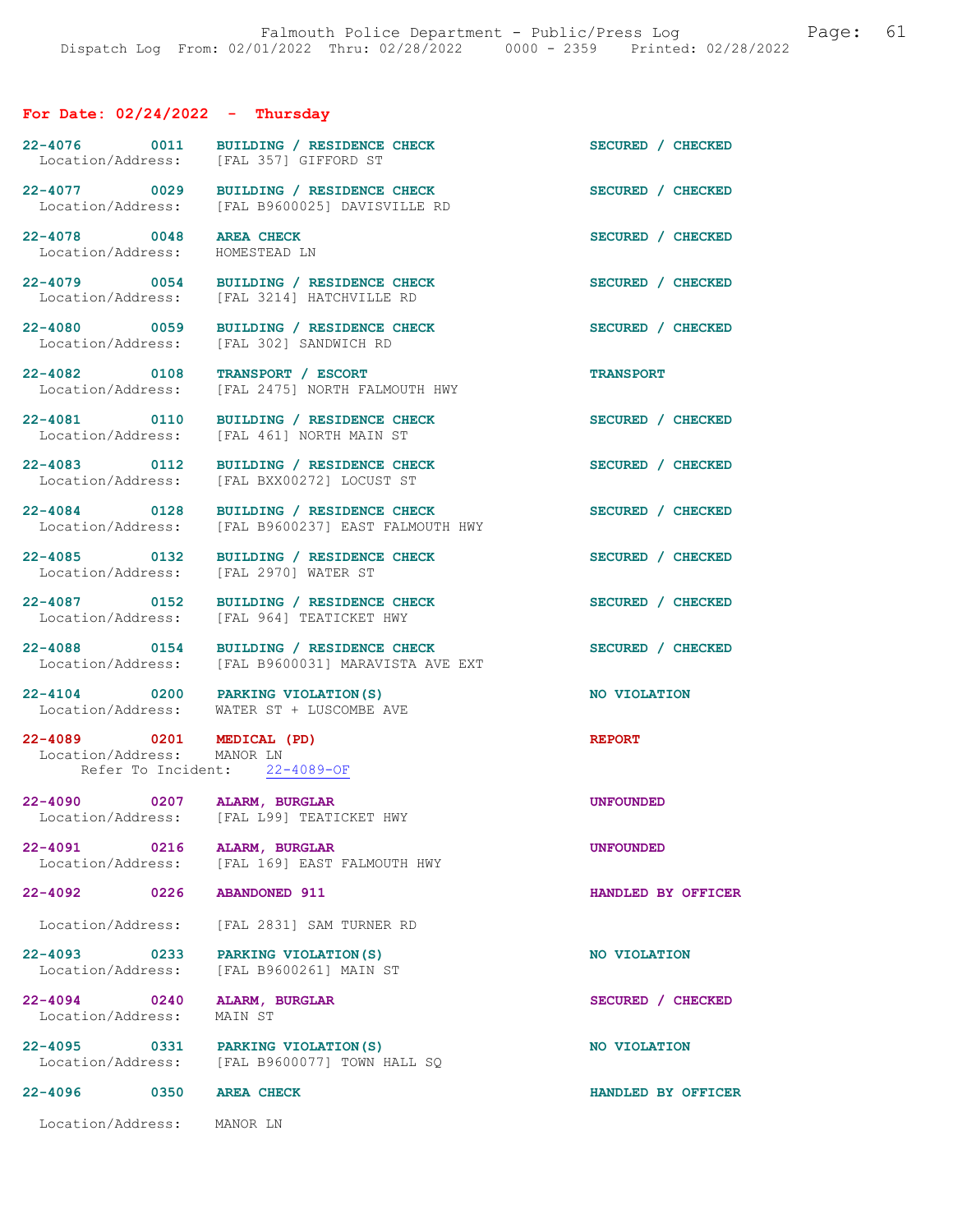|                                                                 | Falmouth Police Department - Public/Press Log Sage:<br>Dispatch Log From: 02/01/2022 Thru: 02/28/2022 0000 - 2359 Printed: 02/28/2022 | 62                 |
|-----------------------------------------------------------------|---------------------------------------------------------------------------------------------------------------------------------------|--------------------|
| Location/Address: TARA LN                                       | 22-4098 0358 BUILDING / RESIDENCE CHECK SECURED / CHECKED                                                                             |                    |
|                                                                 | 22-4099 0401 BUILDING / RESIDENCE CHECK<br>Location/Address: [FAL BXX00914] NORTH FALMOUTH HWY                                        | SECURED / CHECKED  |
| 22-4101 0633 Admin Services                                     |                                                                                                                                       | HANDLED BY OFFICER |
|                                                                 | Location/Address: [FAL FFD5] EAST FALMOUTH HWY                                                                                        |                    |
| 22-4103 0653 TRAFFIC HAZARD                                     | Location/Address: RT 151 + BOXBERRY HILL RD                                                                                           | NOTIFICATION MADE  |
|                                                                 | 22-4105 0721 FOLLOW UP INVESTIGATION                                                                                                  | HANDLED BY OFFICER |
| Location/Address: BRUSH HILL CIR                                |                                                                                                                                       |                    |
|                                                                 | 22-4108 0841 AREA CHECK<br>Location/Address: WORCESTER CT + TEATICKET HWY                                                             | <b>REF OTHER</b>   |
| 22-4107 0844 DISABLED MV                                        | Location/Address: JOHN PARKER RD + SANDWICH RD                                                                                        | PRIVATE TOW        |
| Location/Address: PENZANCE RD                                   | 22-4109 0850 ALARM, BURGLAR                                                                                                           | <b>UNFOUNDED</b>   |
| 22-4110 0908 CHECK WELFARE                                      | Location/Address: [FAL B9600070] SCRANTON AVE<br>Refer To Incident: 22-4110-OF                                                        | <b>REPORT</b>      |
| 22-4116 1034 ASSIST CITIZEN<br>Location/Address: TUCKERNUCK WAY |                                                                                                                                       | HANDLED BY PARTY   |
| 22-4117 1123 CHECK WELFARE                                      | Location/Address: DILLINGHAM AVE + GIFFORD ST                                                                                         | UNABLE TO LOCATE   |
| 22-4118 1131 OTHER TRAFFIC                                      |                                                                                                                                       | CANCELLED INCIDENT |
|                                                                 | Location/Address: [FAL FPD] MAIN ST                                                                                                   |                    |
|                                                                 | 22-4119 1135 RECOVERED PROPERTY                                                                                                       | HANDLED BY OFFICER |
| Location/Address:                                               | [FAL FPD] MAIN ST                                                                                                                     |                    |
| $22 - 4120$<br>Location/Address:                                | 1145 OTHER TRAFFIC<br>MAIN ST                                                                                                         | NO VIOLATION       |
| 22-4122 1158 ALARM, BURGLAR<br>Location/Address:                | [FAL B9600084] TER HEUN DR                                                                                                            | <b>UNFOUNDED</b>   |
| 22-4123 1221 ABANDONED 911                                      |                                                                                                                                       | HANDLED BY OFFICER |
|                                                                 | Location/Address: [FAL B9600108] TER HEUN DR                                                                                          |                    |
|                                                                 | 22-4125 1224 FOLLOW UP INVESTIGATION                                                                                                  | HANDLED BY OFFICER |
|                                                                 | Location/Address: [FAL B9600053] HIGHFIELD DR                                                                                         |                    |
| 22–4126 1225                                                    | <b>ABANDONED 911</b>                                                                                                                  | HANDLED BY OFFICER |
|                                                                 | Location/Address: [FAL B9600070] SCRANTON AVE                                                                                         |                    |
| 22-4127 1235 ABANDONED 911                                      |                                                                                                                                       | HANDLED BY OFFICER |
|                                                                 | Location/Address: [FAL 3313] EDGERTON DR                                                                                              |                    |
| 22-4131 1338 ASSIST CITIZEN                                     |                                                                                                                                       | HANDLED BY OFFICER |
|                                                                 | Location/Address: BRICK KILN RD + WEST FALMOUTH HWY                                                                                   |                    |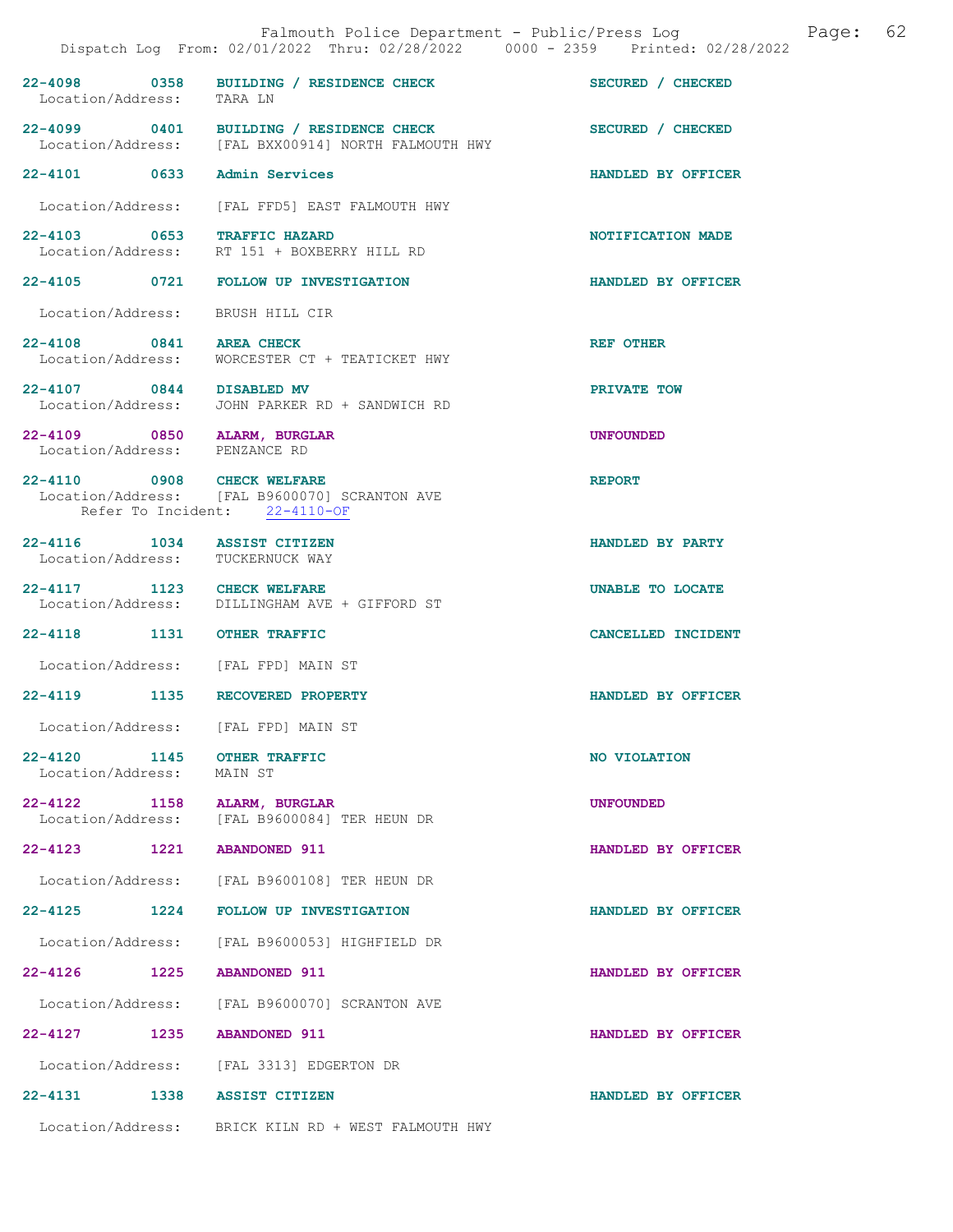| 22-4132 1351 CHECK WELFARE<br>Location/Address: SANDWICH RD                      |                                                                                                                                                                                                                                                                                                                                                                                   | SECURED / CHECKED      |
|----------------------------------------------------------------------------------|-----------------------------------------------------------------------------------------------------------------------------------------------------------------------------------------------------------------------------------------------------------------------------------------------------------------------------------------------------------------------------------|------------------------|
| 22-4134 1421 ASSIST CITIZEN                                                      |                                                                                                                                                                                                                                                                                                                                                                                   | HANDLED BY OFFICER     |
| Location/Address: EDGEWATER DR WEST                                              |                                                                                                                                                                                                                                                                                                                                                                                   |                        |
| 22-4135 1508<br>Location/Address: HAPPY HOLLOW RD                                | <b>CHECK WELFARE</b>                                                                                                                                                                                                                                                                                                                                                              | SECURED / CHECKED      |
| 22-4136 1511 Admin Services                                                      |                                                                                                                                                                                                                                                                                                                                                                                   | HANDLED BY OFFICER     |
|                                                                                  | Location/Address: [FAL FFD5] EAST FALMOUTH HWY                                                                                                                                                                                                                                                                                                                                    |                        |
| 22-4138 1524 CHECK WELFARE<br>Location/Address: DAVISVILLE RD                    |                                                                                                                                                                                                                                                                                                                                                                                   | REF OTHER              |
| 22-4137 1530 CHECK WELFARE                                                       | Location/Address: RT 151 + FORDHAM RD                                                                                                                                                                                                                                                                                                                                             | HANDLED BY PARTY       |
| 22-4140 1540 ALARM, BURGLAR                                                      |                                                                                                                                                                                                                                                                                                                                                                                   | HANDLED BY OFFICER     |
| Location/Address: HERITAGE CIR                                                   |                                                                                                                                                                                                                                                                                                                                                                                   |                        |
| 22-4141 1542 CRASH                                                               | Location/Address: THOMAS B LANDERS RD<br>Refer To Accident: 22-4141-AC                                                                                                                                                                                                                                                                                                            | <b>REPORT</b>          |
| 22-4143 1623 ERRATIC MV                                                          | Location/Address: LOCUST ST + PIN OAK WAY                                                                                                                                                                                                                                                                                                                                         | <b>GONE ON ARRIVAL</b> |
| 22-4144 1748 LARCENY<br>Location/Address: GREEN ACRE RD                          | Refer To Incident: 22-4144-OF                                                                                                                                                                                                                                                                                                                                                     | <b>REPORT</b>          |
| 22-4147 1845 DISABLED MV                                                         |                                                                                                                                                                                                                                                                                                                                                                                   | HANDLED BY OFFICER     |
|                                                                                  | Location/Address: JOHN PARKER RD + HARRIS HILL RD                                                                                                                                                                                                                                                                                                                                 |                        |
| Location/Address: TUCKERNUCK WAY                                                 | 22-4148 1850 DISTURBANCE / DISORDERLY<br>Refer To Incident: 22-4148-OF                                                                                                                                                                                                                                                                                                            | <b>REPORT</b>          |
| 22-4151<br>Location/Address:                                                     | 1952 ERRATIC MV<br>[MAP] FALMOUTH RD                                                                                                                                                                                                                                                                                                                                              | <b>REF OTHER</b>       |
| $22 - 4152$<br>2202<br>Location/Address:                                         | ALARM, BURGLAR<br>[FAL 3001] CUTTYSARK RD                                                                                                                                                                                                                                                                                                                                         | SECURED / CHECKED      |
| $22 - 4154$<br>2240<br>Location/Address:<br>Refer To Arrest:<br>Age:<br>Charges: | <b>GUN SHOTS</b><br>SHORE ST<br>$22 - 4154 - AR$<br>Arrest: NIEMEYER, WILLIAM<br>Address: 33 SHORE ST Apt. #3 FALMOUTH, MA<br>58<br>FIREARM, DISCHARGE WITHIN 500 FT OF BLDG/DWELLING<br>FIREARM, POSSESS LARGE CAPACITY<br>FIREARM WITHOUT FID CARD, POSSESS<br>AMMUNITION WITHOUT FID CARD, POSSESS<br>A&B SERIOUS BODILY INJURY<br>ASSAULT & BATTERY BY DISCHARGE OF A FIREARM | Arrest(s) Made         |

# For Date: 02/25/2022 - Friday

| $22 - 4155$       | 0024 | BUILDING / RESIDENCE CHECK   |  |
|-------------------|------|------------------------------|--|
| Location/Address: |      | [FAL B9600025] DAVISVILLE RD |  |

SECURED / CHECKED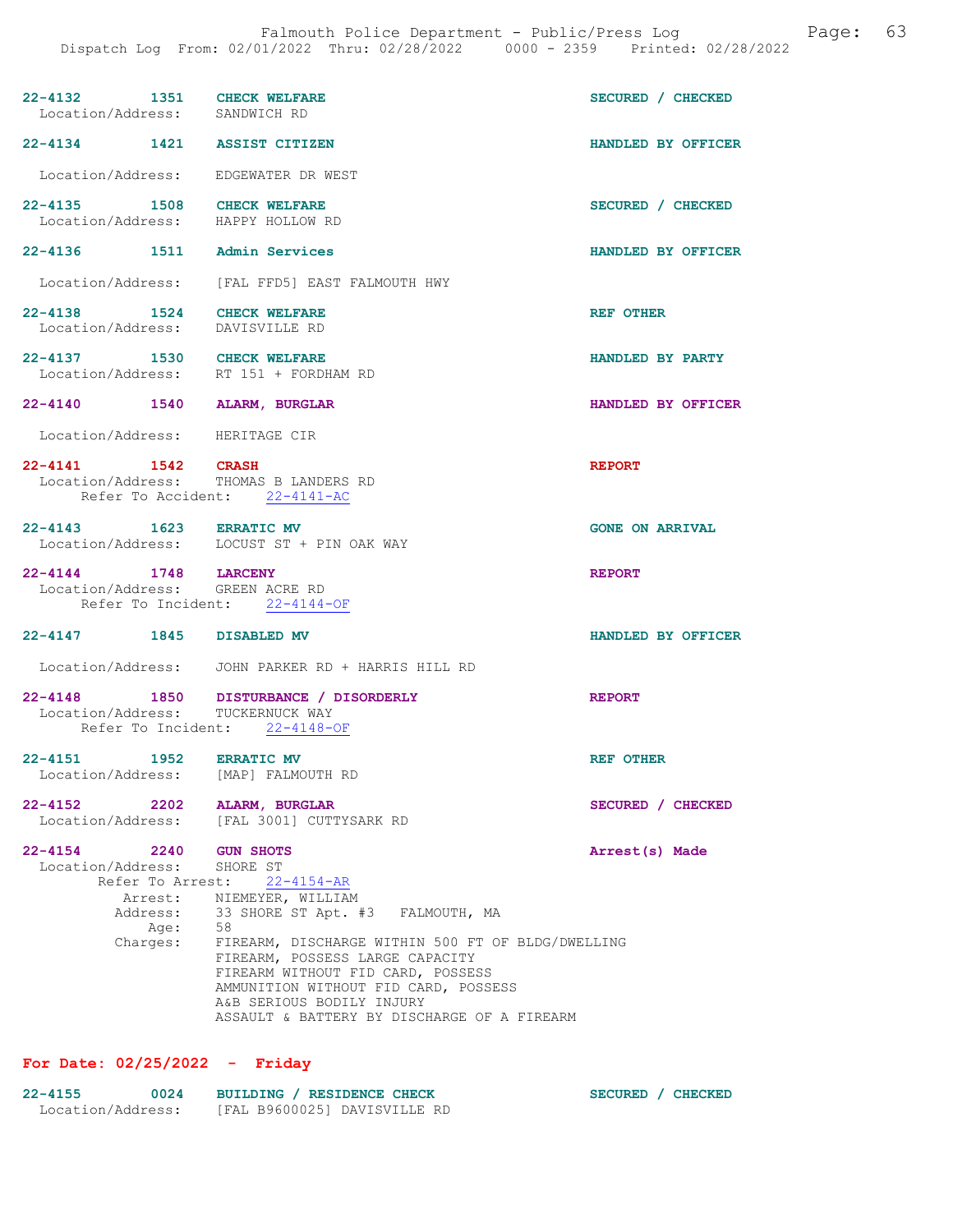| Falmouth Police Department - Public/Press Log<br>Dispatch Log From: 02/01/2022 Thru: 02/28/2022 0000 - 2359 Printed: 02/28/2022 |  |                                                                                                | Page:                  | 64 |  |
|---------------------------------------------------------------------------------------------------------------------------------|--|------------------------------------------------------------------------------------------------|------------------------|----|--|
|                                                                                                                                 |  | 22-4156 0045 BUILDING / RESIDENCE CHECK<br>Location/Address: [FAL 3214] HATCHVILLE RD          | SECURED / CHECKED      |    |  |
|                                                                                                                                 |  | 22-4157 0050 BUILDING / RESIDENCE CHECK<br>Location/Address: [FAL 464] LOCUST ST               | SECURED / CHECKED      |    |  |
|                                                                                                                                 |  | 22-4158 0108 BUILDING / RESIDENCE CHECK<br>Location/Address: [FAL 302] SANDWICH RD             | SECURED / CHECKED      |    |  |
| 22-4159 0118                                                                                                                    |  | BUILDING / RESIDENCE CHECK<br>Location/Address: [FAL B9600031] MARAVISTA AVE EXT               | SECURED / CHECKED      |    |  |
| 22-4160 0119<br>Location/Address:                                                                                               |  | <b>AREA CHECK</b><br>HOMESTEAD LN                                                              | SECURED / CHECKED      |    |  |
|                                                                                                                                 |  | 22-4161 0121 BUILDING / RESIDENCE CHECK<br>Location/Address: [FAL BXX00914] NORTH FALMOUTH HWY | SECURED / CHECKED      |    |  |
|                                                                                                                                 |  | 22-4163 0137 BUILDING / RESIDENCE CHECK<br>Location/Address: [FAL 28] EAST FALMOUTH HWY        | SECURED / CHECKED      |    |  |
|                                                                                                                                 |  | 22-4162 0139 BUILDING / RESIDENCE CHECK<br>Location/Address: [FAL 964] TEATICKET HWY           | SECURED / CHECKED      |    |  |
| 22-4164 0149                                                                                                                    |  | BUILDING / RESIDENCE CHECK<br>Location/Address: [FAL B9600026] GIFFORD EXT ST                  | SECURED / CHECKED      |    |  |
| 22-4166 0203<br>Location/Address:                                                                                               |  | BUILDING / RESIDENCE CHECK<br>[FAL B9700958] EAST FALMOUTH HWY                                 | SECURED / CHECKED      |    |  |
| 22-4165 0212<br>Location/Address:                                                                                               |  | PARKING VIOLATION (S)<br>WATER ST + LUSCOMBE AVE                                               | NO VIOLATION           |    |  |
| 22-4167 0219<br>Location/Address:                                                                                               |  | PARKING VIOLATION (S)<br>[FAL B9600203] TOWN HALL SQ                                           | NO VIOLATION           |    |  |
|                                                                                                                                 |  | 22-4168 0220 PARKING VIOLATION (S)<br>Location/Address: [FAL B9600261] MAIN ST                 | NO VIOLATION           |    |  |
|                                                                                                                                 |  | 22-4169 0242 BUILDING / RESIDENCE CHECK<br>Location/Address: [FAL B9600237] EAST FALMOUTH HWY  | SECURED / CHECKED      |    |  |
|                                                                                                                                 |  | 22-4170 0306 BUILDING / RESIDENCE CHECK<br>Location/Address: [FAL BXX00272] LOCUST ST          | SECURED / CHECKED      |    |  |
| 22-4172 0558 Admin Services                                                                                                     |  |                                                                                                | HANDLED BY OFFICER     |    |  |
|                                                                                                                                 |  | Location/Address: [FAL FPD] MAIN ST                                                            |                        |    |  |
| 22-4173 0747 CRASH                                                                                                              |  |                                                                                                | CANCELLED INCIDENT     |    |  |
|                                                                                                                                 |  | Location/Address: RT 151 + CURRIER RD                                                          |                        |    |  |
| Location/Address: ROYAL CIR                                                                                                     |  | 22-4175 0914 DEAD ON ARRIVAL<br>Refer To Incident: 22-4175-OF                                  | <b>REPORT</b>          |    |  |
|                                                                                                                                 |  | 22-4176 0922 ANIMAL COMPLAINT                                                                  | REF ANIMAL CONTROL     |    |  |
|                                                                                                                                 |  | Location/Address: ARNOLD GIFFORD RD                                                            |                        |    |  |
| 22-4177 1004 CHECK WELFARE                                                                                                      |  |                                                                                                | HANDLED BY OFFICER     |    |  |
| Location/Address: CENTRAL AVE                                                                                                   |  |                                                                                                |                        |    |  |
| 22-4178 1112 DISABLED MV                                                                                                        |  | Location/Address: JONES RD + TEATICKET HWY                                                     | <b>ASSISTING PARTY</b> |    |  |
| 22-4179 1150 ABANDONED 911                                                                                                      |  |                                                                                                | SECURED / CHECKED      |    |  |

Location/Address: [FAL 188] KATHARINE LEE BATES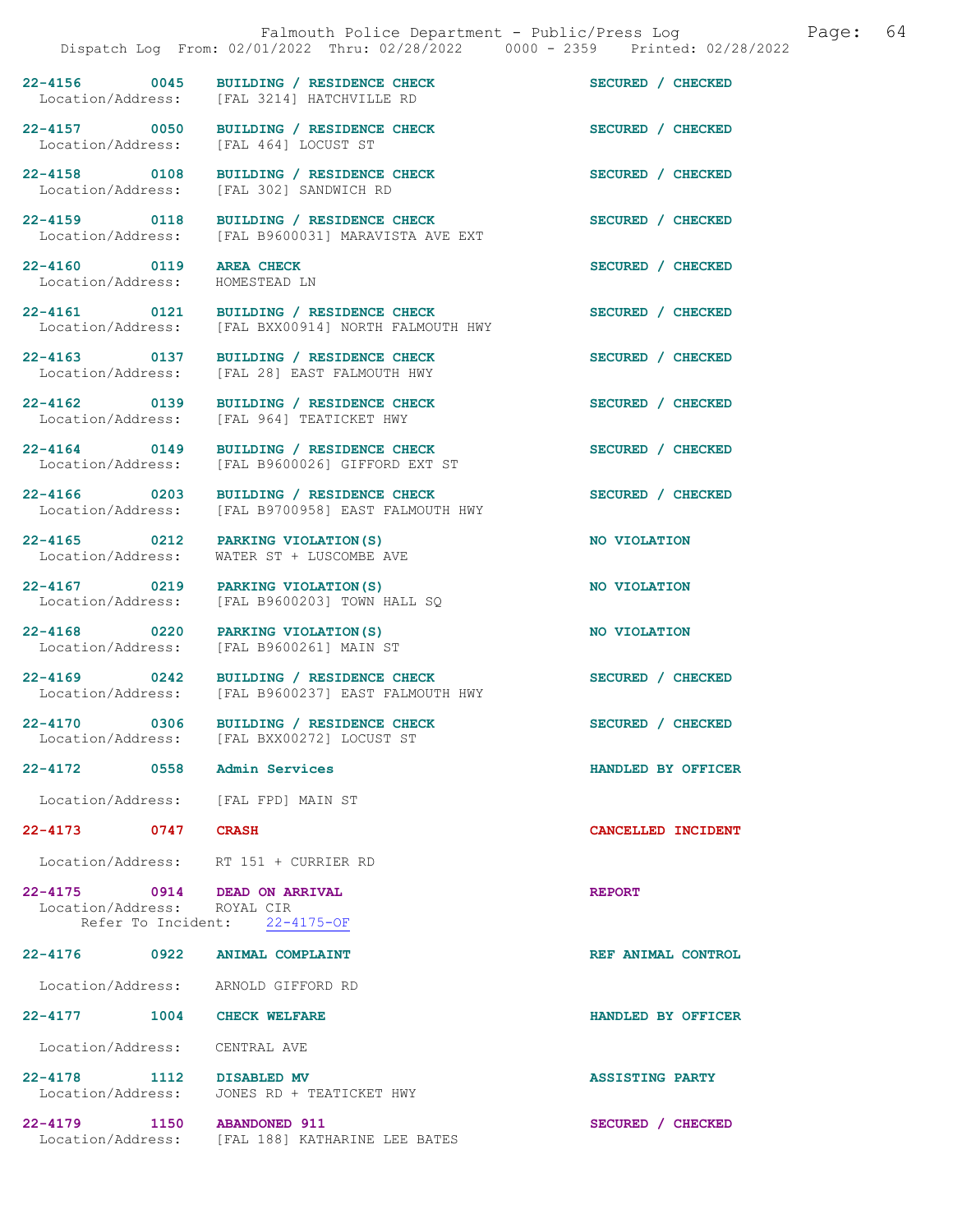| 22-4181 1151 ASSAULT, IP<br>Location/Address: BRICK KILN RD       |                                                                                                          | <b>REPORT</b>          |
|-------------------------------------------------------------------|----------------------------------------------------------------------------------------------------------|------------------------|
| 22-4182 1154 OVERDOSE<br>Location/Address: SIPPEWISSETT RD        | Refer To Incident: 22-4182-OF                                                                            | <b>REPORT</b>          |
|                                                                   | 22-4183 1203 TRAFFIC HAZARD<br>Location/Address: RT 28 NORTH + BRICK KILN RD                             | REF OTHER              |
| 22-4185 1205 CHECK WELFARE                                        | Location/Address: [FAL BXX00668] TEATICKET HWY                                                           | UNABLE TO LOCATE       |
| 22-4184 1206 ALARM, BURGLAR<br>Location/Address: SIPPEWISSETT RD  |                                                                                                          | SECURED / CHECKED      |
| 22-4187 1246 ID Theft / Fraud<br>Location/Address: MONIZ WAY      | Refer To Incident: 22-4187-OF                                                                            | <b>REPORT</b>          |
| 22-4188 1254 TRAFFIC HAZARD                                       | Location/Address: [FAL 256] ROBBINS RD                                                                   | <b>VEHICLE TOWED</b>   |
| 22-4189 1309 Admin Services                                       |                                                                                                          | HANDLED BY OFFICER     |
| Location/Address: [FAL FPD] MAIN ST                               |                                                                                                          |                        |
| 22-4190 1520 ABANDONED 911                                        |                                                                                                          | HANDLED BY OFFICER     |
|                                                                   | Location/Address: [FAL BXX00316] BRAMBLE BUSH DR                                                         |                        |
| 22-4192 1622 CHECK WELFARE                                        |                                                                                                          | HANDLED BY OFFICER     |
|                                                                   | Location/Address: [FAL 1185] MAIN ST                                                                     |                        |
| 22-4193 1704 UNWANTED GUEST                                       |                                                                                                          | HANDLED BY OFFICER     |
| Location/Address: SAND HILL FARM RD                               |                                                                                                          |                        |
| 22-4195 1807 Admin Services                                       |                                                                                                          | HANDLED BY OFFICER     |
|                                                                   | Location/Address: [FAL BXX00810] MAIN ST                                                                 |                        |
| $22 - 4196$<br>1857                                               | <b>ALARM, BURGLAR</b>                                                                                    | HANDLED BY OFFICER     |
| Location/Address: GREAT BAY ST                                    |                                                                                                          |                        |
| $22 - 4198$                                                       | 2038 AREA CHECK                                                                                          | HANDLED BY OFFICER     |
|                                                                   | Location/Address: [FAL BA551] DAVISVILLE RD                                                              |                        |
| 22-4199 2041 CHECK WELFARE<br>Location/Address: OLD BARNSTABLE RD |                                                                                                          | HANDLED BY PARTY       |
| 22-4200 2109 CHECK WELFARE                                        |                                                                                                          | HANDLED BY OFFICER     |
| Location/Address: BAHIA LN                                        |                                                                                                          |                        |
| 22-4201 2129 ERRATIC MV                                           | Location/Address: TEATICKET HWY + SANDWICH RD                                                            | <b>GONE ON ARRIVAL</b> |
| 22-4202 2138                                                      | <b>MOTOR VEHICLE STOP</b><br>Location/Address: [FAL 1632] TEATICKET HWY<br>Refer To Incident: 22-4202-OF | <b>CITATION ISSUED</b> |
| 22-4203 2143 CHECK WELFARE                                        |                                                                                                          | HANDLED BY OFFICER     |
| Location/Address: EAST FALMOUTH HWY                               |                                                                                                          |                        |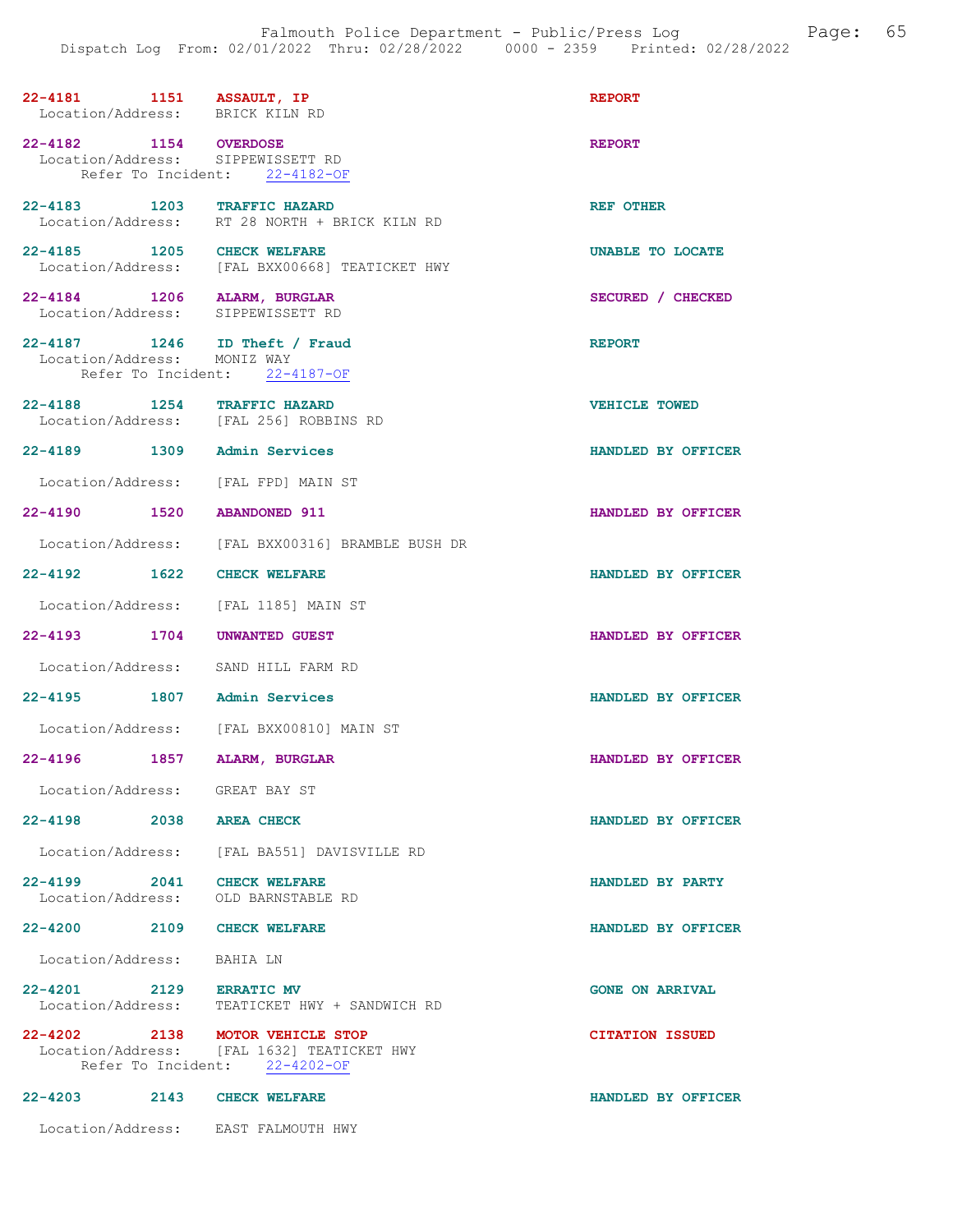| 22-4205 2225 OVERDOSE                                            | Location/Address: [FAL 3077] SHANNONS WAY<br>Refer To Incident: 22-4205-OF                    | <b>REPORT</b>          |
|------------------------------------------------------------------|-----------------------------------------------------------------------------------------------|------------------------|
| 22-4208 2330 CHECK WELFARE                                       | Location/Address: [FAL 3199] TEATICKET HWY                                                    | <b>GONE ON ARRIVAL</b> |
|                                                                  | 22-4209 2351 BUILDING / RESIDENCE CHECK<br>Location/Address: [FAL B9600031] MARAVISTA AVE EXT | SECURED / CHECKED      |
| For Date: $02/26/2022 -$ Saturday                                |                                                                                               |                        |
|                                                                  | 22-4210 0034 BUILDING / RESIDENCE CHECK<br>Location/Address: [FAL B9600237] EAST FALMOUTH HWY | SECURED / CHECKED      |
|                                                                  | 22-4211 0113 BUILDING / RESIDENCE CHECK<br>Location/Address: [FAL B9800292] DAVIS STRAITS     | SECURED / CHECKED      |
|                                                                  | 22-4212 0117 BUILDING / RESIDENCE CHECK<br>Location/Address: [FAL B9600260] MAIN ST           | SECURED / CHECKED      |
| $22 - 4214$ 0143                                                 | BUILDING / RESIDENCE CHECK<br>Location/Address: [FAL B9600025] DAVISVILLE RD                  | SECURED / CHECKED      |
| 22-4216 0157 PARKING VIOLATION (S)                               | Location/Address: [FAL B9600203] TOWN HALL SQ                                                 | NO VIOLATION           |
| 22-4217 0158 PARKING VIOLATION (S)                               | Location/Address: [FAL B9600261] MAIN ST                                                      | NO VIOLATION           |
| 22-4215 0159 AREA CHECK<br>Location/Address: [FAL L78] OUAKER RD |                                                                                               | SECURED / CHECKED      |

22-4219 0203 BUILDING / RESIDENCE CHECK SECURED / CHECKED Location/Address: NORTH FALMOUTH HWY

22-4218 0211 BUILDING / RESIDENCE CHECK SECURED / CHECKED Location/Address: [FAL B9700958] EAST FALMOUTH HWY

22-4220 0215 BUILDING / RESIDENCE CHECK SECURED / CHECKED Location/Address: [FAL BXX00819] NORTH FALMOUTH HWY

22-4221 0217 BUILDING / RESIDENCE CHECK SECURED / CHECKED Location/Address: [FAL 29] LUSCOMBE AVE

22-4222 0252 PARKING VIOLATION(S) NO VIOLATION Location/Address: WATER ST + LUSCOMBE AVE

22-4223 0312 AREA CHECK SECURED / CHECKED Location/Address: [FAL 184] RT 151

22-4224 0338 CHECK WELFARE HANDLED BY OFFICER

 Location/Address: HERITAGE CIR Refer To Incident: 22-4224-OF

22-4226 0633 Admin Services HANDLED BY OFFICER Location/Address: [FAL FPD] MAIN ST 22-4228 0733 OTHER TRAFFIC NOTIFICATION MADE Location/Address: UPLAND AVE

Location/Address:

22-4230 0910 THREAT REPORT Location/Address: GROVE ST Location/Address: Refer To Incident: 22-4230-OF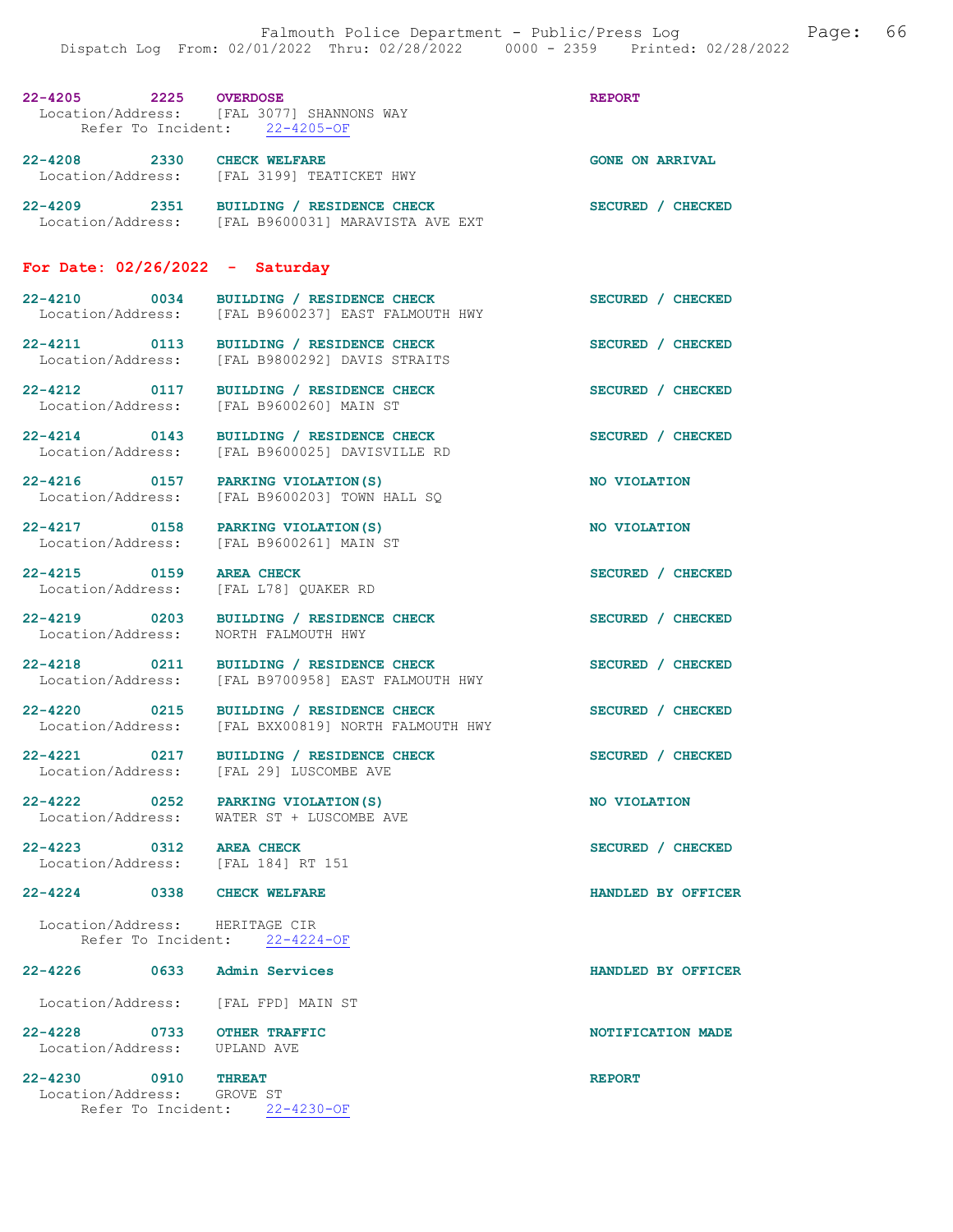| 22-4231 0930 TRAFFIC HAZARD                                   | Location/Address: CHILDS RIVER RD                                                                     | NOTIFICATION MADE  |
|---------------------------------------------------------------|-------------------------------------------------------------------------------------------------------|--------------------|
| 22-4232 0959 Water Complaint                                  | Location/Address: HIDDEN VILLAGE RD                                                                   | NOTIFICATION MADE  |
| 22-4233 1013 Admin Services                                   |                                                                                                       | HANDLED BY OFFICER |
|                                                               | Location/Address: [FAL FPD] MAIN ST                                                                   |                    |
| 22-4235 1024 DEAD ON ARRIVAL                                  | Location/Address: [FAL B9700643] CHESTER ST<br>Refer To Incident: 22-4235-OF                          | <b>REPORT</b>      |
| 22-4236 1038 ABANDONED 911                                    |                                                                                                       | HANDLED BY OFFICER |
|                                                               | Location/Address: [FAL 690] TER HEUN DR                                                               |                    |
| 22-4238 1203 Admin Services                                   |                                                                                                       | HANDLED BY OFFICER |
|                                                               | Location/Address: [FAL FPD] MAIN ST                                                                   |                    |
|                                                               | 22-4240 1205 ID Theft / Fraud<br>Location/Address: [FAL FPD] MAIN ST<br>Refer To Incident: 22-4240-OF | <b>REPORT</b>      |
| 22-4239 1206 ASSIST CITIZEN<br>Location/Address: DEEP POND RD |                                                                                                       | NOTIFICATION MADE  |
| 22-4241 1249 Admin Services                                   |                                                                                                       | HANDLED BY OFFICER |
|                                                               | Location/Address: [FAL BXX00810] MAIN ST                                                              |                    |
| 22-4242 1338 TRAFFIC HAZARD                                   |                                                                                                       | HANDLED BY OFFICER |
|                                                               | Location/Address: BRICK KILN RD + RT 28 SOUTH                                                         |                    |
|                                                               | 22-4243 1339 TRAFFIC HAZARD<br>Location/Address: SHAPQUIT BARS CIR                                    | NOTIFICATION MADE  |
| $22 - 4244$ 1352                                              | <b>ABANDONED 911</b><br>Location/Address: [FAL B9600069] TER HEUN DR                                  | NOTIFICATION MADE  |
| $22 - 4245$<br>1407                                           | SPEEDING MOTOR VEHICLE (S)                                                                            | HANDLED BY OFFICER |
|                                                               | Location/Address: WAQUOIT HWY + MARTIN RD                                                             |                    |
| 22-4246 1444 CRASH                                            | Location/Address: [FAL B0200069] TEATICKET HWY<br>Refer To Accident: 22-4246-AC                       | <b>REPORT</b>      |
| 22-4251 1539 ALARM, BURGLAR<br>Location/Address: SEABROOK DR  |                                                                                                       | <b>UNFOUNDED</b>   |
| 22-4254 1711 ASSIST CITIZEN                                   |                                                                                                       | HANDLED BY OFFICER |
|                                                               | Location/Address: [FAL 273] EAST FALMOUTH HWY                                                         |                    |
|                                                               | 22-4255 1720 Cancelled Incident                                                                       | CANCELLED INCIDENT |
|                                                               | Location/Address: [FAL 273] EAST FALMOUTH HWY                                                         |                    |
| 22-4259 1734 ABANDONED 911                                    | Location/Address: [FAL B9800292] DAVIS STRAITS                                                        | <b>UNFOUNDED</b>   |
| 22-4261 1812 Admin Services                                   |                                                                                                       | HANDLED BY OFFICER |
|                                                               | Location/Address: [FAL BXX00810] MAIN ST                                                              |                    |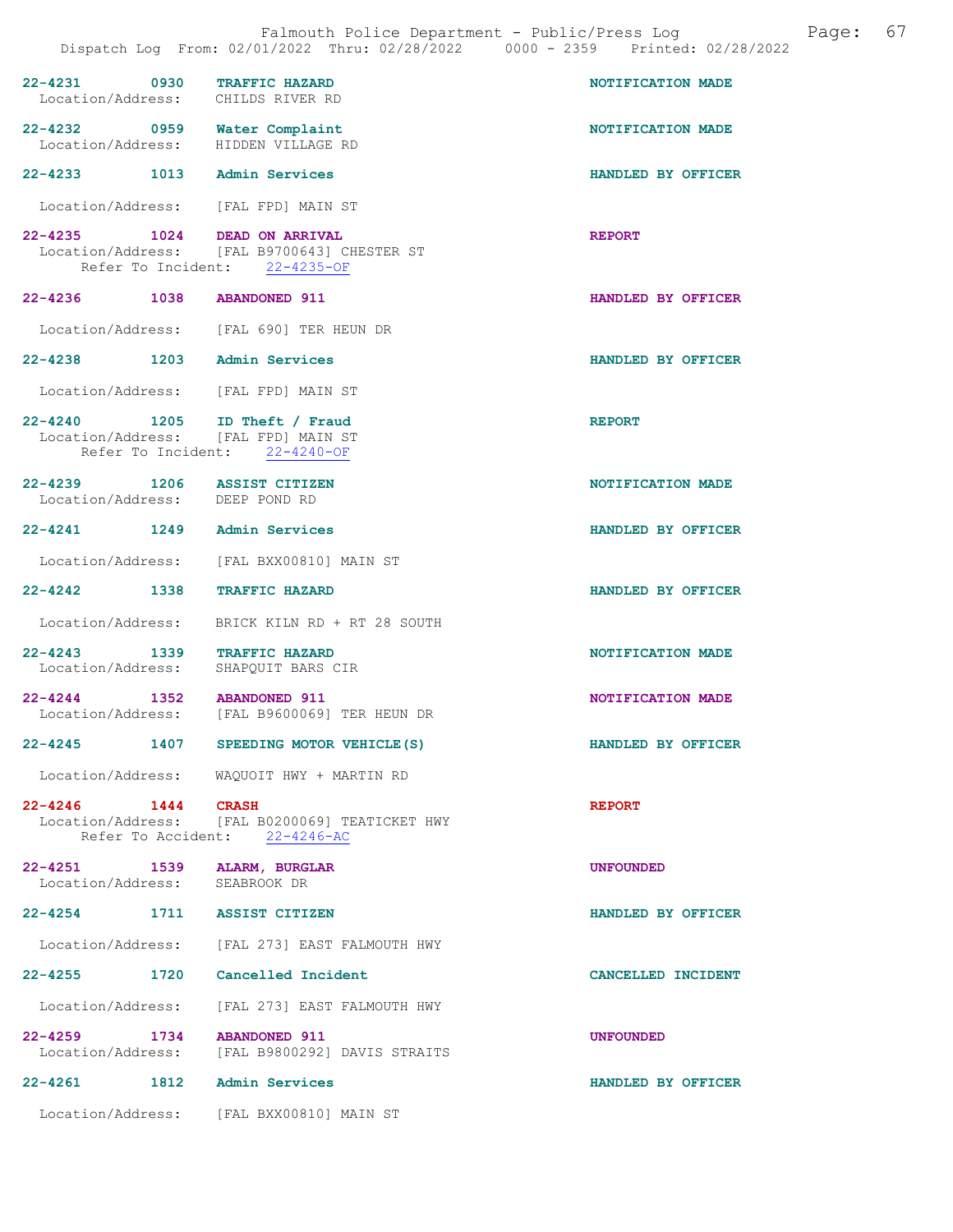|                                                            | Dispatch Log From: 02/01/2022 Thru: 02/28/2022 0000 - 2359 Printed: 02/28/2022            |                        |  |  |  |  |
|------------------------------------------------------------|-------------------------------------------------------------------------------------------|------------------------|--|--|--|--|
| $22 - 4262$<br>1832                                        | <b>INTOXICATED PERSON</b>                                                                 | CANCELLED INCIDENT     |  |  |  |  |
|                                                            | Location/Address: [FAL 994] MAIN ST                                                       |                        |  |  |  |  |
| 22-4263 1837                                               | <b>GUN SHOTS</b><br>Location/Address: SOUTHWEST MEADOW                                    | UNABLE TO LOCATE       |  |  |  |  |
| 22-4265 1848                                               | <b>ABANDONED 911</b>                                                                      | HANDLED BY OFFICER     |  |  |  |  |
|                                                            | Location/Address: [FAL B9600084] TER HEUN DR                                              |                        |  |  |  |  |
| 22-4264 1849                                               | <b>CHECK WELFARE</b>                                                                      | HANDLED BY OFFICER     |  |  |  |  |
| Location/Address: DEEPWOOD DR                              |                                                                                           |                        |  |  |  |  |
|                                                            | 22-4267 1858 MOTOR VEHICLE STOP<br>Location/Address: [FAL BXX00335] MAIN ST               | Verbal Warning         |  |  |  |  |
|                                                            | 22-4269 1940 MOTOR VEHICLE STOP<br>Location/Address: MAIN ST + FALMOUTH HEIGHTS RD        | Verbal Warning         |  |  |  |  |
| 22-4270 2028 CHECK WELFARE<br>Location/Address: CAMELOT CT |                                                                                           | NOTIFICATION MADE      |  |  |  |  |
| Location/Address: HOMESTEAD LN                             | 22-4273 2140 FOLLOW UP INVESTIGATION                                                      | <b>INVESTIGATED</b>    |  |  |  |  |
| Location/Address: GIFFORD ST                               | 22-4274 2223 MOTOR VEHICLE STOP                                                           | Verbal Warning         |  |  |  |  |
| 22-4275 2259 ALARM, BURGLAR                                | Location/Address: [FAL 2551] FALMOUTHPORT DR                                              | <b>UNFOUNDED</b>       |  |  |  |  |
| 22-4276 2327                                               | <b>ABANDONED 911</b>                                                                      | CANCELLED INCIDENT     |  |  |  |  |
| Location/Address: MAIN ST                                  |                                                                                           |                        |  |  |  |  |
| 22-4277 2339 ERRATIC MV                                    | Location/Address: RT 151 + RT 28 NORTH                                                    | <b>GONE ON ARRIVAL</b> |  |  |  |  |
| For Date: $02/27/2022 -$ Sunday                            |                                                                                           |                        |  |  |  |  |
| 22-4278 0018 AREA CHECK<br>Location/Address: JERICHO PATH  |                                                                                           | SECURED / CHECKED      |  |  |  |  |
|                                                            | 22-4279 0032 BUILDING / RESIDENCE CHECK<br>Location/Address: [FAL B9600025] DAVISVILLE RD | SECURED / CHECKED      |  |  |  |  |
| 22-4280 0034<br>Location/Address:                          | <b>AREA CHECK</b><br>[FAL BXX00131] EAST FALMOUTH HWY                                     | SECURED / CHECKED      |  |  |  |  |
| 22-4281 0038<br>Location/Address:                          | <b>AREA CHECK</b><br>CORTE REAL AVE                                                       | SECURED / CHECKED      |  |  |  |  |
| 22-4282 0045                                               | <b>AREA CHECK</b><br>Location/Address: CARRIAGE SHOP RD                                   | SECURED / CHECKED      |  |  |  |  |
| 22-4284 0047                                               | BUILDING / RESIDENCE CHECK<br>Location/Address: [FAL 302] SANDWICH RD                     | SECURED / CHECKED      |  |  |  |  |
| 22-4283 0057                                               | BUILDING / RESIDENCE CHECK<br>Location/Address: [FAL B9800292] DAVIS STRAITS              | SECURED / CHECKED      |  |  |  |  |
| 22-4285 0107                                               | TRANSPORT / ESCORT                                                                        | HANDLED BY OFFICER     |  |  |  |  |
|                                                            | Location/Address: [FAL FPD] MAIN ST                                                       |                        |  |  |  |  |
| 22-4286 0125                                               | <b>ABANDONED 911</b>                                                                      | HANDLED BY OFFICER     |  |  |  |  |

Falmouth Police Department - Public/Press Log and Page: 68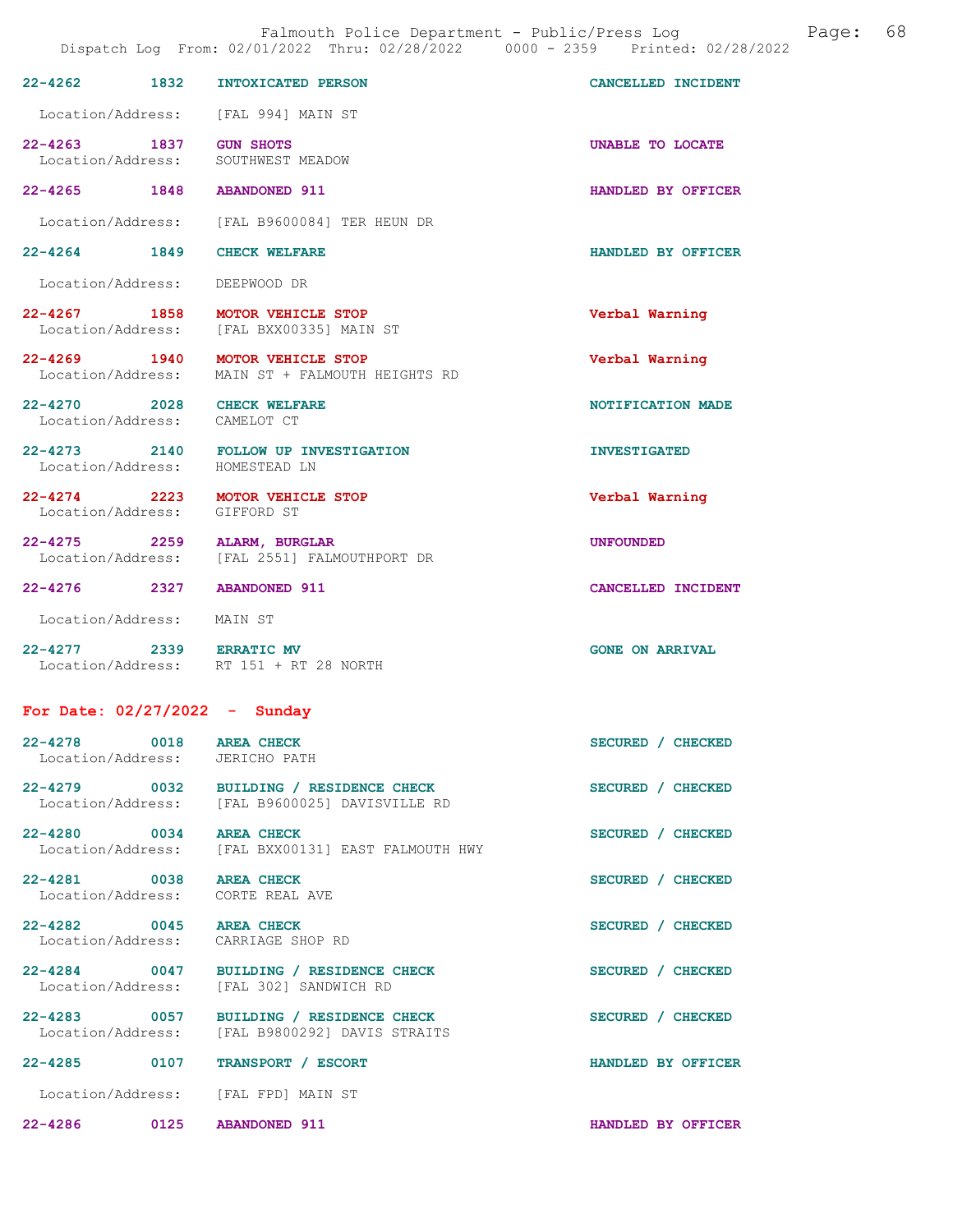Location/Address: [FAL 2359] STANHOPE RD

22-4287 0135 PARKING VIOLATION(S) NO VIOLATION<br>Location/Address: WATER ST + LUSCOMBE AVE WATER ST + LUSCOMBE AVE

22-4288 0145 AREA CHECK SECURED / CHECKED<br>
Location/Address: WOOD HAVEN LN Location/Address:

22-4289 0152 AREA CHECK SECURED / CHECKED Location/Address: [FAL 1471] RT 151

22-4290 0154 PARKING VIOLATION(S) NO VIOLATION<br>
Location/Address: RAILROAD AVE Location/Address:

22-4291 0159 ALARM, BURGLAR UNFOUNDED Location/Address: SENECA RD

22-4292 0201 BUILDING / RESIDENCE CHECK SECURED / CHECKED Location/Address: [FAL B9700933] LOCUST ST

22-4293 0209 AREA CHECK SECURED / CHECKED Location/Address: [FAL BXX00357] SPORTSMAN LANE

22-4294 0209 PARKING VIOLATION(S) NO VIOLATION Location/Address: [FAL B9600203] TOWN HALL SQ

22-4296 0617 Admin Services HANDLED BY OFFICER

Location/Address: [FAL FPD] MAIN ST

22-4299 0836 ALARM, BURGLAR UNE UNFOUNDED<br>Location/Address: [FAL 1764] FAIRWAY LN [FAL 1764] FAIRWAY LN

22-4300 0848 CHECK WELFARE <br>Location/Address: WEST FALMOUTH HWY WEST FALMOUTH HWY Refer To Incident: 22-4300-OF

22-4302 0914 ABANDONED 911<br>
Location/Address: [FAL BXX00291] EAST FALMOUTH HWY [FAL BXX00291] EAST FALMOUTH HWY

22-4307 1151 Admin Services HANDLED BY OFFICER

Location/Address: [FAL FPD] MAIN ST

22-4310 1233 SUSPICIOUS PERSON(S) REPORT Location/Address: [FAL B9600031] MARAVISTA AVE EXT Location/Address: [FAL B9600031] M<br>Refer To Incident: 22-4310-OF

22-4312 1246 CHECK WELFARE **HANDLED BY OFFICER** 

Location/Address: [FAL B9800292] DAVIS STRAITS

22-4313 1329 CHECK WELFARE **HANDLED BY PARTY**<br>Location/Address: [FAL BXX00190] DAVIS STRAITS Location/Address: [FAL BXX00190] DAVIS STRAITS

22-4317 1514 SUICIDE ATTEMPT / THREAT Location/Address: TILLER DR Location/Address: Refer To Incident: 22-4317-OF

22-4322 1649 Admin Services HANDLED BY OFFICER Location/Address: [FAL FPD] MAIN ST 22-4321 1650 SUMMONS SERVICE 22-4321 UNABLE TO LOCATE Location/Address: CARRIAGE SHOP RD

22-4323 1657 CRASH REPORT Location/Address: [FAL BXX00620] TEATICKET HWY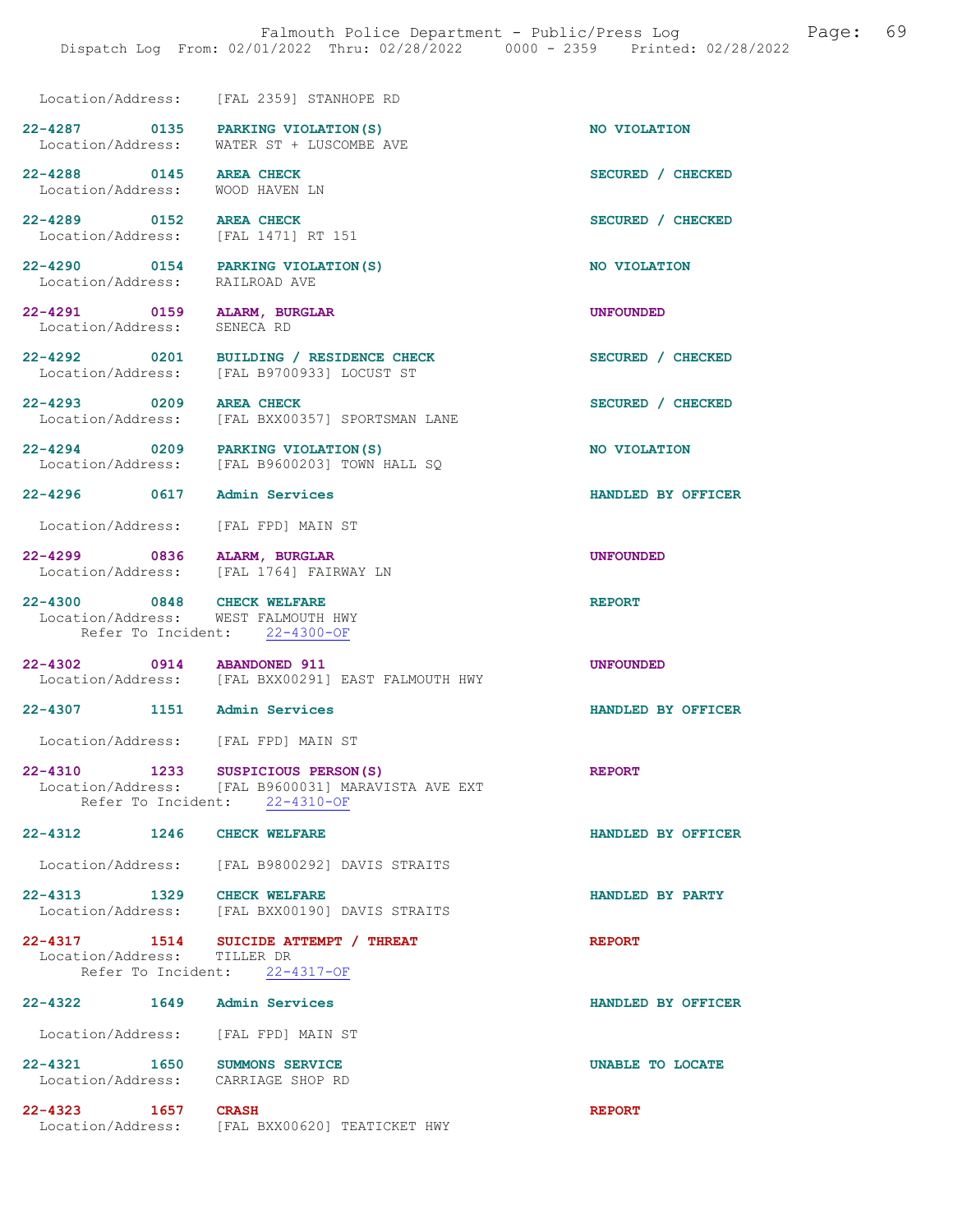|                                                                                                         |            | Falmouth Police Department - Public/Press Log<br>Dispatch Log From: 02/01/2022 Thru: 02/28/2022 0000 - 2359 Printed: 02/28/2022 |                        | Page: | 70 |
|---------------------------------------------------------------------------------------------------------|------------|---------------------------------------------------------------------------------------------------------------------------------|------------------------|-------|----|
|                                                                                                         |            | Refer To Accident: 22-4323-AC                                                                                                   |                        |       |    |
| 22-4324 1705 ASSIST CITIZEN                                                                             |            |                                                                                                                                 | HANDLED BY OFFICER     |       |    |
|                                                                                                         |            | Location/Address: [FAL B9900230] JONES RD                                                                                       |                        |       |    |
| 22-4326 1729 ASSIST CITIZEN<br>Location/Address: [FAL 3228] GIFFORD ST<br>Refer To Incident: 22-4326-OF |            |                                                                                                                                 | <b>REPORT</b>          |       |    |
| 22–4327 1734                                                                                            |            | ALARM, BURGLAR<br>Location/Address: [FAL B0000165] ROCKVILLE AVE                                                                | <b>UNFOUNDED</b>       |       |    |
| 22-4328 1739 OTHER TRAFFIC                                                                              |            | Location/Address: DEEPWOOD DR + HATCHVILLE RD                                                                                   | NOTIFICATION MADE      |       |    |
| 22-4330 1827 Admin Services                                                                             |            |                                                                                                                                 | HANDLED BY OFFICER     |       |    |
| Location/Address:                                                                                       |            | [FAL BXX00810] MAIN ST                                                                                                          |                        |       |    |
| 22-4332 1828 ABANDONED 911                                                                              |            |                                                                                                                                 | HANDLED BY OFFICER     |       |    |
| Location/Address:                                                                                       |            | [FAL FPD] MAIN ST                                                                                                               |                        |       |    |
| 22-4334 1938 ASSIST FIRE DEPT<br>Location/Address:                                                      | GALLEON DR |                                                                                                                                 | REF FIRE DEPT          |       |    |
| 22-4336 2028 ALARM, BURGLAR<br>Location/Address: [FAL 1474] BAYBERRY RD                                 |            |                                                                                                                                 | <b>UNFOUNDED</b>       |       |    |
| 22-4337 2047 SUMMONS SERVICE<br>Location/Address: CARRIAGE SHOP RD                                      |            |                                                                                                                                 | <b>SERVED IN HAND</b>  |       |    |
| 22-4338 2104 MOTOR VEHICLE STOP<br>Location/Address:                                                    |            | [FAL B9900129] DAVIS STRAITS                                                                                                    | <b>CITATION ISSUED</b> |       |    |
| 22-4340 2134                                                                                            |            | <b>SUMMONS SERVICE</b>                                                                                                          | HANDLED BY OFFICER     |       |    |
| Location/Address:                                                                                       |            | CARRIAGE SHOP RD                                                                                                                |                        |       |    |
| 22-4341 2155 MOTOR VEHICLE STOP<br>Location/Address:                                                    |            | SURF DR + MILL RD                                                                                                               | Verbal Warning         |       |    |
| 22-4342 2219 MOTOR VEHICLE STOP                                                                         |            | Location/Address: [FAL 1512] DAVIS STRAITS                                                                                      | Verbal Warning         |       |    |
| 22-4343 2240 CHECK WELFARE                                                                              |            |                                                                                                                                 | HANDLED BY OFFICER     |       |    |
|                                                                                                         |            | Location/Address: [FAL B9600069] TER HEUN DR                                                                                    |                        |       |    |
| For Date: $02/28/2022 -$ Monday                                                                         |            |                                                                                                                                 |                        |       |    |
| 22-4344 0018                                                                                            |            | <b>ABANDONED 911</b>                                                                                                            | HANDLED BY OFFICER     |       |    |
| Location/Address:                                                                                       | ENGLISH ST |                                                                                                                                 |                        |       |    |
| 22-4345 0035<br>Location/Address:                                                                       |            | BUILDING / RESIDENCE CHECK<br>[FAL B9600031] MARAVISTA AVE EXT                                                                  | SECURED / CHECKED      |       |    |
| 22-4346 0038<br>Location/Address:                                                                       |            | BUILDING / RESIDENCE CHECK<br>[FAL B9600029] KATHARINE LEE BATES                                                                | SECURED / CHECKED      |       |    |
| $22 - 4347$ 0042<br>Location/Address:                                                                   |            | BUILDING / RESIDENCE CHECK<br>[FAL B9600027] LAKEVIEW AVE                                                                       | SECURED / CHECKED      |       |    |
| $22 - 4348$ 0044                                                                                        |            | BUILDING / RESIDENCE CHECK<br>Location/Address: [FAL BXX00437] TEATICKET HWY                                                    | SECURED / CHECKED      |       |    |